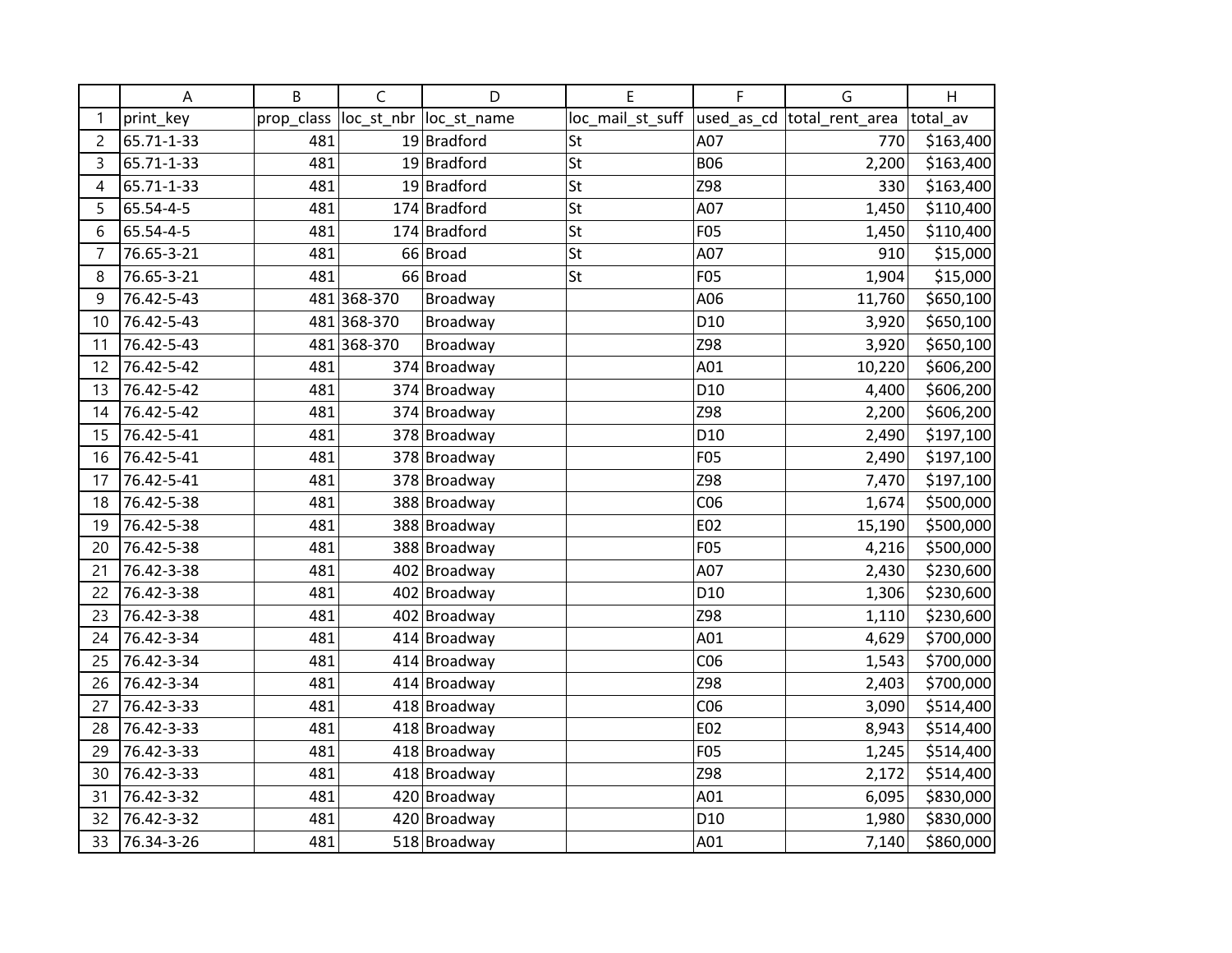|    | Α            | B          | C | D                       | E                | F               | G                           | H         |
|----|--------------|------------|---|-------------------------|------------------|-----------------|-----------------------------|-----------|
| 1  | print_key    | prop_class |   | loc_st_nbr  loc_st_name | loc_mail_st_suff |                 | used_as_cd  total_rent_area | total_av  |
| 34 | 76.34-3-26   | 481        |   | 518 Broadway            |                  | D10             | 2,380                       | \$860,000 |
| 35 | 76.34-3-26   | 481        |   | 518 Broadway            |                  | Z98             | 2,380                       | \$860,000 |
| 36 | 76.34-3-27   | 481        |   | 522 Broadway            |                  | A01             | 14,104                      | \$917,900 |
| 37 | 76.34-3-27   | 481        |   | 522 Broadway            |                  | D <sub>10</sub> | 3,854                       | \$917,900 |
| 38 | 76.34-3-27   | 481        |   | 522 Broadway            |                  | Z98             | 3,854                       | \$917,900 |
| 39 | 65.75-2-16   | 481        |   | 798 Broadway            |                  | A06             | 4,884                       | \$50,000  |
| 40 | 65.75-2-16   | 481        |   | 798 Broadway            |                  | Z98             | 1,628                       | \$50,000  |
| 41 | 65.75-2-15.1 | 481        |   | 800 Broadway            |                  | A01             | 14,768                      | \$895,000 |
| 42 | 65.75-2-15.1 | 481        |   | 800 Broadway            |                  | Z98             | 1,641                       | \$895,000 |
| 43 | 65.52-2-56   | 481        |   | 1098 Broadway           |                  | A07             | 2,632                       | \$101,400 |
| 44 | 65.52-2-56   | 481        |   | 1098 Broadway           |                  | D <sub>10</sub> | 1,300                       | \$101,400 |
| 45 | 65.52-2-56   | 481        |   | 1098 Broadway           |                  | Z98             | 1,300                       | \$101,400 |
| 46 | 65.52-2-55   | 481        |   | 1100 Broadway           |                  | A06             | 4,500                       | \$114,200 |
| 47 | 65.52-2-55   | 481        |   | 1100 Broadway           |                  | Z98             | 1,150                       | \$114,200 |
| 48 | 65.44-3-14   | 481        |   | 1114 Broadway           |                  | A07             | 1,125                       | \$65,000  |
| 49 | 65.44-3-14   | 481        |   | 1114 Broadway           |                  | D10             | 1,215                       | \$65,000  |
| 50 | 65.44-3-14   | 481        |   | 1114 Broadway           |                  | Z98             | 1,125                       | \$65,000  |
| 51 | 65.44-3-12   | 481        |   | 1118 Broadway           |                  | A07             | 1,456                       | \$159,200 |
| 52 | 65.44-3-12   | 481        |   | 1118 Broadway           |                  | CO6             | 1,250                       | \$159,200 |
| 53 | 65.44-3-12   | 481        |   | 1118 Broadway           |                  | Z98             | 400                         | \$159,200 |
| 54 | 65.44-3-12   | 481        |   | 1118 Broadway           |                  | Z98             | 1,250                       | \$159,200 |
| 55 | 65.36-2-50   | 481        |   | 1194 Broadway           |                  | A07             | 1,100                       | \$92,400  |
| 56 | 65.36-2-50   | 481        |   | 1194 Broadway           |                  | D <sub>10</sub> | 1,100                       | \$92,400  |
| 57 | 65.36-2-50   | 481        |   | 1194 Broadway           |                  | Z98             | 1,100                       | \$92,400  |
| 58 | 66.29-2-31   | 481        |   | 1249 Broadway           |                  | A07             | 840                         | \$83,000  |
| 59 | 66.29-2-31   | 481        |   | 1249 Broadway           |                  | D <sub>10</sub> | 840                         | \$83,000  |
| 60 | 66.29-2-31   | 481        |   | 1249 Broadway           |                  | Z98             | 840                         | \$83,000  |
| 61 | 66.21-2-40   | 481        |   | 1278 Broadway           |                  | <b>B06</b>      | 1,376                       | \$110,500 |
| 62 | 66.21-2-40   | 481        |   | 1278 Broadway           |                  | CO6             | 1,528                       | \$110,500 |
| 63 | 76.65-1-18   | 481        |   | 34 Catherine            | St               | E04             | 1,520                       | \$162,400 |
| 64 | 76.65-1-18   | 481        |   | 34 Catherine            | St               | Z98             | 760                         | \$162,400 |
| 65 | 65.80-2-27   | 481        |   | $1$ Central             | Ave              | A07             | 2,142                       | \$258,300 |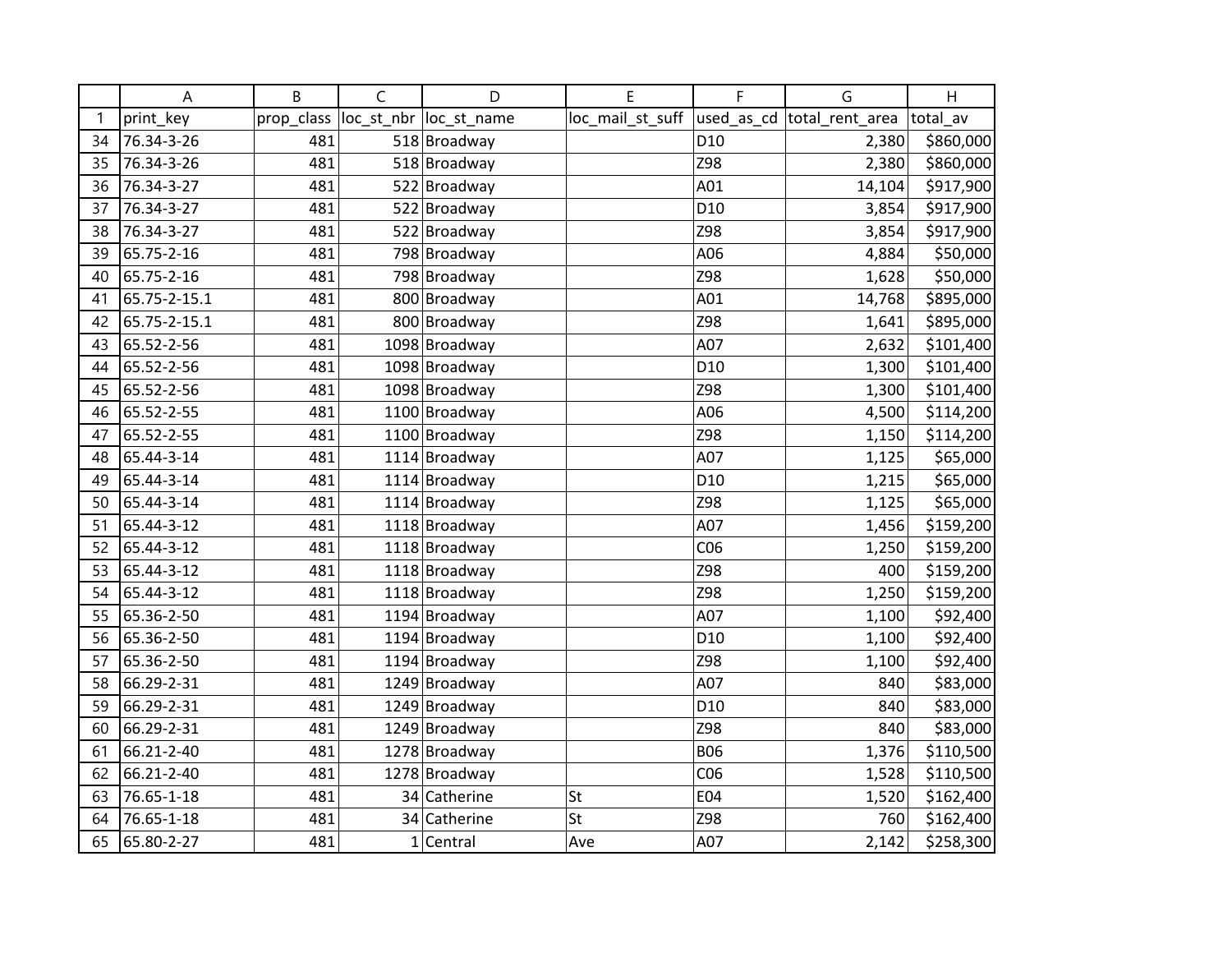|    | A          | B          | $\mathsf{C}$ | D                       | Е                | F               | G                          | H         |
|----|------------|------------|--------------|-------------------------|------------------|-----------------|----------------------------|-----------|
| 1  | print_key  | prop_class |              | loc_st_nbr  loc_st_name | loc_mail_st_suff |                 | used_as_cd total_rent_area | total_av  |
| 66 | 65.80-2-27 | 481        |              | $1$ Central             | Ave              | D <sub>10</sub> | 1,768                      | \$258,300 |
| 67 | 65.80-2-27 | 481        |              | $1$  Central            | Ave              | Z98             | 1,768                      | \$258,300 |
| 68 | 65.80-2-25 | 481        |              | 3 Central               | Ave              | A07             | 2,108                      | \$250,000 |
| 69 | 65.80-2-25 | 481        | 3            | Central                 | Ave              | A07             | 1,984                      | \$250,000 |
| 70 | 65.80-2-25 | 481        | 3            | Central                 | Ave              | D <sub>10</sub> | 1,054                      | \$250,000 |
| 71 | 65.80-2-25 | 481        | 3            | Central                 | Ave              | D <sub>10</sub> | 992                        | \$250,000 |
| 72 | 65.80-2-25 | 481        |              | 3 Central               | Ave              | Z98             | 1,054                      | \$250,000 |
| 73 | 65.80-2-25 | 481        |              | 3 Central               | Ave              | Z98             | 992                        | \$250,000 |
| 74 | 65.80-2-23 | 481        | 7            | Central                 | Ave              | CO6             | 3,960                      | \$30,000  |
| 75 | 65.80-2-23 | 481        | 7            | Central                 | Ave              | D <sub>10</sub> | 1,980                      | \$30,000  |
| 76 | 65.80-2-23 | 481        |              | 7 Central               | Ave              | Z98             | 1,980                      | \$30,000  |
| 77 | 65.80-2-21 | 481        |              | $11$ Central            | Ave              | D <sub>10</sub> | 2,560                      | \$200,000 |
| 78 | 65.80-2-21 | 481        |              | $11$ Central            | Ave              | E02             | 3,360                      | \$200,000 |
| 79 | 65.80-2-21 | 481        |              | $11$ Central            | Ave              | F05             | 10,880                     | \$200,000 |
| 80 | 65.80-2-21 | 481        |              | $11$ Central            | Ave              | Z98             | 4,240                      | \$200,000 |
| 81 | 65.80-2-19 | 481        |              | 14 Central              | Ave              | A07             | 2,048                      | \$156,300 |
| 82 | 65.80-2-19 | 481        |              | $14$ Central            | Ave              | D <sub>10</sub> | 1,024                      | \$156,300 |
| 83 | 65.80-2-19 | 481        |              | 14 Central              | Ave              | Z98             | 1,024                      | \$156,300 |
| 84 | 65.80-2-17 | 481        |              | 18 Central              | Ave              | A07             | 2,904                      | \$165,700 |
| 85 | 65.80-2-17 | 481        |              | 18 Central              | Ave              | D <sub>10</sub> | 1,452                      | \$165,700 |
| 86 | 65.80-2-17 | 481        |              | 18 Central              | Ave              | Z98             | 1,452                      | \$165,700 |
| 87 | 65.80-2-16 | 481        |              | 20 Central              | Ave              | A07             | 2,432                      | \$186,800 |
| 88 | 65.80-2-16 | 481        |              | 20 Central              | Ave              | D <sub>10</sub> | 1,216                      | \$186,800 |
| 89 | 65.80-2-16 | 481        |              | 20 Central              | Ave              | Z98             | 1,216                      | \$186,800 |
| 90 | 65.80-2-15 | 481        |              | 21 Central              | Ave              | A07             | 2,052                      | \$146,200 |
| 91 | 65.80-2-15 | 481        |              | $21$ Central            | Ave              | D <sub>10</sub> | 836                        | \$146,200 |
| 92 | 65.80-2-15 | 481        |              | $21$ Central            | Ave              | Z98             | 1,216                      | \$146,200 |
| 93 | 65.80-2-13 | 481        |              | 23 Central              | Ave              | A07             | 1,408                      | \$128,400 |
| 94 | 65.80-2-13 | 481        |              | 23 Central              | Ave              | D <sub>10</sub> | 704                        | \$128,400 |
| 95 | 65.80-2-13 | 481        |              | 23 Central              | Ave              | Z98             | 704                        | \$128,400 |
| 96 | 65.80-2-12 | 481        |              | 24 Central              | Ave              | A07             | 1,280                      | \$115,000 |
| 97 | 65.80-2-12 | 481        |              | 24 Central              | Ave              | D <sub>10</sub> | 640                        | \$115,000 |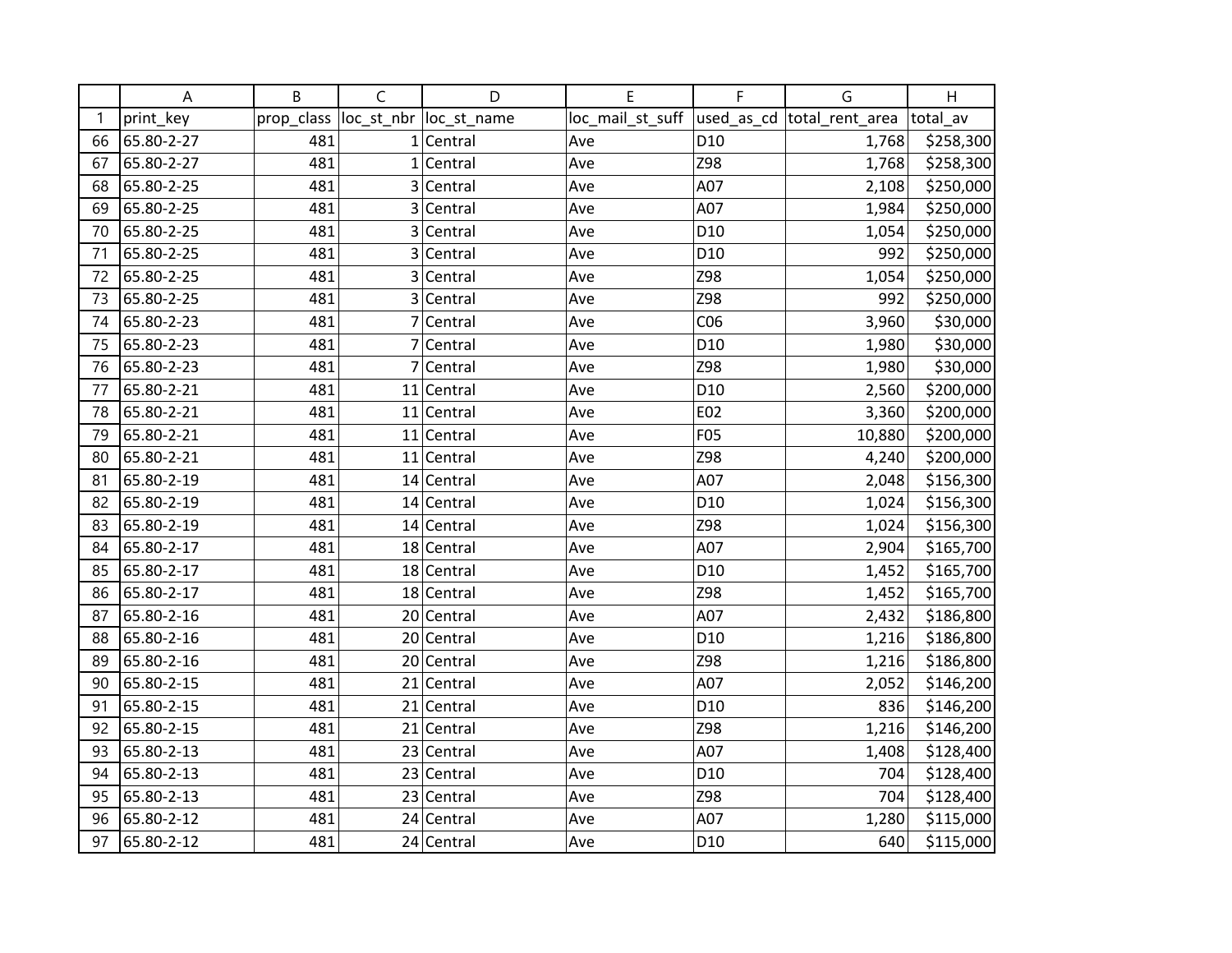|     | A             | B          | $\mathsf{C}$ | D                       | Е                | F               | G                          | H         |
|-----|---------------|------------|--------------|-------------------------|------------------|-----------------|----------------------------|-----------|
| 1   | print_key     | prop_class |              | loc_st_nbr  loc_st_name | loc_mail_st_suff |                 | used_as_cd total_rent_area | total av  |
| 98  | 65.80-2-12    | 481        |              | 24 Central              | Ave              | Z98             | 640                        | \$115,000 |
| 99  | 65.80-2-11    | 481        |              | 25 Central              | Ave              | D <sub>10</sub> | 1,184                      | \$120,000 |
| 100 | 65.80-2-11    | 481        |              | 25 Central              | Ave              | Z98             | 2,592                      | \$120,000 |
| 101 | 65.80-2-10    | 481        |              | 26 Central              | Ave              | A07             | 2,560                      | \$160,000 |
| 102 | 65.80-2-10    | 481        |              | 26 Central              | Ave              | D <sub>10</sub> | 1,280                      | \$160,000 |
| 103 | 65.80-2-10    | 481        |              | 26 Central              | Ave              | Z98             | 1,280                      | \$160,000 |
|     | 104 65.80-2-8 | 481        |              | 28 Central              | Ave              | A07             | 880                        | \$122,700 |
|     | 105 65.80-2-8 | 481        |              | 28 Central              | Ave              | D <sub>10</sub> | 1,480                      | \$122,700 |
|     | 106 65.80-2-8 | 481        |              | 28 Central              | Ave              | Z98             | 1,480                      | \$122,700 |
| 107 | 65.80-2-7     | 481        |              | 29 Central              | Ave              | A07             | 1,760                      | \$125,000 |
| 108 | 65.80-2-7     | 481        |              | 29 Central              | Ave              | D <sub>10</sub> | 880                        | \$125,000 |
| 109 | 65.80-2-7     | 481        |              | 29 Central              | Ave              | Z98             | 880                        | \$125,000 |
|     | 110 65.80-2-6 | 481        |              | 30 Central              | Ave              | A07             | 1,872                      | \$170,800 |
| 111 | 65.80-2-6     | 481        |              | 30 Central              | Ave              | D <sub>10</sub> | 936                        | \$170,800 |
|     | 112 65.80-2-6 | 481        |              | 30 Central              | Ave              | Z98             | 1,144                      | \$170,800 |
|     | 113 65.80-2-5 | 481        |              | 31 Central              | Ave              | A07             | 1,936                      | \$115,000 |
|     | 114 65.80-2-5 | 481        |              | 31 Central              | Ave              | CO <sub>2</sub> | 968                        | \$115,000 |
|     | 115 65.80-2-5 | 481        |              | 31 Central              | Ave              | Z98             | 968                        | \$115,000 |
|     | 116 65.80-2-4 | 481        |              | 32 Central              | Ave              | A07             | 968                        | \$145,000 |
| 117 | 65.80-2-4     | 481        |              | 32 Central              | Ave              | D <sub>10</sub> | 968                        | \$145,000 |
|     | 118 65.80-2-4 | 481        |              | 32 Central              | Ave              | E04             | 968                        | \$145,000 |
| 119 | 65.80-2-4     | 481        |              | 32 Central              | Ave              | Z98             | 968                        | \$145,000 |
| 120 | 65.80-2-3     | 481        |              | 33 Central              | Ave              | D <sub>10</sub> | 968                        | \$115,000 |
| 121 | 65.80-2-3     | 481        |              | 33 Central              | Ave              | E04             | 1,936                      | \$115,000 |
| 122 | 65.80-2-3     | 481        |              | 33 Central              | Ave              | Z98             | 968                        | \$115,000 |
|     | 123 65.80-2-1 | 481        |              | 37 Central              | Ave              | A06             | 2,904                      | \$199,300 |
|     | 124 65.80-2-1 | 481        |              | 37 Central              | Ave              | D <sub>10</sub> | 2,442                      | \$199,300 |
| 125 | 65.80-2-1     | 481        |              | 37 Central              | Ave              | F05             | 990                        | \$199,300 |
|     | 126 65.80-2-1 | 481        |              | 37 Central              | Ave              | Z98             | 2,442                      | \$199,300 |
| 127 | 65.71-3-28    | 481        | 40           | Central                 | Ave              | E04             | 3,640                      | \$225,000 |
| 128 | 65.71-3-28    | 481        |              | 40 Central              | Ave              | E06             | 910                        | \$225,000 |
| 129 | 65.71-3-27    | 481        |              | 44 Central              | Ave              | D <sub>10</sub> | 792                        | \$286,200 |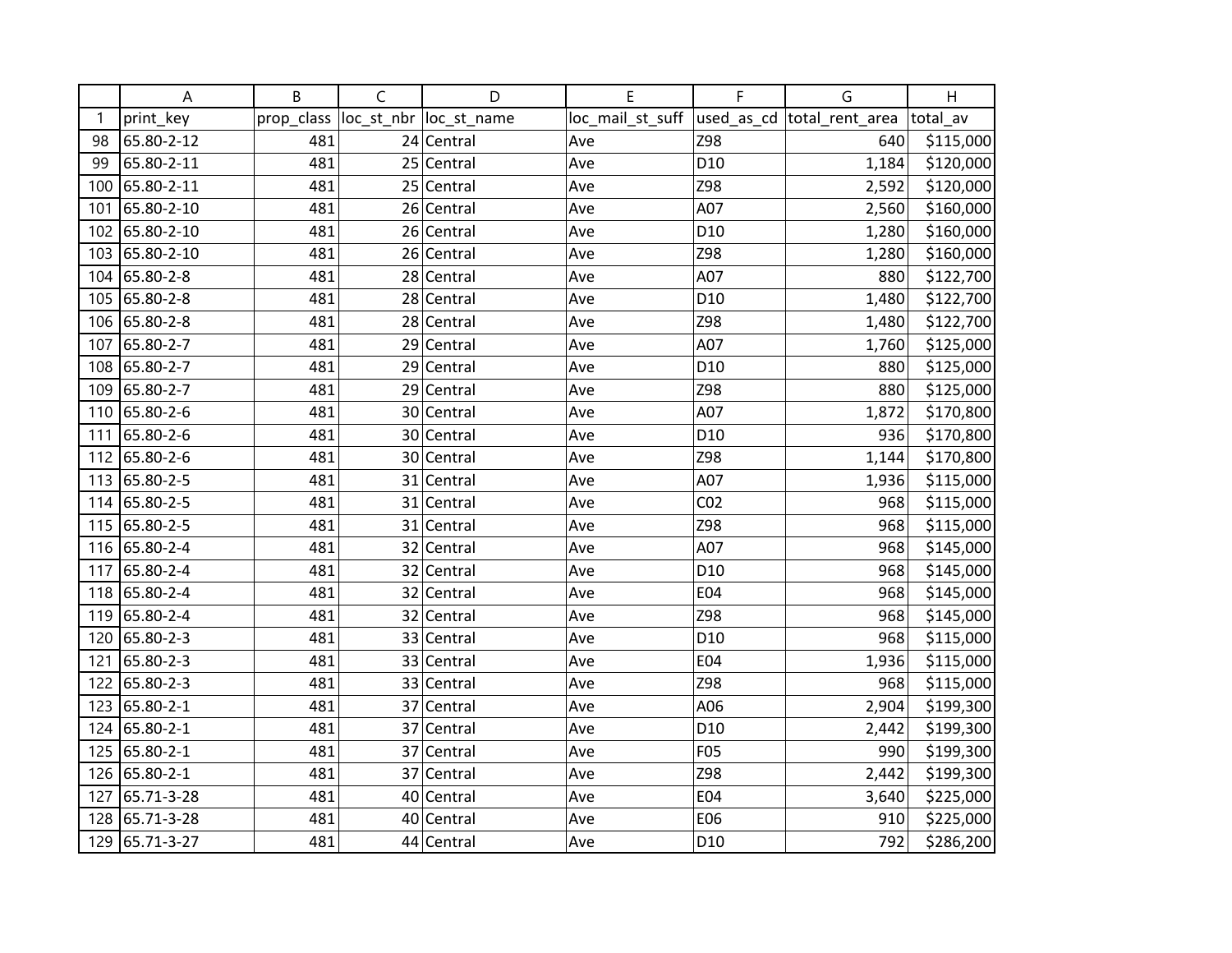|     | Α              | B          | C  | D                       | E                | F               | G                           | H         |
|-----|----------------|------------|----|-------------------------|------------------|-----------------|-----------------------------|-----------|
| 1   | print_key      | prop_class |    | loc_st_nbr  loc_st_name | loc_mail_st_suff |                 | used_as_cd  total_rent_area | total_av  |
| 130 | 65.71-3-27     | 481        |    | 44 Central              | Ave              | E04             | 2,376                       | \$286,200 |
| 131 | 65.71-3-27     | 481        |    | 44 Central              | Ave              | F05             | 792                         | \$286,200 |
| 132 | 65.72-3-63     | 481        |    | 57 Central              | Ave              | A07             | 4,092                       | \$250,000 |
| 133 | 65.72-3-63     | 481        | 57 | Central                 | Ave              | D <sub>10</sub> | 2,046                       | \$250,000 |
| 134 | 65.72-3-64     | 481        | 61 | Central                 | Ave              | A07             | 5,280                       | \$424,400 |
| 135 | 65.72-3-64     | 481        |    | 61 Central              | Ave              | D <sub>10</sub> | 2,640                       | \$424,400 |
|     | 136 65.72-3-64 | 481        |    | 61 Central              | Ave              | <b>F05</b>      | 3,216                       | \$424,400 |
| 137 | 65.72-3-64     | 481        |    | 61 Central              | Ave              | F09             | 2,352                       | \$424,400 |
| 138 | 65.72-3-64     | 481        |    | 61 Central              | Ave              | Z98             | 2,640                       | \$424,400 |
| 139 | 65.71-3-19     | 481        |    | 62 Central              | Ave              | A07             | 1,688                       | \$140,000 |
| 140 | 65.71-3-19     | 481        |    | 62 Central              | Ave              | CO <sub>1</sub> | 1,152                       | \$140,000 |
| 141 | 65.71-3-19     | 481        |    | 62 Central              | Ave              | Z98             | 2,048                       | \$140,000 |
| 142 | 65.71-3-18     | 481        |    | 64 Central              | Ave              | A07             | 806                         | \$82,200  |
| 143 | 65.71-3-18     | 481        |    | 64 Central              | Ave              | D <sub>10</sub> | 782                         | \$82,200  |
| 144 | 65.71-3-18     | 481        |    | 64 Central              | Ave              | Z98             | 782                         | \$82,200  |
| 145 | 65.71-3-16     | 481        |    | 68 Central              | Ave              | A07             | 1,280                       | \$174,200 |
| 146 | 65.71-3-16     | 481        |    | 68 Central              | Ave              | D <sub>10</sub> | 2,560                       | \$174,200 |
| 147 | 65.71-3-16     | 481        |    | 68 Central              | Ave              | Z98             | 2,560                       | \$174,200 |
| 148 | 65.72-3-65     | 481        |    | 69 Central              | Ave              | A07             | 3,392                       | \$214,200 |
| 149 | 65.72-3-65     | 481        |    | 69 Central              | Ave              | D <sub>10</sub> | 1,948                       | \$214,200 |
| 150 | 65.72-3-65     | 481        |    | 69 Central              | Ave              | F05             | 1,312                       | \$214,200 |
| 151 | 65.72-3-65     | 481        |    | 69 Central              | Ave              | Z98             | 636                         | \$214,200 |
| 152 | 65.71-3-15     | 481        |    | 70 Central              | Ave              | A07             | 4,950                       | \$234,300 |
| 153 | 65.71-3-15     | 481        |    | 70 Central              | Ave              | D <sub>10</sub> | 990                         | \$234,300 |
| 154 | 65.71-3-15     | 481        | 70 | Central                 | Ave              | Z98             | 1,980                       | \$234,300 |
| 155 | 65.72-3-66     | 481        |    | 73 Central              | Ave              | D <sub>10</sub> | 6,600                       | \$150,000 |
| 156 | 65.72-3-67     | 481        |    | 75 Central              | Ave              | A07             | 2,640                       | \$182,500 |
| 157 | 65.72-3-67     | 481        |    | 75 Central              | Ave              | D <sub>10</sub> | 1,760                       | \$182,500 |
| 158 | 65.72-3-67     | 481        |    | 75 Central              | Ave              | F05             | 440                         | \$182,500 |
| 159 | 65.71-3-13     | 481        |    | 76 Central              | Ave              | A07             | 1,342                       | \$197,100 |
| 160 | 65.71-3-13     | 481        |    | 76 Central              | Ave              | CO6             | 1,870                       | \$197,100 |
| 161 | 65.71-3-13     | 481        |    | 76 Central              | Ave              | D <sub>10</sub> | 572                         | \$197,100 |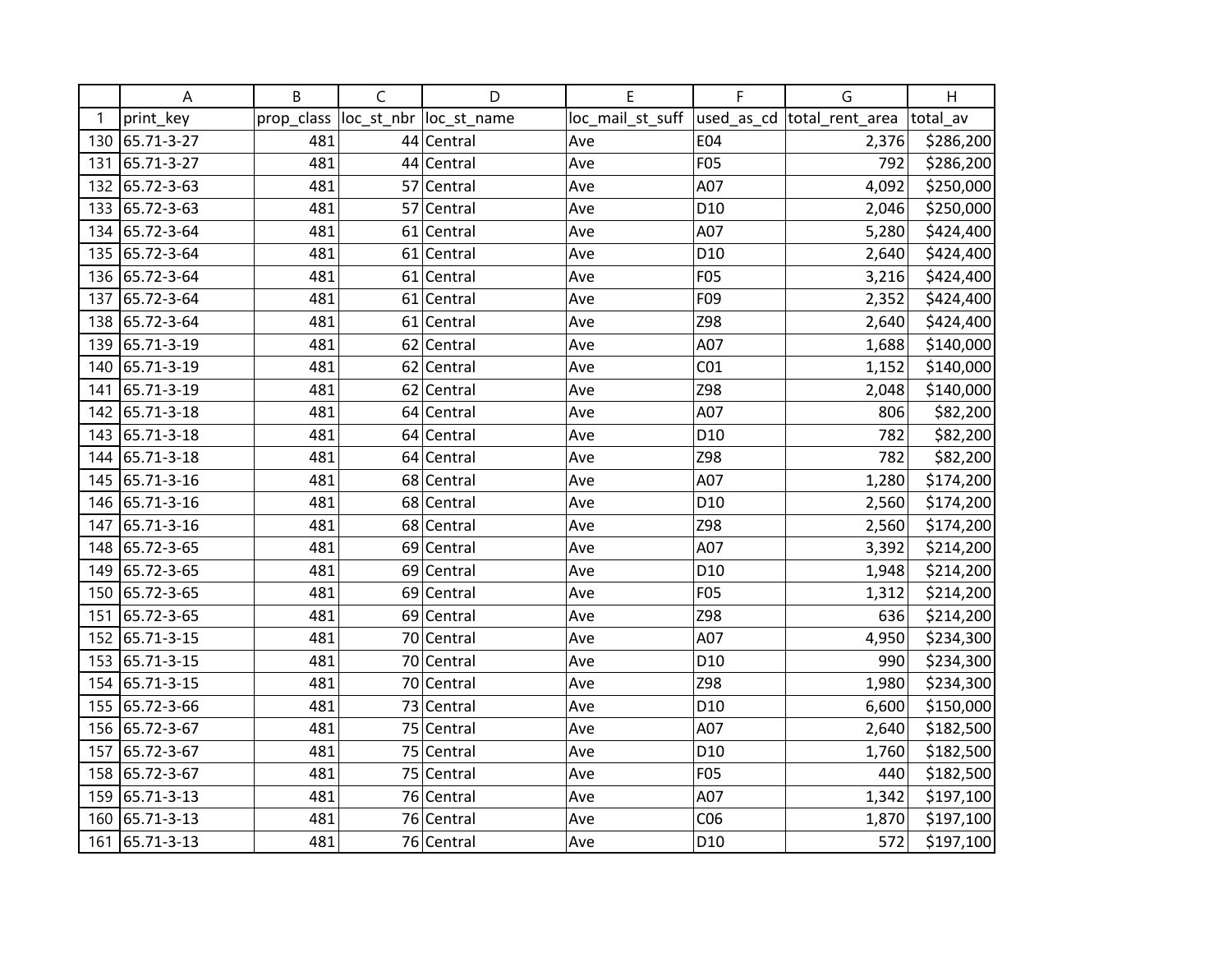|     | Α              | B          | $\mathsf C$ | D                       | E                | F               | G                          | H                  |
|-----|----------------|------------|-------------|-------------------------|------------------|-----------------|----------------------------|--------------------|
| 1   | print_key      | prop_class |             | loc_st_nbr  loc_st_name | loc_mail_st_suff |                 | used_as_cd total_rent_area | total_av           |
| 162 | 65.71-3-13     | 481        |             | 76 Central              | Ave              | F05             | 572                        | \$197,100          |
| 163 | 65.71-3-13     | 481        |             | 76 Central              | Ave              | Z98             | 2,442                      | \$197,100          |
| 164 | 65.72-3-68     | 481        |             | 77 Central              | Ave              | A07             | 2,576                      | \$410,000          |
| 165 | 65.72-3-68     | 481        |             | 77 Central              | Ave              | D <sub>10</sub> | 1,650                      | \$410,000          |
| 166 | 65.72-3-68     | 481        |             | 77 Central              | Ave              | E02             | 6,534                      | \$410,000          |
| 167 | 65.72-3-68     | 481        |             | 77 Central              | Ave              | E04             | 8,049                      | \$410,000          |
| 168 | 65.72-3-68     | 481        |             | 77 Central              | Ave              | Z98             | 1,650                      | \$410,000          |
| 169 | 65.72-3-68     | 481        |             | 77 Central              | Ave              | Z98             | 1,752                      | \$410,000          |
| 170 | 65.72-3-70     | 481        | 83          | Central                 | Ave              | A07             | 4,384                      | \$260,000          |
| 171 | 65.72-3-70     | 481        |             | 83 Central              | Ave              | D <sub>10</sub> | 3,280                      | \$260,000          |
| 172 | 65.72-3-70     | 481        |             | 83 Central              | Ave              | F05             | 9,800                      | \$260,000          |
| 173 | 65.72-3-70     | 481        |             | 83 Central              | Ave              | Z98             | 3,280                      | \$260,000          |
| 174 | 65.72-3-71     | 481        |             | 87 Central              | Ave              | A07             | 1,920                      | \$147,500          |
| 175 | 65.72-3-71     | 481        | 87          | Central                 | Ave              | D <sub>10</sub> | 1,920                      | \$147,500          |
| 176 | 65.72-3-71     | 481        | 87          | Central                 | Ave              | Z98             | 1,920                      | \$147,500          |
| 177 | 65.72-3-72     | 481        |             | 89 Central              | Ave              | E04             |                            | 21,120 \$1,017,600 |
| 178 | 65.72-3-72     | 481        |             | 89 Central              | Ave              | F05             |                            | 4,800 \$1,017,600  |
| 179 | 65.71-3-8      | 481        |             | 90 Central              | Ave              | A07             | 1,512                      | \$135,000          |
| 180 | 65.71-3-8      | 481        |             | 90 Central              | Ave              | CO <sub>6</sub> | 2,268                      | \$135,000          |
| 181 | 65.71-3-8      | 481        |             | 90 Central              | Ave              | Z98             | 756                        | \$135,000          |
| 182 | 65.71-3-7      | 481        |             | 92 Central              | Ave              | A07             | 3,928                      | \$119,500          |
| 183 | 65.71-3-7      | 481        |             | 92 Central              | Ave              | E04             | 704                        | \$119,500          |
| 184 | 65.71-3-7      | 481        |             | 92 Central              | Ave              | Z98             | 1,544                      | \$119,500          |
| 185 | 65.72-3-76     | 481        |             | 107 Central             | Ave              | A07             | 2,470                      | \$184,800          |
| 186 | 65.72-3-76     | 481        |             | 107 Central             | Ave              | D <sub>10</sub> | 2,470                      | \$184,800          |
| 187 | 65.72-3-76     | 481        |             | 107 Central             | Ave              | <b>F05</b>      | 924                        | \$184,800          |
| 188 | 65.72-3-76     | 481        |             | 107 Central             | Ave              | Z98             | 2,470                      | \$184,800          |
| 189 | 65.72-3-77     | 481        |             | 109 Central             | Ave              | A07             | 1,593                      | \$125,000          |
| 190 | 65.72-3-77     | 481        |             | 109 Central             | Ave              | CO <sub>1</sub> | 1,386                      | \$125,000          |
| 191 | 65.72-3-77     | 481        |             | 109 Central             | Ave              | F05             | 759                        | \$125,000          |
| 192 | 65.72-3-77     | 481        |             | 109 Central             | Ave              | Z98             | 2,145                      | \$125,000          |
|     | 193 65.72-3-78 | 481        |             | 111 Central             | Ave              | A07             | 4,158                      | \$199,600          |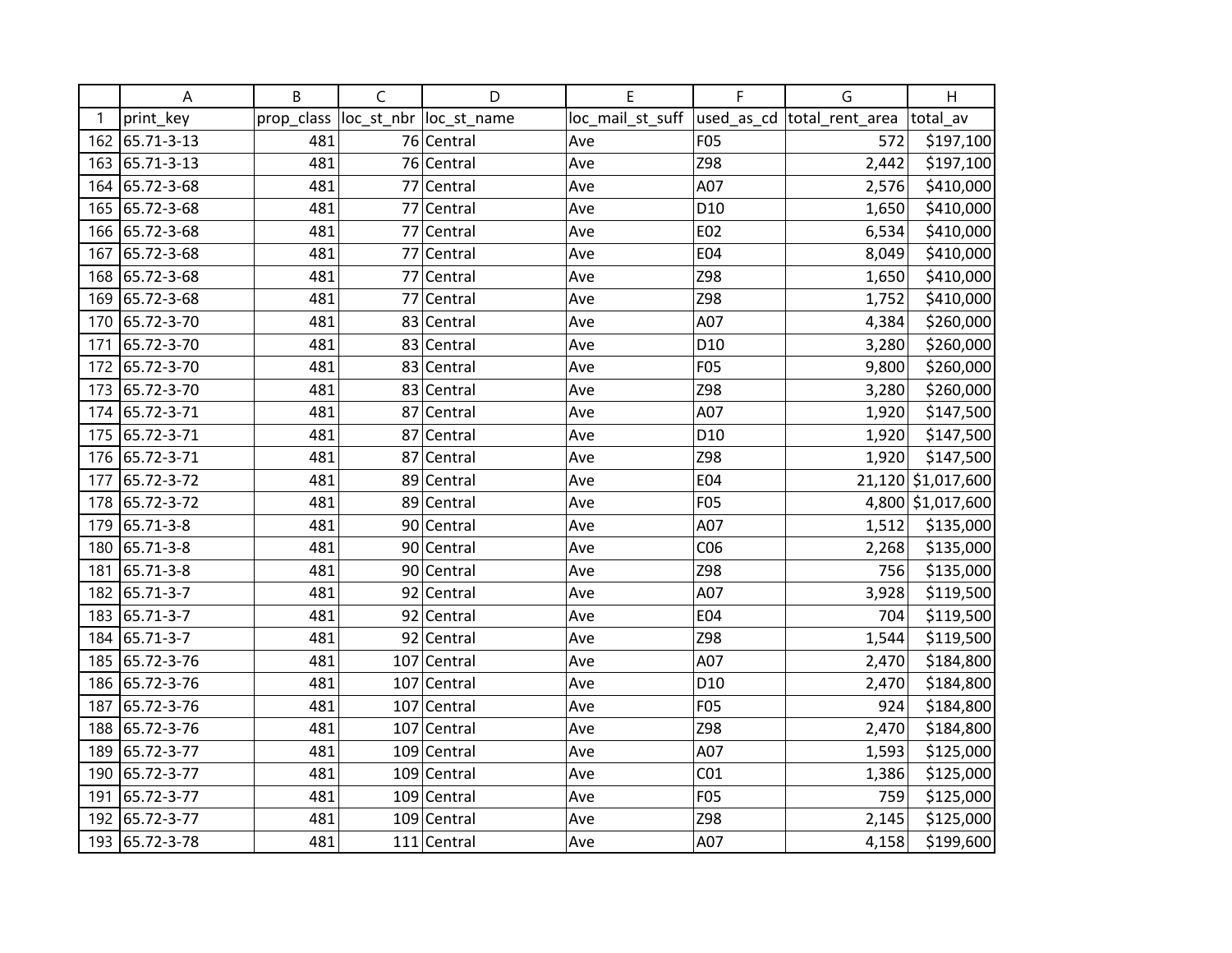|     | A              | B          | $\mathsf{C}$ | D                       | Е                | F               | G                          | H         |
|-----|----------------|------------|--------------|-------------------------|------------------|-----------------|----------------------------|-----------|
| 1   | print_key      | prop_class |              | loc_st_nbr  loc_st_name | loc_mail_st_suff |                 | used_as_cd total_rent_area | total av  |
|     | 194 65.72-3-78 | 481        |              | $111$ Central           | Ave              | D <sub>10</sub> | 2,079                      | \$199,600 |
|     | 195 65.72-3-78 | 481        |              | $111$ Central           | Ave              | F05             | 1,281                      | \$199,600 |
| 196 | 65.72-3-78     | 481        |              | 111 Central             | Ave              | Z98             | 2,730                      | \$199,600 |
| 197 | 65.72-3-78     | 481        |              | $111$ Central           | Ave              | Z98             | 651                        | \$199,600 |
| 198 | 65.71-3-1      | 481        |              | 112 Central             | Ave              | A07             | 1,600                      | \$145,000 |
| 199 | 65.71-3-1      | 481        |              | 112 Central             | Ave              | D <sub>10</sub> | 800                        | \$145,000 |
| 200 | 65.71-3-1      | 481        |              | $112$ Central           | Ave              | F05             | 950                        | \$145,000 |
| 201 | 65.71-3-1      | 481        |              | 112 Central             | Ave              | Z98             | 800                        | \$145,000 |
| 202 | 65.72-3-79     | 481        |              | $113$ Central           | Ave              | A07             | 4,243                      | \$193,600 |
| 203 | 65.72-3-79     | 481        |              | 113 Central             | Ave              | D <sub>10</sub> | 2,570                      | \$193,600 |
| 204 | 65.72-3-79     | 481        |              | 113 Central             | Ave              | Z98             | 2,570                      | \$193,600 |
|     | 205 65.72-3-80 | 481        |              | $117$ Central           | Ave              | A07             | 1,406                      | \$118,100 |
| 206 | 65.72-3-80     | 481        |              | 117 Central             | Ave              | D <sub>10</sub> | 1,406                      | \$118,100 |
| 207 | 65.72-3-80     | 481        |              | 117 Central             | Ave              | Z98             | 1,406                      | \$118,100 |
| 208 | 65.72-3-81     | 481        |              | 121 Central             | Ave              | A07             | 1,005                      | \$114,200 |
| 209 | 65.72-3-81     | 481        |              | 121 Central             | Ave              | D <sub>10</sub> | 1,005                      | \$114,200 |
| 210 | 65.72-3-81     | 481        |              | $121$ Central           | Ave              | E04             | 1,005                      | \$114,200 |
| 211 | 65.72-3-81     | 481        |              | 121 Central             | Ave              | Z98             | 1,005                      | \$114,200 |
|     | 212 65.71-1-9  | 481        |              | 127 Central             | Ave              | A07             | 5,472                      | \$227,000 |
|     | 213 65.71-1-9  | 481        |              | 127 Central             | Ave              | D <sub>10</sub> | 4,176                      | \$227,000 |
|     | 214 65.71-1-9  | 481        |              | 127 Central             | Ave              | Z98             | 4,176                      | \$227,000 |
|     | 215 65.71-1-24 | 481        |              | 128 Central             | Ave              | A07             | 1,760                      | \$145,200 |
|     | 216 65.71-1-24 | 481        |              | 128 Central             | Ave              | D <sub>10</sub> | 1,188                      | \$145,200 |
| 217 | 65.71-1-24     | 481        |              | 128 Central             | Ave              | Z98             | 880                        | \$145,200 |
| 218 | 65.71-1-23     | 481        |              | 130 Central             | Ave              | A07             | 1,760                      | \$143,500 |
|     | 219 65.71-1-23 | 481        |              | 130 Central             | Ave              | D <sub>10</sub> | 1,144                      | \$143,500 |
| 220 | 65.71-1-23     | 481        |              | 130 Central             | Ave              | Z98             | 880                        | \$143,500 |
| 221 | 65.71-1-10     | 481        |              | 131 Central             | Ave              | A07             | 4,356                      | \$208,800 |
| 222 | 65.71-1-10     | 481        |              | $131$ Central           | Ave              | D <sub>10</sub> | 3,102                      | \$208,800 |
| 223 | 65.71-1-10     | 481        |              | 131 Central             | Ave              | Z98             | 2,178                      | \$208,800 |
|     | 224 65.71-1-22 | 481        |              | 132 Central             | Ave              | A07             | 3,004                      | \$187,100 |
|     | 225 65.71-1-22 | 481        |              | 132 Central             | Ave              | D <sub>10</sub> | 1,862                      | \$187,100 |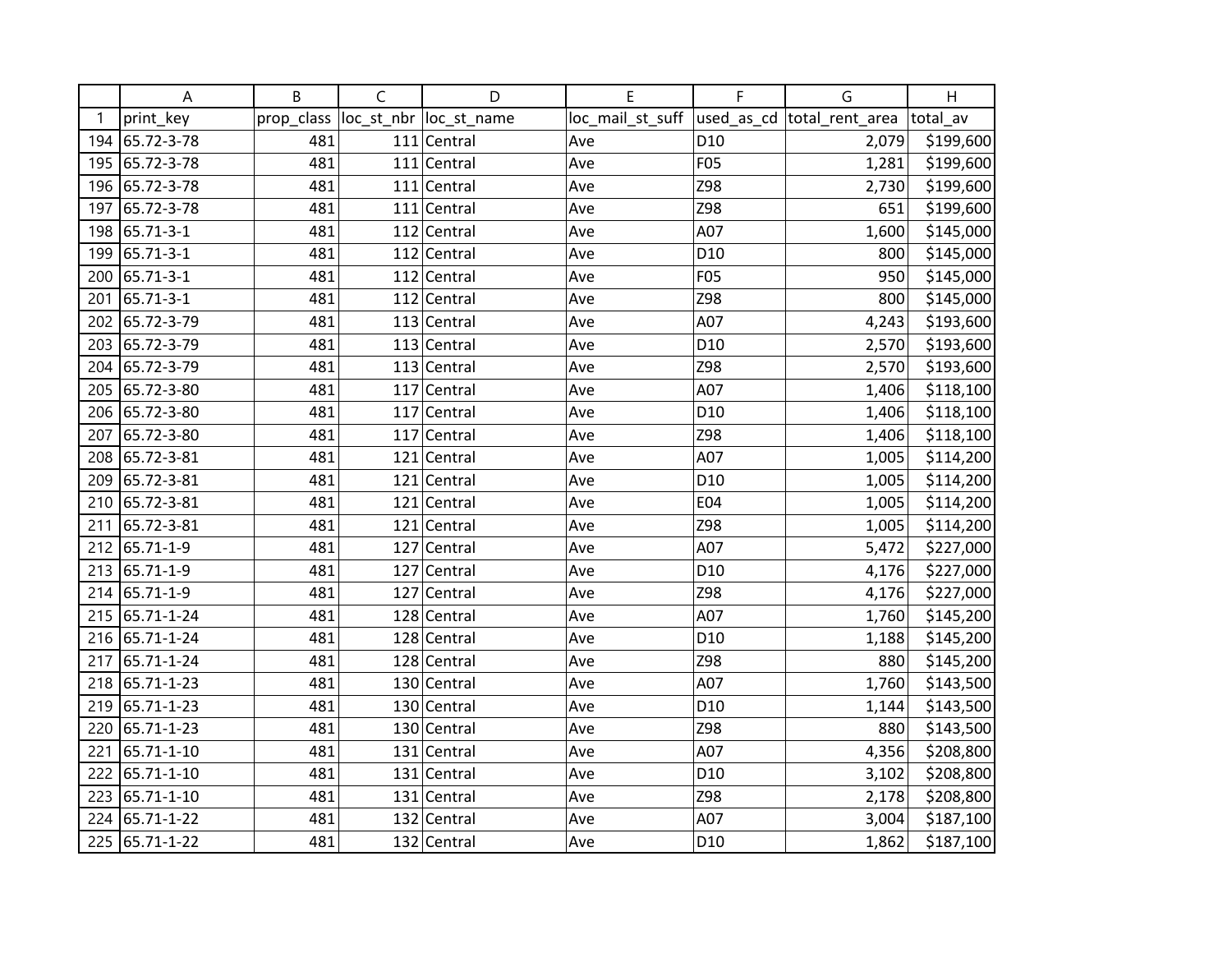|     | A              | B          | $\mathsf{C}$ | D                       | E                | F               | G                           | H         |
|-----|----------------|------------|--------------|-------------------------|------------------|-----------------|-----------------------------|-----------|
| 1   | print_key      | prop_class |              | loc_st_nbr  loc_st_name | loc_mail_st_suff |                 | used_as_cd  total_rent_area | total av  |
| 226 | 65.71-1-22     | 481        |              | 132 Central             | Ave              | F05             | 701                         | \$187,100 |
| 227 | 65.71-1-22     | 481        |              | 132 Central             | Ave              | Z98             | 701                         | \$187,100 |
| 228 | 65.71-1-11     | 481        |              | 135 Central             | Ave              | A07             | 4,158                       | \$202,400 |
| 229 | 65.71-1-11     | 481        |              | 135 Central             | Ave              | D <sub>10</sub> | 3,102                       | \$202,400 |
| 230 | 65.71-1-11     | 481        |              | 135 Central             | Ave              | Z98             | 2,079                       | \$202,400 |
| 231 | 65.71-1-19     | 481        |              | 142 Central             | Ave              | A07             | 1,344                       | \$144,300 |
| 232 | 65.71-1-19     | 481        |              | 142 Central             | Ave              | D <sub>10</sub> | 1,344                       | \$144,300 |
| 233 | 65.71-1-19     | 481        |              | 142 Central             | Ave              | F05             | 792                         | \$144,300 |
|     | 234 65.71-1-19 | 481        |              | 142 Central             | Ave              | Z98             | 1,152                       | \$144,300 |
| 235 | 65.71-1-17.1   | 481        |              | 148 Central             | Ave              | A07             | 1,782                       | \$125,000 |
| 236 | 65.71-1-17.1   | 481        |              | 148 Central             | Ave              | E04             | 1,782                       | \$125,000 |
| 237 | 65.71-1-17.1   | 481        |              | 148 Central             | Ave              | Z98             | 1,782                       | \$125,000 |
| 238 | 65.71-1-16.10  | 481        |              | 150 Central             | Ave              | A07             | 1,232                       | \$154,700 |
| 239 | 65.71-1-16.10  | 481        |              | 150 Central             | Ave              | E04             | 2,496                       | \$154,700 |
| 240 | 65.71-1-16.10  | 481        |              | 150 Central             | Ave              | Z98             | 1,232                       | \$154,700 |
| 241 | 65.63-5-49     | 481        |              | 157 Central             | Ave              | A07             | 2,200                       | \$143,300 |
| 242 | 65.63-5-49     | 481        |              | 157 Central             | Ave              | D <sub>10</sub> | 1,100                       | \$143,300 |
|     | 243 65.63-5-49 | 481        |              | 157 Central             | Ave              | F05             | 528                         | \$143,300 |
| 244 | 65.63-5-49     | 481        |              | 157 Central             | Ave              | Z98             | 1,628                       | \$143,300 |
| 245 | 65.63-5-50     | 481        |              | 159 Central             | Ave              | A07             | 5,412                       | \$294,200 |
|     | 246 65.63-5-50 | 481        |              | 159 Central             | Ave              | D10             | 1,892                       | \$294,200 |
| 247 | 65.63-5-50     | 481        |              | 159 Central             | Ave              | <b>F05</b>      | 1,628                       | \$294,200 |
|     | 248 65.63-5-50 | 481        |              | 159 Central             | Ave              | Z98             | 3,520                       | \$294,200 |
| 249 | 65.63-5-51     | 481        |              | 161 Central             | Ave              | A07             | 3,520                       | \$155,000 |
| 250 | 65.63-5-51     | 481        |              | 161 Central             | Ave              | E04             | 1,584                       | \$155,000 |
| 251 | 65.63-5-51     | 481        |              | $161$ Central           | Ave              | Z98             | 1,496                       | \$155,000 |
| 252 | 65.63-5-52     | 481        |              | 163 Central             | Ave              | A06             | 3,328                       | \$224,600 |
| 253 | 65.63-5-52     | 481        |              | 163 Central             | Ave              | E06             | 2,666                       | \$224,600 |
| 254 | 65.63-5-52     | 481        |              | 163 Central             | Ave              | Z98             | 1,650                       | \$224,600 |
| 255 | 65.63-5-53     | 481        |              | 165 Central             | Ave              | A07             | 960                         | \$140,100 |
| 256 | 65.63-5-53     | 481        |              | 165 Central             | Ave              | D10             | 2,400                       | \$140,100 |
| 257 | 65.63-5-53     | 481        |              | 165 Central             | Ave              | F05             | 1,440                       | \$140,100 |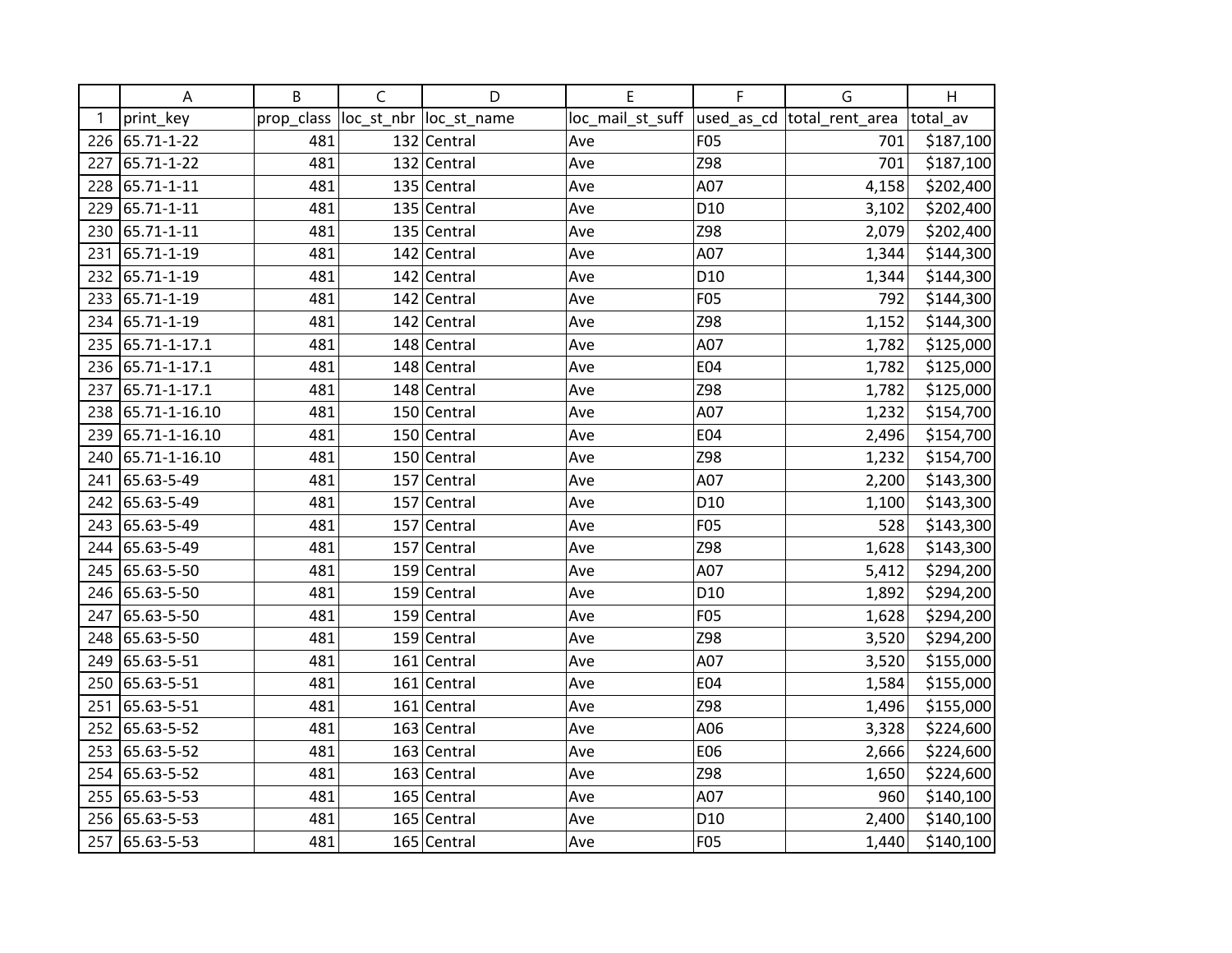|     | A              | B          | $\mathsf{C}$ | D                       | Е                | F               | G                          | H         |
|-----|----------------|------------|--------------|-------------------------|------------------|-----------------|----------------------------|-----------|
| 1   | print_key      | prop_class |              | loc_st_nbr  loc_st_name | loc_mail_st_suff |                 | used_as_cd total_rent_area | total av  |
| 258 | 65.63-5-53     | 481        |              | 165 Central             | Ave              | Z98             | 960                        | \$140,100 |
| 259 | 65.63-5-54     | 481        |              | 167 Central             | Ave              | A07             | 2,400                      | \$212,000 |
| 260 | 65.63-5-54     | 481        |              | 167 Central             | Ave              | D <sub>10</sub> | 1,440                      | \$212,000 |
| 261 | 65.63-5-54     | 481        |              | 167 Central             | Ave              | F05             | 960                        | \$212,000 |
| 262 | 65.63-5-54     | 481        |              | 167 Central             | Ave              | Z98             | 1,440                      | \$212,000 |
| 263 | 65.63-5-55     | 481        |              | 169 Central             | Ave              | A06             | 2,112                      | \$50,000  |
| 264 | 65.63-5-55     | 481        |              | 169 Central             | Ave              | <b>E04</b>      | 3,072                      | \$50,000  |
| 265 | 65.63-5-55     | 481        |              | 169 Central             | Ave              | Z98             | 2,088                      | \$50,000  |
|     | 266 65.63-5-56 | 481        |              | 171 Central             | Ave              | A07             | 1,472                      | \$155,500 |
| 267 | 65.63-5-56     | 481        |              | $171$ Central           | Ave              | D <sub>10</sub> | 1,472                      | \$155,500 |
| 268 | 65.63-5-56     | 481        |              | 171 Central             | Ave              | Z98             | 1,472                      | \$155,500 |
| 269 | 65.63-5-58.1   | 481        |              | 181 Central             | Ave              | A07             | 1,296                      | \$123,400 |
| 270 | 65.63-5-58.1   | 481        |              | 181 Central             | Ave              | D <sub>10</sub> | 1,920                      | \$123,400 |
| 271 | 65.63-5-58.1   | 481        |              | 181 Central             | Ave              | Z98             | 1,296                      | \$123,400 |
|     | 272 65.63-4-2  | 481        |              | 184 Central             | Ave              | E04             | 2,880                      | \$115,800 |
| 273 | 65.63-4-2      | 481        |              | 184 Central             | Ave              | Z98             | 1,440                      | \$115,800 |
| 274 | 65.63-3-16     | 481        |              | 198 Central             | Ave              | A07             | 2,519                      | \$310,000 |
| 275 | 65.63-3-16     | 481        |              | 198 Central             | Ave              | CO <sub>1</sub> | 4,078                      | \$310,000 |
| 276 | 65.63-3-16     | 481        |              | 198 Central             | Ave              | Z98             | 3,267                      | \$310,000 |
| 277 | 65.63-2-45     | 481        |              | 199 Central             | Ave              | A07             | 3,584                      | \$200,000 |
|     | 278 65.63-2-45 | 481        |              | 199 Central             | Ave              | D <sub>10</sub> | 1,568                      | \$200,000 |
| 279 | 65.63-2-45     | 481        |              | 199 Central             | Ave              | Z98             | 1,792                      | \$200,000 |
| 280 | 65.63-2-48     | 481        |              | 209 Central             | Ave              | A07             | 520                        | \$177,700 |
| 281 | 65.63-2-48     | 481        |              | 209 Central             | Ave              | A07             | 330                        | \$177,700 |
| 282 | 65.63-2-48     | 481        |              | 209 Central             | Ave              | CO <sub>1</sub> | 800                        | \$177,700 |
|     | 283 65.63-2-48 | 481        |              | 209 Central             | Ave              | D <sub>10</sub> | 330                        | \$177,700 |
| 284 | 65.63-2-48     | 481        |              | 209 Central             | Ave              | F05             | 1,815                      | \$177,700 |
| 285 | 65.63-2-48     | 481        |              | 209 Central             | Ave              | Z98             | 520                        | \$177,700 |
| 286 | 65.63-2-48     | 481        |              | 209 Central             | Ave              | Z98             | 330                        | \$177,700 |
| 287 | 65.63-2-49     | 481        |              | $211$ Central           | Ave              | A07             | 4,620                      | \$319,400 |
| 288 | 65.63-2-49     | 481        |              | $211$ Central           | Ave              | D <sub>10</sub> | 2,310                      | \$319,400 |
| 289 | 65.63-2-49     | 481        |              | $211$ Central           | Ave              | Z98             | 2,310                      | \$319,400 |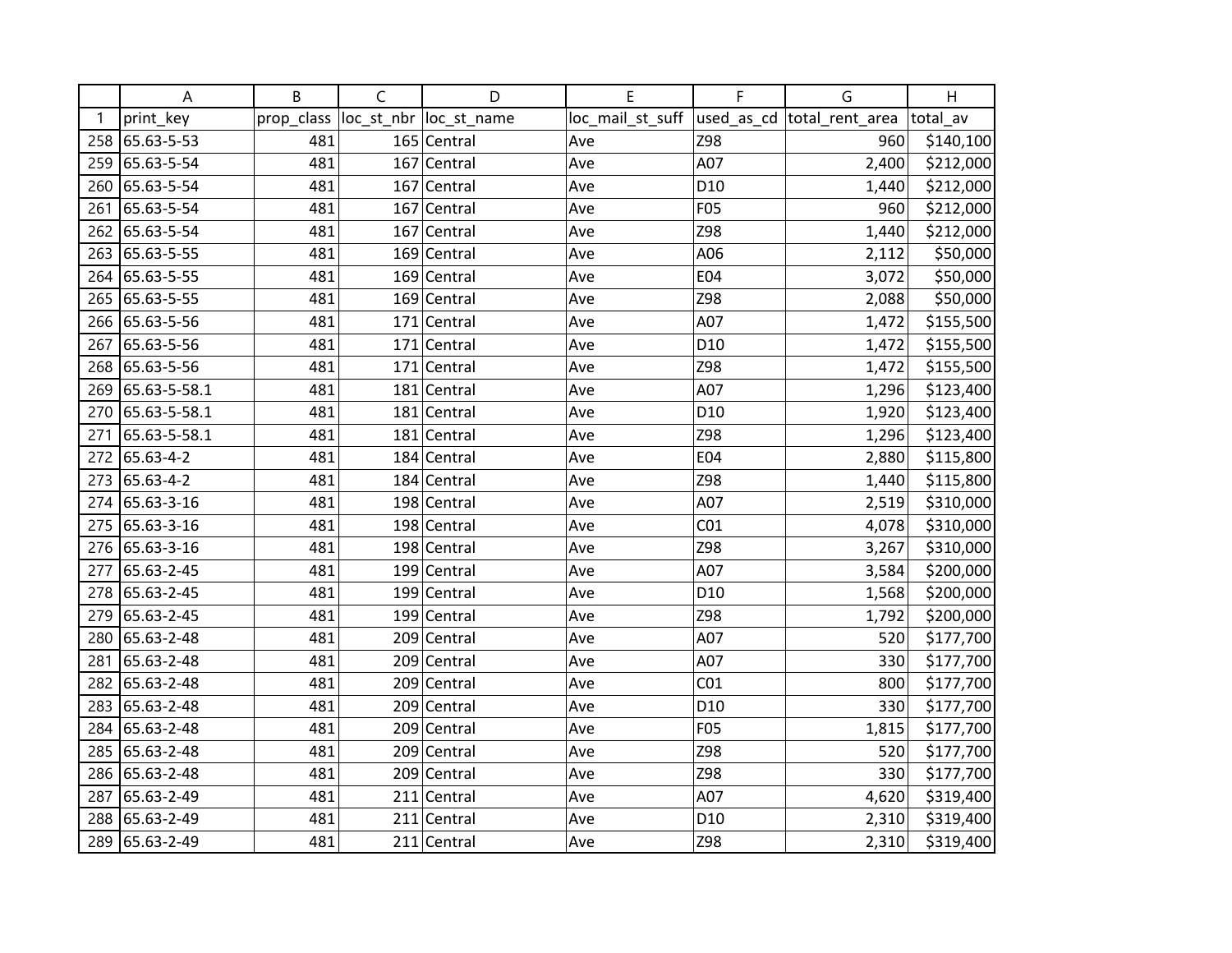|     | A              | B          | $\mathsf{C}$ | D                       | Е                | F               | G                          | H         |
|-----|----------------|------------|--------------|-------------------------|------------------|-----------------|----------------------------|-----------|
| 1   | print_key      | prop_class |              | loc_st_nbr  loc_st_name | loc_mail_st_suff |                 | used_as_cd total_rent_area | total_av  |
| 290 | 65.63-2-50     | 481        |              | 215 Central             | Ave              | D <sub>10</sub> | 1,224                      | \$62,500  |
| 291 | 65.63-2-51     | 481        |              | 217 Central             | Ave              | A07             | 576                        | \$337,000 |
| 292 | 65.63-2-51     | 481        |              | 217 Central             | Ave              | D <sub>10</sub> | 2,390                      | \$337,000 |
| 293 | 65.63-2-51     | 481        |              | 217 Central             | Ave              | F05             | 666                        | \$337,000 |
| 294 | 65.63-2-51     | 481        |              | 217 Central             | Ave              | K06             | 1,856                      | \$337,000 |
| 295 | 65.63-2-51     | 481        |              | 217 Central             | Ave              | Z98             | 1,202                      | \$337,000 |
|     | 296 65.63-3-7  | 481        |              | 224 Central             | Ave              | D <sub>10</sub> | 1,380                      | \$110,000 |
| 297 | 65.63-3-7      | 481        |              | 224 Central             | Ave              | F05             | 248                        | \$110,000 |
| 298 | 65.63-3-7      | 481        |              | 224 Central             | Ave              | Z98             | 2,224                      | \$110,000 |
| 299 | 65.63-2-59     | 481        |              | 241 Central             | Ave              | A07             | 2,700                      | \$258,200 |
| 300 | 65.63-2-59     | 481        |              | 241 Central             | Ave              | D <sub>10</sub> | 1,350                      | \$258,200 |
| 301 | 65.63-2-59     | 481        |              | 241 Central             | Ave              | F05             | 6,006                      | \$258,200 |
|     | 302 65.63-2-59 | 481        |              | 241 Central             | Ave              | Z98             | 1,350                      | \$258,200 |
|     | 303 65.63-2-61 | 481        |              | 249 Central             | Ave              | A07             | 3,752                      | \$288,200 |
|     | 304 65.63-2-61 | 481        |              | 249 Central             | Ave              | D <sub>10</sub> | 2,608                      | \$288,200 |
|     | 305 65.63-2-61 | 481        |              | 249 Central             | Ave              | F05             | 4,432                      | \$288,200 |
|     | 306 65.63-2-61 | 481        |              | 249 Central             | Ave              | Z98             | 2,608                      | \$288,200 |
| 307 | 65.63-2-62     | 481        |              | 253 Central             | Ave              | A07             | 2,992                      | \$140,300 |
| 308 | 65.63-2-62     | 481        |              | 253 Central             | Ave              | E04             | 1,496                      | \$140,300 |
| 309 | 65.63-2-62     | 481        |              | 253 Central             | Ave              | Z98             | 1,496                      | \$140,300 |
|     | 310 65.63-2-63 | 481        |              | 255 Central             | Ave              | A07             | 3,024                      | \$232,300 |
|     | 311 65.63-2-63 | 481        |              | 255 Central             | Ave              | D <sub>10</sub> | 1,512                      | \$232,300 |
|     | 312 65.63-2-63 | 481        |              | 255 Central             | Ave              | Z98             | 1,512                      | \$232,300 |
|     | 313 65.63-2-64 | 481        |              | 257 Central             | Ave              | A07             | 1,160                      | \$104,000 |
|     | 314 65.63-2-64 | 481        |              | 257 Central             | Ave              | D <sub>10</sub> | 1,584                      | \$104,000 |
|     | 315 65.63-2-64 | 481        |              | 257 Central             | Ave              | Z98             | 1,024                      | \$104,000 |
|     | 316 65.63-2-65 | 481        |              | 259 Central             | Ave              | A07             | 704                        | \$94,600  |
| 317 | 65.63-2-65     | 481        |              | 259 Central             | Ave              | D <sub>10</sub> | 1,760                      | \$94,600  |
| 318 | 65.63-2-65     | 481        |              | 259 Central             | Ave              | Z98             | 704                        | \$94,600  |
| 319 | 65.54-1-51     | 481        |              | 262 Central             | Ave              | A07             | 920                        | \$60,500  |
| 320 | 65.54-1-51     | 481        |              | 262 Central             | Ave              | E04             | 1,325                      | \$60,500  |
| 321 | 65.54-1-51     | 481        |              | 262 Central             | Ave              | <b>F05</b>      | 200                        | \$60,500  |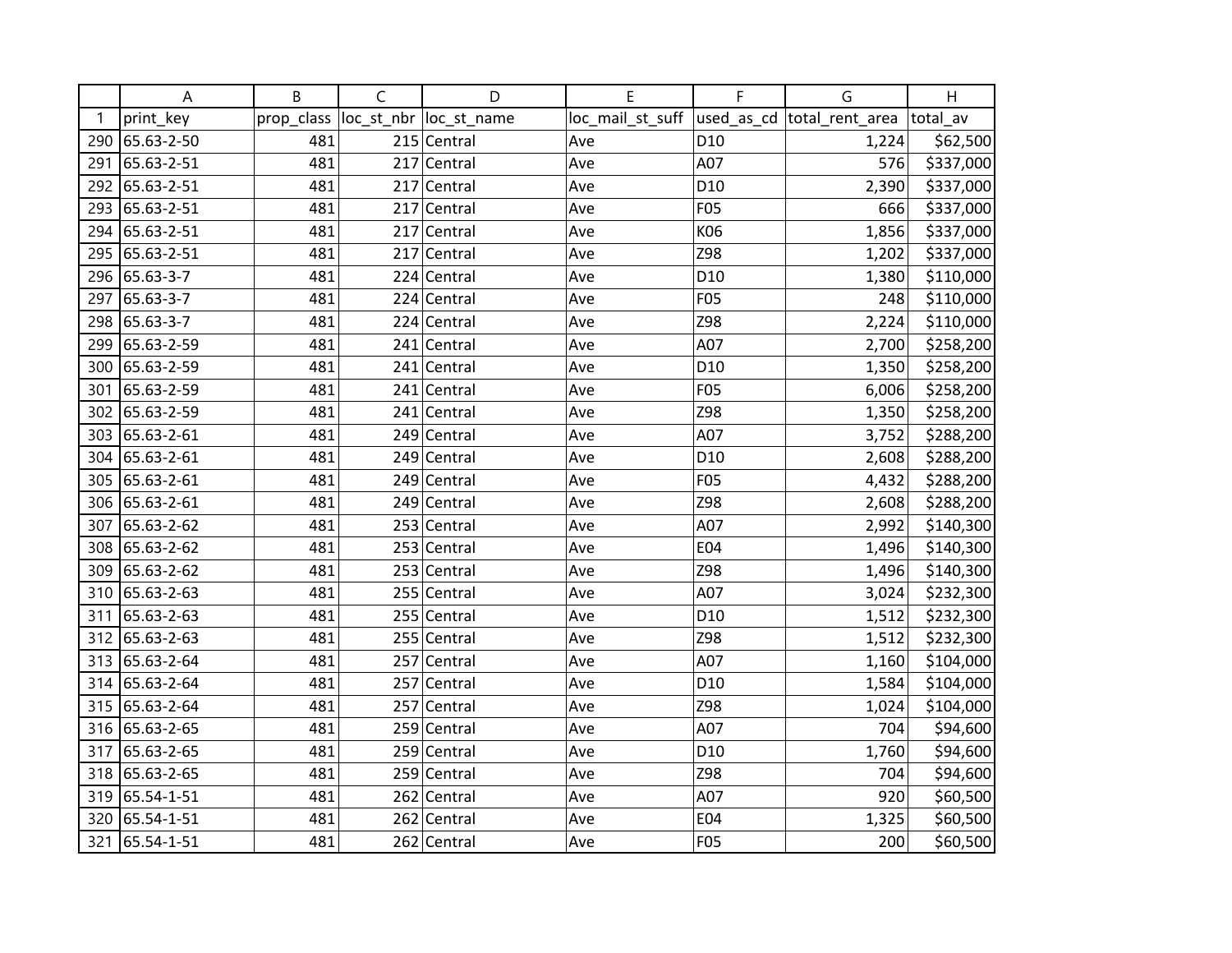|     | Α              | B          | C           | D                       | E                | F               | G                           | H         |
|-----|----------------|------------|-------------|-------------------------|------------------|-----------------|-----------------------------|-----------|
| 1   | print_key      | prop_class |             | loc_st_nbr  loc_st_name | loc_mail_st_suff |                 | used_as_cd  total_rent_area | total_av  |
| 322 | 65.54-1-51     | 481        |             | 262 Central             | Ave              | Z98             | 331                         | \$60,500  |
| 323 | 65.54-1-50     | 481        |             | 264 Central             | Ave              | E04             | 2,022                       | \$104,600 |
| 324 | 65.54-1-50     | 481        |             | 264 Central             | Ave              | Z98             | 572                         | \$104,600 |
| 325 | 65.63-2-67     | 481        |             | 265 Central             | Ave              | D <sub>10</sub> | 784                         | \$94,200  |
| 326 | 65.63-2-67     | 481        |             | 265 Central             | Ave              | E04             | 2,736                       | \$94,200  |
| 327 | 65.63-2-67     | 481        |             | 265 Central             | Ave              | <b>F05</b>      | 304                         | \$94,200  |
| 328 | 65.63-2-67     | 481        |             | 265 Central             | Ave              | Z98             | 760                         | \$94,200  |
| 329 | 65.54-1-49     | 481        |             | 266 Central             | Ave              | D <sub>10</sub> | 3,850                       | \$268,700 |
| 330 | 65.54-1-49     | 481        |             | 266 Central             | Ave              | E04             | 3,465                       | \$268,700 |
| 331 | 65.54-1-49     | 481        |             | 266 Central             | Ave              | F05             | 5,940                       | \$268,700 |
|     | 332 65.54-1-49 | 481        |             | 266 Central             | Ave              | Z98             | 4,235                       | \$268,700 |
|     | 333 65.54-1-48 | 481        |             | 270 Central             | Ave              | D <sub>10</sub> | 1,539                       | \$150,000 |
| 334 | 65.54-1-48     | 481        |             | 270 Central             | Ave              | F05             | 3,320                       | \$150,000 |
| 335 | 65.54-1-48     | 481        |             | 270 Central             | Ave              | Z98             | 1,710                       | \$150,000 |
| 336 | 65.54-1-48     | 481        | 270         | Central                 | Ave              | Z98             | 3,460                       | \$150,000 |
| 337 | 65.54-1-47     |            | 481 272-274 | Central                 | Ave              | A07             | 5,760                       | \$398,200 |
| 338 | 65.54-1-47     |            | 481 272-274 | Central                 | Ave              | D <sub>10</sub> | 2,880                       | \$398,200 |
| 339 | 65.54-1-47     |            | 481 272-274 | Central                 | Ave              | F05             | 2,880                       | \$398,200 |
| 340 | 65.54-1-47     |            | 481 272-274 | Central                 | Ave              | Z98             | 5,760                       | \$398,200 |
| 341 | 65.54-1-46     | 481        |             | 276 Central             | Ave              | A07             | 1,650                       | \$420,300 |
|     | 342 65.54-1-46 | 481        |             | 276 Central             | Ave              | D <sub>10</sub> | 5,280                       | \$420,300 |
| 343 | 65.54-1-46     | 481        |             | 276 Central             | Ave              | Z98             | 1,650                       | \$420,300 |
| 344 | 65.54-1-45     | 481        |             | 280 Central             | Ave              | A07             | 2,564                       | \$457,100 |
| 345 | 65.54-1-45     | 481        |             | 280 Central             | Ave              | D <sub>10</sub> | 1,254                       | \$457,100 |
| 346 | 65.54-1-45     | 481        | 280         | Central                 | Ave              | F05             | 4,026                       | \$457,100 |
| 347 | 65.54-1-45     | 481        | 280         | Central                 | Ave              | Z98             | 1,254                       | \$457,100 |
| 348 | 65.54-1-44     | 481        |             | 282 Central             | Ave              | E04             | 6,006                       | \$349,400 |
| 349 | 65.54-1-44     | 481        |             | 282 Central             | Ave              | F05             | 2,640                       | \$349,400 |
| 350 | 65.54-1-44     | 481        |             | 282 Central             | Ave              | Z98             | 5,280                       | \$349,400 |
| 351 | 65.54-1-43     |            | 481 284-286 | Central                 | Ave              | A07             | 8,304                       | \$504,600 |
| 352 | 65.54-1-43     |            | 481 284-286 | Central                 | Ave              | A07             | 2,277                       | \$504,600 |
| 353 | 65.54-1-43     |            | 481 284-286 | Central                 | Ave              | D <sub>10</sub> | 3,573                       | \$504,600 |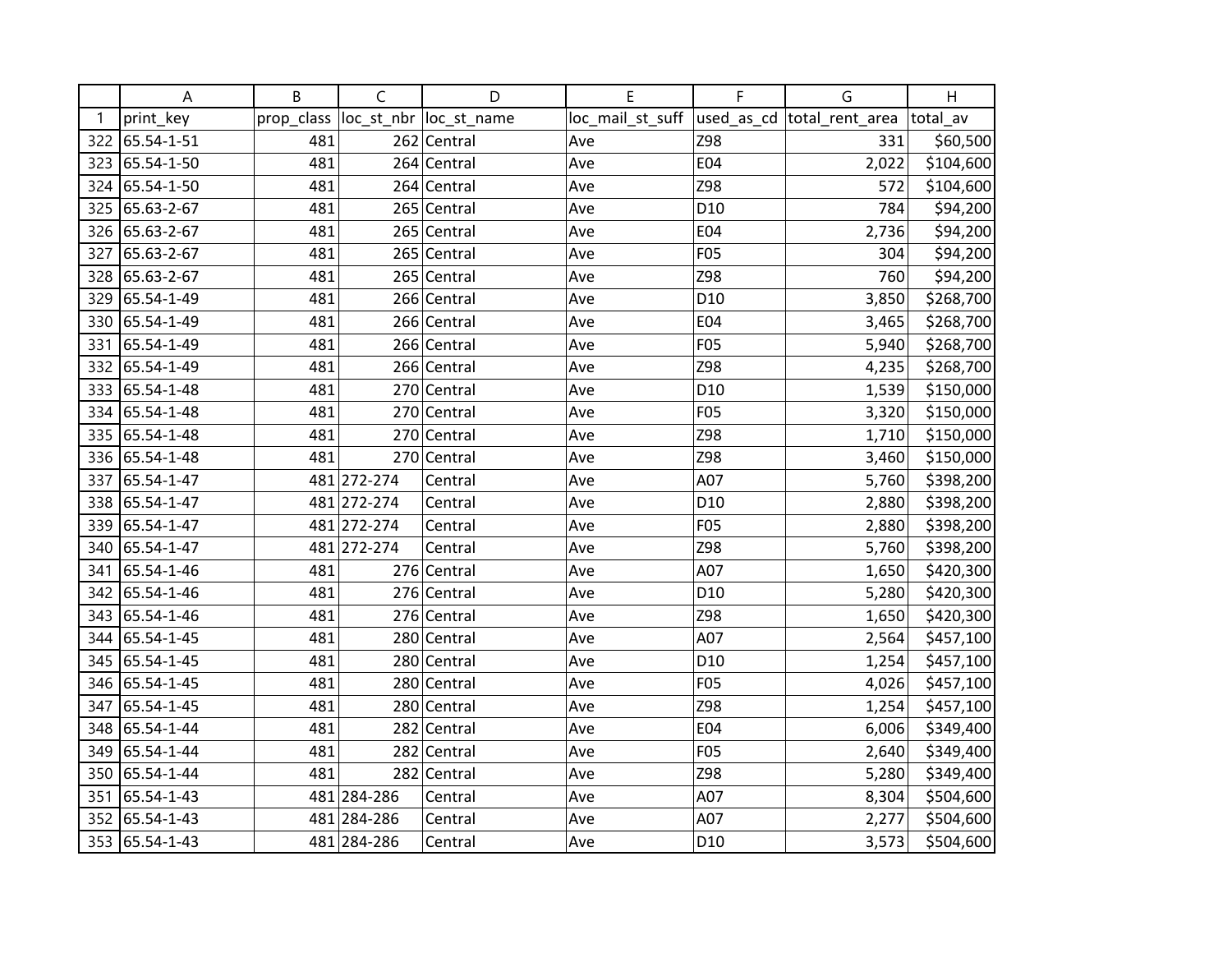|     | A              | B          | $\mathsf{C}$ | D                       | Е                | F               | G                          | H         |
|-----|----------------|------------|--------------|-------------------------|------------------|-----------------|----------------------------|-----------|
| 1   | print_key      | prop_class |              | loc_st_nbr  loc_st_name | loc_mail_st_suff |                 | used_as_cd total_rent_area | total av  |
|     | 354 65.54-1-43 |            | 481 284-286  | Central                 | Ave              | <b>E04</b>      | 1,296                      | \$504,600 |
|     | 355 65.54-1-43 |            | 481 284-286  | Central                 | Ave              | Z98             | 9,600                      | \$504,600 |
|     | 356 65.54-1-41 | 481        |              | 294 Central             | Ave              | D <sub>10</sub> | 2,640                      | \$129,900 |
| 357 | 65.54-1-41     | 481        |              | 294 Central             | Ave              | F05             | 2,640                      | \$129,900 |
|     | 358 65.54-5-49 | 481        |              | 295 Central             | Ave              | A07             | 1,158                      | \$117,800 |
| 359 | 65.54-5-49     | 481        |              | 295 Central             | Ave              | CO <sub>2</sub> | 1,368                      | \$117,800 |
|     | 360 65.54-5-49 | 481        |              | 295 Central             | Ave              | Z98             | 1,056                      | \$117,800 |
| 361 | 65.54-1-40     | 481        |              | 296 Central             | Ave              | D <sub>10</sub> | 3,520                      | \$223,000 |
|     | 362 65.54-1-40 | 481        |              | 296 Central             | Ave              | D <sub>10</sub> | 1,760                      | \$223,000 |
|     | 363 65.54-1-40 | 481        |              | 296 Central             | Ave              | D <sub>10</sub> | 3,360                      | \$223,000 |
|     | 364 65.54-1-40 | 481        |              | 296 Central             | Ave              | F05             | 1,760                      | \$223,000 |
|     | 365 65.54-1-40 | 481        |              | 296 Central             | Ave              | Z98             | 1,760                      | \$223,000 |
|     | 366 65.54-5-50 | 481        |              | 297 Central             | Ave              | A07             | 2,552                      | \$176,400 |
| 367 | 65.54-5-50     | 481        |              | 297 Central             | Ave              | D <sub>10</sub> | 1,276                      | \$176,400 |
|     | 368 65.54-5-50 | 481        |              | 297 Central             | Ave              | Z98             | 1,276                      | \$176,400 |
| 369 | 65.54-5-51     | 481        |              | 299 Central             | Ave              | A07             | 1,428                      | \$154,000 |
| 370 | 65.54-5-51     | 481        |              | 299 Central             | Ave              | CO <sub>2</sub> | 1,428                      | \$154,000 |
| 371 | 65.54-5-51     | 481        |              | 299 Central             | Ave              | Z98             | 1,428                      | \$154,000 |
|     | 372 65.54-5-52 | 481        |              | 301 Central             | Ave              | A07             | 2,972                      | \$140,000 |
| 373 | 65.54-5-52     | 481        |              | 301 Central             | Ave              | D <sub>10</sub> | 978                        | \$140,000 |
|     | 374 65.54-5-52 | 481        |              | 301 Central             | Ave              | Z98             | 1,360                      | \$140,000 |
|     | 375 65.54-5-57 | 481        |              | 313 Central             | Ave              | A07             | 2,344                      | \$153,300 |
|     | 376 65.54-5-57 | 481        |              | 313 Central             | Ave              | D <sub>10</sub> | 1,496                      | \$153,300 |
| 377 | 65.54-5-57     | 481        |              | 313 Central             | Ave              | F05             | 1,595                      | \$153,300 |
| 378 | 65.54-5-57     | 481        |              | 313 Central             | Ave              | Z98             | 1,144                      | \$153,300 |
| 379 | 65.54-5-60     | 481        |              | 323 Central             | Ave              | A07             | 1,404                      | \$139,000 |
| 380 | 65.54-5-60     | 481        |              | 323 Central             | Ave              | D <sub>10</sub> | 1,404                      | \$139,000 |
| 381 | 65.54-5-60     | 481        |              | 323 Central             | Ave              | F05             | 600                        | \$139,000 |
|     | 382 65.54-5-60 | 481        |              | 323 Central             | Ave              | Z98             | 1,404                      | \$139,000 |
| 383 | 65.54-5-61     | 481        |              | 325 Central             | Ave              | A07             | 1,264                      | \$100,000 |
| 384 | 65.54-5-61     | 481        |              | 325 Central             | Ave              | CO6             | 1,392                      | \$100,000 |
|     | 385 65.54-5-61 | 481        |              | 325 Central             | Ave              | Z98             | 1,392                      | \$100,000 |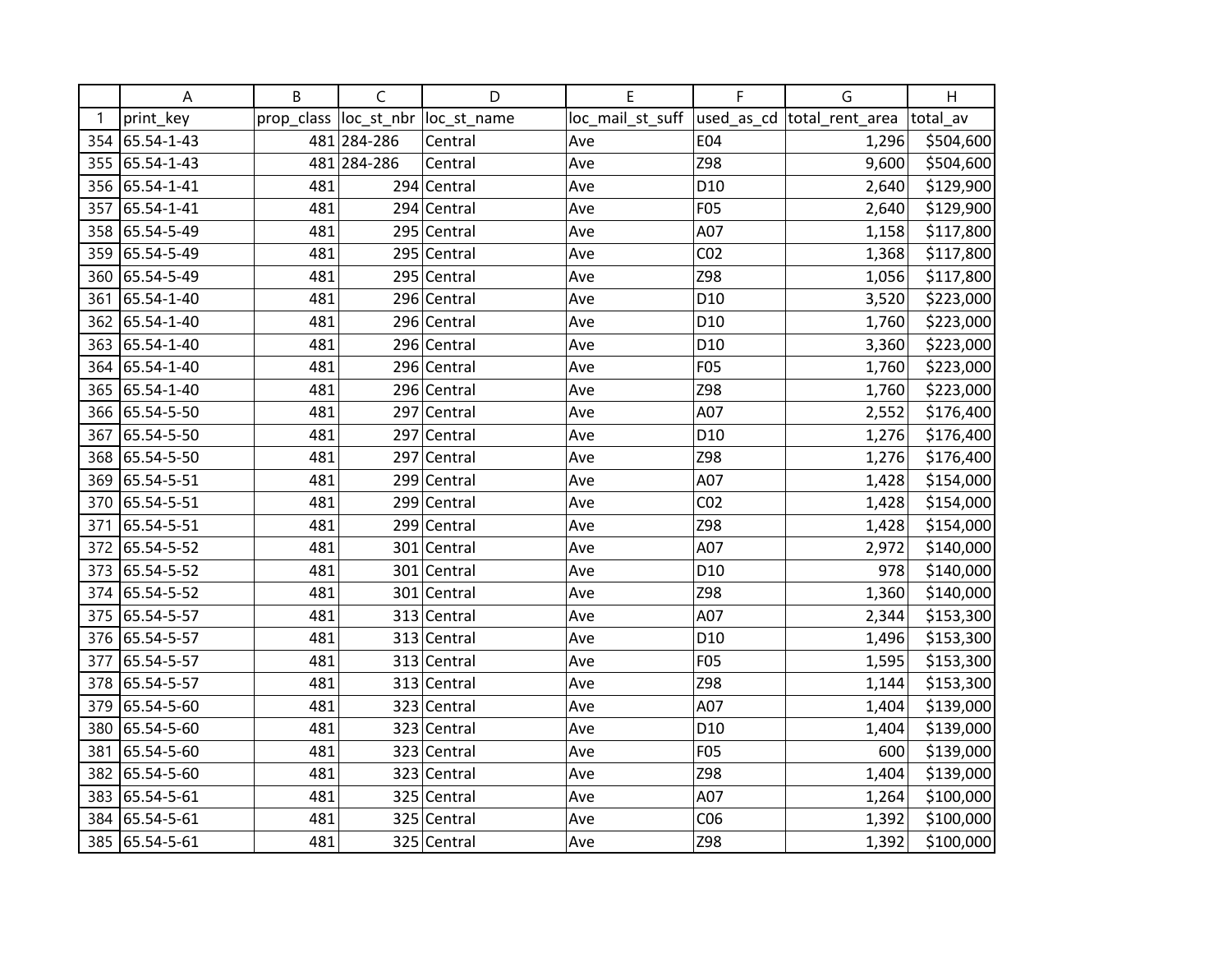|     | A              | B          | $\mathsf{C}$ | D                       | Е                | F               | G                          | H         |
|-----|----------------|------------|--------------|-------------------------|------------------|-----------------|----------------------------|-----------|
| 1   | print_key      | prop_class |              | loc_st_nbr  loc_st_name | loc_mail_st_suff |                 | used_as_cd total_rent_area | total av  |
|     | 386 65.54-1-30 | 481        |              | 328 Central             | Ave              | D <sub>10</sub> | 1,589                      | \$145,200 |
| 387 | 65.54-1-30     | 481        |              | 328 Central             | Ave              | F03             | 1,589                      | \$145,200 |
| 388 | 65.54-1-30     | 481        |              | 328 Central             | Ave              | <b>F05</b>      | 3,179                      | \$145,200 |
| 389 | 65.54-5-63     | 481        |              | 329 Central             | Ave              | A07             | 1,600                      | \$100,000 |
| 390 | 65.54-5-63     | 481        |              | 329 Central             | Ave              | D <sub>10</sub> | 2,000                      | \$100,000 |
| 391 | 65.54-5-63     | 481        |              | 329 Central             | Ave              | Z98             | 1,600                      | \$100,000 |
|     | 392 65.54-5-65 | 481        |              | 333 Central             | Ave              | A07             | 1,596                      | \$148,400 |
|     | 393 65.54-5-65 | 481        |              | 333 Central             | Ave              | D <sub>10</sub> | 1,470                      | \$148,400 |
|     | 394 65.54-5-65 | 481        |              | 333 Central             | Ave              | Z98             | 798                        | \$148,400 |
|     | 395 65.54-1-28 | 481        |              | 334 Central             | Ave              | A07             | 1,716                      | \$148,300 |
|     | 396 65.54-1-28 | 481        |              | 334 Central             | Ave              | D <sub>10</sub> | 1,716                      | \$148,300 |
|     | 397 65.54-1-28 | 481        |              | 334 Central             | Ave              | Z98             | 1,716                      | \$148,300 |
|     | 398 65.54-5-66 | 481        |              | 335 Central             | Ave              | A07             | 1,276                      | \$145,600 |
| 399 | 65.54-5-66     | 481        |              | 335 Central             | Ave              | CO6             | 1,740                      | \$145,600 |
| 400 | 65.54-5-66     | 481        |              | 335 Central             | Ave              | Z98             | 1,276                      | \$145,600 |
| 401 | 65.54-1-27     | 481        |              | 336 Central             | Ave              | A07             | 1,950                      | \$184,700 |
| 402 | 65.54-1-27     | 481        |              | 336 Central             | Ave              | D <sub>10</sub> | 2,418                      | \$184,700 |
|     | 403 65.54-1-27 | 481        |              | 336 Central             | Ave              | Z98             | 1,716                      | \$184,700 |
|     | 404 65.54-5-67 | 481        |              | 337 Central             | Ave              | A07             | 1,856                      | \$123,400 |
| 405 | 65.54-5-67     | 481        |              | 337 Central             | Ave              | CO6             | 1,840                      | \$123,400 |
| 406 | 65.54-5-67     | 481        |              | 337 Central             | Ave              | Z98             | 1,840                      | \$123,400 |
| 407 | 65.54-1-23     | 481        |              | 352 Central             | Ave              | D03             | 1,380                      | \$342,100 |
|     | 408 65.54-1-23 | 481        |              | 352 Central             | Ave              | E04             | 5,589                      | \$342,100 |
| 409 | 65.54-1-23     | 481        |              | 352 Central             | Ave              | F05             | 1,380                      | \$342,100 |
| 410 | 65.54-1-23     | 481        |              | 352 Central             | Ave              | Z98             | 1,656                      | \$342,100 |
| 411 | 65.46-1-41     | 481        |              | 373 Central             | Ave              | A07             | 1,774                      | \$172,200 |
|     | 412 65.46-1-41 | 481        |              | 373 Central             | Ave              | D03             | 880                        | \$172,200 |
|     | 413 65.46-1-41 | 481        |              | 373 Central             | Ave              | F05             | 880                        | \$172,200 |
| 414 | 65.46-1-41     | 481        |              | 373 Central             | Ave              | Z98             | 1,760                      | \$172,200 |
|     | 415 65.46-1-49 | 481        |              | 423 Central             | Ave              | A07             | 3,172                      | \$75,000  |
|     | 416 65.46-1-49 | 481        |              | 423 Central             | Ave              | E04             | 1,586                      | \$75,000  |
|     | 417 65.46-1-49 | 481        |              | 423 Central             | Ave              | Z98             | 1,274                      | \$75,000  |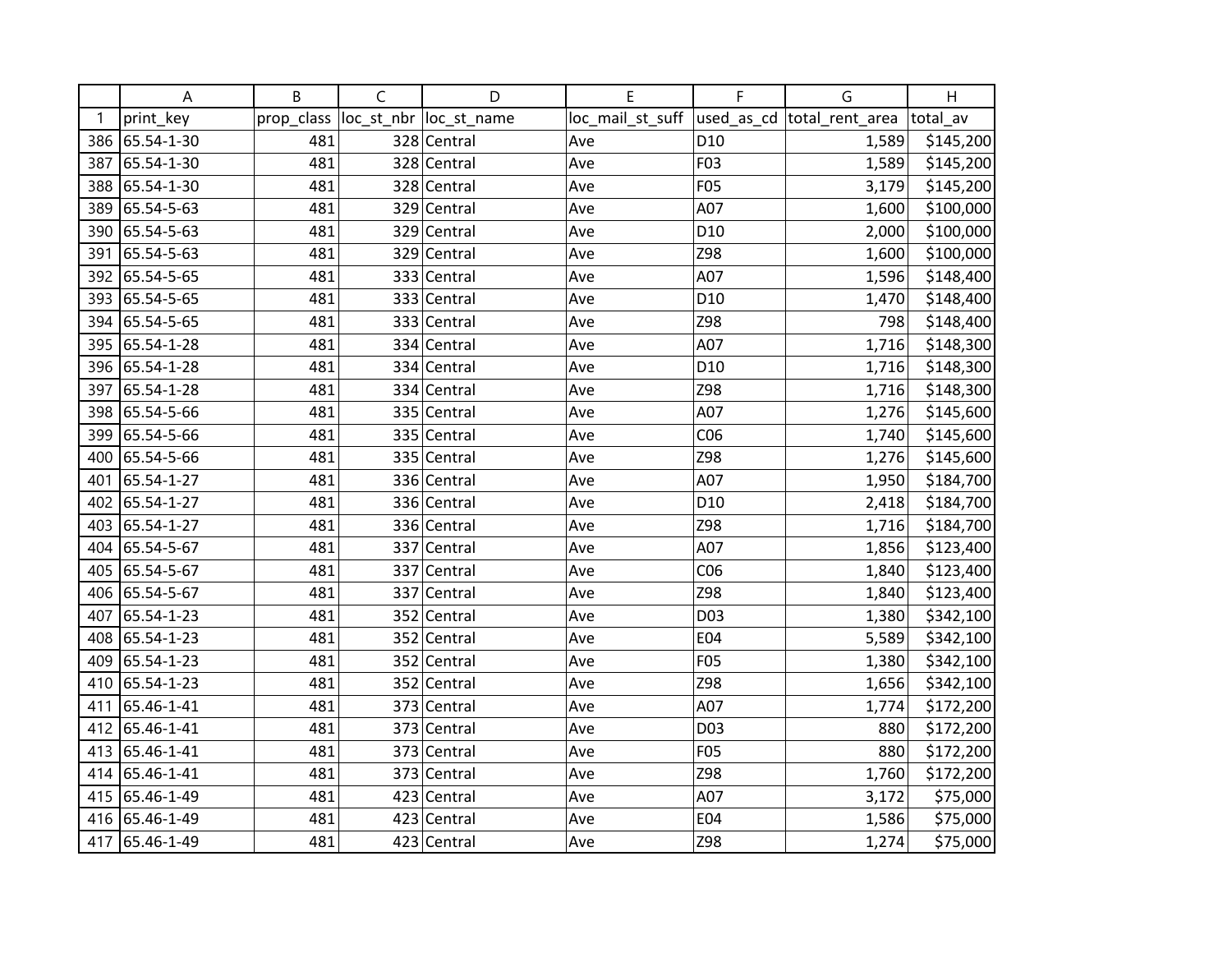|     | Α          | B          | $\mathsf C$ | D                       | E                | F               | G                           | H         |
|-----|------------|------------|-------------|-------------------------|------------------|-----------------|-----------------------------|-----------|
| 1   | print_key  | prop_class |             | loc_st_nbr  loc_st_name | loc_mail_st_suff |                 | used_as_cd  total_rent_area | total_av  |
| 418 | 65.46-1-50 | 481        |             | 425 Central             | Ave              | A07             | 2,684                       | \$80,000  |
| 419 | 65.46-1-50 | 481        |             | 425 Central             | Ave              | E04             | 1,342                       | \$80,000  |
| 420 | 65.46-1-50 | 481        |             | 425 Central             | Ave              | F05             | 858                         | \$80,000  |
| 421 | 65.46-2-3  | 481        |             | 432 Central             | Ave              | D <sub>10</sub> | 8,234                       | \$100,000 |
| 422 | 65.46-1-54 | 481        |             | 435 Central             | Ave              | A07             | 1,008                       | \$120,000 |
| 423 | 65.46-1-54 | 481        |             | 435 Central             | Ave              | D <sub>10</sub> | 2,380                       | \$120,000 |
| 424 | 65.46-1-54 | 481        |             | 435 Central             | Ave              | Z98             | 200                         | \$120,000 |
| 425 | 65.46-2-2  | 481        |             | 438 Central             | Ave              | D <sub>10</sub> | 3,200                       | \$155,000 |
| 426 | 65.46-2-2  | 481        |             | 438 Central             | Ave              | F05             | 3,168                       | \$155,000 |
| 427 | 65.46-2-2  | 481        |             | 438 Central             | Ave              | Z98             | 1,600                       | \$155,000 |
| 428 | 65.46-1-57 | 481        |             | 465 Central             | Ave              | D <sub>10</sub> | 1,316                       | \$120,000 |
| 429 | 65.46-1-57 | 481        |             | 465 Central             | Ave              | E04             | 1,332                       | \$120,000 |
| 430 | 65.46-1-57 | 481        |             | 465 Central             | Ave              | F05             | 3,828                       | \$120,000 |
| 431 | 65.46-1-57 | 481        |             | 465 Central             | Ave              | Z98             | 2,664                       | \$120,000 |
| 432 | 65.37-2-26 | 481        |             | 471 Central             | Ave              | A07             | 972                         | \$160,000 |
| 433 | 65.37-2-26 | 481        |             | 471 Central             | Ave              | CO <sub>1</sub> | 972                         | \$160,000 |
| 434 | 65.37-2-26 | 481        |             | 471 Central             | Ave              | D <sub>10</sub> | 300                         | \$160,000 |
| 435 | 65.37-2-26 | 481        |             | 471 Central             | Ave              | <b>F05</b>      | 400                         | \$160,000 |
| 436 | 65.37-2-26 | 481        |             | 471 Central             | Ave              | Z98             | 572                         | \$160,000 |
| 437 | 65.37-2-3  | 481        |             | 543 Central             | Ave              | D <sub>10</sub> | 4,036                       | \$210,000 |
| 438 | 65.37-2-3  | 481        |             | 543 Central             | Ave              | E04             | 5,332                       | \$210,000 |
| 439 | 65.37-2-3  | 481        |             | 543 Central             | Ave              | G03             | 3,532                       | \$210,000 |
| 440 | 65.37-2-3  | 481        |             | 543 Central             | Ave              | Z98             | 2,236                       | \$210,000 |
| 441 | 65.37-3-8  | 481        |             | 574 Central             | Ave              | A07             | 8,275                       | \$391,000 |
| 442 | 65.37-3-8  | 481        |             | 574 Central             | Ave              | Z98             | 2,745                       | \$391,000 |
| 443 | 65.29-3-4  | 481        |             | 600 Central             | Ave              | A07             | 852                         | \$84,500  |
| 444 | 65.29-3-4  | 481        |             | 600 Central             | Ave              | D <sub>10</sub> | 1,008                       | \$84,500  |
| 445 | 65.29-3-4  | 481        |             | 600 Central             | Ave              | Z98             | 930                         | \$84,500  |
| 446 | 64.36-4-23 | 481        |             | 622 Central             | Ave              | A07             | 1,034                       | \$132,600 |
| 447 | 64.36-4-23 | 481        |             | 622 Central             | Ave              | D <sub>10</sub> | 2,698                       | \$132,600 |
| 448 | 64.36-4-23 | 481        |             | 622 Central             | Ave              | Z98             | 1,034                       | \$132,600 |
| 449 | 64.36-4-24 | 481        |             | 624 Central             | Ave              | A07             | 1,000                       | \$103,200 |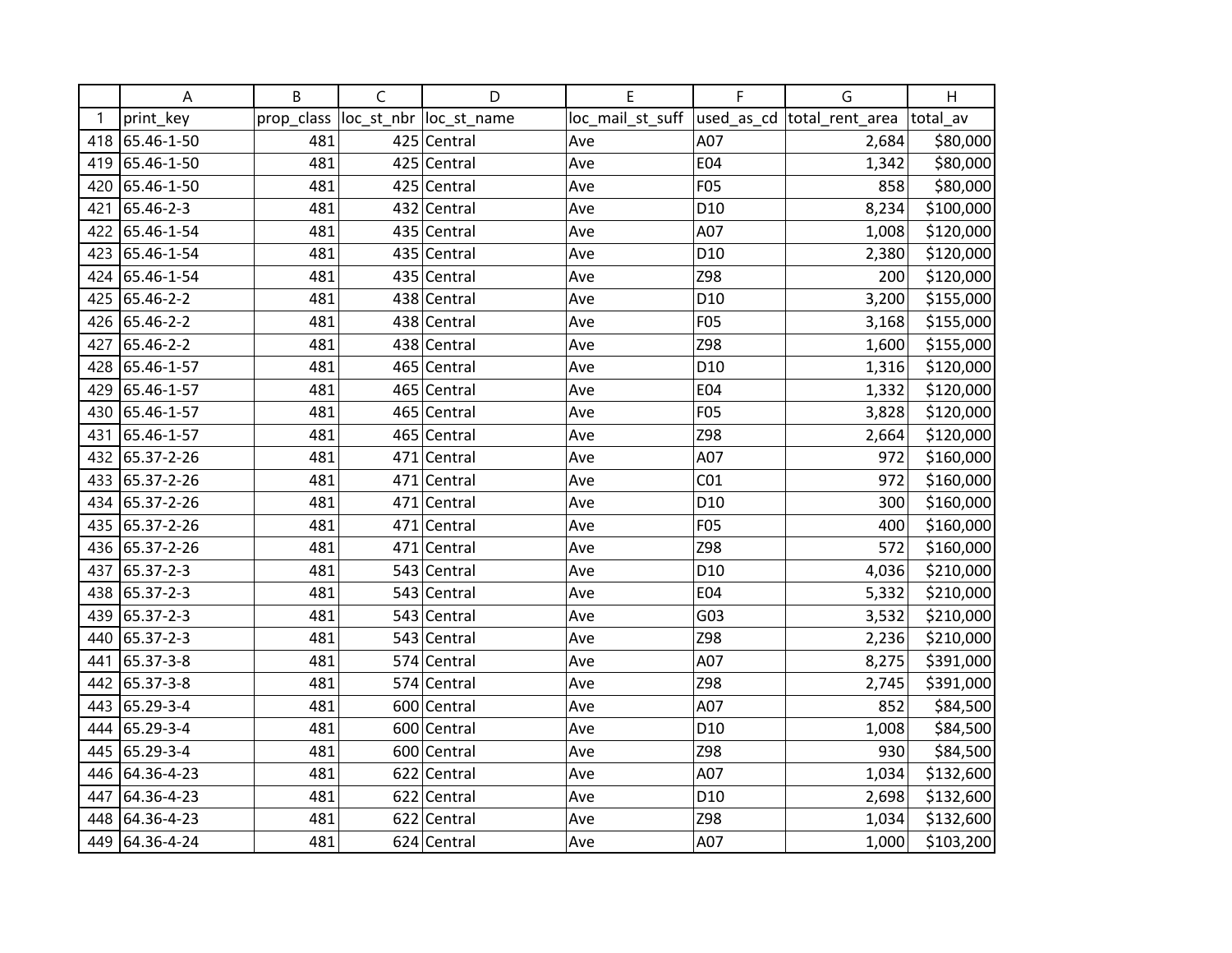|     | A              | B          | $\mathsf{C}$ | D                       | Е                | F               | G                           | H                 |
|-----|----------------|------------|--------------|-------------------------|------------------|-----------------|-----------------------------|-------------------|
| 1   | print_key      | prop_class |              | loc_st_nbr  loc_st_name | loc_mail_st_suff |                 | used_as_cd  total_rent_area | total av          |
| 450 | 64.36-4-24     | 481        |              | 624 Central             | Ave              | D <sub>10</sub> | 1,000                       | \$103,200         |
| 451 | 64.36-4-24     | 481        |              | 624 Central             | Ave              | Z98             | 250                         | \$103,200         |
| 452 | 64.36-4-25     | 481        |              | 626 Central             | Ave              | A07             | 1,784                       | \$128,500         |
| 453 | 64.36-4-25     | 481        |              | 626 Central             | Ave              | D <sub>10</sub> | 400                         | \$128,500         |
| 454 | 64.36-4-25     | 481        |              | 626 Central             | Ave              | Z98             | 1,092                       | \$128,500         |
| 455 | 64.36-4-26     | 481        |              | $626.5$ Central         | Ave              | D <sub>10</sub> | 840                         | \$34,300          |
|     | 456 64.36-4-26 | 481        |              | $626.5$ Central         | Ave              | Z98             | 840                         | \$34,300          |
| 457 | 64.36-4-27.1   | 481        |              | 628 Central             | Ave              | A07             | 1,594                       | \$125,000         |
| 458 | 64.36-4-27.1   | 481        |              | 628 Central             | Ave              | D <sub>10</sub> | 1,584                       | \$125,000         |
| 459 | 64.36-4-27.1   | 481        |              | 628 Central             | Ave              | Z98             | 1,584                       | \$125,000         |
| 460 | 64.36-4-31     | 481        |              | 644 Central             | Ave              | A07             | 1,408                       | \$133,500         |
| 461 | 64.36-4-31     | 481        |              | 644 Central             | Ave              | D <sub>10</sub> | 1,408                       | \$133,500         |
| 462 | 64.36-4-31     | 481        |              | 644 Central             | Ave              | Z98             | 1,408                       | \$133,500         |
| 463 | 64.36-4-36     | 481        |              | 654 Central             | Ave              | A07             | 736                         | \$62,700          |
| 464 | 64.36-4-36     | 481        |              | 654 Central             | Ave              | E04             | 736                         | \$62,700          |
| 465 | 64.36-4-36     | 481        |              | 654 Central             | Ave              | Z98             | 736                         | \$62,700          |
| 466 | 64.36-1-5      | 481        |              | 662 Central             | Ave              | A07             | 1,604                       | \$175,600         |
| 467 | 64.36-1-5      | 481        |              | 662 Central             | Ave              | D <sub>10</sub> | 1,364                       | \$175,600         |
| 468 | 64.36-1-5      | 481        |              | 662 Central             | Ave              | Z98             | 798                         | \$175,600         |
| 469 | 64.36-1-4      | 481        |              | 664 Central             | Ave              | A07             | 1,824                       | \$120,000         |
| 470 | 64.36-1-4      | 481        |              | 664 Central             | Ave              | E04             | 1,068                       | \$120,000         |
| 471 | 64.36-1-4      | 481        |              | 664 Central             | Ave              | Z98             | 228                         | \$120,000         |
| 472 | 76.24-1-51     | 481        |              | 167 Chestnut            | St               | A07             | 684                         | \$121,500         |
| 473 | 76.24-1-51     | 481        |              | 167 Chestnut            | St               | E04             | 1,384                       | \$121,500         |
| 474 | 76.26-1-27     | 481        | 22           | Clinton                 | Ave              | CO <sub>1</sub> |                             | 8,820 \$1,254,000 |
| 475 | 76.26-1-27     | 481        |              | 22 Clinton              | Ave              | E02             |                             | 8,176 \$1,254,000 |
| 476 | 76.26-4-9      | 481        |              | 31 Clinton              | Ave              | A07             | 2,505                       | \$198,500         |
| 477 | 76.26-4-9      | 481        |              | 31 Clinton              | Ave              | D <sub>10</sub> | 1,002                       | \$198,500         |
| 478 | 65.82-4-34     | 481        |              | 63 Clinton              | Ave              | F05             | 2,442                       | \$135,000         |
| 479 | 65.82-4-34     | 481        |              | 63 Clinton              | Ave              | Z32             | 814                         | \$135,000         |
| 480 | 65.82-2-32     | 481        |              | 101.5 Clinton           | Ave              | A07             | 2,424                       | \$80,000          |
|     | 481 65.82-2-32 | 481        |              | 101.5 Clinton           | Ave              | D <sub>10</sub> | 1,196                       | \$80,000          |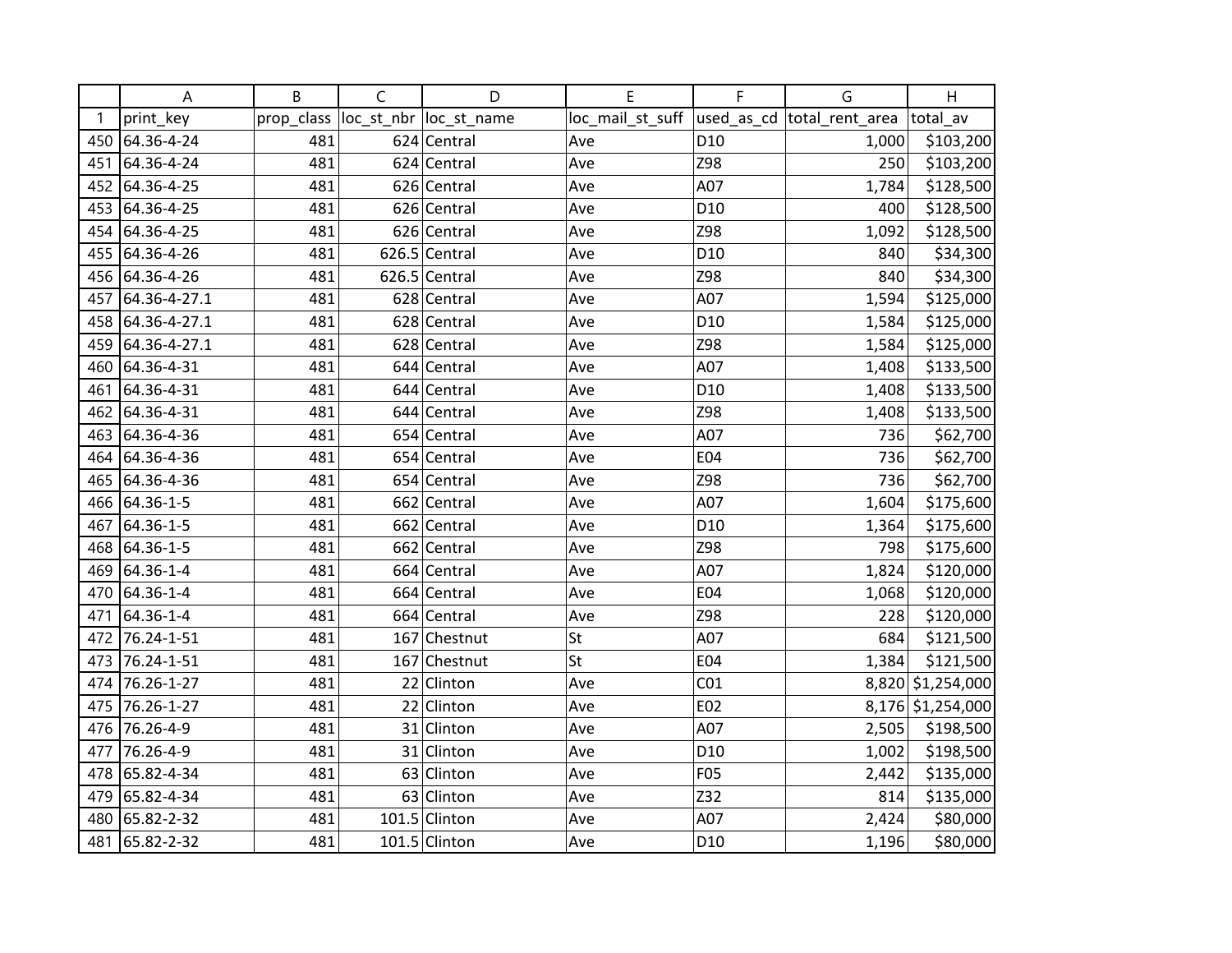|     | Α              | B          | $\mathsf C$ | D                       | E                | F               | G                           | H         |
|-----|----------------|------------|-------------|-------------------------|------------------|-----------------|-----------------------------|-----------|
| 1   | print_key      | prop_class |             | loc_st_nbr  loc_st_name | loc_mail_st_suff |                 | used_as_cd  total_rent_area | total av  |
| 482 | 65.82-2-37     | 481        |             | 111 Clinton             | Ave              | A07             | 2,288                       | \$10,000  |
| 483 | 65.82-2-37     | 481        |             | 111 Clinton             | Ave              | D <sub>10</sub> | 1,320                       | \$10,000  |
| 484 | 65.82-2-55     | 481        |             | 151 Clinton             | Ave              | A07             | 1,680                       | \$134,200 |
| 485 | 65.82-2-55     | 481        |             | 151 Clinton             | Ave              | D <sub>10</sub> | 840                         | \$134,200 |
| 486 | 65.82-2-55     | 481        |             | 151 Clinton             | Ave              | Z98             | 840                         | \$134,200 |
| 487 | 65.81-6-5      | 481        |             | 152 Clinton             | Ave              | A07             | 644                         | \$74,200  |
| 488 | 65.81-6-5      | 481        |             | 152 Clinton             | Ave              | D <sub>10</sub> | 644                         | \$74,200  |
| 489 | 65.81-6-5      | 481        |             | 152 Clinton             | Ave              | Z98             | 644                         | \$74,200  |
| 490 | 65.82-2-56     | 481        |             | 153 Clinton             | Ave              | A07             | 1,760                       | \$107,800 |
| 491 | 65.82-2-56     | 481        |             | 153 Clinton             | Ave              | D <sub>10</sub> | 876                         | \$107,800 |
| 492 | 65.82-2-56     | 481        |             | 153 Clinton             | Ave              | Z98             | 876                         | \$107,800 |
| 493 | 65.81-1-18     | 481        |             | 155 Clinton             | Ave              | A07             | 3,250                       | \$115,000 |
| 494 | 65.81-1-18     | 481        |             | 155 Clinton             | Ave              | E02             | 1,625                       | \$115,000 |
| 495 | 65.81-1-18     | 481        |             | 155 Clinton             | Ave              | Z98             | 1,625                       | \$115,000 |
| 496 | 65.73-4-32     | 481        |             | 185 Clinton             | Ave              | A07             | 1,998                       | \$123,100 |
| 497 | 65.73-4-32     | 481        |             | 185 Clinton             | Ave              | D <sub>10</sub> | 666                         | \$123,100 |
| 498 | 65.81-2-15     | 481        |             | 188 Clinton             | Ave              | A07             | 1,144                       | \$75,700  |
| 499 | 65.81-2-15     | 481        |             | 188 Clinton             | Ave              | D <sub>10</sub> | 748                         | \$75,700  |
| 500 | 65.81-2-15     | 481        |             | 188 Clinton             | Ave              | Z98             | 748                         | \$75,700  |
| 501 | 65.73-4-46     | 481        |             | $211$ Clinton           | Ave              | A07             | 1,760                       | \$75,000  |
| 502 | 65.73-4-46     | 481        |             | 211 Clinton             | Ave              | D <sub>10</sub> | 880                         | \$75,000  |
| 503 | 65.73-4-47     | 481        |             | 213 Clinton             | Ave              | A07             | 1,760                       | \$5,000   |
| 504 | 65.73-4-47     | 481        |             | 213 Clinton             | Ave              | D <sub>10</sub> | 880                         | \$5,000   |
| 505 | 65.81-2-1      | 481        |             | 216 Clinton             | Ave              | A07             | 2,208                       | \$15,000  |
| 506 | 65.81-2-1      | 481        |             | 216 Clinton             | Ave              | <b>F05</b>      | 1,104                       | \$15,000  |
| 507 | 65.81-2-1      | 481        |             | 216 Clinton             | Ave              | J <sub>02</sub> | 1,224                       | \$15,000  |
| 508 | 65.81-2-1      | 481        |             | 216 Clinton             | Ave              | Z98             | 1,104                       | \$15,000  |
| 509 | 65.73-4-53     | 481        |             | 225 Clinton             | Ave              | A07             | 1,554                       | \$104,400 |
| 510 | 65.73-4-53     | 481        |             | 225 Clinton             | Ave              | D <sub>10</sub> | 777                         | \$104,400 |
| 511 | 65.73-4-53     | 481        |             | 225 Clinton             | Ave              | Z98             | 777                         | \$104,400 |
| 512 | 65.73-3-31     | 481        |             | 269 Clinton             | Ave              | A07             | 3,197                       | \$160,500 |
|     | 513 65.73-3-31 | 481        |             | 269 Clinton             | Ave              | E04             | 1,219                       | \$160,500 |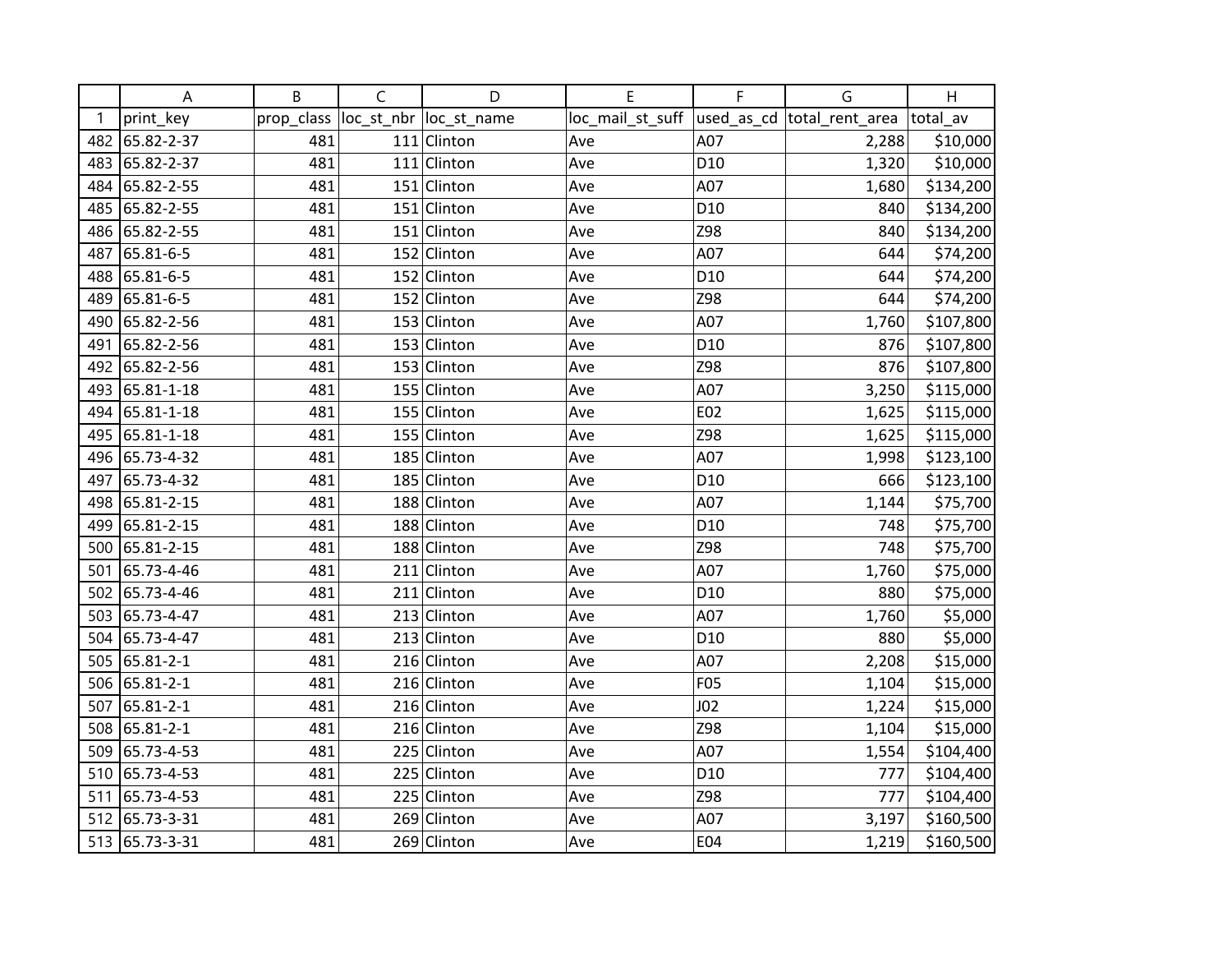|     | Α              | B          | C   | D                       | E                | F               | G                           | H         |
|-----|----------------|------------|-----|-------------------------|------------------|-----------------|-----------------------------|-----------|
| 1   | print_key      | prop_class |     | loc_st_nbr  loc_st_name | loc_mail_st_suff |                 | used_as_cd  total_rent_area | total av  |
|     | 514 65.73-3-32 | 481        |     | 271 Clinton             | Ave              | A07             | 782                         | \$96,000  |
|     | 515 65.73-3-32 | 481        |     | $271$ Clinton           | Ave              | D <sub>10</sub> | 989                         | \$96,000  |
| 516 | 65.73-3-32     | 481        |     | 271 Clinton             | Ave              | Z98             | 782                         | \$96,000  |
| 517 | 65.73-3-34     | 481        |     | 275 Clinton             | Ave              | A07             | 3,140                       | \$92,400  |
| 518 | 65.73-3-34     | 481        |     | 275 Clinton             | Ave              | D <sub>10</sub> | 1,700                       | \$92,400  |
| 519 | 65.73-3-34     | 481        |     | 275 Clinton             | Ave              | Z98             | 1,440                       | \$92,400  |
| 520 | 65.73-1-19     | 481        |     | 277 Clinton             | Ave              | A07             | 1,848                       | \$125,800 |
| 521 | 65.73-1-19     | 481        |     | 277 Clinton             | Ave              | D <sub>10</sub> | 1,324                       | \$125,800 |
| 522 | 65.73-1-19     | 481        | 277 | Clinton                 | Ave              | Z98             | 1,324                       | \$125,800 |
| 523 | 65.72-6-23     | 481        |     | 278 Clinton             | Ave              | A07             | 1,872                       | \$296,800 |
| 524 | 65.72-6-23     | 481        |     | 278 Clinton             | Ave              | E04             | 2,810                       | \$296,800 |
| 525 | 65.72-6-23     | 481        |     | 278 Clinton             | Ave              | <b>F05</b>      | 702                         | \$296,800 |
| 526 | 65.72-6-23     | 481        |     | 278 Clinton             | Ave              | Z98             | 1,326                       | \$296,800 |
| 527 | 65.73-1-25     | 481        |     | 289 Clinton             | Ave              | A06             | 3,388                       | \$105,000 |
| 528 | 65.72-6-17     | 481        |     | 290 Clinton             | Ave              | A06             | 2,652                       | \$15,000  |
| 529 | 65.64-3-29     | 481        |     | 326 Clinton             | Ave              | A07             | 2,024                       | \$124,600 |
| 530 | 65.64-3-29     | 481        |     | 326 Clinton             | Ave              | D <sub>10</sub> | 1,012                       | \$124,600 |
| 531 | 65.64-3-29     | 481        |     | 326 Clinton             | Ave              | Z98             | 1,012                       | \$124,600 |
| 532 | 65.64-3-28     | 481        |     | 328 Clinton             | Ave              | A07             | 2,024                       | \$15,000  |
| 533 | 65.64-3-28     | 481        |     | 328 Clinton             | Ave              | D <sub>10</sub> | 1,163                       | \$15,000  |
| 534 | 65.64-3-28     | 481        |     | 328 Clinton             | Ave              | Z98             | 1,012                       | \$15,000  |
| 535 | 65.64-5-21     | 481        |     | 335 Clinton             | Ave              | A07             | 1,760                       | \$78,400  |
| 536 | 65.64-5-21     | 481        |     | 335 Clinton             | Ave              | D <sub>10</sub> | 890                         | \$78,400  |
| 537 | 65.64-5-21     | 481        |     | 335 Clinton             | Ave              | Z98             | 880                         | \$78,400  |
| 538 | 65.64-4-37     | 481        |     | 341 Clinton             | Ave              | A07             | 1,440                       | \$120,500 |
| 539 | 65.64-4-37     | 481        |     | 341 Clinton             | Ave              | E04             | 1,368                       | \$120,500 |
| 540 | 65.64-4-37     | 481        |     | 341 Clinton             | Ave              | Z98             | 648                         | \$120,500 |
| 541 | 65.64-4-42     | 481        |     | 353 Clinton             | Ave              | A06             | 2,000                       | \$65,000  |
| 542 | 65.64-4-42     | 481        |     | 353 Clinton             | Ave              | CO <sub>1</sub> | 1,000                       | \$65,000  |
| 543 | 65.64-4-70     | 481        | 413 | Clinton                 | Ave              | A07             | 3,288                       | \$125,000 |
| 544 | 65.64-4-70     | 481        |     | 413 Clinton             | Ave              | D <sub>10</sub> | 800                         | \$125,000 |
|     | 545 65.64-4-70 | 481        |     | 413 Clinton             | Ave              | Z98             | 1,982                       | \$125,000 |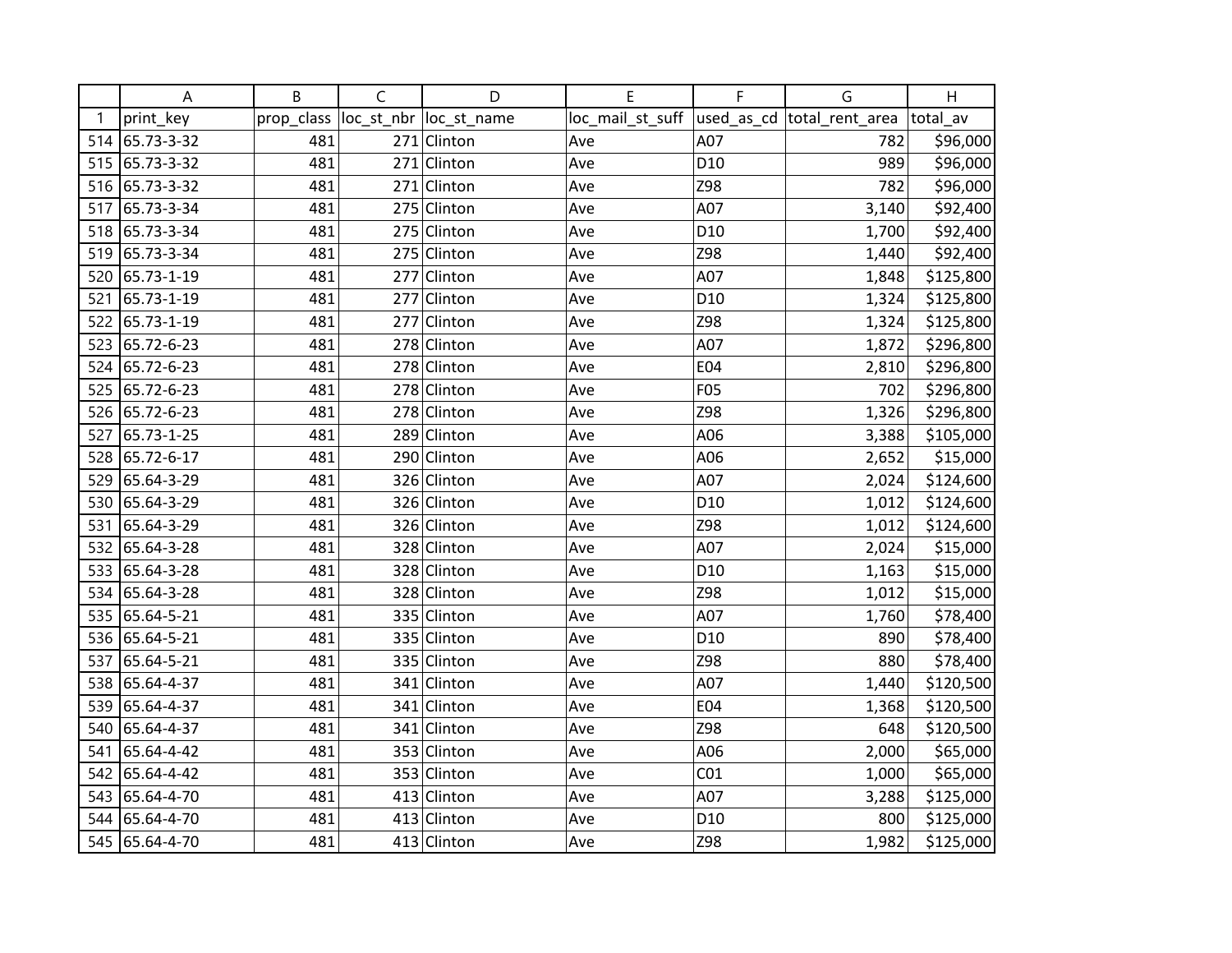|     | Α              | B          | $\mathsf C$ | D                       | E                | F               | G                           | H         |
|-----|----------------|------------|-------------|-------------------------|------------------|-----------------|-----------------------------|-----------|
| 1   | print_key      | prop_class |             | loc_st_nbr  loc_st_name | loc_mail_st_suff |                 | used_as_cd  total_rent_area | total_av  |
|     | 546 65.64-2-15 | 481        |             | 414 Clinton             | Ave              | A07             | 2,834                       | \$25,000  |
| 547 | 65.64-2-15     | 481        |             | 414 Clinton             | Ave              | D <sub>10</sub> | 966                         | \$25,000  |
| 548 | 65.64-2-15     | 481        |             | 414 Clinton             | Ave              | Z98             | 966                         | \$25,000  |
| 549 | 65.64-1-27     | 481        | 427         | Clinton                 | Ave              | A06             | 3,672                       | \$120,500 |
| 550 | 65.64-1-28     | 481        |             | 429 Clinton             | Ave              | A06             | 3,672                       | \$119,400 |
| 551 | 65.56-3-73     | 481        |             | 471 Clinton             | Ave              | D <sub>10</sub> | 2,730                       | \$96,700  |
| 552 | 65.56-3-73     | 481        |             | 471 Clinton             | Ave              | Z98             | 630                         | \$96,700  |
| 553 | 65.63-1-66     | 481        |             | 484 Clinton             | Ave              | A07             | 1,012                       | \$90,000  |
| 554 | 65.63-1-66     | 481        |             | 484 Clinton             | Ave              | D <sub>10</sub> | 1,012                       | \$90,000  |
| 555 | 65.63-1-66     | 481        |             | 484 Clinton             | Ave              | Z98             | 1,012                       | \$90,000  |
|     | 556 65.63-1-65 | 481        |             | 486 Clinton             | Ave              | A07             | 2,464                       | \$126,100 |
| 557 | 65.63-1-65     | 481        |             | 486 Clinton             | Ave              | D <sub>10</sub> | 1,452                       | \$126,100 |
| 558 | 65.63-1-65     | 481        |             | 486 Clinton             | Ave              | Z98             | 1,452                       | \$126,100 |
| 559 | 65.55-5-45     | 481        |             | 519 Clinton             | Ave              | Z45             | 3,376                       | \$129,400 |
| 560 | 65.55-5-45     | 481        |             | 519 Clinton             | Ave              | Z98             | 1,900                       | \$129,400 |
| 561 | 65.55-2-23     | 481        |             | 546 Clinton             | Ave              | A07             | 1,972                       | \$10,000  |
| 562 | 65.55-2-23     | 481        |             | 546 Clinton             | Ave              | D <sub>10</sub> | 1,230                       | \$10,000  |
| 563 | 65.55-1-26     | 481        |             | 563 Clinton             | Ave              | A07             | 2,144                       | \$75,000  |
|     | 564 65.55-1-26 | 481        |             | 563 Clinton             | Ave              | D <sub>10</sub> | 1,132                       | \$75,000  |
| 565 | 65.55-1-26     | 481        |             | 563 Clinton             | Ave              | Z98             | 1,132                       | \$75,000  |
|     | 566 65.55-1-27 | 481        |             | 565 Clinton             | Ave              | A07             | 2,304                       | \$86,400  |
| 567 | 65.55-1-27     | 481        |             | 565 Clinton             | Ave              | D <sub>10</sub> | 924                         | \$86,400  |
| 568 | 65.55-2-5      | 481        |             | 600 Clinton             | Ave              | A07             | 1,214                       | \$75,000  |
| 569 | 65.55-2-5      | 481        |             | 600 Clinton             | Ave              | D <sub>10</sub> | 1,214                       | \$75,000  |
| 570 | 65.55-2-5      | 481        |             | 600 Clinton             | Ave              | Z98             | 1,214                       | \$75,000  |
| 571 | 65.55-2-1      | 481        |             | 608 Clinton             | Ave              | A07             | 1,120                       | \$120,400 |
| 572 | 65.55-2-1      | 481        |             | 608 Clinton             | Ave              | D <sub>10</sub> | 2,240                       | \$120,400 |
| 573 | 65.55-2-1      | 481        |             | 608 Clinton             | Ave              | Z98             | 1,120                       | \$120,400 |
| 574 | 65.46-3-22     | 481        |             | 612 Clinton             | Ave              | A07             | 1,334                       | \$212,500 |
| 575 | 65.46-3-22     | 481        |             | 612 Clinton             | Ave              | D <sub>10</sub> | 5,632                       | \$212,500 |
| 576 | 65.46-3-22     | 481        |             | 612 Clinton             | Ave              | Z98             | 1,334                       | \$212,500 |
| 577 | 65.47-3-60     | 481        |             | 613 Clinton             | Ave              | A07             | 2,960                       | \$112,100 |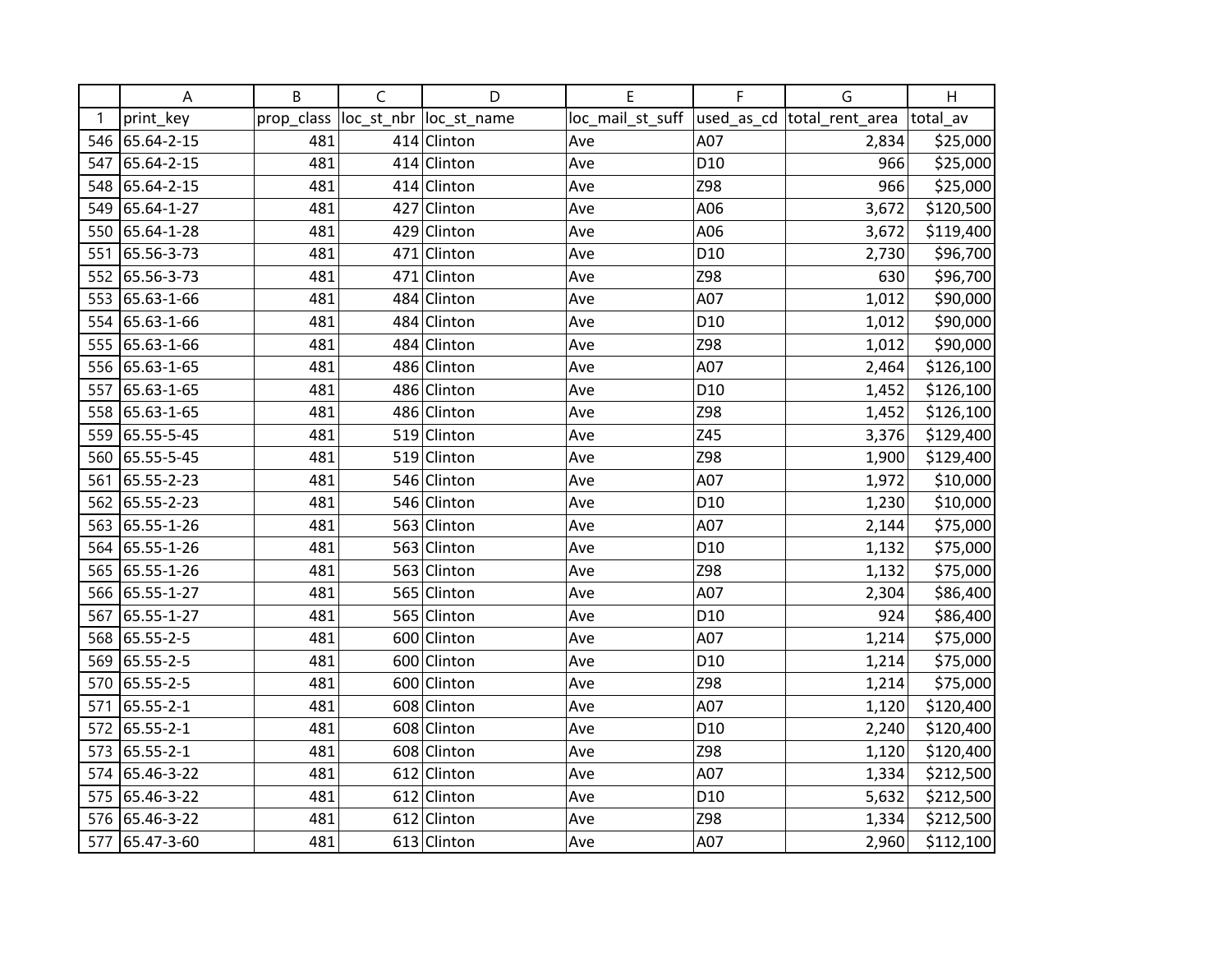|     | Α              | B          | $\mathsf C$     | D                       | E                                             | F               | G     | H         |
|-----|----------------|------------|-----------------|-------------------------|-----------------------------------------------|-----------------|-------|-----------|
| 1   | print_key      | prop_class |                 | loc_st_nbr  loc_st_name | loc_mail_st_suff  used_as_cd  total_rent_area |                 |       | total av  |
|     | 578 65.47-3-60 | 481        |                 | 613 Clinton             | Ave                                           | CO <sub>2</sub> | 1,501 | \$112,100 |
| 579 | 65.47-3-60     | 481        |                 | 613 Clinton             | Ave                                           | Z98             | 1,480 | \$112,100 |
| 580 | 76.26-4-24     | 481        |                 | $4$ Clinton             | P                                             | A07             | 1,404 | \$320,100 |
| 581 | 76.26-4-24     | 481        | $\vert 4 \vert$ | Clinton                 | P                                             | CO6             | 2,629 | \$320,100 |
| 582 | 76.26-4-24     | 481        |                 | $4$ Clinton             | P                                             | E04             | 1,404 | \$320,100 |
| 583 | 76.26-4-24     | 481        | 4               | Clinton                 | P                                             | Z98             | 1,404 | \$320,100 |
| 584 | 76.26-4-25     | 481        |                 | 5 Clinton               | P                                             | CO <sub>2</sub> | 2,550 | \$450,000 |
| 585 | 76.26-4-25     | 481        |                 | $5$ Clinton             | P                                             | E04             | 9,200 | \$450,000 |
|     | 586 76.26-4-25 | 481        | 5               | Clinton                 | P                                             | Z98             | 144   | \$450,000 |
| 587 | 76.65-1-26     | 481        |                 | 53 Clinton              | St                                            | A07             | 1,280 | \$57,900  |
| 588 | 76.65-1-26     | 481        |                 | 53 Clinton              | St                                            | F05             | 5,525 | \$57,900  |
| 589 | 76.65-1-26     | 481        |                 | 53 Clinton              | St                                            | Z98             | 2,120 | \$57,900  |
| 590 | 76.64-3-18     | 481        |                 | 91 Clinton              | St                                            | A07             | 1,000 | \$36,100  |
| 591 | 76.64-3-18     | 481        |                 | 91 Clinton              | St                                            | Z98             | 2,000 | \$36,100  |
| 592 | 76.72-2-71     | 481        |                 | 143 Clinton             | St                                            | A06             | 1,596 | \$35,000  |
| 593 | 76.72-2-71     | 481        |                 | 143 Clinton             | St                                            | D <sub>10</sub> | 399   | \$35,000  |
| 594 | 76.72-2-71     | 481        |                 | 143 Clinton             | St                                            | <b>F05</b>      | 399   | \$35,000  |
| 595 | 65.66-2-17     | 481        |                 | 188 Colonie             | St                                            | A06             | 2,448 | \$102,500 |
| 596 | 65.66-2-17     | 481        |                 | 188 Colonie             | St                                            | D <sub>10</sub> | 864   | \$102,500 |
| 597 | 65.66-2-17     | 481        |                 | 188 Colonie             | St                                            | Z98             | 864   | \$102,500 |
| 598 | 76.34-3-8      | 481        |                 | 46 Columbia             | St                                            | A06             | 3,168 | \$189,000 |
| 599 | 76.34-3-8      | 481        |                 | 46 Columbia             | St                                            | <b>F05</b>      | 1,056 | \$189,000 |
| 600 | 76.34-3-9      | 481        |                 | 48 Columbia             | St                                            | E02             | 1,200 | \$140,500 |
| 601 | 76.34-3-9      | 481        |                 | 48 Columbia             | St                                            | Z98             | 3,600 | \$140,500 |
| 602 | 76.34-3-11     | 481        |                 | 52 Columbia             | St                                            | A07             | 2,704 | \$155,000 |
| 603 | 76.34-3-11     | 481        |                 | 52 Columbia             | St                                            | D08             | 1,352 | \$155,000 |
| 604 | 76.34-3-11     | 481        |                 | 52 Columbia             | St                                            | Z98             | 1,352 | \$155,000 |
| 605 | 76.34-2-8      | 481        |                 | 65 Columbia             | St                                            | A07             | 1,960 | \$150,000 |
| 606 | 76.34-2-9      | 481        |                 | 67 Columbia             | St                                            | A07             | 1,920 | \$150,000 |
| 607 | 76.26-3-10     | 481        |                 | 87 Columbia             | St                                            | A01             | 2,485 | \$263,000 |
| 608 | 76.26-3-10     | 481        |                 | 87 Columbia             | St                                            | E02             | 1,800 | \$263,000 |
|     | 609 76.26-3-10 | 481        |                 | 87 Columbia             | St                                            | Z98             | 1,215 | \$263,000 |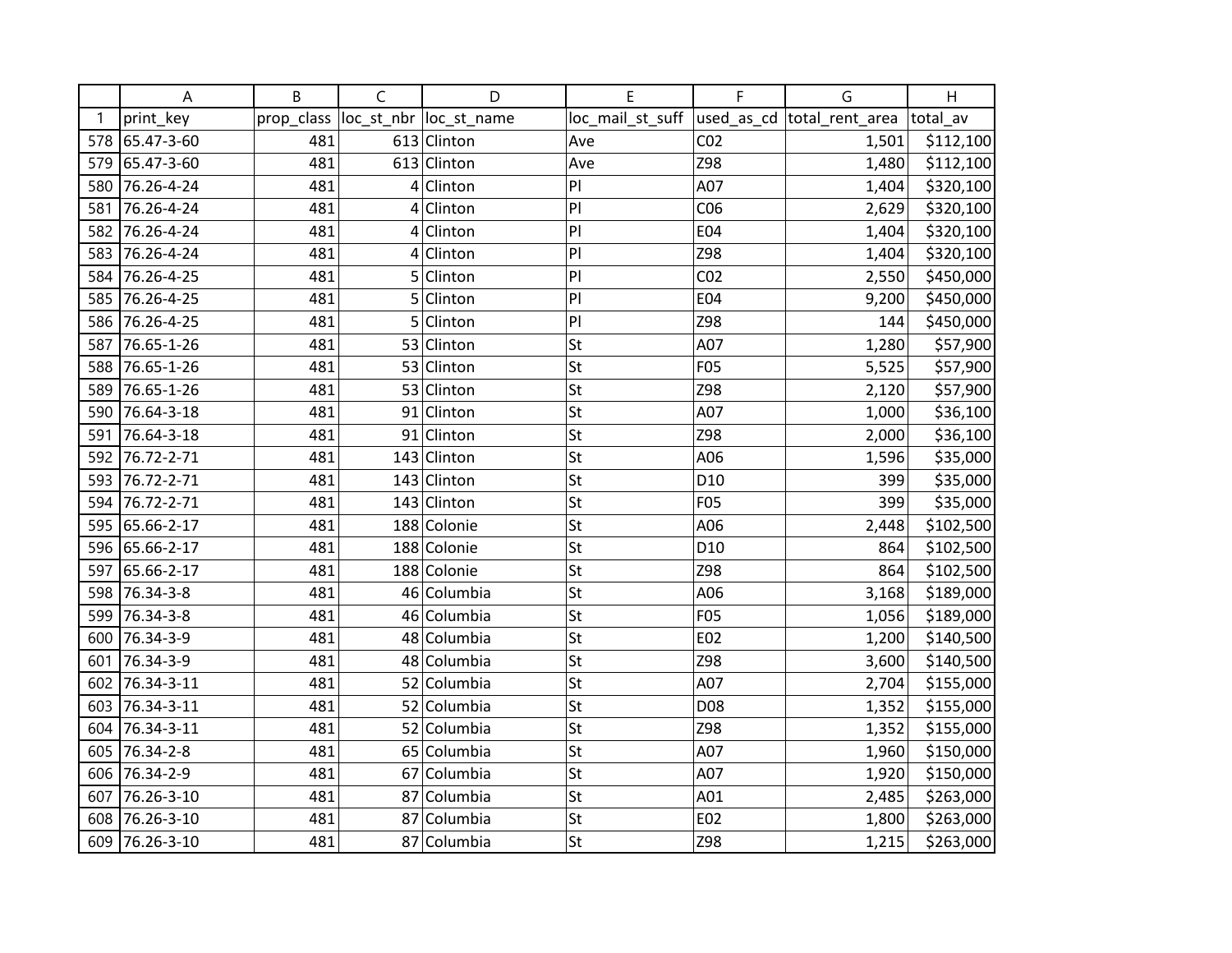|     | Α            | B          | $\mathsf{C}$ | D                       | E                | F               | G                           | H         |
|-----|--------------|------------|--------------|-------------------------|------------------|-----------------|-----------------------------|-----------|
| 1   | print_key    | prop_class |              | loc_st_nbr  loc_st_name | loc_mail_st_suff |                 | used_as_cd  total_rent_area | total av  |
| 610 | 76.26-3-18   | 481        |              | 101 Columbia            | St               | A01             | 3,060                       | \$153,500 |
| 611 | 76.31-3-42   | 481        |              | 6 Delaware              | Ave              | A07             | 396                         | \$115,000 |
| 612 | 76.31-3-42   | 481        |              | 6Delaware               | Ave              | D <sub>10</sub> | 612                         | \$115,000 |
| 613 | 76.31-3-42   | 481        | 6            | Delaware                | Ave              | Z98             | 396                         | \$115,000 |
| 614 | 76.31-3-43   | 481        |              | 8 Delaware              | Ave              | A07             | 1,152                       | \$145,000 |
| 615 | 76.31-3-43   | 481        |              | 8 Delaware              | Ave              | CO6             | 576                         | \$145,000 |
| 616 | 76.31-3-44   | 481        |              | 10 Delaware             | Ave              | A07             | 1,008                       | \$125,000 |
| 617 | 76.31-3-44   | 481        |              | 10 Delaware             | Ave              | D <sub>10</sub> | 432                         | \$125,000 |
| 618 | 76.31-3-45   | 481        |              | 12 Delaware             | Ave              | A07             | 544                         | \$90,100  |
| 619 | 76.31-3-45   | 481        |              | 12 Delaware             | Ave              | D <sub>10</sub> | 544                         | \$90,100  |
| 620 | 76.31-3-45   | 481        |              | 12 Delaware             | Ave              | Z98             | 544                         | \$90,100  |
| 621 | 76.31-3-89   | 481        |              | 16 Delaware             | Ave              | A07             | 924                         | \$115,000 |
| 622 | 76.31-3-89   | 481        |              | 16 Delaware             | Ave              | D <sub>10</sub> | 924                         | \$115,000 |
| 623 | 76.31-3-89   | 481        |              | 16 Delaware             | Ave              | E04             | 924                         | \$115,000 |
| 624 | 76.54-4-26.1 |            | 481 306A     | Delaware                | Ave              | A07             | 1,946                       | \$124,900 |
| 625 | 76.54-4-26.1 |            | 481 306A     | Delaware                | Ave              | D <sub>10</sub> | 646                         | \$124,900 |
| 626 | 76.54-4-26.1 |            | 481 306A     | Delaware                | Ave              | Z98             | 1,292                       | \$124,900 |
| 627 | 76.61-3-3    | 481        |              | 332 Delaware            | Ave              | A07             | 1,220                       | \$132,300 |
| 628 | 76.61-3-3    | 481        |              | 332 Delaware            | Ave              | D <sub>10</sub> | 1,188                       | \$132,300 |
| 629 | 76.61-3-3    | 481        |              | 332 Delaware            | Ave              | <b>F05</b>      | 1,080                       | \$132,300 |
| 630 | 76.61-3-3    | 481        |              | 332 Delaware            | Ave              | Z98             | 1,188                       | \$132,300 |
| 631 | 76.61-3-4    | 481        |              | 334 Delaware            | Ave              | A07             | 1,648                       | \$169,000 |
| 632 | 76.61-3-4    | 481        |              | 334 Delaware            | Ave              | D10             | 1,648                       | \$169,000 |
| 633 | 76.61-3-4    | 481        |              | 334 Delaware            | Ave              | F05             | 893                         | \$169,000 |
| 634 | 76.61-3-4    | 481        |              | 334 Delaware            | Ave              | Z98             | 1,998                       | \$169,000 |
| 635 | 76.56-3-23   | 481        |              | 51 Delaware             | St               | A07             | 2,868                       | \$70,000  |
| 636 | 76.56-3-23   | 481        |              | 51 Delaware             | St               | D <sub>10</sub> | 693                         | \$70,000  |
| 637 | 76.56-3-23   | 481        |              | 51 Delaware             | St               | <b>F05</b>      | 336                         | \$70,000  |
| 638 | 76.56-3-23   | 481        |              | 51 Delaware             | St               | Z98             | 1,770                       | \$70,000  |
| 639 | 76.24-1-12   | 481        |              | 23 Dove                 | St               | A07             | 1,560                       | \$155,000 |
| 640 | 76.24-1-12   | 481        |              | 23 Dove                 | St               | CO <sub>1</sub> | 1,092                       | \$155,000 |
| 641 | 76.24-1-12   | 481        |              | 23 Dove                 | St               | Z98             | 1,326                       | \$155,000 |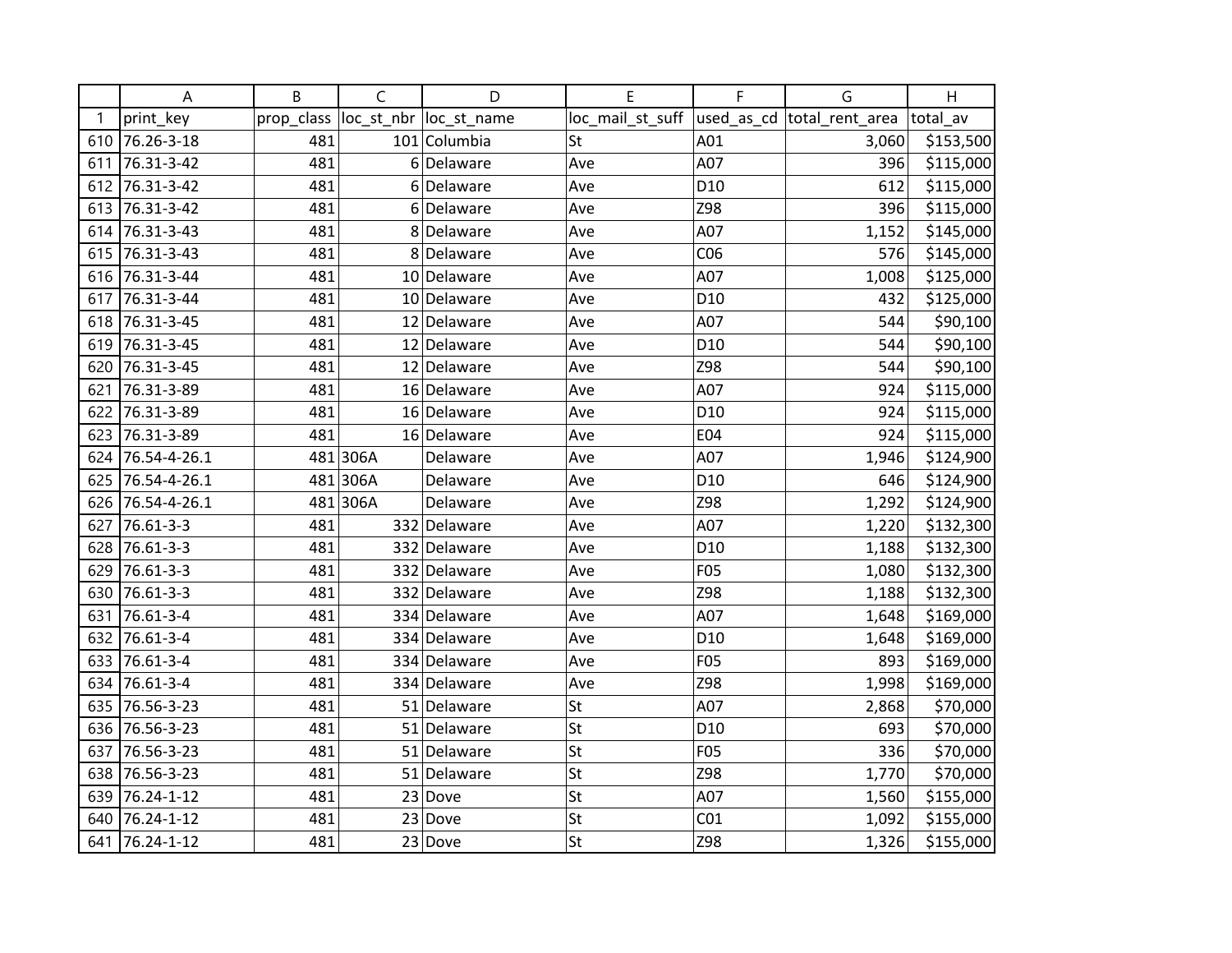|     | Α                          | B          | $\mathsf{C}$ | D                       | E                | F               | G                           | H         |
|-----|----------------------------|------------|--------------|-------------------------|------------------|-----------------|-----------------------------|-----------|
| 1   | print_key                  | prop_class |              | loc_st_nbr  loc_st_name | loc_mail_st_suff |                 | used_as_cd  total_rent_area | total av  |
| 642 | 76.24-1-13                 | 481        |              | 25 Dove                 | St               | A07             | 840                         | \$140,000 |
| 643 | 76.24-1-13                 | 481        |              | 25 Dove                 | St               | E04             | 920                         | \$140,000 |
| 644 | 76.24-1-13                 | 481        |              | 25 Dove                 | St               | Z98             | 920                         | \$140,000 |
| 645 | 76.24-7-17                 | 481        |              | 28 Dove                 | St               | A07             | 2,374                       | \$225,000 |
| 646 | 76.24-7-17                 | 481        |              | 28 Dove                 | St               | E04             | 1,704                       | \$225,000 |
| 647 | 76.24-7-17                 | 481        |              | 28 Dove                 | St               | Z98             | 672                         | \$225,000 |
| 648 | 76.24-2-42                 | 481        |              | 57 Dove                 | St               | A06             | 2,720                       | \$235,000 |
| 649 | 76.24-2-42                 | 481        |              | 57 Dove                 | St               | D <sub>10</sub> | 902                         | \$235,000 |
| 650 | 76.24-2-42                 | 481        | 57           | Dove                    | St               | Z98             | 902                         | \$235,000 |
| 651 | 76.24-5-33                 | 481        | 71           | Dove                    | St               | A07             | 1,554                       | \$215,000 |
| 652 | 76.24-5-33                 | 481        |              | $71$ Dove               | St               | D <sub>10</sub> | 777                         | \$215,000 |
| 653 | 76.24-5-34                 | 481        |              | 73 Dove                 | St               | A07             | 840                         | \$100,000 |
| 654 | 76.24-5-34                 | 481        |              | 73 Dove                 | St               | E04             | 1,407                       | \$100,000 |
| 655 | 76.24-5-34                 | 481        |              | 73 Dove                 | St               | Z98             | 1,407                       | \$100,000 |
| 656 | 76.40-2-46                 | 481        |              | $146$ Dove              | St               | A07             | 1,044                       | \$124,000 |
| 657 | 76.40-2-46                 | 481        |              | $146$ Dove              | St               | D <sub>10</sub> | 1,044                       | \$124,000 |
| 658 | 76.40-2-46                 | 481        |              | $146$ Dove              | St               | Z98             | 1,020                       | \$124,000 |
| 659 | 76.31-4-28                 | 481        |              | $147$ Dove              | St               | A07             | 1,680                       | \$111,800 |
| 660 | 76.31-4-28                 | 481        |              | $147$ Dove              | St               | CO6             | 1,680                       | \$111,800 |
| 661 | 76.31-4-28                 | 481        | 147          | Dove                    | St               | Z98             | 1,680                       | \$111,800 |
|     | $\overline{662}$ 76.33-1-4 | 481        |              | 38 Eagle                | St               | A02             | 736                         | \$215,000 |
| 663 | 76.33-1-4                  | 481        |              | 38 Eagle                | St               | E04             | 1,484                       | \$215,000 |
| 664 | 76.33-1-4                  | 481        |              | 38 Eagle                | St               | E04             | 1,088                       | \$215,000 |
| 665 | 76.33-1-4                  | 481        |              | 38 Eagle                | St               | Z98             | 736                         | \$215,000 |
| 666 | 76.33-1-5                  | 481        |              | $40$ Eagle              | St               | A02             | 2,220                       | \$237,300 |
| 667 | 76.33-1-5                  | 481        |              | $40$ Eagle              | St               | E04             | 716                         | \$237,300 |
| 668 | 76.33-1-5                  | 481        |              | 40 Eagle                | St               | Z98             | 736                         | \$237,300 |
| 669 | 76.33-1-6                  | 481        |              | $42$ Eagle              | St               | A02             | 1,916                       | \$251,300 |
| 670 | 76.33-1-6                  | 481        |              | 42 Eagle                | St               | CO6             | 1,955                       | \$251,300 |
| 671 | 76.33-1-6                  | 481        |              | $42$ Eagle              | St               | F05             | 276                         | \$251,300 |
| 672 | 76.33-1-6                  | 481        |              | $42$ Eagle              | St               | Z98             | 868                         | \$251,300 |
| 673 | 76.65-1-12                 | 481        |              | 28 Elizabeth            | St               | A07             | 1,158                       | \$55,000  |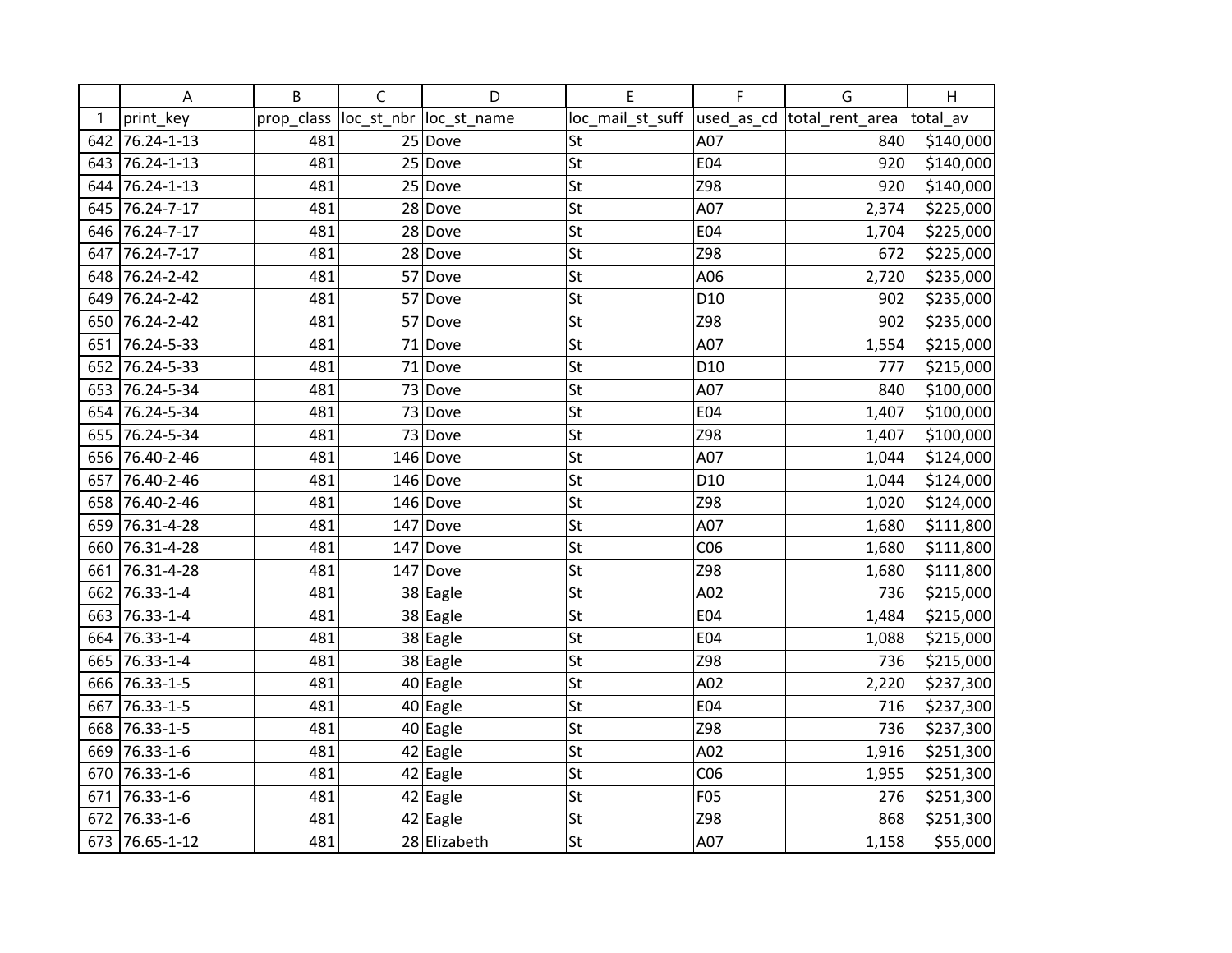|     | A              | B          | $\mathsf C$ | D                      | E                | F               | G                          | H         |
|-----|----------------|------------|-------------|------------------------|------------------|-----------------|----------------------------|-----------|
| 1   | print_key      | prop_class |             | loc_st_nbr loc_st_name | loc_mail_st_suff |                 | used as cd total rent area | total_av  |
|     | 674 76.65-1-12 | 481        |             | 28 Elizabeth           | St               | <b>E04</b>      | 1,158                      | \$55,000  |
| 675 | 76.65-1-12     | 481        |             | 28 Elizabeth           | St               | Z98             | 1,158                      | \$55,000  |
| 676 | 76.26-3-32     | 481        |             | $7$ Elk                | St               | E02             | 3,016                      | \$792,300 |
| 677 | 76.26-3-32     | 481        |             | $7$ Elk                | St               | E04             | 7,000                      | \$792,300 |
| 678 | 76.26-3-32     | 481        | 7           | Elk                    | St               | Z98             | 464                        | \$792,300 |
| 679 | 76.25-2-11     | 481        |             | $21$ Elk               | St               | A07             | 5,184                      | \$495,000 |
| 680 | 76.25-2-11     | 481        |             | $21$ Elk               | St               | E04             | 6,157                      | \$495,000 |
| 681 | 76.25-2-11     | 481        |             | $21$ Elk               | St               | Z98             | 1,305                      | \$495,000 |
| 682 | 76.25-2-10     | 481        |             | $23$ Elk               | St               | A07             | 2,160                      | \$323,000 |
|     | 683 76.25-2-10 | 481        |             | $23$ Elk               | St               | E04             | 4,072                      | \$323,000 |
|     | 684 76.25-2-10 | 481        |             | $23$ Elk               | St               | Z98             | 416                        | \$323,000 |
| 685 | 76.25-2-9      | 481        |             | $25$ Elk               | St               | A07             | 4,386                      | \$410,000 |
|     | 686 76.25-2-9  | 481        |             | $25$ Elk               | St               | E02             | 3,444                      | \$410,000 |
| 687 | 76.49-5-21     | 481        | 4           | Elm                    | St               | A07             | 2,451                      | \$137,100 |
| 688 | 76.49-2-84     | 481        | 9           | Elm                    | St               | A06             | 4,284                      | \$184,000 |
| 689 | 76.49-2-84     | 481        |             | $9$ Elm                | St               | F05             | 1,428                      | \$184,000 |
| 690 | 76.49-2-85     | 481        |             | $11$  Elm              | St               | A06             | 4,680                      | \$214,000 |
| 691 | 76.31-3-87     | 481        | $273$ Elm   |                        | St               | A06             | 5,796                      | \$165,000 |
| 692 | 76.65-5-40     | 481        |             | 81 Fourth              | Ave              | Z32             | 9,715                      | \$100,000 |
|     | 693 76.49-2-16 | 481        |             | 47 Grand               | St               | A07             | 1,440                      | \$120,000 |
|     | 694 76.49-2-16 | 481        |             | $47$ Grand             | St               | D <sub>10</sub> | 576                        | \$120,000 |
|     | 695 76.49-2-17 | 481        |             | $49$ Grand             | St               | A07             | 2,592                      | \$215,000 |
|     | 696 76.49-2-17 | 481        |             | 49 Grand               | St               | D <sub>10</sub> | 1,056                      | \$215,000 |
| 697 | 76.49-3-24     | 481        |             | 62 Grand               | St               | E04             | 2,318                      | \$173,300 |
| 698 | 76.49-3-24     | 481        |             | 62 Grand               | St               | Z98             | 1,159                      | \$173,300 |
| 699 | 76.49-2-75     | 481        |             | 73 Grand               | St               | A06             | 2,200                      | \$135,200 |
| 700 | 76.49-2-75     | 481        |             | $73$ Grand             | St               | D <sub>10</sub> | 1,100                      | \$135,200 |
| 701 | 76.49-2-75     | 481        |             | 73 Grand               | St               | Z98             | 1,100                      | \$135,200 |
| 702 | 76.49-2-77     | 481        |             | 77 Grand               | St               | A07             | 1,804                      | \$140,000 |
| 703 | 76.49-2-77     | 481        | 77          | Grand                  | St               | D <sub>10</sub> | 850                        | \$140,000 |
| 704 | 76.49-2-77     | 481        |             | 77 Grand               | St               | Z98             | 850                        | \$140,000 |
|     | 705 76.49-5-52 | 481        |             | 97 Grand               | St               | <b>F05</b>      | 984                        | \$171,800 |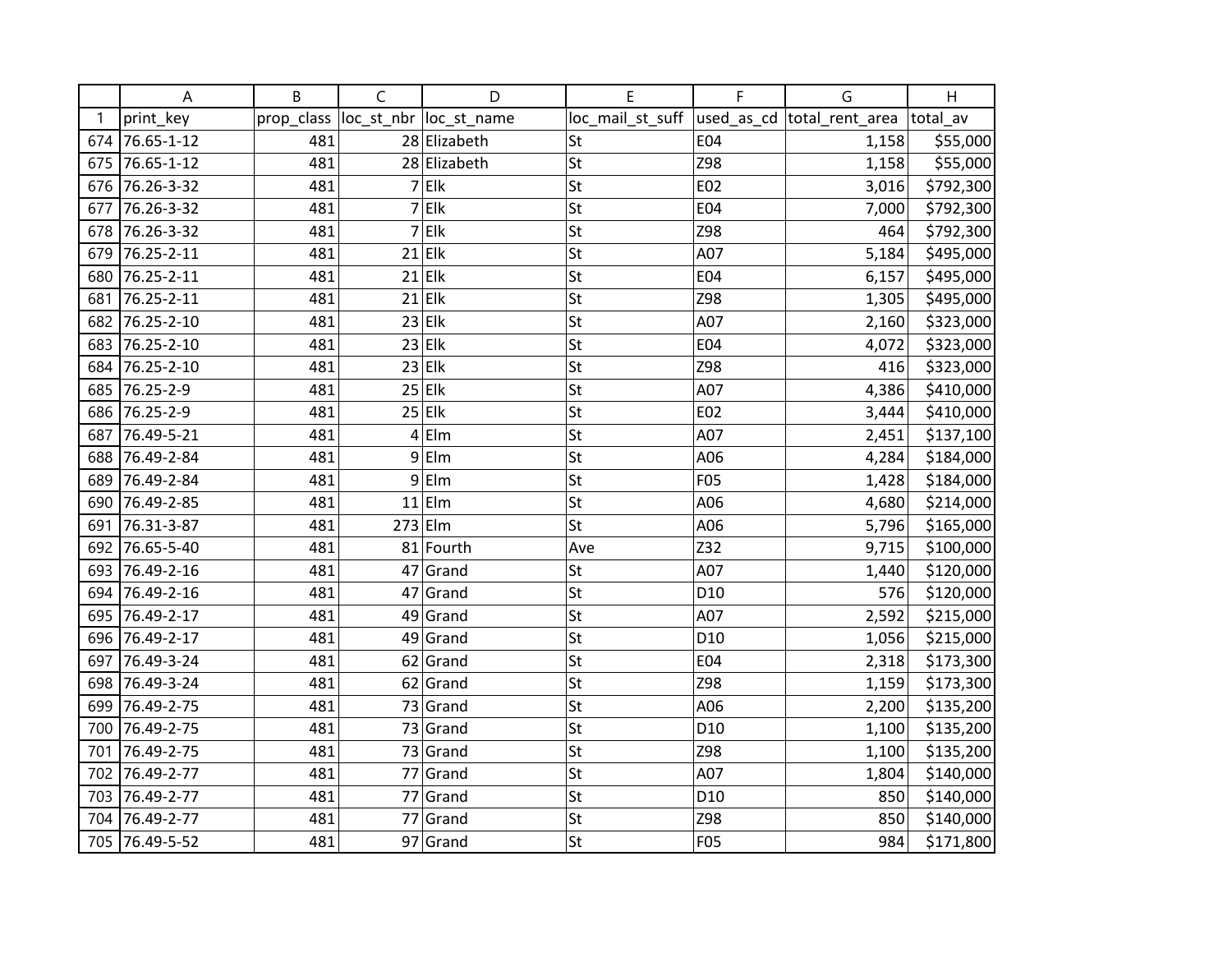|     | Α            | B          | $\mathsf C$  | D                       | E                | F               | G                          | H         |
|-----|--------------|------------|--------------|-------------------------|------------------|-----------------|----------------------------|-----------|
| 1   | print_key    | prop_class |              | loc_st_nbr  loc_st_name | loc_mail_st_suff |                 | used_as_cd total_rent_area | total av  |
| 706 | 76.49-5-52   | 481        |              | $97$ Grand              | St               | Z98             | 3,112                      | \$171,800 |
| 707 | 76.63-4-19   | 481        |              | $1$ Grand View          | Ter              | A07             | 1,968                      | \$149,700 |
| 708 | 76.63-4-19   | 481        |              | 1 Grand View            | Ter              | D <sub>10</sub> | 1,920                      | \$149,700 |
| 709 | 76.63-4-19   | 481        | $\mathbf{1}$ | <b>Grand View</b>       | Ter              | Z98             | 912                        | \$149,700 |
| 710 | 76.42-3-23   | 481        |              | 18 Green                | St               | D <sub>10</sub> | 1,120                      | \$100,000 |
| 711 | 76.42-3-23   | 481        |              | $18$ Green              | St               | <b>F05</b>      | 2,240                      | \$100,000 |
| 712 | 76.50-3-19.1 | 481        |              | $105$ Green             | St               | A07             | 749                        | \$41,834  |
| 713 | 76.50-3-19.1 | 481        |              | $105$ Green             | St               | D <sub>10</sub> | 749                        | \$41,834  |
| 714 | 76.50-3-19.1 | 481        |              | $105$ Green             | St               | Z98             | 749                        | \$41,834  |
| 715 | 76.50-3-19.2 | 481        |              | $107$ Green             | St               | A07             | 749                        | \$41,834  |
| 716 | 76.50-3-19.2 | 481        |              | $107$ Green             | St               | D <sub>10</sub> | 749                        | \$41,834  |
| 717 | 76.50-3-19.2 | 481        |              | $107$ Green             | St               | Z98             | 749                        | \$41,834  |
| 718 | 76.50-3-19.3 | 481        |              | $109$ Green             | St               | A07             | 1,123                      | \$41,834  |
| 719 | 76.50-3-19.3 | 481        |              | $109$ Green             | St               | D <sub>10</sub> | 1,123                      | \$41,834  |
| 720 | 76.50-3-19.3 | 481        |              | $109$ Green             | St               | Z98             | 1,123                      | \$41,834  |
| 721 | 76.50-3-19.4 | 481        |              | $111$ Green             | St               | A07             | 1,438                      | \$92,300  |
| 722 | 76.50-3-19.4 | 481        |              | $111$ Green             | St               | D <sub>10</sub> | 1,438                      | \$92,300  |
| 723 | 76.50-3-19.4 | 481        |              | $111$ Green             | St               | Z98             | 1,438                      | \$92,300  |
| 724 | 76.58-1-27.1 | 481        |              | $138$ Green             | St               | A07             | 1,296                      | \$41,834  |
| 725 | 76.58-1-27.1 | 481        |              | $138$ Green             | St               | D <sub>10</sub> | 864                        | \$41,834  |
| 726 | 76.58-1-27.1 | 481        |              | 138 Green               | St               | Z98             | 864                        | \$41,834  |
| 727 | 76.49-2-15   | 481        |              | 112 Hamilton            | St               | A07             | 1,672                      | \$175,000 |
| 728 | 76.49-2-15   | 481        |              | 112 Hamilton            | St               | CO <sub>1</sub> | 1,276                      | \$175,000 |
| 729 | 76.49-2-15   | 481        |              | 112 Hamilton            | St               | Z98             | 836                        | \$175,000 |
| 730 | 76.49-2-1    | 481        |              | 140 Hamilton            | St               | A07             | 1,932                      | \$150,000 |
| 731 | 76.49-2-1    | 481        |              | 140 Hamilton            | St               | D08             | 966                        | \$150,000 |
| 732 | 76.49-2-1    | 481        |              | 140 Hamilton            | St               | Z98             | 966                        | \$150,000 |
| 733 | 76.32-2-37   | 481        |              | 291 Hamilton            | St               | CO <sub>1</sub> | 486                        | \$125,000 |
| 734 | 76.32-2-37   | 481        |              | 291 Hamilton            | St               | E02             | 486                        | \$125,000 |
| 735 | 76.32-2-37   | 481        |              | 291 Hamilton            | St               | Z98             | 486                        | \$125,000 |
| 736 | 76.32-2-38   | 481        |              | 293 Hamilton            | St               | A07             | 494                        | \$56,900  |
| 737 | 76.32-2-38   | 481        |              | 293 Hamilton            | St               | D10             | 494                        | \$56,900  |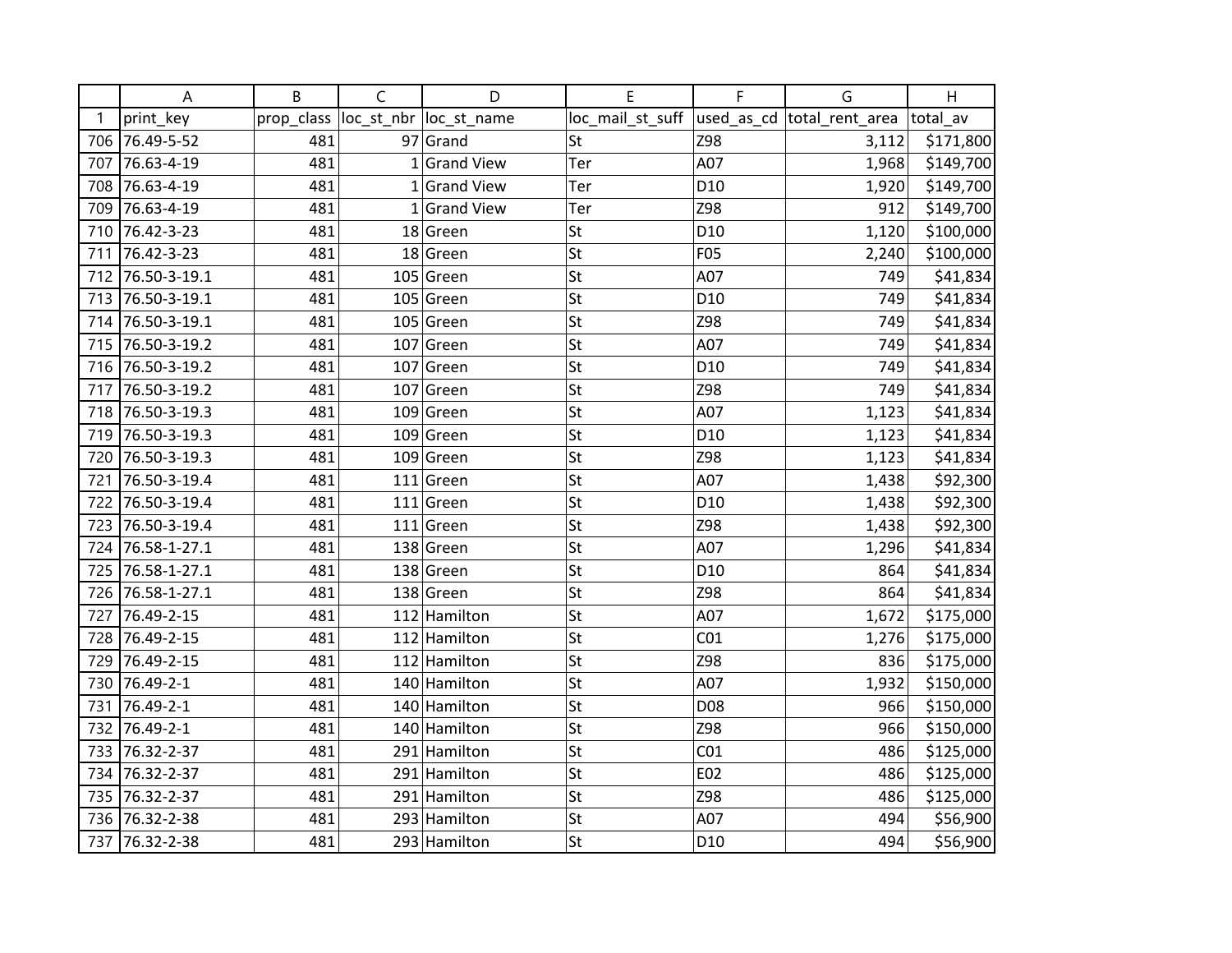|     | A            | B          | $\mathsf C$ | D                       | E                                             | F               | G     | H         |
|-----|--------------|------------|-------------|-------------------------|-----------------------------------------------|-----------------|-------|-----------|
| 1   | print_key    | prop_class |             | loc_st_nbr  loc_st_name | loc_mail_st_suff  used_as_cd  total_rent_area |                 |       | total_av  |
| 738 | 76.32-2-38   | 481        |             | 293 Hamilton            | St                                            | Z98             | 494   | \$56,900  |
| 739 | 76.32-2-40   | 481        |             | 297 Hamilton            | St                                            | A07             | 594   | \$115,000 |
| 740 | 76.32-2-40   | 481        |             | 297 Hamilton            | St                                            | E04             | 594   | \$115,000 |
| 741 | 76.32-2-40   | 481        |             | 297 Hamilton            | St                                            | E04             | 594   | \$115,000 |
| 742 | 76.32-2-41   | 481        |             | 299 Hamilton            | St                                            | A07             | 1,266 | \$125,000 |
| 743 | 76.32-2-41   | 481        |             | 299 Hamilton            | St                                            | D <sub>10</sub> | 627   | \$125,000 |
| 744 | 76.32-2-41   | 481        |             | 299 Hamilton            | St                                            | E04             | 950   | \$125,000 |
| 745 | 76.32-2-42   | 481        |             | 301 Hamilton            | St                                            | A07             | 1,638 | \$145,000 |
| 746 | 76.32-2-42   | 481        |             | 301 Hamilton            | St                                            | E04             | 819   | \$145,000 |
| 747 | 76.32-2-42   | 481        |             | 301 Hamilton            | St                                            | E04             | 984   | \$145,000 |
| 748 | 76.32-2-43.2 | 481        |             | 303 Hamilton            | St                                            | A07             | 1,638 | \$145,000 |
| 749 | 76.32-2-43.2 | 481        |             | 303 Hamilton            | St                                            | E04             | 819   | \$145,000 |
| 750 | 76.32-2-43.2 | 481        |             | 303 Hamilton            | St                                            | E04             | 819   | \$145,000 |
| 751 | 76.32-2-44   | 481        |             | 305 Hamilton            | St                                            | A07             | 1,652 | \$135,000 |
| 752 | 76.32-2-44   | 481        |             | 305 Hamilton            | St                                            | E04             | 820   | \$135,000 |
| 753 | 76.32-2-45   | 481        |             | 307 Hamilton            | St                                            | A07             | 1,734 | \$145,000 |
| 754 | 76.32-2-45   | 481        |             | 307 Hamilton            | St                                            | E04             | 861   | \$145,000 |
| 755 | 76.32-2-45   | 481        |             | 307 Hamilton            | St                                            | E04             | 861   | \$145,000 |
| 756 | 76.32-2-46   | 481        |             | 309 Hamilton            | St                                            | A07             | 2,706 | \$241,500 |
| 757 | 76.32-2-46   | 481        |             | 309 Hamilton            | St                                            | E04             | 902   | \$241,500 |
| 758 | 76.32-2-47   | 481        |             | 311 Hamilton            | St                                            | A07             | 2,706 | \$241,500 |
| 759 | 76.32-2-47   | 481        |             | 311 Hamilton            | St                                            | E04             | 902   | \$241,500 |
| 760 | 76.32-2-48   | 481        |             | 313 Hamilton            | St                                            | A07             | 2,718 | \$242,800 |
| 761 | 76.32-2-48   | 481        |             | 313 Hamilton            | St                                            | E04             | 902   | \$242,800 |
| 762 | 76.32-2-49   | 481        |             | 315 Hamilton            | St                                            | A07             | 2,330 | \$311,100 |
| 763 | 76.32-2-49   | 481        |             | 315 Hamilton            | St                                            | E04             | 1,161 | \$311,100 |
| 764 | 76.32-2-49   | 481        |             | 315 Hamilton            | St                                            | E04             | 1,161 | \$311,100 |
| 765 | 76.32-2-50   | 481        |             | 317 Hamilton            | St                                            | A07             | 2,244 | \$285,200 |
| 766 | 76.32-2-50   | 481        |             | 317 Hamilton            | St                                            | D <sub>10</sub> | 1,122 | \$285,200 |
| 767 | 76.32-2-50   | 481        |             | 317 Hamilton            | St                                            | E04             | 1,122 | \$285,200 |
| 768 | 76.32-2-51   | 481        |             | 319 Hamilton            | St                                            | A07             | 2,238 | \$285,400 |
| 769 | 76.32-2-51   | 481        |             | 319 Hamilton            | St                                            | D10             | 1,113 | \$285,400 |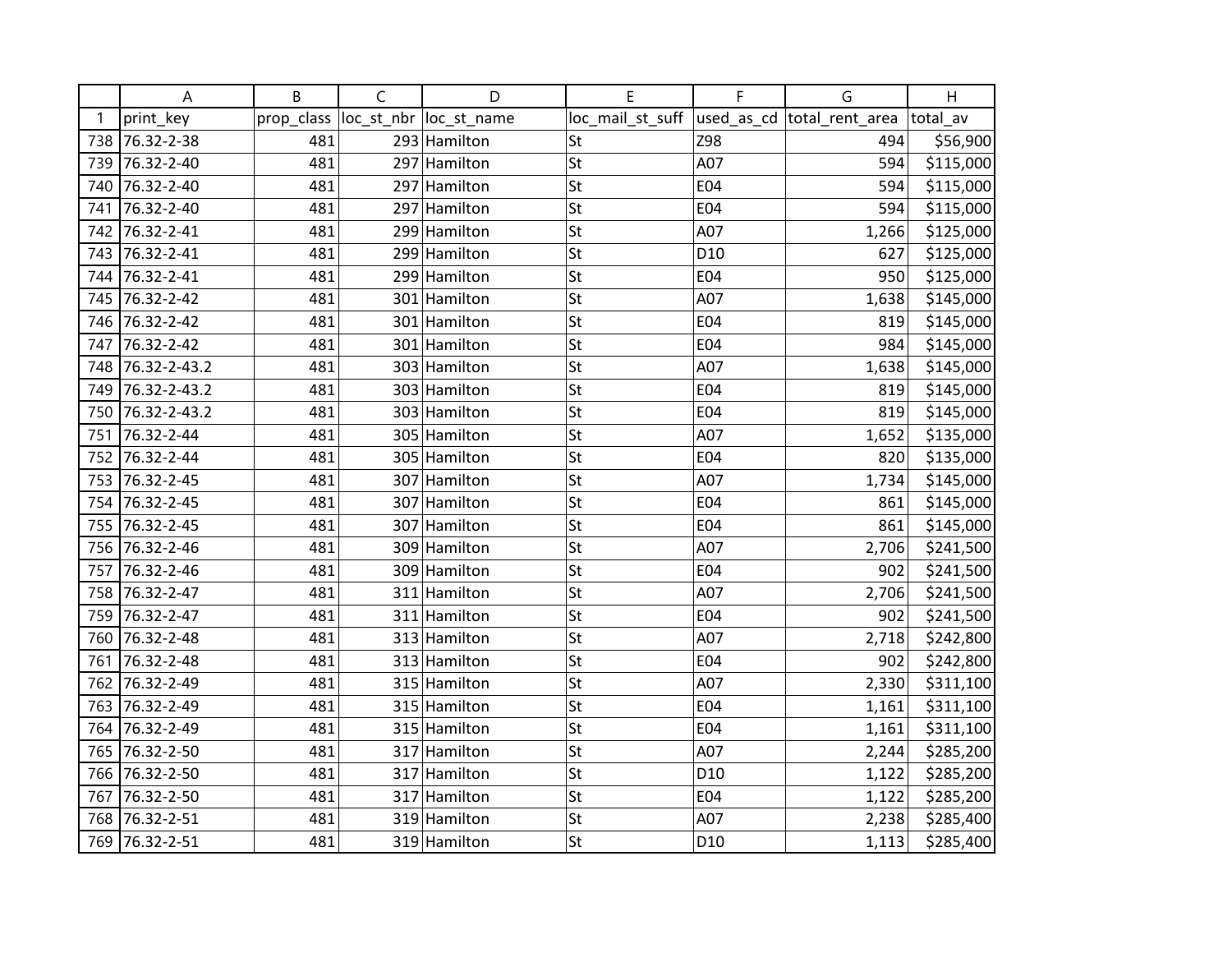|     | A          | B          | $\mathsf C$ | D                       | E                | F               | G                           | H         |
|-----|------------|------------|-------------|-------------------------|------------------|-----------------|-----------------------------|-----------|
| 1   | print_key  | prop_class |             | loc_st_nbr  loc_st_name | loc_mail_st_suff |                 | used_as_cd  total_rent_area | total av  |
| 770 | 76.32-2-51 | 481        |             | 319 Hamilton            | St               | E04             | 1,113                       | \$285,400 |
| 771 | 76.32-2-52 | 481        |             | 321 Hamilton            | St               | A07             | 1,848                       | \$245,700 |
| 772 | 76.32-2-52 | 481        |             | 321 Hamilton            | St               | E04             | 924                         | \$245,700 |
| 773 | 76.32-2-52 | 481        |             | 321 Hamilton            | St               | E04             | 924                         | \$245,700 |
| 774 | 76.32-2-53 | 481        |             | 325 Hamilton            | St               | A07             | 2,076                       | \$296,500 |
| 775 | 76.32-2-53 | 481        |             | 325 Hamilton            | St               | E04             | 1,038                       | \$296,500 |
| 776 | 76.32-2-53 | 481        |             | 325 Hamilton            | St               | E04             | 1,038                       | \$296,500 |
| 777 | 76.32-3-2  | 481        |             | 342 Hamilton            | St               | A07             | 2,242                       | \$145,000 |
| 778 | 76.32-3-2  | 481        |             | 342 Hamilton            | St               | E04             | 1,407                       | \$145,000 |
| 779 | 76.32-3-2  | 481        |             | 342 Hamilton            | St               | Z98             | 1,113                       | \$145,000 |
| 780 | 76.31-2-1  | 481        |             | 410 Hamilton            | St               | A07             | 1,120                       | \$139,600 |
| 781 | 76.31-2-1  | 481        |             | 410 Hamilton            | St               | D <sub>10</sub> | 1,624                       | \$139,600 |
| 782 | 76.31-2-1  | 481        |             | 410 Hamilton            | St               | Z98             | 1,624                       | \$139,600 |
| 783 | 65.72-5-3  | 481        |             | 96 Henry Johnson        | <b>Blvd</b>      | A07             | 1,380                       | \$72,000  |
| 784 | 65.72-5-3  | 481        |             | 96 Henry Johnson        | Blvd             | E04             | 1,364                       | \$72,000  |
| 785 | 65.72-5-3  | 481        |             | 96 Henry Johnson        | <b>Blvd</b>      | Z98             | 1,364                       | \$72,000  |
| 786 | 65.64-4-33 | 481        |             | 129 Henry Johnson       | <b>Blvd</b>      | A07             | 1,540                       | \$10,000  |
| 787 | 65.64-4-33 | 481        |             | 129 Henry Johnson       | <b>Blvd</b>      | D <sub>10</sub> | 770                         | \$10,000  |
| 788 | 65.64-4-30 | 481        |             | 135 Henry Johnson       | <b>Blvd</b>      | A06             | 1,750                       | \$105,200 |
| 789 | 65.64-4-30 | 481        |             | 135 Henry Johnson       | <b>Blvd</b>      | D <sub>10</sub> | 875                         | \$105,200 |
| 790 | 65.64-4-30 | 481        |             | 135 Henry Johnson       | <b>Blvd</b>      | Z98             | 956                         | \$105,200 |
| 791 | 65.65-1-12 | 481        |             | 185 Henry Johnson       | <b>Blvd</b>      | A07             | 1,672                       | \$105,700 |
| 792 | 65.65-1-12 | 481        |             | 185 Henry Johnson       | <b>Blvd</b>      | D10             | 1,216                       | \$105,700 |
| 793 | 65.65-1-12 | 481        |             | 185 Henry Johnson       | Blvd             | Z98             | 836                         | \$105,700 |
| 794 | 76.42-5-26 | 481        |             | 48 Hudson               | Ave              | D <sub>10</sub> | 2,184                       | \$67,500  |
| 795 | 76.42-5-26 | 481        |             | 48 Hudson               | Ave              | <b>F05</b>      | 3,416                       | \$67,500  |
| 796 | 76.42-5-26 | 481        |             | 48 Hudson               | Ave              | Z98             | 2,184                       | \$67,500  |
| 797 | 76.42-5-26 | 481        |             | 48 Hudson               | Ave              | Z98             | 1,288                       | \$67,500  |
| 798 | 76.42-5-25 | 481        |             | 50 Hudson               | Ave              | A06             | 3,192                       | \$190,000 |
| 799 | 76.42-5-25 | 481        |             | 50 Hudson               | Ave              | D <sub>10</sub> | 2,698                       | \$190,000 |
| 800 | 76.42-5-25 | 481        |             | 50 Hudson               | Ave              | F05             | 1,596                       | \$190,000 |
| 801 | 76.32-2-13 | 481        |             | 266 Hudson              | Ave              | A07             | 4,489                       | \$377,400 |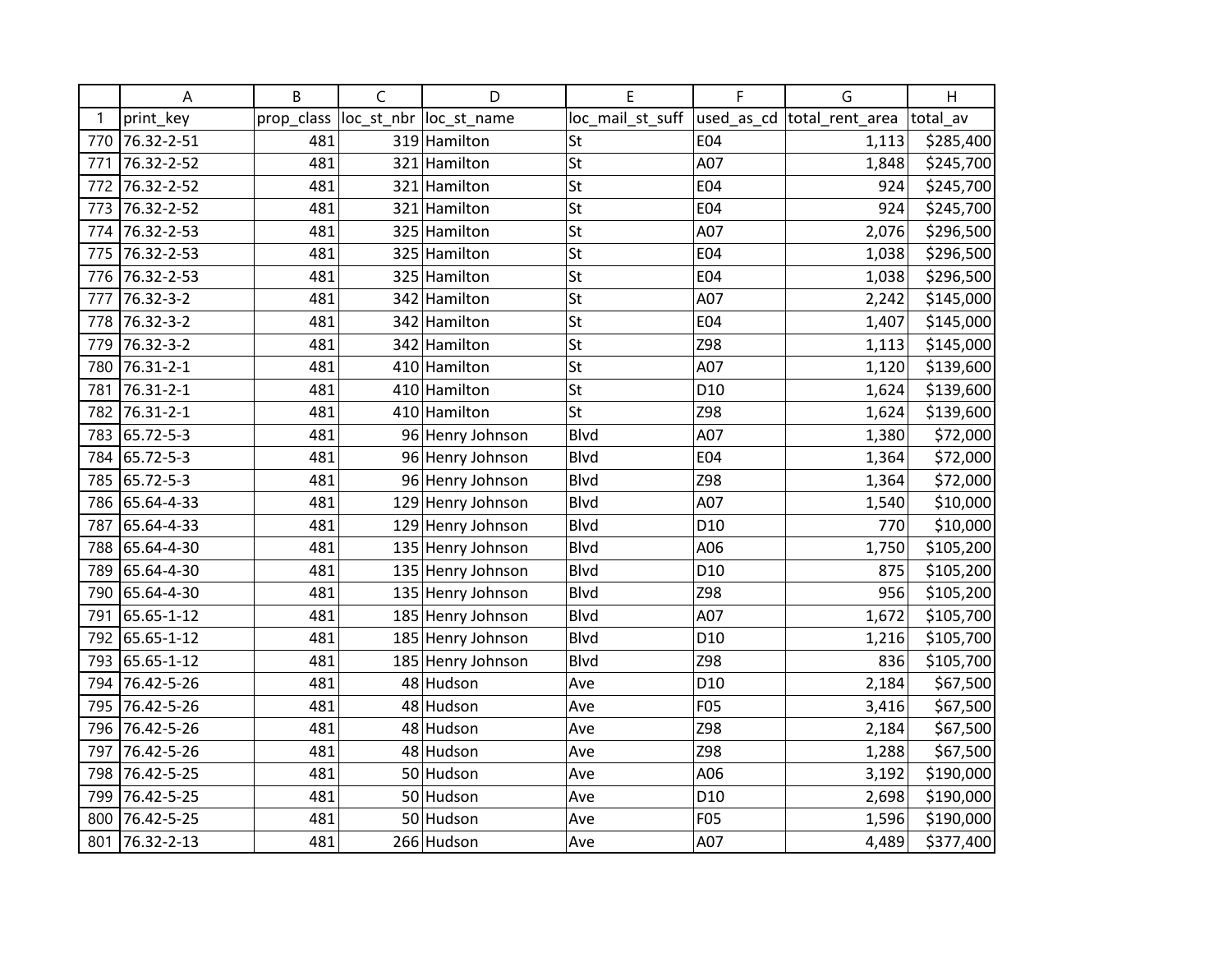|     | A              | B          | $\mathsf{C}$ | D                      | E                                             | F               | G      | H         |
|-----|----------------|------------|--------------|------------------------|-----------------------------------------------|-----------------|--------|-----------|
| 1   | print_key      | prop_class |              | loc_st_nbr loc_st_name | loc_mail_st_suff  used_as_cd  total_rent_area |                 |        | total_av  |
| 802 | 76.32-2-13     | 481        |              | 266 Hudson             | Ave                                           | E04             | 1,200  | \$377,400 |
| 803 | 76.32-2-13     | 481        |              | 266 Hudson             | Ave                                           | Z98             | 1,200  | \$377,400 |
| 804 | 76.32-1-59     | 481        |              | 289 Hudson             | Ave                                           | A06             | 4,400  | \$531,700 |
| 805 | 76.32-1-59     | 481        |              | 289 Hudson             | Ave                                           | E04             | 4,400  | \$531,700 |
| 806 | 76.32-1-59     | 481        |              | 289 Hudson             | Ave                                           | Z98             | 4,400  | \$531,700 |
| 807 | 76.32-2-1      | 481        |              | 296 Hudson             | Ave                                           | A07             | 2,898  | \$222,600 |
|     | 808 76.32-2-1  | 481        |              | 296 Hudson             | Ave                                           | D <sub>10</sub> | 1,449  | \$222,600 |
| 809 | 76.32-2-1      | 481        |              | 296 Hudson             | Ave                                           | Z98             | 1,449  | \$222,600 |
|     | 810 76.24-5-28 | 481        |              | 306 Hudson             | Ave                                           | A07             | 2,600  | \$215,000 |
|     | 811 76.24-5-28 | 481        |              | 306 Hudson             | Ave                                           | D <sub>10</sub> | 800    | \$215,000 |
|     | 812 76.24-5-28 | 481        |              | 306 Hudson             | Ave                                           | Z98             | 900    | \$215,000 |
|     | 813 76.24-4-69 | 481        |              | 351 Hudson             | Ave                                           | D <sub>10</sub> | 4,405  | \$518,400 |
| 814 | 76.24-4-69     | 481        |              | 351 Hudson             | Ave                                           | K01             | 9,175  | \$518,400 |
|     | 815 76.24-4-69 | 481        |              | 351 Hudson             | Ave                                           | Z98             | 4,405  | \$518,400 |
|     | 816 76.34-3-6  | 481        |              | $52$ James             | St                                            | D <sub>10</sub> | 4,400  | \$905,400 |
| 817 | 76.34-3-6      | 481        |              | $52$ James             | St                                            | E02             | 17,600 | \$905,400 |
|     | 818 76.34-3-6  | 481        |              | $52$ James             | St                                            | Z98             | 1,200  | \$905,400 |
|     | 819 76.24-3-33 | 481        | $231$ Jay    |                        | St                                            | A07             | 1,144  | \$245,000 |
| 820 | 76.24-3-33     | 481        | $231$ Jay    |                        | St                                            | CO6             | 1,144  | \$245,000 |
| 821 | 76.24-3-33     | 481        | $231$ Jay    |                        | St                                            | Z98             | 1,144  | \$245,000 |
|     | 822 76.32-5-3  | 481        |              | 164 Jefferson          | St                                            | A07             | 1,610  | \$136,400 |
|     | 823 76.32-5-3  | 481        |              | 164 Jefferson          | St                                            | CO6             | 1,610  | \$136,400 |
|     | 824 76.32-5-3  | 481        |              | 164 Jefferson          | St                                            | Z98             | 1,610  | \$136,400 |
| 825 | 76.32-5-1      | 481        |              | 168 Jefferson          | St                                            | A07             | 1,080  | \$130,900 |
| 826 | 76.32-5-1      | 481        |              | 168 Jefferson          | St                                            | D <sub>10</sub> | 2,640  | \$130,900 |
| 827 | 76.32-5-1      | 481        |              | 168 Jefferson          | St                                            | Z98             | 1,080  | \$130,900 |
| 828 | 76.32-4-50     | 481        |              | 175 Jefferson          | St                                            | A07             | 2,268  | \$149,000 |
| 829 | 76.32-4-50     | 481        |              | 175 Jefferson          | St                                            | D <sub>10</sub> | 1,449  | \$149,000 |
| 830 | 76.32-4-50     | 481        |              | 175 Jefferson          | St                                            | Z98             | 819    | \$149,000 |
| 831 | 76.31-3-48     | 481        |              | 228 Jefferson          | St                                            | A07             | 1,276  | \$25,000  |
| 832 | 76.31-3-48     | 481        |              | 228 Jefferson          | St                                            | CO6             | 1,276  | \$25,000  |
|     | 833 76.31-3-48 | 481        |              | 228 Jefferson          | St                                            | Z98             | 1,276  | \$25,000  |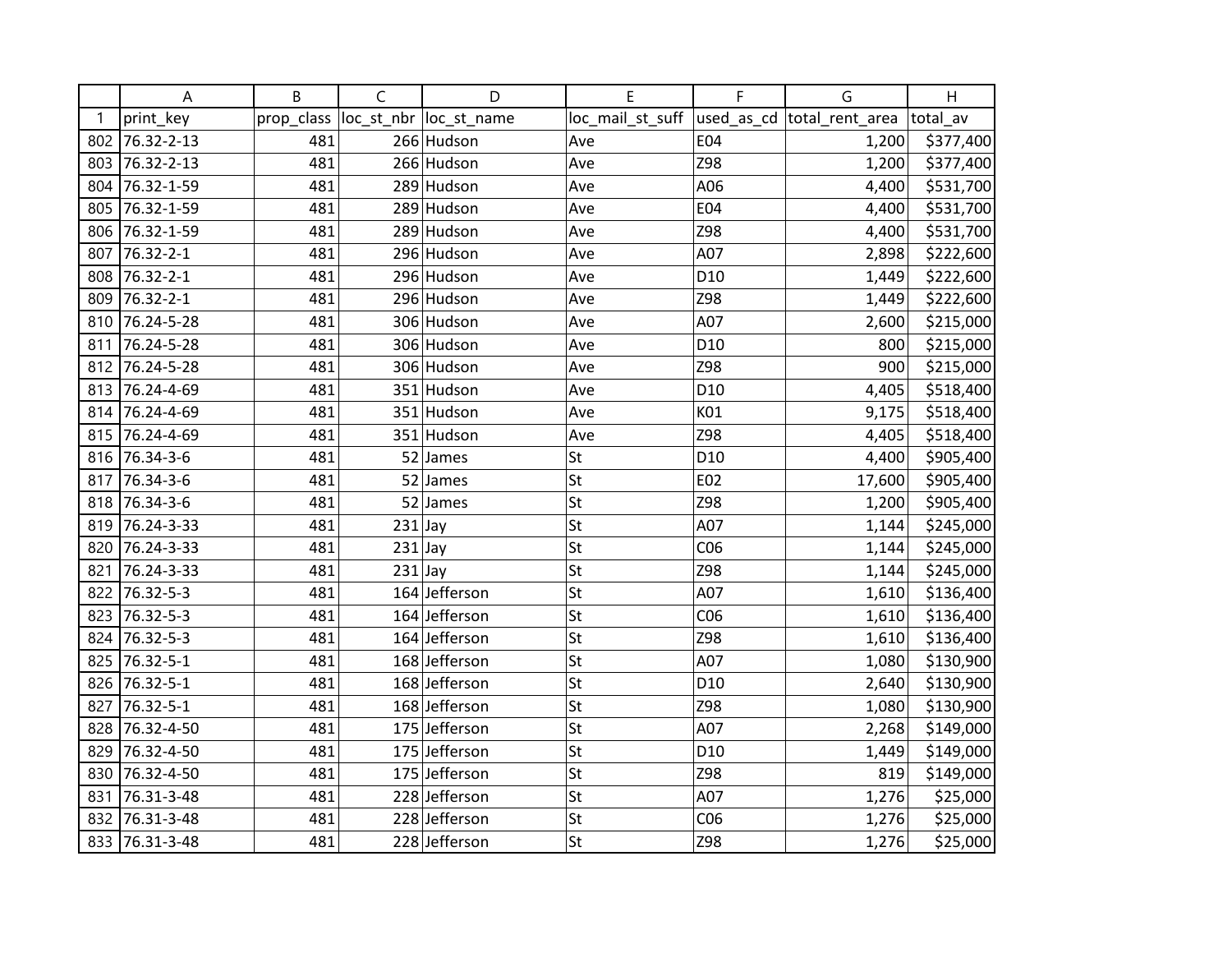|     | Α              | B          | $\mathsf{C}$ | D                       | E                | F               | G                           | H         |
|-----|----------------|------------|--------------|-------------------------|------------------|-----------------|-----------------------------|-----------|
| 1   | print_key      | prop_class |              | loc_st_nbr  loc_st_name | loc_mail_st_suff |                 | used_as_cd  total_rent_area | total av  |
|     | 834 65.55-6-32 | 481        |              | 36 Judson               | St               | A07             | 2,464                       | \$120,700 |
| 835 | 65.55-6-32     | 481        |              | 36 Judson               | St               | D <sub>10</sub> | 1,232                       | \$120,700 |
| 836 | 65.55-6-32     | 481        |              | 36 Judson               | St               | Z98             | 1,232                       | \$120,700 |
| 837 | 64.44-2-57     | 481        |              | $222$ Kent              | St               | A06             | 8,992                       | \$281,200 |
| 838 | 64.44-2-57     | 481        |              | $222$ Kent              | St               | D <sub>10</sub> | 1,016                       | \$281,200 |
| 839 | 64.44-2-57     | 481        |              | $222$ Kent              | St               | Z98             | 3,336                       | \$281,200 |
| 840 | 76.23-1-32     | 481        |              | $137$ Knox              | St               | A06             | 2,404                       | \$81,400  |
| 841 | 76.23-1-32     | 481        |              | $137$ Knox              | St               | E03             | 904                         | \$81,400  |
| 842 | 76.22-4-25     | 481        | 139          | Knox                    | St               | A06             | 2,250                       | \$103,800 |
| 843 | 76.22-4-25     | 481        |              | $139$ Knox              | St               | D04             | 1,125                       | \$103,800 |
| 844 | 76.31-1-51     | 481        |              | $140$ Knox              | St               | A07             | 1,900                       | \$76,900  |
| 845 | 76.31-1-51     | 481        |              | $140$ Knox              | St               | <b>F05</b>      | 1,350                       | \$76,900  |
| 846 | 76.31-1-51     | 481        |              | $140$ Knox              | St               | Z98             | 1,350                       | \$76,900  |
| 847 | 76.22-4-26     | 481        | 141          | Knox                    | St               | A06             | 3,150                       | \$88,000  |
| 848 | 76.22-4-26     | 481        | 141          | Knox                    | St               | <b>F05</b>      | 1,050                       | \$88,000  |
| 849 | 76.22-4-26     | 481        |              | $141$ Knox              | St               | Z98             | 1,050                       | \$88,000  |
| 850 | 76.23-3-11     | 481        |              | 204 Lancaster           | St               | A07             | 1,976                       | \$240,000 |
| 851 | 76.23-3-11     | 481        |              | 204 Lancaster           | St               | D <sub>10</sub> | 1,900                       | \$240,000 |
| 852 | 76.23-3-11     | 481        |              | 204 Lancaster           | St               | Z98             | 1,900                       | \$240,000 |
| 853 | 65.73-2-91     | 481        |              | $108$ Lark              | St               | A07             | 900                         | \$74,500  |
| 854 | 65.73-2-91     | 481        |              | $108$ Lark              | St               | D <sub>10</sub> | 900                         | \$74,500  |
| 855 | 65.73-2-91     | 481        |              | $108$ Lark              | St               | Z98             | 900                         | \$74,500  |
| 856 | 65.73-2-83     | 481        | $122.5$ Lark |                         | St               | A07             | 2,256                       | \$65,400  |
| 857 | 65.73-2-83     | 481        | $122.5$ Lark |                         | St               | Z98             | 3,192                       | \$65,400  |
| 858 | 65.72-5-69     | 481        |              | $131$ Lark              | St               | D <sub>10</sub> | 1,600                       | \$15,000  |
| 859 | 65.72-5-69     | 481        |              | $131$ Lark              | St               | <b>F05</b>      | 2,688                       | \$15,000  |
| 860 | 65.72-5-69     | 481        |              | $131$ Lark              | St               | Z98             | 1,344                       | \$15,000  |
| 861 | 65.72-4-29     | 481        |              | $139$ Lark              | St               | A07             | 2,500                       | \$20,000  |
| 862 | 65.72-4-29     | 481        |              | $139$ Lark              | St               | CO6             | 1,218                       | \$20,000  |
| 863 | 65.72-4-29     | 481        |              | $139$ Lark              | St               | Z98             | 1,110                       | \$20,000  |
| 864 | 65.72-4-41     | 481        | $161.5$ Lark |                         | St               | A07             | 652                         | \$65,000  |
|     | 865 65.72-4-41 | 481        | $161.5$ Lark |                         | St               | E04             | 653                         | \$65,000  |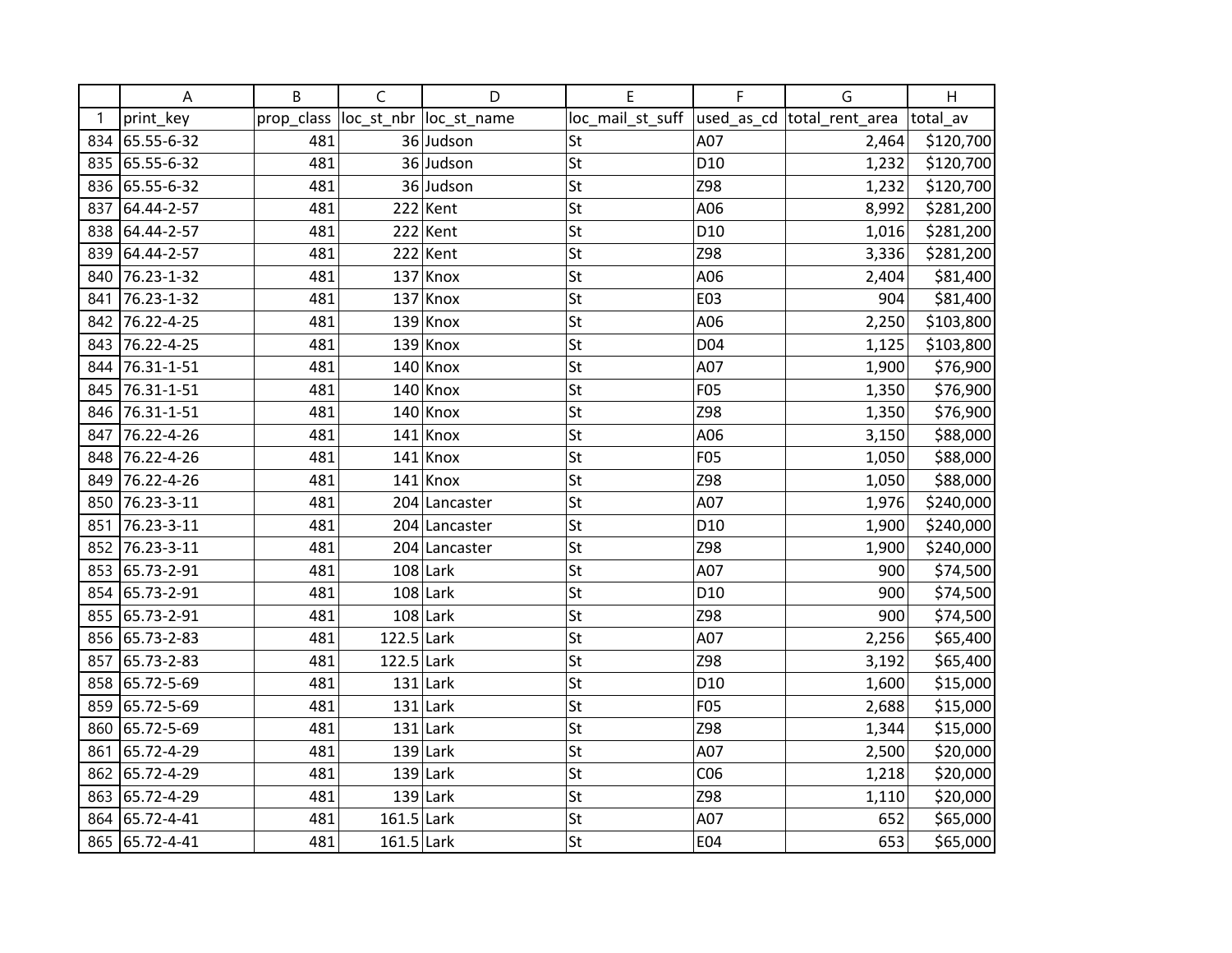|     | A              | B          | $\mathsf C$ | D                       | E                | F               | G                          | H         |
|-----|----------------|------------|-------------|-------------------------|------------------|-----------------|----------------------------|-----------|
|     | print_key      | prop_class |             | loc_st_nbr  loc_st_name | loc_mail_st_suff |                 | used_as_cd total_rent_area | total_av  |
|     | 866 65.80-2-52 | 481        | 187         | Lark                    | St               | A07             | 2,320                      | \$205,900 |
| 867 | 65.80-2-52     | 481        |             | $187$ Lark              | St               | CO6             | 1,160                      | \$205,900 |
|     | 868 65.80-2-52 | 481        |             | $187$ Lark              | St               | Z98             | 1,160                      | \$205,900 |
| 869 | 65.80-2-53     | 481        |             | $189$ Lark              | St               | A07             | 2,320                      | \$191,600 |
| 870 | 65.80-2-53     | 481        |             | $189$ Lark              | St               | CO <sub>2</sub> | 1,160                      | \$191,600 |
| 871 | 65.80-2-53     | 481        |             | $189$ Lark              | St               | Z98             | 1,160                      | \$191,600 |
| 872 | 65.80-2-54     | 481        |             | $191$ Lark              | St               | A07             | 4,872                      | \$364,900 |
|     | 873 65.80-2-54 | 481        |             | $191$ Lark              | St               | D <sub>10</sub> | 2,436                      | \$364,900 |
|     | 874 65.80-2-54 | 481        |             | $191$ Lark              | St               | Z98             | 2,436                      | \$364,900 |
|     | 875 65.80-3-23 | 481        |             | $195$ Lark              | St               | A07             | 1,600                      | \$191,000 |
|     | 876 65.80-3-23 | 481        |             | $195$ Lark              | St               | D <sub>10</sub> | 1,000                      | \$191,000 |
| 877 | 65.80-3-23     | 481        |             | $195$ Lark              | St               | Z98             | 600                        | \$191,000 |
|     | 878 65.80-3-24 | 481        |             | $197$ Lark              | St               | A07             | 2,400                      | \$198,900 |
| 879 | 65.80-3-24     | 481        |             | $197$ Lark              | St               | CO <sub>2</sub> | 1,580                      | \$198,900 |
| 880 | 65.80-3-24     | 481        | 197         | Lark                    | St               | F05             | 480                        | \$198,900 |
| 881 | 65.80-3-24     | 481        |             | $197$ Lark              | St               | Z98             | 1,200                      | \$198,900 |
|     | 882 65.80-3-25 | 481        |             | $199$ Lark              | St               | A07             | 1,640                      | \$100,000 |
|     | 883 65.80-3-25 | 481        |             | $199$ Lark              | St               | CO6             | 2,000                      | \$100,000 |
|     | 884 65.80-3-25 | 481        |             | $199$ Lark              | St               | Z98             | 2,000                      | \$100,000 |
| 885 | 65.80-4-56     | 481        |             | $200$ Lark              | St               | A07             | 1,800                      | \$243,100 |
|     | 886 65.80-4-56 | 481        |             | $200$ Lark              | St               | A07             | 1,800                      | \$243,100 |
|     | 887 65.80-4-56 | 481        |             | $200$ Lark              | St               | D <sub>10</sub> | 600                        | \$243,100 |
|     | 888 65.80-4-56 | 481        |             | $200$ Lark              | St               | D <sub>10</sub> | 1,032                      | \$243,100 |
|     | 889 65.80-4-58 | 481        |             | $204$ Lark              | St               | A07             | 1,800                      | \$172,800 |
| 890 | 65.80-4-58     | 481        |             | $204$ Lark              | St               | D <sub>10</sub> | 1,800                      | \$172,800 |
| 891 | 76.24-1-47     | 481        |             | $220$ Lark              | St               | A07             | 2,208                      | \$220,000 |
| 892 | 76.24-1-47     | 481        | 220         | Lark                    | St               | D <sub>10</sub> | 1,320                      | \$220,000 |
|     | 893 76.24-1-47 | 481        |             | $220$ Lark              | St               | Z98             | 924                        | \$220,000 |
| 894 | 65.80-3-57     | 481        |             | $221$ Lark              | St               | A07             | 2,520                      | \$157,300 |
|     | 895 65.80-3-57 | 481        | 221         | Lark                    | St               | D <sub>10</sub> | 1,260                      | \$157,300 |
| 896 | 76.24-1-48     | 481        |             | $222$ Lark              | St               | A07             | 2,102                      | \$177,000 |
|     | 897 76.24-1-48 | 481        |             | $222$ Lark              | St               | D <sub>10</sub> | 1,045                      | \$177,000 |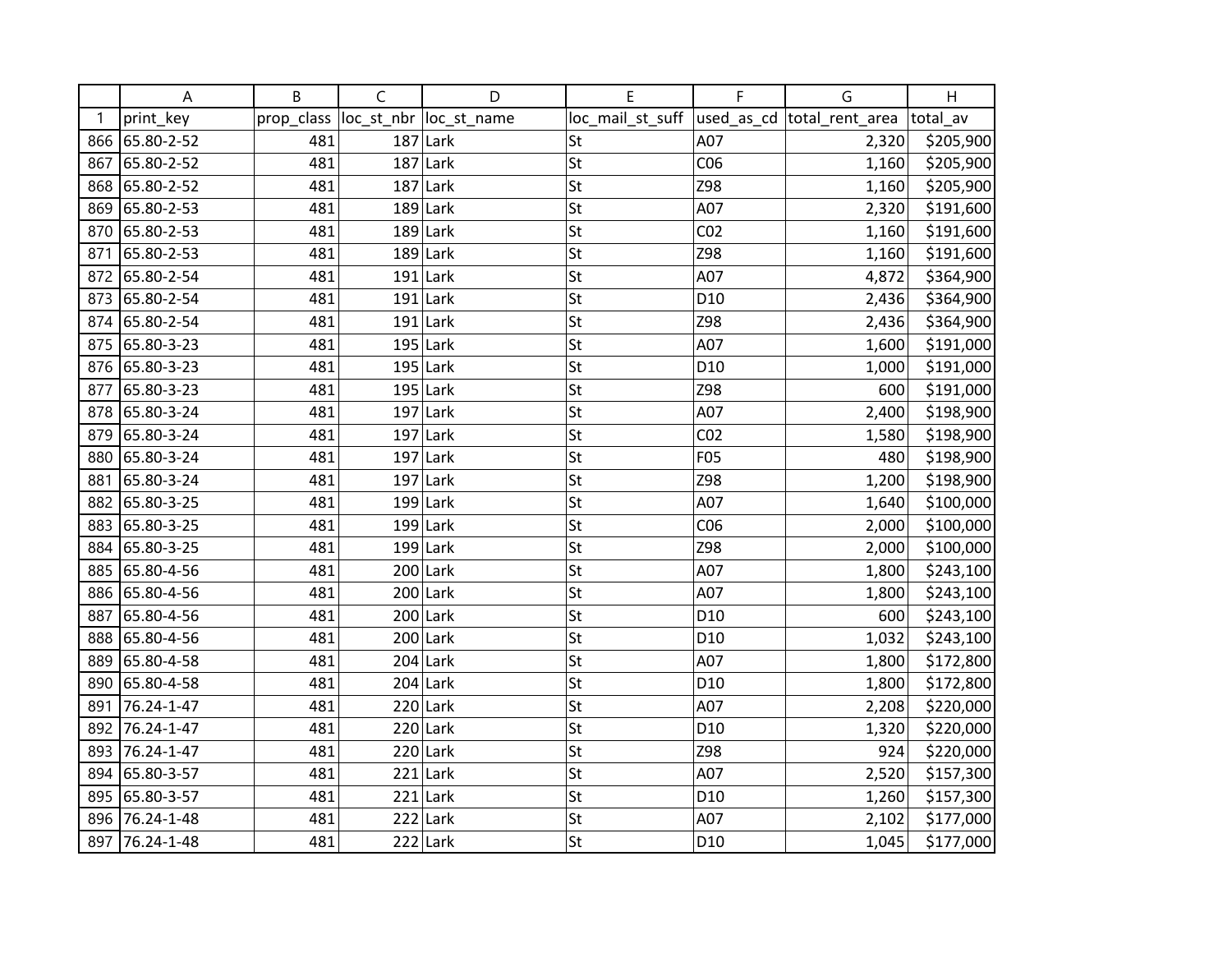|     | Α                | B          | $\mathsf{C}$ | D                       | E                | F               | G                          | H         |
|-----|------------------|------------|--------------|-------------------------|------------------|-----------------|----------------------------|-----------|
| 1   | print_key        | prop_class |              | loc_st_nbr  loc_st_name | loc_mail_st_suff |                 | used_as_cd total_rent_area | total_av  |
|     | 898 65.80-3-60   | 481        | 227          | Lark                    | St               | A07             | 2,520                      | \$157,300 |
|     | 899 65.80-3-60   | 481        |              | $227$ Lark              | St               | D <sub>10</sub> | 1,260                      | \$157,300 |
|     | 900 65.80-3-61   | 481        |              | $229$ Lark              | St               | A07             | 1,944                      | \$184,200 |
| 901 | 65.80-3-61       | 481        |              | $229$ Lark              | St               | D <sub>10</sub> | 960                        | \$184,200 |
|     | 902 65.80-3-62   | 481        |              | $231$ Lark              | St               | A07             | 3,655                      | \$238,400 |
|     | 903 65.80-3-62   | 481        |              | $231$ Lark              | St               | D <sub>10</sub> | 725                        | \$238,400 |
|     | 904 76.24-3-1    | 481        |              | $244$ Lark              | St               | A07             | 3,420                      | \$267,900 |
|     | 905 76.24-3-1    | 481        |              | $244$ Lark              | St               | D <sub>10</sub> | 684                        | \$267,900 |
|     | 906 76.23-3-13   | 481        |              | $247$ Lark              | St               | A07             | 3,146                      | \$254,900 |
| 907 | 76.23-3-13       | 481        |              | $247$ Lark              | St               | D <sub>10</sub> | 2,002                      | \$254,900 |
|     | 908 76.23-3-13   | 481        | 247          | Lark                    | St               | Z98             | 1,804                      | \$254,900 |
|     | 909 76.24-3-3    | 481        |              | $248$ Lark              | St               | A07             | 1,200                      | \$250,000 |
|     | 910 76.24-3-3    | 481        |              | $248$ Lark              | St               | D <sub>10</sub> | 1,425                      | \$250,000 |
|     | 911 76.24-3-3    | 481        |              | $248$ Lark              | St               | Z98             | 1,425                      | \$250,000 |
|     | 912 76.24-4-1    | 481        |              | $252$ Lark              | St               | A07             | 792                        | \$225,000 |
|     | 913 76.24-4-1    | 481        |              | $252$ Lark              | St               | D <sub>10</sub> | 1,584                      | \$225,000 |
|     | 914 76.24-4-1    | 481        |              | $252$ Lark              | St               | Z98             | 792                        | \$225,000 |
|     | 915 76.24-4-2    | 481        |              | $254$ Lark              | St               | A07             | 1,584                      | \$209,000 |
|     | 916 76.24-4-2    | 481        |              | $254$ Lark              | St               | CO <sub>1</sub> | 792                        | \$209,000 |
|     | 917 76.24-4-2    | 481        |              | $254$ Lark              | St               | Z98             | 792                        | \$209,000 |
|     | 918 76.24-4-4    | 481        |              | $258$ Lark              | St               | A07             | 1,672                      | \$375,600 |
|     | 919 76.24-4-4    | 481        |              | $258$ Lark              | St               | CO6             | 1,672                      | \$375,600 |
|     | 920 76.24-4-4    | 481        |              | $258$ Lark              | St               | D <sub>10</sub> | 1,672                      | \$375,600 |
| 921 | 76.23-3-46.1     | 481        |              | $267$ Lark              | St               | A07             | 2,624                      | \$276,500 |
| 922 | 76.23-3-46.1     | 481        |              | $267$ Lark              | St               | D <sub>10</sub> | 1,824                      | \$276,500 |
|     | 923 76.23-3-46.1 | 481        |              | $267$ Lark              | St               | Z98             | 1,824                      | \$276,500 |
|     | 924 76.23-3-47   | 481        |              | $269$ Lark              | St               | A07             | 2,176                      | \$208,900 |
|     | 925 76.23-3-47   | 481        |              | $269$ Lark              | St               | D <sub>10</sub> | 1,088                      | \$208,900 |
| 926 | 76.23-3-47       | 481        |              | $269$ Lark              | St               | Z98             | 1,088                      | \$208,900 |
| 927 | 76.23-3-48       | 481        | 271          | Lark                    | St               | A07             | 1,920                      | \$202,800 |
| 928 | 76.23-3-48       | 481        |              | $271$ Lark              | St               | D <sub>10</sub> | 960                        | \$202,800 |
|     | 929 76.23-3-48   | 481        |              | $271$ Lark              | St               | Z98             | 960                        | \$202,800 |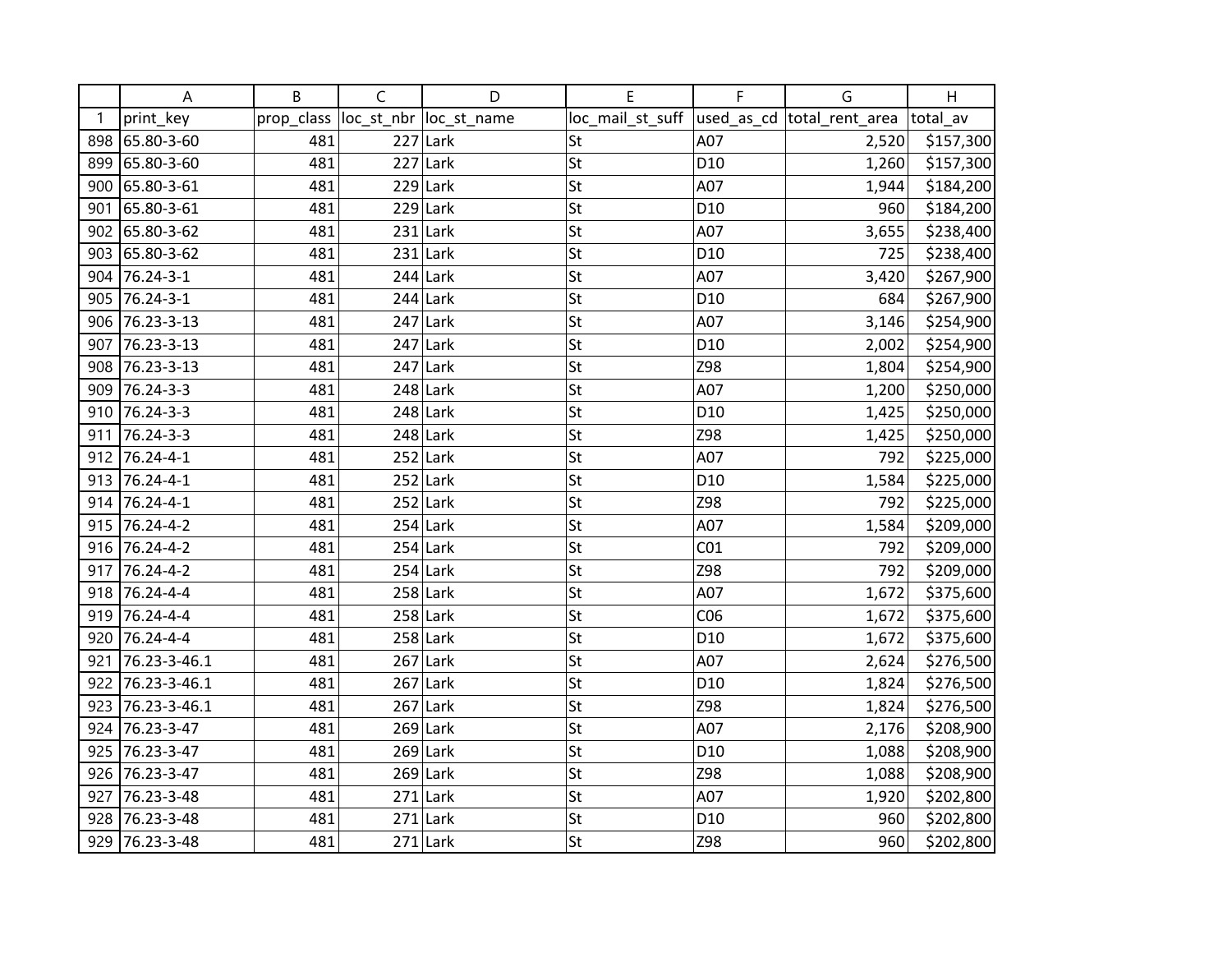|     | А              | B          | C   | D                       | E                | F               | G                           | H         |
|-----|----------------|------------|-----|-------------------------|------------------|-----------------|-----------------------------|-----------|
| 1   | print_key      | prop_class |     | loc_st_nbr  loc_st_name | loc_mail_st_suff |                 | used_as_cd  total_rent_area | total_av  |
| 930 | 76.24-5-73     | 481        | 272 | Lark                    | St               | A07             | 527                         | \$169,000 |
| 931 | 76.24-5-73     | 481        |     | $272$ Lark              | St               | D <sub>10</sub> | 1,054                       | \$169,000 |
| 932 | 76.24-5-72     | 481        |     | $274$ Lark              | St               | A07             | 704                         | \$169,000 |
| 933 | 76.24-5-72     | 481        |     | $274$ Lark              | St               | D <sub>10</sub> | 352                         | \$169,000 |
| 934 | 76.23-3-51     | 481        |     | $277$ Lark              | St               | A07             | 2,520                       | \$210,000 |
| 935 | 76.24-5-70     | 481        |     | $278$ Lark              | St               | A07             | 2,080                       | \$198,000 |
|     | 936 76.24-5-70 | 481        |     | $278$ Lark              | St               | D <sub>10</sub> | 1,040                       | \$198,000 |
| 937 | 76.31-2-75.1   | 481        |     | $286$ Lark              | St               | CO <sub>1</sub> | 2,394                       | \$112,500 |
| 938 | 76.31-2-75.1   | 481        |     | $286$ Lark              | St               | Z98             | 1,197                       | \$112,500 |
| 939 | 76.31-2-75.2   | 481        |     | $288$ Lark              | St               | A07             | 2,009                       | \$247,800 |
| 940 | 76.31-2-75.2   | 481        |     | $288$ Lark              | St               | CO <sub>1</sub> | 928                         | \$247,800 |
| 941 | 76.31-2-73     | 481        |     | $290$ Lark              | St               | A07             | 1,962                       | \$163,800 |
| 942 | 76.31-2-73     | 481        |     | $290$ Lark              | St               | D <sub>10</sub> | 850                         | \$163,800 |
| 943 | 76.31-2-73     | 481        |     | $290$ Lark              | St               | F05             | 170                         | \$163,800 |
| 944 | 76.31-2-72     | 481        |     | $292$ Lark              | St               | A07             | 2,172                       | \$166,600 |
| 945 | 76.31-2-72     | 481        |     | $292$ Lark              | St               | D <sub>10</sub> | 1,080                       | \$166,600 |
| 946 | 76.23-3-62     | 481        |     | $299$ Lark              | St               | D <sub>10</sub> | 2,499                       | \$155,000 |
| 947 | 76.23-3-64     | 481        |     | $301$ Lark              | St               | CO <sub>5</sub> | 2,028                       | \$341,000 |
| 948 | 76.23-3-64     | 481        |     | $301$ Lark              | St               | E02             | 2,028                       | \$341,000 |
| 949 | 76.23-3-64     | 481        |     | $301$ Lark              | St               | F05             | 1,894                       | \$341,000 |
| 950 | 76.23-3-64     | 481        |     | $301$ Lark              | St               | Z98             | 2,028                       | \$341,000 |
| 951 | 76.31-2-67     | 481        |     | $302$ Lark              | St               | A07             | 1,080                       | \$163,300 |
| 952 | 76.31-2-67     | 481        |     | $302$ Lark              | St               | D <sub>10</sub> | 2,160                       | \$163,300 |
| 953 | 76.31-2-66     | 481        |     | $304$ Lark              | St               | A07             | 2,984                       | \$245,000 |
| 954 | 76.31-2-66     | 481        |     | $304$ Lark              | St               | CO6             | 1,468                       | \$245,000 |
| 955 | 76.31-2-66     | 481        |     | $304$ Lark              | St               | Z98             | 1,468                       | \$245,000 |
|     | 956 65.56-3-39 | 481        |     | 21 Lexington            | Ave              | A07             | 2,448                       | \$10,000  |
| 957 | 65.56-3-39     | 481        |     | $21$  Lexington         | Ave              | E04             | 960                         | \$10,000  |
|     | 958 65.56-3-39 | 481        |     | $21$  Lexington         | Ave              | Z98             | 1,488                       | \$10,000  |
| 959 | 65.64-1-17     | 481        |     | 23 Lexington            | Ave              | A07             | 2,240                       | \$15,000  |
| 960 | 65.64-1-17     | 481        |     | 23 Lexington            | Ave              | Z98             | 1,120                       | \$15,000  |
| 961 | 65.64-3-59     | 481        |     | 40 Lexington            | Ave              | A07             | 1,912                       | \$5,000   |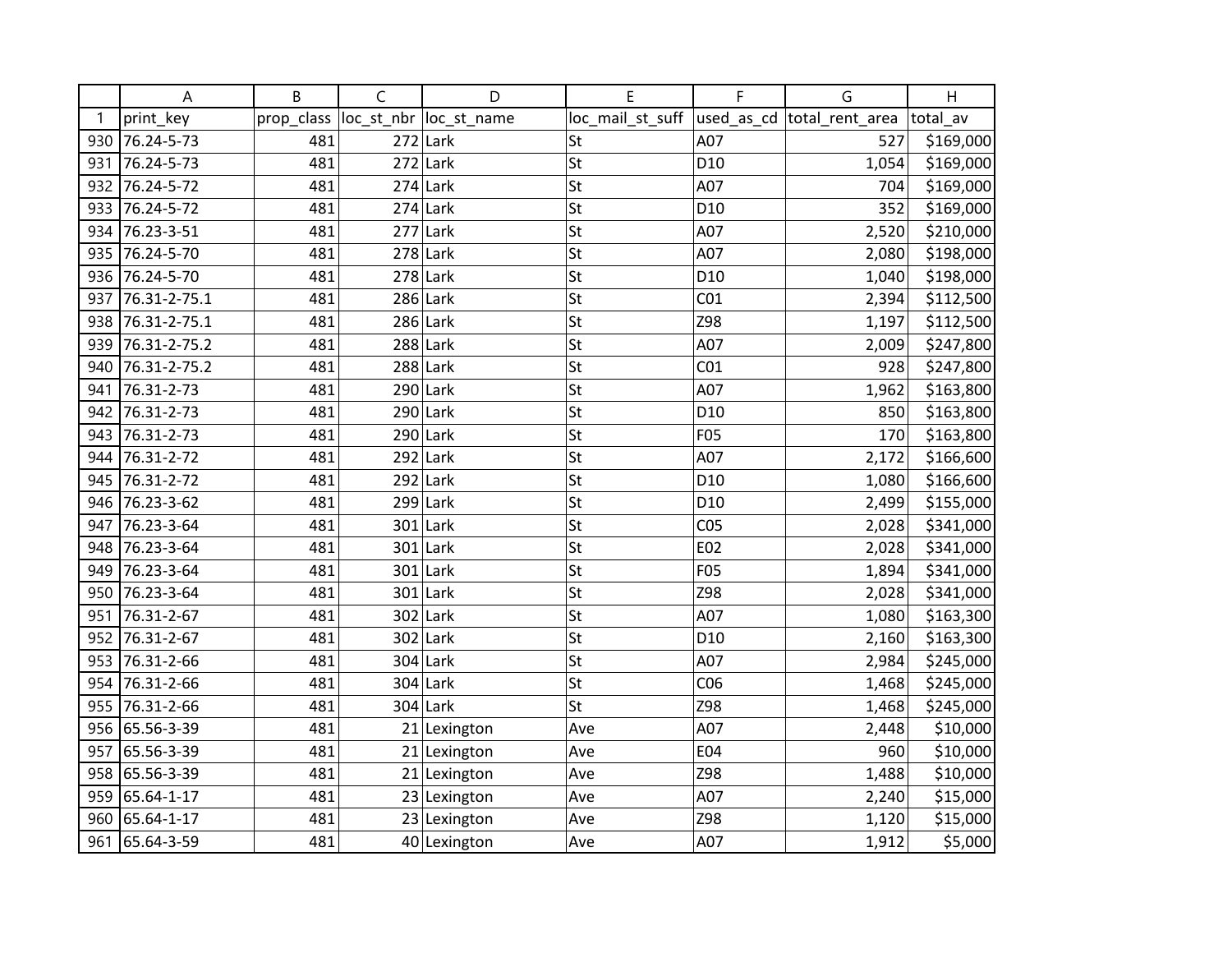|     | A          | B          | $\mathsf{C}$ | D                       | E                | F               | G                           | Η         |
|-----|------------|------------|--------------|-------------------------|------------------|-----------------|-----------------------------|-----------|
|     | print_key  | prop_class |              | loc_st_nbr  loc_st_name | loc_mail_st_suff |                 | used_as_cd  total_rent_area | total av  |
| 962 | 65.64-3-59 | 481        |              | 40 Lexington            | Ave              | D10             | 950                         | \$5,000   |
| 963 | 65.64-3-61 | 481        |              | 44 Lexington            | Ave              | A07             | 1,760                       | \$20,000  |
| 964 | 65.64-3-61 | 481        |              | 44 Lexington            | Ave              | D <sub>10</sub> | 874                         | \$20,000  |
| 965 | 65.64-3-62 | 481        |              | 46 Lexington            | Ave              | A07             | 1,680                       | \$15,000  |
| 966 | 65.64-3-62 | 481        |              | 46 Lexington            | Ave              | D <sub>10</sub> | 840                         | \$15,000  |
| 967 | 65.64-3-62 | 481        |              | 46 Lexington            | Ave              | Z98             | 840                         | \$15,000  |
| 968 | 65.64-2-34 | 481        |              | 51 Lexington            | Ave              | A07             | 648                         | \$64,000  |
| 969 | 65.64-2-34 | 481        |              | 51 Lexington            | Ave              | D <sub>10</sub> | 861                         | \$64,000  |
| 970 | 65.64-2-34 | 481        |              | 51 Lexington            | Ave              | Z98             | 643                         | \$64,000  |
| 971 | 65.64-2-35 | 481        |              | 53 Lexington            | Ave              | A07             | 1,428                       | \$25,000  |
| 972 | 65.64-2-35 | 481        |              | 53 Lexington            | Ave              | D <sub>10</sub> | 714                         | \$25,000  |
| 973 | 65.64-2-36 | 481        |              | 55 Lexington            | Ave              | A07             | 950                         | \$60,000  |
| 974 | 65.64-2-36 | 481        |              | 55 Lexington            | Ave              | D <sub>10</sub> | 950                         | \$60,000  |
| 975 | 65.63-5-21 | 481        |              | 77 Lexington            | Ave              | A07             | 780                         | \$5,000   |
| 976 | 65.63-5-21 | 481        |              | 77 Lexington            | Ave              | D <sub>10</sub> | 780                         | \$5,000   |
| 977 | 65.63-5-21 | 481        | 77           | Lexington               | Ave              | Z98             | 780                         | \$5,000   |
| 978 | 65.63-5-22 | 481        |              | 79 Lexington            | Ave              | A07             | 600                         | \$5,000   |
| 979 | 65.63-5-22 | 481        |              | 79 Lexington            | Ave              | D <sub>10</sub> | 600                         | \$5,000   |
| 980 | 65.63-5-22 | 481        |              | 79 Lexington            | Ave              | Z98             | 600                         | \$5,000   |
| 981 | 65.71-1-29 | 481        |              | 117 Lexington           | Ave              | A07             | 1,800                       | \$135,700 |
| 982 | 65.71-1-29 | 481        | 117          | Lexington               | Ave              | CO <sub>2</sub> | 900                         | \$135,700 |
| 983 | 65.71-1-29 | 481        |              | 117 Lexington           | Ave              | Z98             | 900                         | \$135,700 |
| 984 | 65.75-2-24 | 481        |              | 75 Livingston           | Ave              | CO6             | 630                         | \$92,000  |
| 985 | 65.75-2-24 | 481        |              | 75 Livingston           | Ave              | D <sub>10</sub> | 200                         | \$92,000  |
| 986 | 65.75-2-24 | 481        |              | 75 Livingston           | Ave              | F04             | 158                         | \$92,000  |
| 987 | 65.75-2-24 | 481        |              | 75 Livingston           | Ave              | L03             | 1,232                       | \$92,000  |
| 988 | 76.49-3-7  | 481        | 119          | Madison                 | Ave              | A07             | 2,142                       | \$191,300 |
| 989 | 76.49-3-7  | 481        |              | 119 Madison             | Ave              | CO6             | 1,554                       | \$191,300 |
| 990 | 76.49-3-7  | 481        |              | 119 Madison             | Ave              | Z98             | 1,071                       | \$191,300 |
| 991 | 76.49-4-3  | 481        | 120          | Madison                 | Ave              | D <sub>10</sub> | 3,028                       | \$381,200 |
| 992 | 76.49-4-3  | 481        |              | 120 Madison             | Ave              | Z34             | 11,810                      | \$381,200 |
| 993 | 76.49-4-3  | 481        |              | 120 Madison             | Ave              | Z98             | 4,946                       | \$381,200 |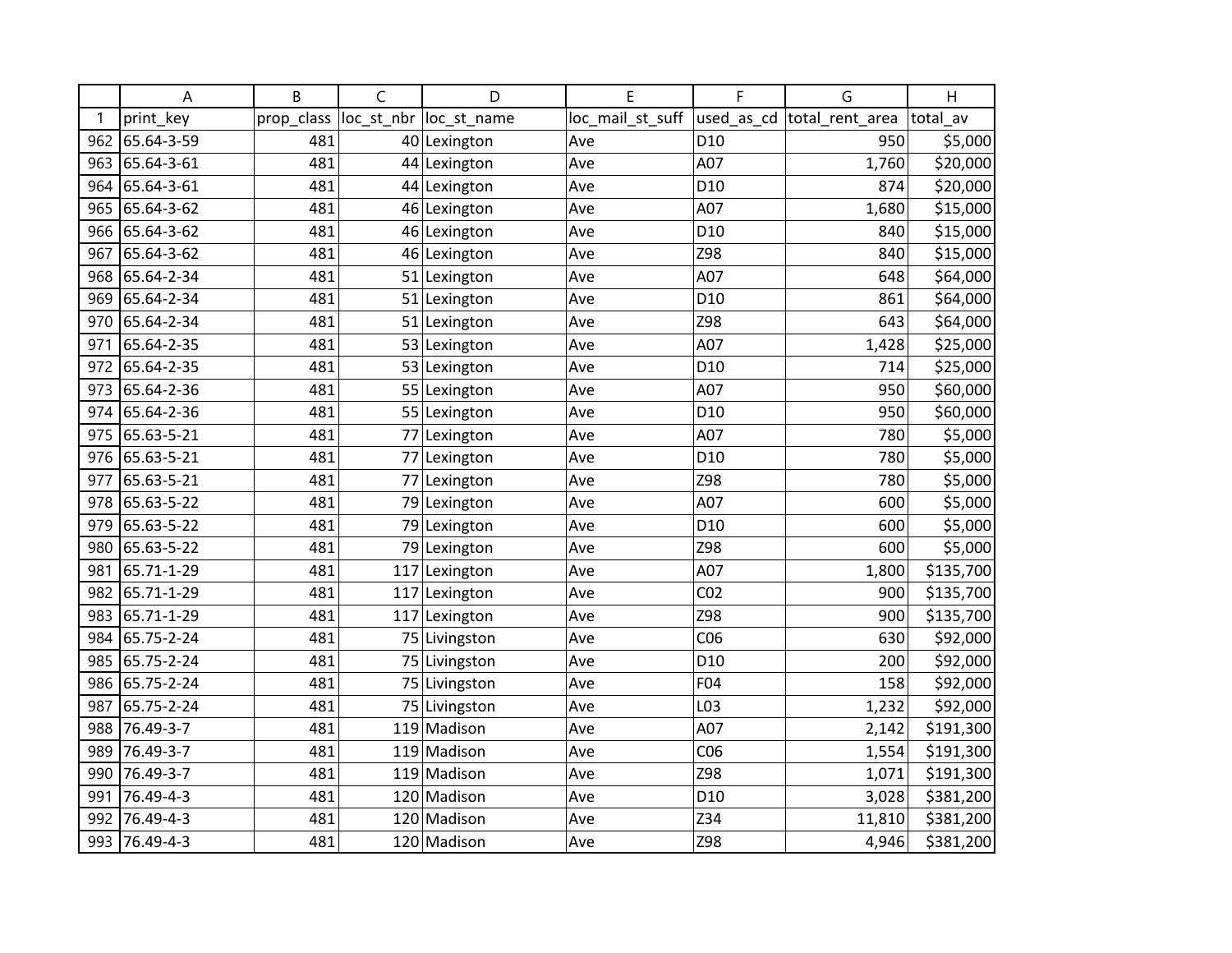|     | A               | B          | $\mathsf{C}$ | D                       | E                | F               | G                           | H         |
|-----|-----------------|------------|--------------|-------------------------|------------------|-----------------|-----------------------------|-----------|
| 1   | print_key       | prop_class |              | loc_st_nbr  loc_st_name | loc_mail_st_suff |                 | used_as_cd  total_rent_area | total av  |
|     | 994 76.49-3-8   | 481        |              | 121 Madison             | Ave              | A07             | 2,040                       | \$187,000 |
|     | 995 76.49-3-8   | 481        |              | 121 Madison             | Ave              | CO <sub>1</sub> | 1,340                       | \$187,000 |
| 996 | 76.49-3-8       | 481        |              | 121 Madison             | Ave              | Z98             | 1,020                       | \$187,000 |
| 997 | 76.49-3-9       | 481        |              | 123 Madison             | Ave              | A07             | 2,216                       | \$150,000 |
| 998 | 76.49-3-9       | 481        |              | 123 Madison             | Ave              | CO <sub>1</sub> | 704                         | \$150,000 |
| 999 | 76.49-3-9       | 481        |              | 123 Madison             | Ave              | D <sub>10</sub> | 1,524                       | \$150,000 |
|     | 1000 76.49-3-9  | 481        |              | 123 Madison             | Ave              | Z98             | 2,192                       | \$150,000 |
|     | 1001 76.49-3-37 | 481        |              | 130 Madison             | Ave              | A07             | 704                         | \$110,000 |
|     | 1002 76.49-3-37 | 481        |              | 130 Madison             | Ave              | D <sub>10</sub> | 704                         | \$110,000 |
|     | 1003 76.49-3-37 | 481        |              | 130 Madison             | Ave              | Z98             | 1,088                       | \$110,000 |
|     | 1004 76.49-3-36 | 481        |              | 132 Madison             | Ave              | A07             | 990                         | \$112,000 |
|     | 1005 76.49-3-36 | 481        |              | 132 Madison             | Ave              | D <sub>10</sub> | 966                         | \$112,000 |
|     | 1006 76.49-3-36 | 481        |              | 132 Madison             | Ave              | Z98             | 966                         | \$112,000 |
|     | 1007 76.49-3-30 | 481        |              | 133 Madison             | Ave              | D <sub>10</sub> | 3,198                       | \$124,800 |
|     | 1008 76.49-3-35 | 481        |              | 136 Madison             | Ave              | A07             | 3,224                       | \$153,800 |
|     | 1009 76.49-3-35 | 481        |              | 136 Madison             | Ave              | CO6             | 1,612                       | \$153,800 |
|     | 1010 76.49-3-35 | 481        |              | 136 Madison             | Ave              | Z98             | 1,612                       | \$153,800 |
|     | 1011 76.49-3-28 | 481        |              | 137 Madison             | Ave              | A07             | 3,664                       | \$277,400 |
|     | 1012 76.49-3-28 | 481        |              | 137 Madison             | Ave              | A07             | 2,979                       | \$277,400 |
|     | 1013 76.49-3-28 | 481        |              | 137 Madison             | Ave              | Z98             | 4,793                       | \$277,400 |
|     | 1014 76.49-3-26 | 481        |              | 141 Madison             | Ave              | A07             | 3,798                       | \$175,000 |
|     | 1015 76.49-3-26 | 481        |              | 141 Madison             | Ave              | D <sub>10</sub> | 1,242                       | \$175,000 |
|     | 1016 76.49-3-26 | 481        |              | 141 Madison             | Ave              | Z98             | 1,242                       | \$175,000 |
|     | 1017 76.49-2-47 | 481        |              | 145 Madison             | Ave              | A07             | 2,414                       | \$205,700 |
|     | 1018 76.49-2-47 | 481        |              | 145 Madison             | Ave              | D <sub>10</sub> | 1,736                       | \$205,700 |
|     | 1019 76.49-2-47 | 481        |              | 145 Madison             | Ave              | Z98             | 1,736                       | \$205,700 |
|     | 1020 76.49-2-72 | 481        |              | 146 Madison             | Ave              | A07             | 3,080                       | \$155,200 |
|     | 1021 76.49-2-72 | 481        |              | 146 Madison             | Ave              | D09             | 1,225                       | \$155,200 |
|     | 1022 76.49-2-72 | 481        |              | 146 Madison             | Ave              | D <sub>10</sub> | 350                         | \$155,200 |
|     | 1023 76.49-2-72 | 481        |              | 146 Madison             | Ave              | Z98             | 1,225                       | \$155,200 |
|     | 1024 76.49-2-68 | 481        |              | 154 Madison             | Ave              | A07             | 2,900                       | \$175,000 |
|     | 1025 76.49-2-68 | 481        |              | 154 Madison             | Ave              | E04             | 1,450                       | \$175,000 |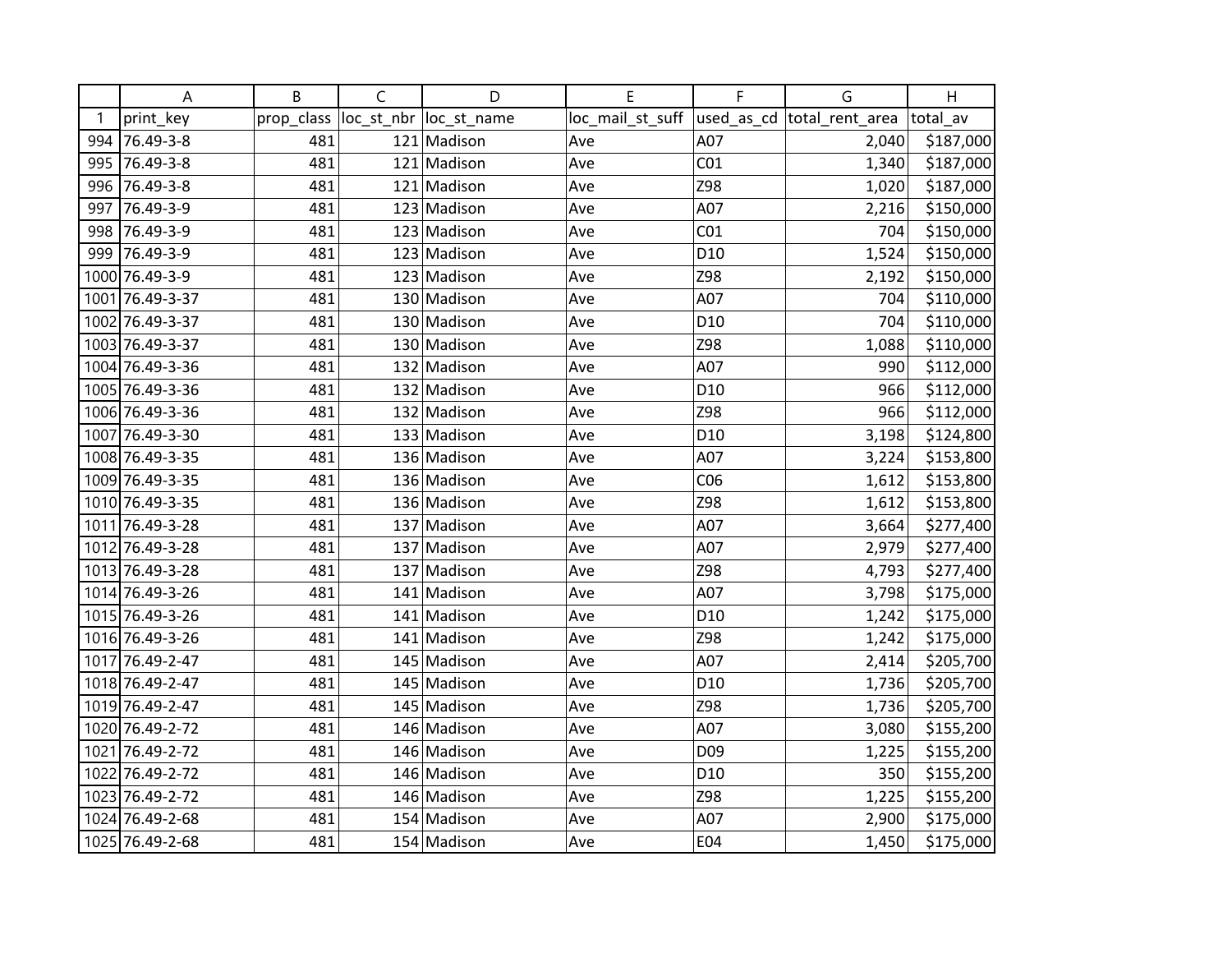|   | A               | B          | $\mathsf{C}$ | D                       | E                | F               | G                           | H         |
|---|-----------------|------------|--------------|-------------------------|------------------|-----------------|-----------------------------|-----------|
| 1 | print_key       | prop_class |              | loc_st_nbr  loc_st_name | loc_mail_st_suff |                 | used_as_cd  total_rent_area | total av  |
|   | 1026 76.49-2-68 | 481        |              | 154 Madison             | Ave              | Z98             | 1,450                       | \$175,000 |
|   | 1027 76.49-2-67 | 481        |              | 156 Madison             | Ave              | A07             | 1,400                       | \$175,000 |
|   | 1028 76.49-2-67 | 481        |              | 156 Madison             | Ave              | E02             | 2,800                       | \$175,000 |
|   | 1029 76.49-2-67 | 481        |              | 156 Madison             | Ave              | Z98             | 1,400                       | \$175,000 |
|   | 1030 76.49-2-63 | 481        |              | 164 Madison             | Ave              | A07             | 1,932                       | \$240,200 |
|   | 1031 76.49-2-63 | 481        |              | 164 Madison             | Ave              | CO <sub>1</sub> | 3,864                       | \$240,200 |
|   | 1032 76.49-2-54 | 481        |              | 167 Madison             | Ave              | A07             | 748                         | \$80,000  |
|   | 1033 76.49-2-54 | 481        |              | 167 Madison             | Ave              | D <sub>10</sub> | 748                         | \$80,000  |
|   | 1034 76.49-2-54 | 481        |              | 167 Madison             | Ave              | Z98             | 748                         | \$80,000  |
|   | 1035 76.49-2-60 | 481        |              | 172 Madison             | Ave              | A01             | 1,700                       | \$230,000 |
|   | 1036 76.49-2-60 | 481        |              | 172 Madison             | Ave              | D <sub>10</sub> | 468                         | \$230,000 |
|   | 1037 76.49-2-60 | 481        |              | 172 Madison             | Ave              | F05             | 670                         | \$230,000 |
|   | 1038 76.49-2-55 | 481        |              | 173 Madison             | Ave              | A01             | 5,250                       | \$195,000 |
|   | 1039 76.49-2-59 | 481        |              | 174.5 Madison           | Ave              | A01             | 952                         | \$75,000  |
|   | 1040 76.49-2-59 | 481        |              | 174.5 Madison           | Ave              | D <sub>10</sub> | 1,250                       | \$75,000  |
|   | 1041 76.49-2-56 | 481        |              | 180 Madison             | Ave              | A07             | 1,900                       | \$249,000 |
|   | 1042 76.49-2-56 | 481        |              | 180 Madison             | Ave              | A07             | 1,900                       | \$249,000 |
|   | 1043 76.49-2-56 | 481        |              | 180 Madison             | Ave              | CO6             | 1,254                       | \$249,000 |
|   | 1044 76.49-2-56 | 481        |              | 180 Madison             | Ave              | CO6             | 1,254                       | \$249,000 |
|   | 1045 76.49-2-56 | 481        |              | 180 Madison             | Ave              | Z98             | 950                         | \$249,000 |
|   | 1046 76.49-2-56 | 481        |              | 180 Madison             | Ave              | Z98             | 950                         | \$249,000 |
|   | 1047 76.32-3-39 | 481        |              | 327 Madison             | Ave              | D <sub>10</sub> | 2,688                       | \$151,400 |
|   | 1048 76.32-3-39 | 481        |              | 327 Madison             | Ave              | Z98             | 896                         | \$151,400 |
|   | 1049 76.32-4-25 | 481        |              | 330 Madison             | Ave              | A07             | 1,485                       | \$153,100 |
|   | 1050 76.32-4-25 | 481        |              | 330 Madison             | Ave              | D <sub>10</sub> | 1,000                       | \$153,100 |
|   | 1051 76.32-4-25 | 481        |              | 330 Madison             | Ave              | Z98             | 725                         | \$153,100 |
|   | 1052 76.31-2-51 | 481        |              | 383.5 Madison           | Ave              | A07             | 1,245                       | \$162,100 |
|   | 1053 76.31-2-51 | 481        |              | 383.5 Madison           | Ave              | D <sub>10</sub> | 2,352                       | \$162,100 |
|   | 1054 76.31-2-51 | 481        |              | 383.5 Madison           | Ave              | Z98             | 1,176                       | \$162,100 |
|   | 1055 76.31-2-52 | 481        |              | 385 Madison             | Ave              | A07             | 2,604                       | \$202,200 |
|   | 1056 76.31-2-52 | 481        |              | 385 Madison             | Ave              | D <sub>10</sub> | 1,358                       | \$202,200 |
|   | 1057 76.31-2-52 | 481        |              | 385 Madison             | Ave              | Z98             | 1,302                       | \$202,200 |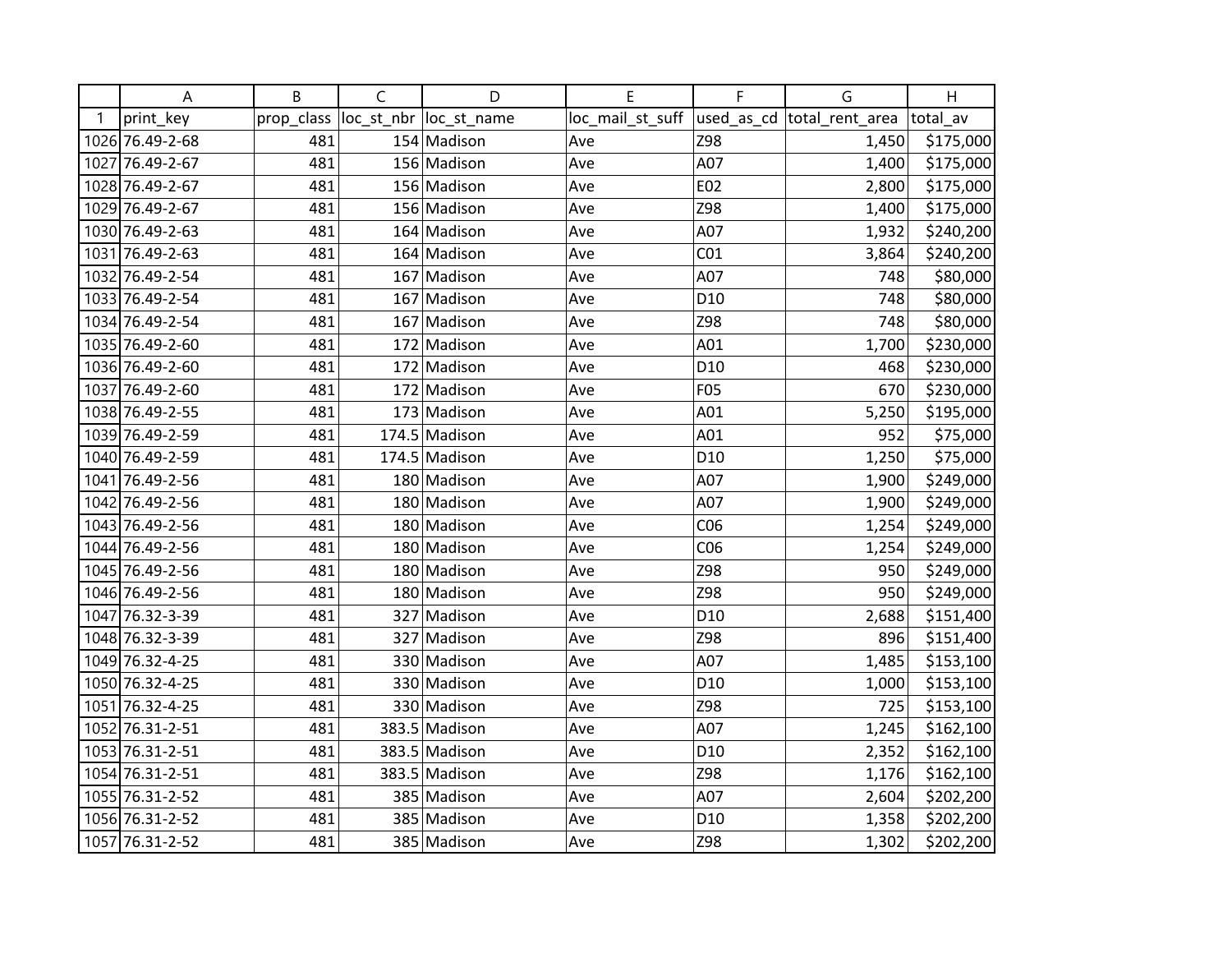|   | A               | B          | $\mathsf C$ | D                       | E                | F               | G                           | H         |
|---|-----------------|------------|-------------|-------------------------|------------------|-----------------|-----------------------------|-----------|
| 1 | print_key       | prop_class |             | loc_st_nbr  loc_st_name | loc_mail_st_suff |                 | used_as_cd  total_rent_area | total av  |
|   | 1058 76.31-3-2  | 481        |             | 418 Madison             | Ave              | A07             | 2,200                       | \$134,700 |
|   | 1059 76.31-3-2  | 481        |             | 418 Madison             | Ave              | CO <sub>1</sub> | 1,100                       | \$134,700 |
|   | 1060 76.31-3-2  | 481        |             | 418 Madison             | Ave              | Z98             | 1,100                       | \$134,700 |
|   | 1061 76.31-3-1  | 481        |             | 420 Madison             | Ave              | A07             | 6,780                       | \$640,000 |
|   | 1062 76.31-3-1  | 481        |             | 420 Madison             | Ave              | CO <sub>2</sub> | 2,630                       | \$640,000 |
|   | 1063 76.31-3-1  | 481        |             | 420 Madison             | Ave              | Z98             | 2,630                       | \$640,000 |
|   | 1064 76.31-2-65 | 481        |             | 425 Madison             | Ave              | A07             | 4,784                       | \$525,000 |
|   | 1065 76.31-2-65 | 481        |             | 425 Madison             | Ave              | D <sub>10</sub> | 2,392                       | \$525,000 |
|   | 1066 76.23-2-23 | 481        |             | 450 Madison             | Ave              | A07             | 1,408                       | \$179,000 |
|   | 1067 76.23-2-23 | 481        |             | 450 Madison             | Ave              | CO <sub>1</sub> | 1,408                       | \$179,000 |
|   | 1068 76.23-2-22 | 481        |             | 452 Madison             | Ave              | A07             | 800                         | \$129,000 |
|   | 1069 76.23-2-22 | 481        |             | 452 Madison             | Ave              | CO <sub>1</sub> | 800                         | \$129,000 |
|   | 1070 76.23-2-22 | 481        |             | 452 Madison             | Ave              | Z98             | 800                         | \$129,000 |
|   | 1071 76.23-2-21 | 481        |             | 454 Madison             | Ave              | A07             | 1,150                       | \$151,800 |
|   | 1072 76.23-2-21 | 481        |             | 454 Madison             | Ave              | D <sub>10</sub> | 1,150                       | \$151,800 |
|   | 1073 76.23-2-21 | 481        |             | 454 Madison             | Ave              | Z98             | 1,150                       | \$151,800 |
|   | 1074 76.23-2-20 | 481        |             | 456 Madison             | Ave              | A07             | 880                         | \$135,000 |
|   | 1075 76.23-2-20 | 481        |             | 456 Madison             | Ave              | D <sub>10</sub> | 880                         | \$135,000 |
|   | 1076 76.23-2-20 | 481        |             | 456 Madison             | Ave              | Z98             | 880                         | \$135,000 |
|   | 1077 76.23-2-18 | 481        |             | 460 Madison             | Ave              | A07             | 2,600                       | \$199,200 |
|   | 1078 76.23-2-18 | 481        |             | 460 Madison             | Ave              | D <sub>10</sub> | 1,288                       | \$199,200 |
|   | 1079 76.23-2-17 | 481        |             | 462 Madison             | Ave              | A07             | 2,850                       | \$218,900 |
|   | 1080 76.23-2-17 | 481        |             | 462 Madison             | Ave              | D <sub>10</sub> | 1,425                       | \$218,900 |
|   | 1081 76.23-2-17 | 481        |             | 462 Madison             | Ave              | Z98             | 1,425                       | \$218,900 |
|   | 1082 76.23-3-68 | 481        |             | 465 Madison             | Ave              | A07             | 2,000                       | \$260,000 |
|   | 1083 76.23-3-68 | 481        |             | 465 Madison             | Ave              | D <sub>10</sub> | 1,200                       | \$260,000 |
|   | 1084 76.23-3-68 | 481        |             | 465 Madison             | Ave              | Z98             | 1,000                       | \$260,000 |
|   | 1085 76.23-2-15 | 481        |             | 466 Madison             | Ave              | A07             | 2,500                       | \$325,000 |
|   | 1086 76.23-2-15 | 481        |             | 466 Madison             | Ave              | D <sub>10</sub> | 2,500                       | \$325,000 |
|   | 1087 76.23-2-15 | 481        |             | 466 Madison             | Ave              | Z98             | 1,250                       | \$325,000 |
|   | 1088 76.23-3-69 | 481        |             | 467 Madison             | Ave              | A07             | 1,026                       | \$155,000 |
|   | 1089 76.23-3-69 | 481        |             | 467 Madison             | Ave              | D <sub>10</sub> | 1,026                       | \$155,000 |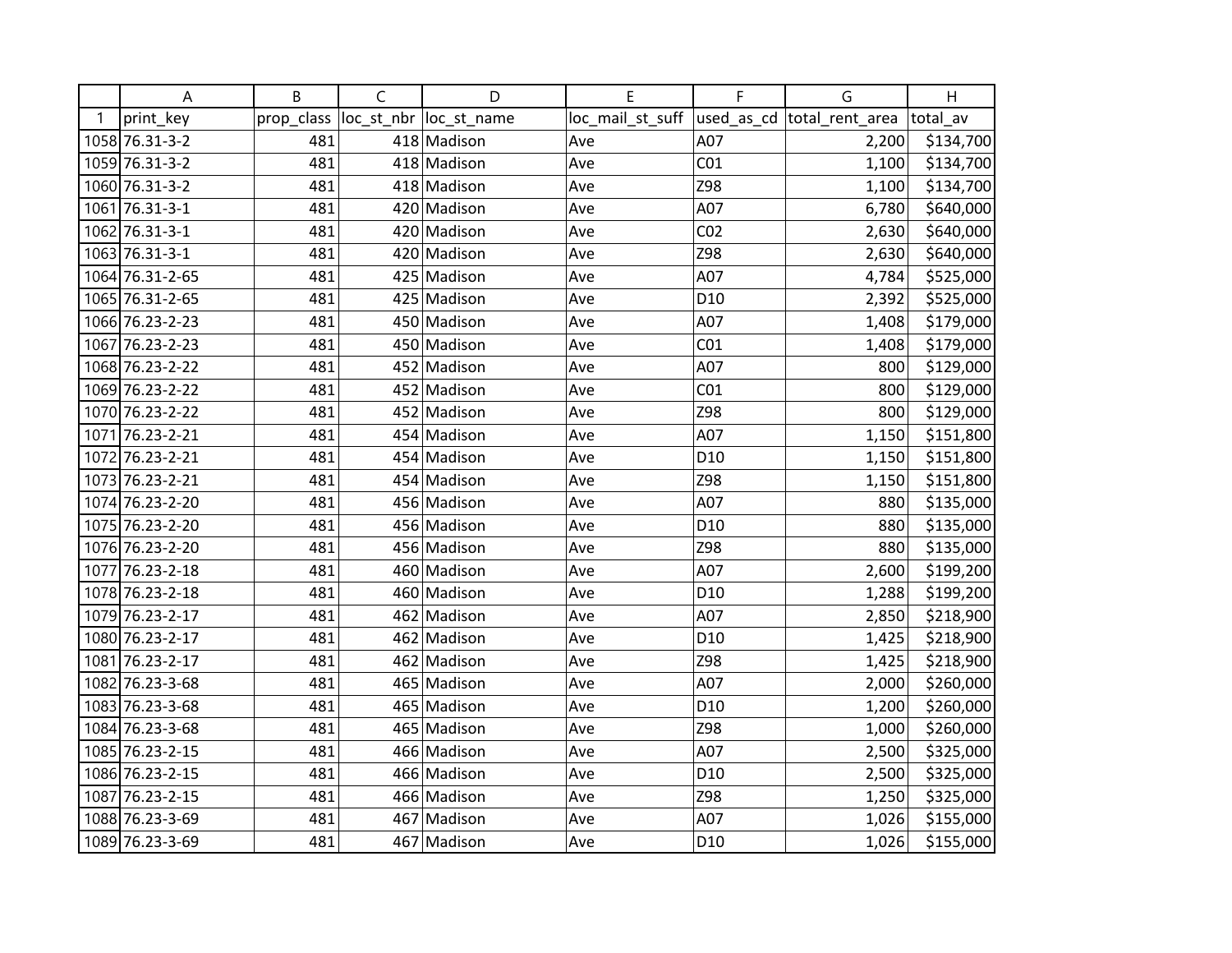|   | Α               | B          | $\mathsf C$ | D                       | E                                             | F               | G     | H         |
|---|-----------------|------------|-------------|-------------------------|-----------------------------------------------|-----------------|-------|-----------|
| 1 | print_key       | prop_class |             | loc_st_nbr  loc_st_name | loc_mail_st_suff  used_as_cd  total_rent_area |                 |       | total av  |
|   | 1090 76.23-3-69 | 481        |             | 467 Madison             | Ave                                           | Z98             | 1,026 | \$155,000 |
|   | 1091 76.23-2-13 | 481        |             | 470 Madison             | Ave                                           | A06             | 3,600 | \$180,600 |
|   | 1092 76.23-2-12 | 481        |             | 472 Madison             | Ave                                           | A07             | 3,000 | \$230,400 |
|   | 1093 76.23-2-12 | 481        |             | 472 Madison             | Ave                                           | D <sub>10</sub> | 1,500 | \$230,400 |
|   | 1094 76.23-2-12 | 481        |             | 472 Madison             | Ave                                           | Z98             | 1,500 | \$230,400 |
|   | 1095 76.23-1-22 | 481        |             | 508 Madison             | Ave                                           | A07             | 4,620 | \$345,000 |
|   | 1096 76.23-1-22 | 481        |             | 508 Madison             | Ave                                           | Z98             | 1,540 | \$345,000 |
|   | 1097 76.23-1-2  | 481        |             | 552 Madison             | Ave                                           | A06             | 3,862 | \$177,400 |
|   | 1098 76.23-1-2  | 481        |             | 552 Madison             | Ave                                           | Z98             | 1,910 | \$177,400 |
|   | 1099 76.23-1-1  | 481        |             | 558 Madison             | Ave                                           | A06             | 2,688 | \$150,000 |
|   | 1100 76.23-1-1  | 481        |             | 558 Madison             | Ave                                           | D <sub>10</sub> | 2,248 | \$150,000 |
|   | 1101 76.23-1-1  | 481        |             | 558 Madison             | Ave                                           | Z98             | 2,208 | \$150,000 |
|   | 1102 76.22-1-18 | 481        |             | 560 Madison             | Ave                                           | A07             | 2,288 | \$350,000 |
|   | 1103 76.22-1-18 | 481        |             | 560 Madison             | Ave                                           | CO6             | 1,604 | \$350,000 |
|   | 1104 76.22-1-18 | 481        |             | 560 Madison             | Ave                                           | Z98             | 1,144 | \$350,000 |
|   | 1105 65.78-1-26 | 481        |             | 612 Madison             | Ave                                           | A06             | 3,564 | \$200,000 |
|   | 1106 65.78-1-26 | 481        |             | 612 Madison             | Ave                                           | Z98             | 300   | \$200,000 |
|   | 1107 65.78-1-25 | 481        |             | 614 Madison             | Ave                                           | A06             | 3,564 | \$208,200 |
|   | 1108 65.78-1-25 | 481        |             | 614 Madison             | Ave                                           | Z98             | 300   | \$208,200 |
|   | 1109 65.78-1-24 | 481        |             | 616 Madison             | Ave                                           | A06             | 3,234 | \$214,000 |
|   | 1110 65.78-1-24 | 481        |             | 616 Madison             | Ave                                           | Z98             | 262   | \$214,000 |
|   | 1111 65.77-1-6  | 481        |             | 714 Madison             | Ave                                           | A02             | 5,344 | \$284,000 |
|   | 1112 65.77-1-5  | 481        |             | 718 Madison             | Ave                                           | A02             | 5,036 | \$309,600 |
|   | 1113 65.77-1-5  | 481        |             | 718 Madison             | Ave                                           | Z98             | 1,728 | \$309,600 |
|   | 1114 65.69-2-49 | 481        |             | 781 Madison             | Ave                                           | A07             | 1,584 | \$149,000 |
|   | 1115 65.69-2-49 | 481        |             | 781 Madison             | Ave                                           | D <sub>10</sub> | 1,560 | \$149,000 |
|   | 1116 65.69-2-49 | 481        |             | 781 Madison             | Ave                                           | Z98             | 1,560 | \$149,000 |
|   | 1117 65.69-2-50 | 481        |             | 783 Madison             | Ave                                           | A07             | 1,458 | \$148,000 |
|   | 1118 65.69-2-50 | 481        |             | 783 Madison             | Ave                                           | D <sub>10</sub> | 1,714 | \$148,000 |
|   | 1119 65.69-2-50 | 481        |             | 783 Madison             | Ave                                           | Z98             | 1,714 | \$148,000 |
|   | 1120 65.69-2-51 | 481        |             | 785 Madison             | Ave                                           | A07             | 1,302 | \$167,800 |
|   | 1121 65.69-2-51 | 481        |             | 785 Madison             | Ave                                           | D10             | 1,470 | \$167,800 |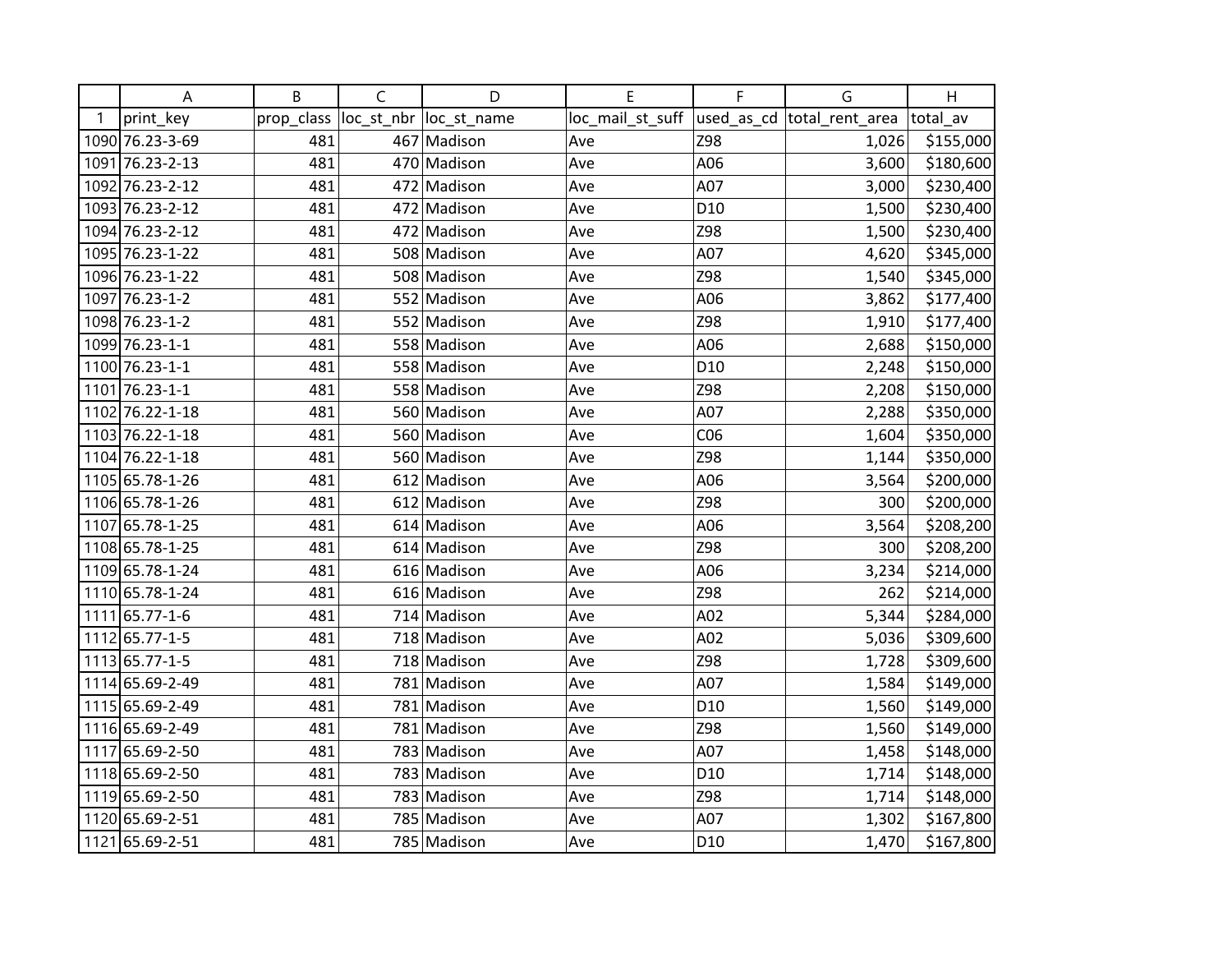|   | Α               | B          | $\mathsf C$ | D                       | E                | F               | G                          | H         |
|---|-----------------|------------|-------------|-------------------------|------------------|-----------------|----------------------------|-----------|
| 1 | print_key       | prop_class |             | loc_st_nbr  loc_st_name | loc_mail_st_suff |                 | used_as_cd total_rent_area | total av  |
|   | 1122 65.69-2-51 | 481        |             | 785 Madison             | Ave              | Z98             | 1,470                      | \$167,800 |
|   | 1123 65.69-2-55 | 481        |             | 793 Madison             | Ave              | A07             | 1,136                      | \$148,600 |
|   | 1124 65.69-2-55 | 481        |             | 793 Madison             | Ave              | D <sub>10</sub> | 1,136                      | \$148,600 |
|   | 1125 65.69-2-55 | 481        |             | 793 Madison             | Ave              | Z98             | 836                        | \$148,600 |
|   | 1126 65.69-2-56 | 481        |             | 795 Madison             | Ave              | A07             | 1,276                      | \$207,000 |
|   | 1127 65.69-2-56 | 481        |             | 795 Madison             | Ave              | D <sub>10</sub> | 1,804                      | \$207,000 |
|   | 1128 65.69-2-56 | 481        |             | 795 Madison             | Ave              | <b>F05</b>      | 1,276                      | \$207,000 |
|   | 1129 65.69-2-59 | 481        |             | 807 Madison             | Ave              | A07             | 1,496                      | \$150,000 |
|   | 1130 65.69-2-59 | 481        |             | 807 Madison             | Ave              | D <sub>10</sub> | 1,496                      | \$150,000 |
|   | 1131 65.69-2-59 | 481        |             | 807 Madison             | Ave              | Z98             | 1,496                      | \$150,000 |
|   | 1132 65.69-2-71 |            | 481808B     | Madison                 | Ave              | A07             | 1,030                      | \$98,300  |
|   | 1133 65.69-2-71 |            | 481808B     | Madison                 | Ave              | E04             | 1,030                      | \$98,300  |
|   | 1134 65.69-2-71 |            | 481808B     | Madison                 | Ave              | Z98             | 980                        | \$98,300  |
|   | 1135 65.69-2-61 | 481        |             | 811 Madison             | Ave              | A07             | 8,112                      | \$473,300 |
|   | 1136 65.69-2-61 | 481        |             | 811 Madison             | Ave              | D10             | 1,824                      | \$473,300 |
|   | 1137 65.69-2-61 | 481        |             | 811 Madison             | Ave              | Z98             | 1,040                      | \$473,300 |
|   | 1138 65.61-4-21 | 481        |             | 851 Madison             | Ave              | A07             | 1,080                      | \$220,600 |
|   | 1139 65.61-4-21 | 481        |             | 851 Madison             | Ave              | CO6             | 2,070                      | \$220,600 |
|   | 1140 65.61-4-21 | 481        |             | 851 Madison             | Ave              | D08             | 2,411                      | \$220,600 |
|   | 1141 65.61-4-21 | 481        |             | 851 Madison             | Ave              | Z98             | 1,080                      | \$220,600 |
|   | 1142 65.61-4-22 | 481        |             | 853 Madison             | Ave              | A07             | 1,546                      | \$213,000 |
|   | 1143 65.61-4-22 | 481        |             | 853 Madison             | Ave              | D <sub>10</sub> | 1,536                      | \$213,000 |
|   | 1144 65.61-4-22 | 481        |             | 853 Madison             | Ave              | E04             | 1,546                      | \$213,000 |
|   | 1145 65.61-4-22 | 481        |             | 853 Madison             | Ave              | Z98             | 1,536                      | \$213,000 |
|   | 1146 64.59-1-33 | 481        |             | 1092 Madison            | Ave              | D08             | 2,670                      | \$950,900 |
|   | 1147 64.59-1-33 | 481        |             | 1092 Madison            | Ave              | E04             | 14,448                     | \$950,900 |
|   | 1148 64.59-1-33 | 481        |             | 1092 Madison            | Ave              | Z98             | 3,268                      | \$950,900 |
|   | 1149 64.59-1-27 | 481        |             | 1112 Madison            | Ave              | A07             | 2,981                      | \$214,100 |
|   | 1150 64.59-1-27 | 481        |             | 1112 Madison            | Ave              | D <sub>10</sub> | 3,218                      | \$214,100 |
|   | 1151 64.59-1-27 | 481        |             | 1112 Madison            | Ave              | Z98             | 3,234                      | \$214,100 |
|   | 1152 64.59-1-26 | 481        |             | 1116 Madison            | Ave              | A07             | 3,192                      | \$226,400 |
|   | 1153 64.59-1-26 | 481        |             | 1116 Madison            | Ave              | D10             | 1,855                      | \$226,400 |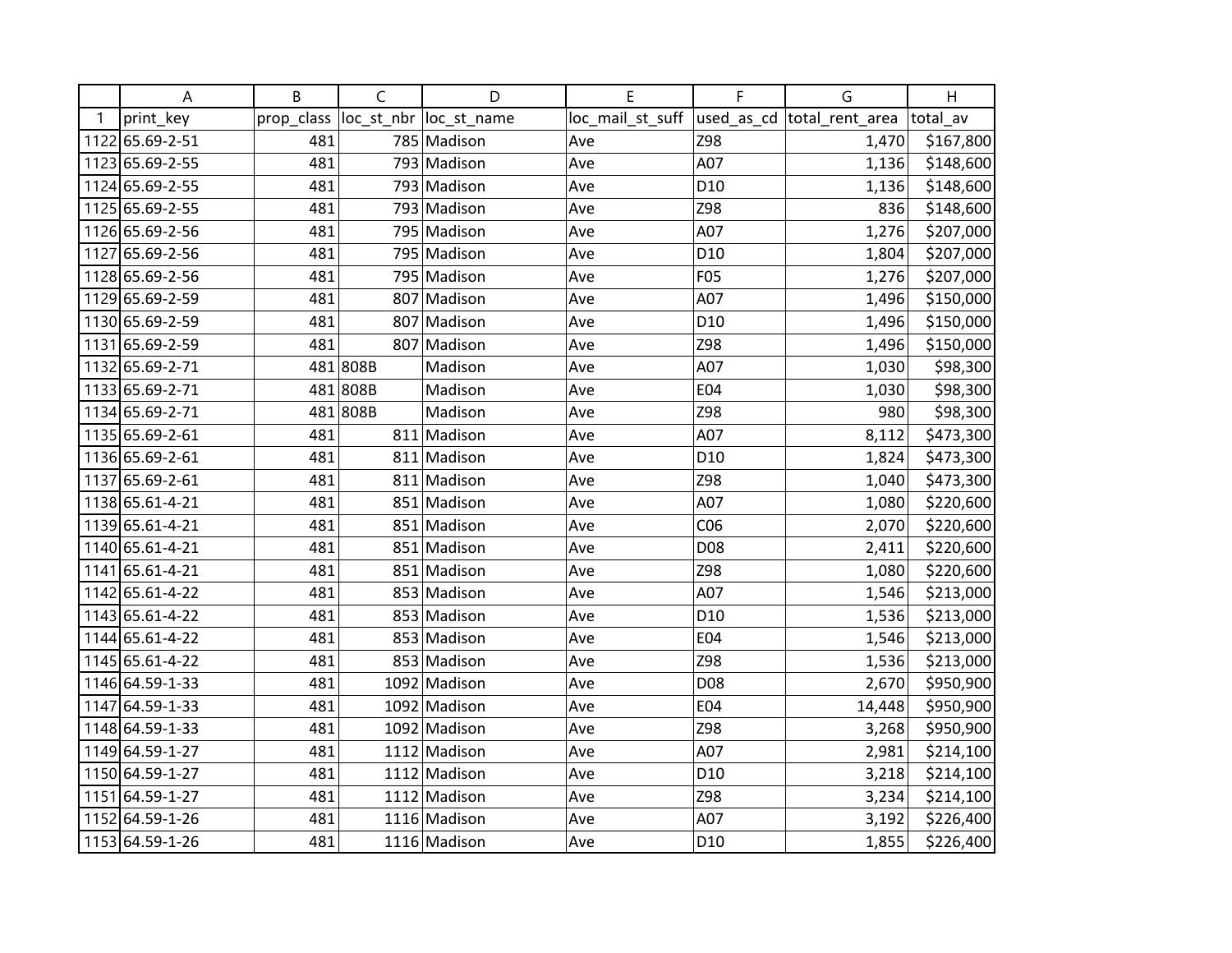|   | A                 | B          | $\mathsf C$ | D                       | E                | F               | G                           | H         |
|---|-------------------|------------|-------------|-------------------------|------------------|-----------------|-----------------------------|-----------|
| 1 | print_key         | prop_class |             | loc_st_nbr  loc_st_name | loc_mail_st_suff |                 | used_as_cd  total_rent_area | total av  |
|   | 1154 64.59-1-26   | 481        |             | 1116 Madison            | Ave              | Z98             | 1,344                       | \$226,400 |
|   | 1155 76.34-3-43.2 | 481        |             | 33 Maiden               | Ln               | D <sub>10</sub> | 1,092                       | \$210,000 |
|   | 1156 76.34-3-43.2 | 481        |             | 33 Maiden               | Ln               | F05             | 2,562                       | \$210,000 |
|   | 1157 76.34-3-42   | 481        |             | 35 Maiden               | Ln               | A01             | 2,133                       | \$250,000 |
|   | 1158 76.34-3-42   | 481        |             | 35 Maiden               | Ln               | CO <sub>1</sub> | 2,559                       | \$250,000 |
|   | 1159 76.34-3-42   | 481        |             | 35 Maiden               | Ln               | F05             | 1,564                       | \$250,000 |
|   | 1160 76.34-3-41.1 | 481        |             | 37 Maiden               | Ln               | A07             | 6,468                       | \$385,000 |
|   | 1161 76.34-3-41.1 | 481        |             | 37 Maiden               | Ln               | CO <sub>2</sub> | 4,312                       | \$385,000 |
|   | 1162 64.44-2-12   | 481        |             | 308 Manning             | <b>Blvd</b>      | A06             | 3,234                       | \$197,900 |
|   | 1163 64.44-2-12   | 481        |             | 308 Manning             | Blvd             | D <sub>10</sub> | 1,610                       | \$197,900 |
|   | 1164 64.44-2-12   | 481        |             | 308 Manning             | Blvd             | Z98             | 1,610                       | \$197,900 |
|   | 1165 76.57-5-7    | 481        |             | 34 Morton               | Ave              | A07             | 1,440                       | \$175,300 |
|   | 1166 76.57-5-7    | 481        |             | 34 Morton               | Ave              | D <sub>10</sub> | 720                         | \$175,300 |
|   | 1167 76.57-5-7    | 481        |             | 34 Morton               | Ave              | Z98             | 720                         | \$175,300 |
|   | 1168 76.57-5-1    | 481        |             | 46 Morton               | Ave              | A07             | 2,736                       | \$55,000  |
|   | 1169 76.57-5-1    | 481        |             | 46 Morton               | Ave              | CO6             | 1,368                       | \$55,000  |
|   | 1170 76.57-5-1    | 481        |             | 46 Morton               | Ave              | Z98             | 1,368                       | \$55,000  |
|   | 1171 76.56-2-7    | 481        |             | 80 Morton               | Ave              | A07             | 3,432                       | \$143,300 |
|   | 1172 76.56-2-7    | 481        |             | 80 Morton               | Ave              | D <sub>10</sub> | 728                         | \$143,300 |
|   | 1173 76.56-2-7    | 481        |             | 80 Morton               | Ave              | F05             | 2,204                       | \$143,300 |
|   | 1174 76.56-2-7    | 481        |             | 80 Morton               | Ave              | Z98             | 500                         | \$143,300 |
|   | 1175 76.55-1-1    | 481        |             | 266 Morton              | Ave              | A07             | 2,935                       | \$107,000 |
|   | 1176 76.55-1-1    | 481        |             | 266 Morton              | Ave              | F05             | 2,750                       | \$107,000 |
|   | 1177 76.55-1-1    | 481        |             | 266 Morton              | Ave              | Z98             | 1,014                       | \$107,000 |
|   | 1178 76.22-3-46   | 481        |             | 351 Myrtle              | Ave              | A07             | 3,139                       | \$330,200 |
|   | 1179 76.22-3-46   | 481        |             | 351 Myrtle              | Ave              | E02             | 1,255                       | \$330,200 |
|   | 1180 64.44-2-64   | 481        |             | $175$ N Allen           | St               | D <sub>10</sub> | 1,344                       | \$75,000  |
|   | 1181 64.44-2-64   | 481        |             | $175$ N Allen           | St               | Z98             | 2,552                       | \$75,000  |
|   | 1182 64.36-3-2    | 481        |             | $205$ N Allen           | St               | A07             | 880                         | \$119,000 |
|   | 1183 64.36-3-2    | 481        |             | $205$ N Allen           | St               | D <sub>10</sub> | 880                         | \$119,000 |
|   | 1184 64.36-3-1    | 481        |             | 207 N Allen             | St               | A07             | 980                         | \$153,300 |
|   | 1185 64.36-3-1    | 481        |             | 207 N Allen             | St               | D <sub>10</sub> | 1,460                       | \$153,300 |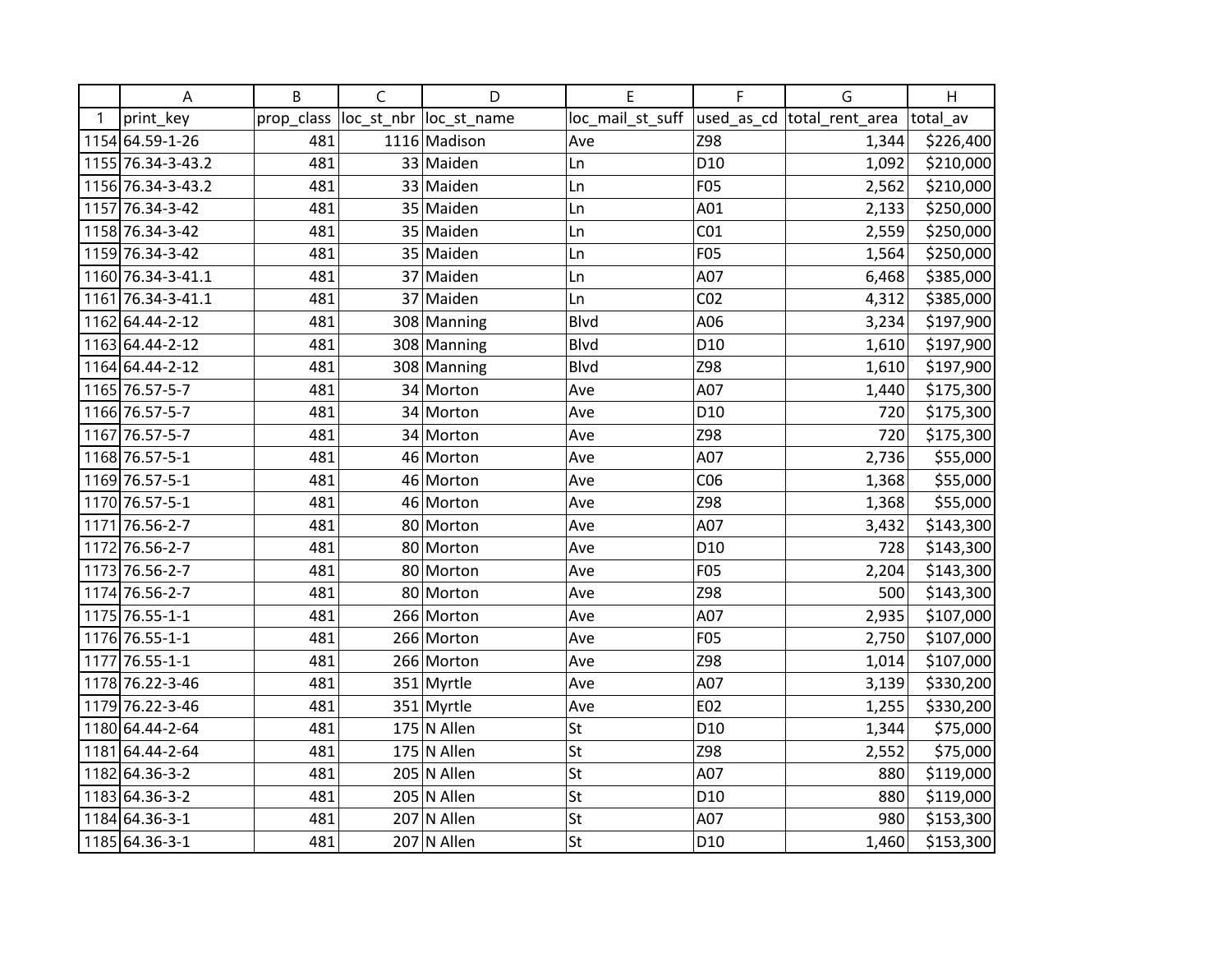|   | A               | B          | $\mathsf C$ | D                       | Е                | F               | G                          | H         |
|---|-----------------|------------|-------------|-------------------------|------------------|-----------------|----------------------------|-----------|
| 1 | print_key       | prop_class |             | loc_st_nbr  loc_st_name | loc_mail_st_suff |                 | used_as_cd total_rent_area | total av  |
|   | 1186 64.36-3-1  | 481        |             | 207 N Allen             | St               | Z98             | 980                        | \$153,300 |
|   | 1187 64.36-4-75 | 481        |             | $217$ N Allen           | St               | A07             | 1,264                      | \$123,800 |
|   | 1188 64.36-4-75 | 481        |             | $217$ N Allen           | St               | C <sub>06</sub> | 1,344                      | \$123,800 |
|   | 1189 64.36-4-75 | 481        |             | $217$ N Allen           | St               | Z98             | 1,197                      | \$123,800 |
|   | 1190 64.36-1-8  | 481        |             | 238 N Allen             | St               | A07             | 904                        | \$129,100 |
|   | 1191 64.36-1-8  | 481        |             | 238 N Allen             | St               | D <sub>10</sub> | 904                        | \$129,100 |
|   | 1192 64.36-1-8  | 481        |             | 238 N Allen             | St               | Z98             | 904                        | \$129,100 |
|   | 1193 65.62-2-64 | 481        |             | 7 N Lake                | Ave              | A07             | 1,740                      | \$158,600 |
|   | 1194 65.62-2-64 | 481        |             | 7 N Lake                | Ave              | D <sub>10</sub> | 1,520                      | \$158,600 |
|   | 1195 65.62-2-64 | 481        |             | 7 N Lake                | Ave              | Z98             | 1,520                      | \$158,600 |
|   | 1196 65.62-1-35 | 481        |             | 63 N Lake               | Ave              | A07             | 1,222                      | \$174,200 |
|   | 1197 65.62-1-35 | 481        |             | 63 N Lake               | Ave              | A07             | 1,038                      | \$174,200 |
|   | 1198 65.62-1-35 | 481        |             | 63 N Lake               | Ave              | D <sub>10</sub> | 1,807                      | \$174,200 |
|   | 1199 65.62-1-35 | 481        |             | 63 N Lake               | Ave              | F03             | 2,769                      | \$174,200 |
|   | 1200 65.62-1-35 | 481        |             | $63$ N Lake             | Ave              | Z98             | 1,212                      | \$174,200 |
|   | 1201 65.62-1-35 | 481        |             | 63 N Lake               | Ave              | Z98             | 513                        | \$174,200 |
|   | 1202 65.62-1-11 | 481        |             | 65 N Lake               | Ave              | A07             | 2,118                      | \$99,900  |
|   | 1203 65.62-1-11 | 481        |             | 65 N Lake               | Ave              | CO6             | 1,059                      | \$99,900  |
|   | 1204 65.62-1-11 | 481        |             | 65 N Lake               | Ave              | Z98             | 1,059                      | \$99,900  |
|   | 1205 65.63-3-75 | 481        |             | 68 N Lake               | Ave              | A07             | 1,296                      | \$113,800 |
|   | 1206 65.63-3-75 | 481        |             | 68 N Lake               | Ave              | CO6             | 1,296                      | \$113,800 |
|   | 1207 65.63-3-75 | 481        |             | 68 N Lake               | Ave              | <b>F05</b>      | 864                        | \$113,800 |
|   | 1208 65.63-3-75 | 481        |             | 68 N Lake               | Ave              | Z98             | 1,296                      | \$113,800 |
|   | 1209 65.63-3-76 | 481        |             | 70 N Lake               | Ave              | A07             | 748                        | \$69,100  |
|   | 1210 65.63-3-76 | 481        |             | 70 N Lake               | Ave              | D <sub>10</sub> | 748                        | \$69,100  |
|   | 1211 65.63-3-76 | 481        |             | 70 N Lake               | Ave              | Z98             | 748                        | \$69,100  |
|   | 1212 65.63-3-77 | 481        |             | 72 N Lake               | Ave              | A07             | 1,028                      | \$40,000  |
|   | 1213 65.63-3-77 | 481        |             | 72 N Lake               | Ave              | D <sub>10</sub> | 1,012                      | \$40,000  |
|   | 1214 65.63-3-77 | 481        |             | 72 N Lake               | Ave              | Z98             | 1,012                      | \$40,000  |
|   | 1215 65.54-1-57 | 481        |             | 77 N Lake               | Ave              | A07             | 1,272                      | \$105,900 |
|   | 1216 65.54-1-57 | 481        |             | 77 N Lake               | Ave              | D <sub>10</sub> | 1,200                      | \$105,900 |
|   | 1217 65.54-1-57 | 481        |             | 77 N Lake               | Ave              | Z98             | 1,200                      | \$105,900 |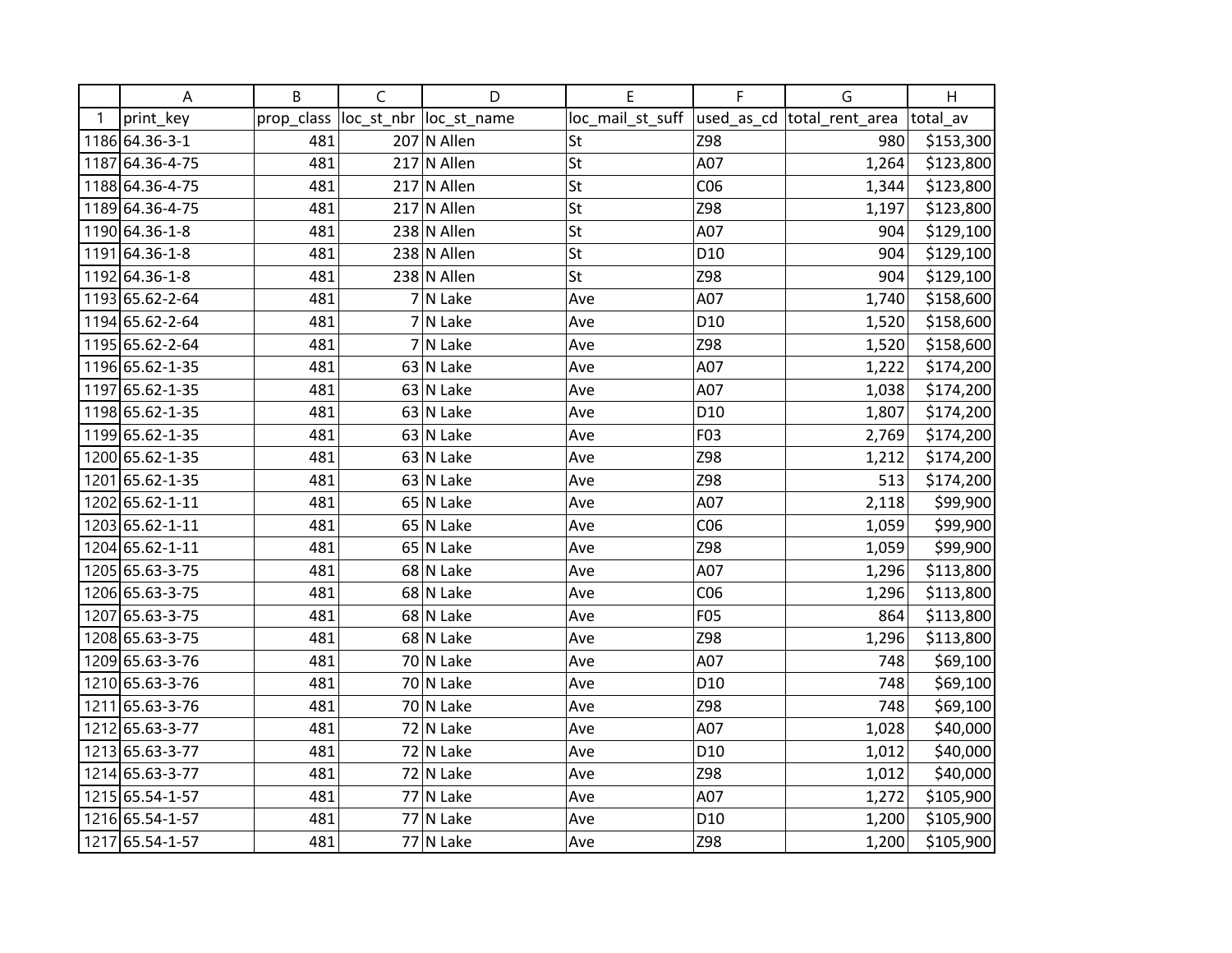|   | Α                  | B          | $\mathsf{C}$ | D                       | Е                | F               | G                           | H                  |
|---|--------------------|------------|--------------|-------------------------|------------------|-----------------|-----------------------------|--------------------|
| 1 | print_key          | prop_class |              | loc_st_nbr  loc_st_name | loc_mail_st_suff |                 | used_as_cd  total_rent_area | total av           |
|   | 1218 65.54-1-53    | 481        |              | 87 N Lake               | Ave              | A07             | 672                         | \$50,000           |
|   | 1219 65.54-1-53    | 481        |              | 87 N Lake               | Ave              | D <sub>10</sub> | 793                         | \$50,000           |
|   | 1220 65.54-1-53    | 481        |              | 87 N Lake               | Ave              | Z98             | 672                         | \$50,000           |
|   | 1221 65.55-3-17    | 481        |              | $103$ N Lake            | Ave              | A07             | 2,288                       | \$80,000           |
|   | 1222 65.55-3-17    | 481        |              | $103$ N Lake            | Ave              | D <sub>10</sub> | 1,664                       | \$80,000           |
|   | 1223 65.55-3-17    | 481        |              | $103$ N Lake            | Ave              | Z98             | 1,144                       | \$80,000           |
|   | 1224 65.55-2-34    | 481        |              | $117$ N Lake            | Ave              | A07             | 1,188                       | \$58,000           |
|   | 1225 65.55-2-34    | 481        |              | $117$ N Lake            | Ave              | E04             | 1,188                       | \$58,000           |
|   | 1226 65.55-2-34    | 481        |              | $117$ N Lake            | Ave              | Z98             | 1,188                       | \$58,000           |
|   | 1227 65.37-3-7     | 481        |              | $183$ N Main            | Ave              | A07             | 2,832                       | \$402,600          |
|   | 1228 65.37-3-7     | 481        |              | $183$ N Main            | Ave              | E02             | 3,264                       | \$402,600          |
|   | 1229 76.34-3-45    | 481        |              | $23 N$ Pearl            | St               | A07             | 8,122                       | \$505,000          |
|   | 1230 76.34-3-45    | 481        |              | $23 N$ Pearl            | St               | D <sub>10</sub> | 3,069                       | \$505,000          |
|   | 1231 76.34-3-44    | 481        |              | 27 N Pearl              | St               | A01             |                             | 12,552 \$1,600,000 |
|   | 1232 76.34-3-44    | 481        |              | $27$ N Pearl            | St               | D <sub>10</sub> |                             | 7,200 \$1,600,000  |
|   | 1233 76.34-3-41.20 | 481        |              | $29$ N Pearl            | St               | A06             | 5,360                       | \$275,000          |
|   | 1234 76.34-3-41.20 | 481        |              | 29 N Pearl              | St               | D <sub>10</sub> | 1,340                       | \$275,000          |
|   | 1235 76.34-3-40    | 481        |              | 33 N Pearl              | St               | A07             | 6,417                       | \$200,000          |
|   | 1236 76.34-3-40    | 481        |              | 33 N Pearl              | St               | CO <sub>1</sub> | 2,139                       | \$200,000          |
|   | 1237 76.34-3-40    | 481        |              | 33 N Pearl              | St               | F05             | 2,139                       | \$200,000          |
|   | 1238 76.34-3-39    | 481        |              | 35 N Pearl              | St               | A01             | 3,078                       | \$350,000          |
|   | 1239 76.34-3-39    | 481        |              | 35 N Pearl              | St               | D <sub>10</sub> | 3,078                       | \$350,000          |
|   | 1240 76.34-3-39    | 481        |              | 35 N Pearl              | St               | Z98             | 3,078                       | \$350,000          |
|   | 1241 76.34-2-20    | 481        |              | 52 N Pearl              | St               | A01             | 4,332                       | \$275,000          |
|   | 1242 76.34-2-20    | 481        |              | 52 N Pearl              | St               | CO <sub>5</sub> | 3,443                       | \$275,000          |
|   | 1243 76.34-2-20    | 481        |              | 52 N Pearl              | St               | CO6             | 1,414                       | \$275,000          |
|   | 1244 76.34-2-20    | 481        |              | 52 N Pearl              | St               | D <sub>10</sub> | 1,353                       | \$275,000          |
|   | 1245 76.34-2-20    | 481        |              | 52 N Pearl              | St               | Z98             | 2,603                       | \$275,000          |
|   | 1246 76.34-3-4     | 481        |              | 69 N Pearl              | St               | CO6             | 10,962                      | \$386,600          |
|   | 1247 76.34-3-4     | 481        |              | 69 N Pearl              | St               | Z98             | 13,110                      | \$386,600          |
|   | 1248 76.34-3-3     | 481        |              | 71 N Pearl              | St               | A06             | 2,280                       | \$214,300          |
|   | 1249 76.34-3-3     | 481        |              | 71 N Pearl              | St               | D <sub>10</sub> | 2,160                       | \$214,300          |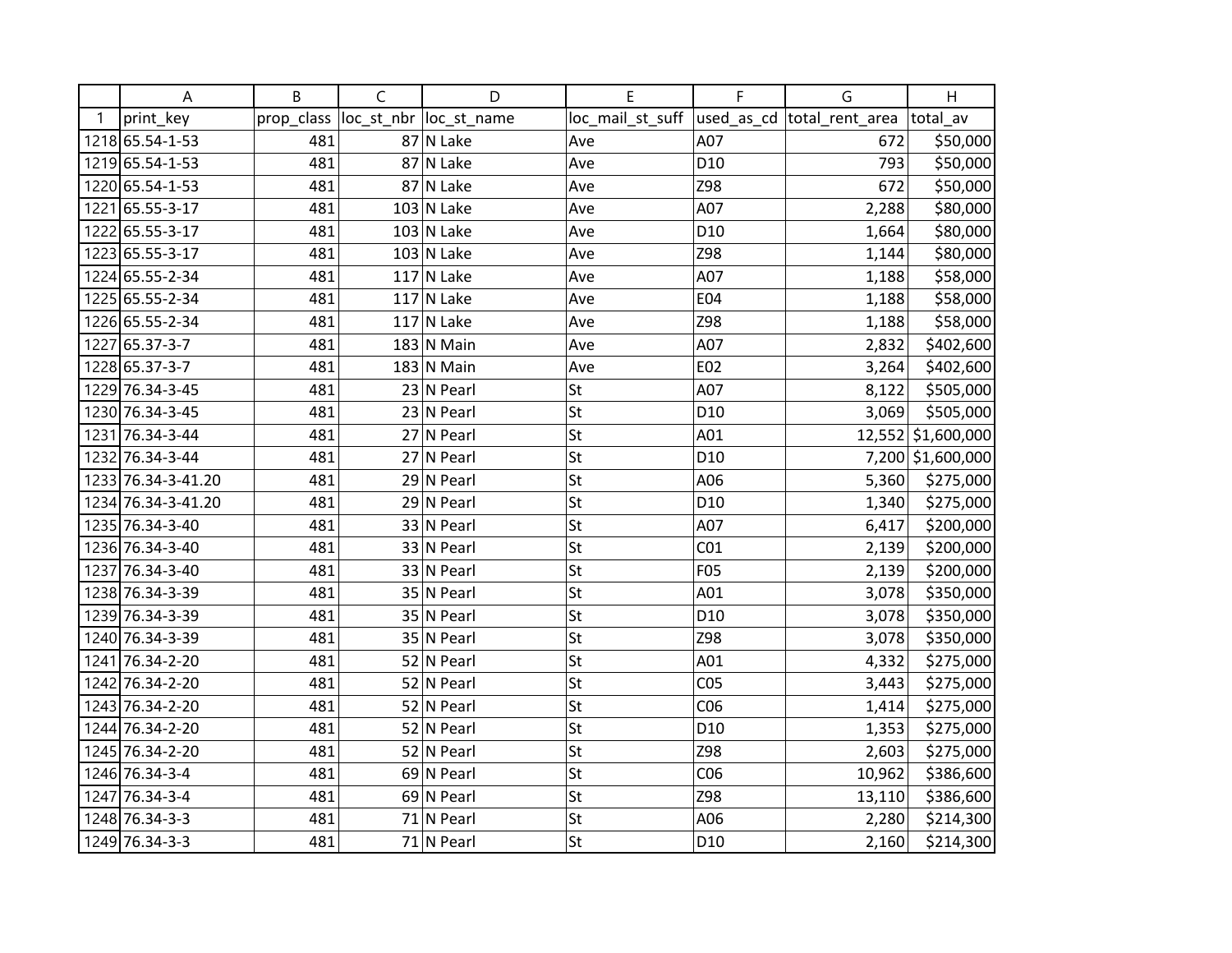|   | A               | B          | $\mathsf{C}$ | D                       | E                | F               | G                           | H         |
|---|-----------------|------------|--------------|-------------------------|------------------|-----------------|-----------------------------|-----------|
| 1 | print_key       | prop_class |              | loc_st_nbr  loc_st_name | loc_mail_st_suff |                 | used_as_cd  total_rent_area | total av  |
|   | 1250 76.34-3-3  | 481        |              | 71 N Pearl              | St               | Z98             | 1,880                       | \$214,300 |
|   | 1251 76.34-3-2  | 481        |              | 73 N Pearl              | St               | A06             | 1,880                       | \$200,000 |
|   | 1252 76.34-3-2  | 481        |              | 73 N Pearl              | St               | D <sub>10</sub> | 2,280                       | \$200,000 |
|   | 1253 76.34-3-2  | 481        |              | $73$ N Pearl            | St               | Z98             | 2,280                       | \$200,000 |
|   | 1254 76.34-3-1  | 481        |              | 75 N Pearl              | St               | D <sub>10</sub> | 3,583                       | \$295,000 |
|   | 1255 76.34-3-1  | 481        |              | 75 N Pearl              | St               | F05             | 9,093                       | \$295,000 |
|   | 1256 76.34-1-3  | 481        |              | 79 N Pearl              | St               | D <sub>10</sub> | 8,252                       | \$800,000 |
|   | 1257 76.34-1-3  | 481        |              | $\overline{79}$ N Pearl | St               | E02             | 24,756                      | \$800,000 |
|   | 1258 76.34-1-3  | 481        |              | 79 N Pearl              | St               | Z98             | 8,252                       | \$800,000 |
|   | 1259 76.34-2-7  | 481        |              | 82 N Pearl              | St               | A07             | 8,691                       | \$565,300 |
|   | 1260 76.34-2-7  | 481        |              | 82 N Pearl              | St               | CO6             | 1,394                       | \$565,300 |
|   | 1261 76.34-2-7  | 481        |              | 82 N Pearl              | St               | D <sub>10</sub> | 1,394                       | \$565,300 |
|   | 1262 76.34-2-6  | 481        |              | 86 N Pearl              | St               | D <sub>10</sub> | 2,559                       | \$275,000 |
|   | 1263 76.34-2-6  | 481        |              | 86 N Pearl              | St               | F05             | 13,119                      | \$275,000 |
|   | 1264 76.34-2-5  | 481        |              | 90 N Pearl              | St               | CO <sub>1</sub> | 2,433                       | \$320,000 |
|   | 1265 76.34-2-5  | 481        |              | 90 N Pearl              | St               | E02             | 4,866                       | \$320,000 |
|   | 1266 76.34-2-5  | 481        |              | 90 N Pearl              | St               | Z98             | 2,433                       | \$320,000 |
|   | 1267 65.82-6-56 | 481        |              | $241$ N Pearl           | St               | A07             | 1,840                       | \$85,000  |
|   | 1268 65.82-6-56 | 481        |              | $241$ N Pearl           | St               | E04             | 920                         | \$85,000  |
|   | 1269 65.74-1-31 | 481        |              | $32$ N Swan             | St               | A07             | 960                         | \$75,000  |
|   | 1270 65.74-1-31 | 481        |              | 32 N Swan               | St               | D <sub>10</sub> | 996                         | \$75,000  |
|   | 1271 65.74-1-31 | 481        |              | 32 N Swan               | St               | Z98             | 960                         | \$75,000  |
|   | 1272 65.74-4-71 | 481        |              | $51$ N Swan             | St               | A07             | 2,410                       | \$167,800 |
|   | 1273 65.74-4-71 | 481        |              | 51 N Swan               | St               | D <sub>10</sub> | 4,128                       | \$167,800 |
|   | 1274 65.74-4-71 | 481        |              | $51$ N Swan             | St               | Z98             | 4,128                       | \$167,800 |
|   | 1275 65.74-4-69 |            | 481 55-57    | N Swan                  | St               | A06             | 6,000                       | \$100,000 |
|   | 1276 65.74-4-69 |            | 481 55-57    | N Swan                  | St               | D <sub>10</sub> | 3,000                       | \$100,000 |
|   | 1277 65.74-4-69 |            | 481 55-57    | N Swan                  | St               | Z98             | 3,000                       | \$100,000 |
|   | 1278 65.74-3-22 | 481        |              | 56 N Swan               | St               | A07             | 1,760                       | \$15,000  |
|   | 1279 65.74-3-22 | 481        |              | 56 N Swan               | St               | D <sub>10</sub> | 880                         | \$15,000  |
|   | 1280 65.74-3-22 | 481        |              | 56 N Swan               | St               | Z98             | 880                         | \$15,000  |
|   | 1281 65.74-4-68 | 481        |              | 59 N Swan               | St               | A07             | 1,360                       | \$177,300 |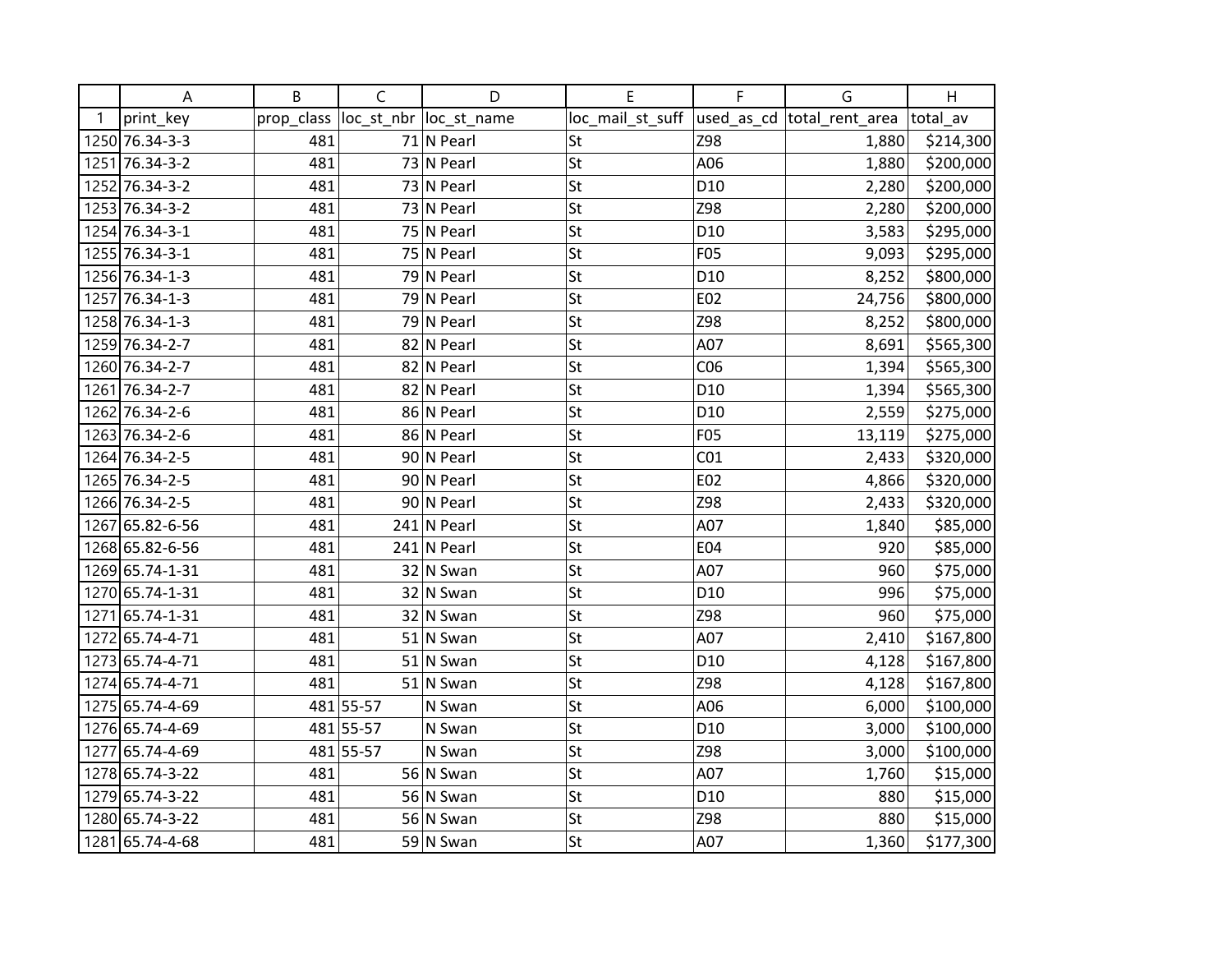|      | A               | B          | $\mathsf C$ | D                       | E                | F               | G                           | Η         |
|------|-----------------|------------|-------------|-------------------------|------------------|-----------------|-----------------------------|-----------|
| 1    | print_key       | prop_class |             | loc_st_nbr  loc_st_name | loc_mail_st_suff |                 | used_as_cd  total_rent_area | total_av  |
|      | 1282 65.74-4-68 | 481        |             | 59 N Swan               | St               | D10             | 680                         | \$177,300 |
|      | 1283 65.74-4-68 | 481        |             | 59 N Swan               | St               | Z98             | 680                         | \$177,300 |
|      | 1284 76.23-1-57 | 481        |             | 8 New Scotland          | Ave              | A07             | 1,798                       | \$213,600 |
|      | 1285 76.23-1-57 | 481        |             | 8 New Scotland          | Ave              | D10             | 1,798                       | \$213,600 |
|      | 1286 76.23-1-57 | 481        |             | 8 New Scotland          | Ave              | Z98             | 1,798                       | \$213,600 |
|      | 1287 75.28-3-36 | 481        |             | 255 New Scotland        | Ave              | A07             | 1,056                       | \$158,800 |
|      | 1288 75.28-3-36 | 481        |             | 255 New Scotland        | Ave              | D10             | 1,056                       | \$158,800 |
|      | 1289 75.28-3-36 | 481        |             | 255 New Scotland        | Ave              | Z98             | 1,056                       | \$158,800 |
|      | 1290 75.28-3-38 | 481        |             | 261 New Scotland        | Ave              | A07             | 2,108                       | \$297,400 |
|      | 1291 75.28-3-38 | 481        |             | 261 New Scotland        | Ave              | CO <sub>1</sub> | 1,612                       | \$297,400 |
|      | 1292 75.28-3-38 | 481        |             | 261 New Scotland        | Ave              | Z98             | 1,166                       | \$297,400 |
|      | 1293 75.28-2-26 | 481        |             | 263 New Scotland        | Ave              | A07             | 2,204                       | \$284,600 |
|      | 1294 75.28-2-26 | 481        |             | 263 New Scotland        | Ave              | D10             | 2,108                       | \$284,600 |
|      | 1295 75.28-2-26 | 481        |             | 263 New Scotland        | Ave              | Z98             | 2,108                       | \$284,600 |
|      | 1296 75.28-2-29 | 481        |             | 269 New Scotland        | Ave              | A07             | 841                         | \$110,000 |
| 1297 | 75.28-2-29      | 481        |             | 269 New Scotland        | Ave              | E04             | 841                         | \$110,000 |
|      | 1298 75.28-2-29 | 481        |             | 269 New Scotland        | Ave              | Z98             | 841                         | \$110,000 |
|      | 1299 75.28-2-33 | 481        |             | 279 New Scotland        | Ave              | D <sub>10</sub> | 1,453                       | \$110,000 |
|      | 1300 75.28-2-33 | 481        |             | 279 New Scotland        | Ave              | F05             | 740                         | \$110,000 |
|      | 1301 75.28-2-33 | 481        | 279         | New Scotland            | Ave              | Z98             | 1,453                       | \$110,000 |
|      | 1302 75.28-2-37 | 481        |             | 289 New Scotland        | Ave              | A01             | 2,020                       | \$298,900 |
|      | 1303 75.28-2-37 | 481        |             | 289 New Scotland        | Ave              | CO <sub>1</sub> | 1,580                       | \$298,900 |
|      | 1304 75.28-2-37 | 481        |             | 289 New Scotland        | Ave              | Z98             | 3,620                       | \$298,900 |
|      | 1305 75.28-2-38 | 481        |             | 291 New Scotland        | Ave              | D10             | 1,772                       | \$208,700 |
|      | 1306 75.28-2-38 | 481        |             | 291 New Scotland        | Ave              | Z34             | 1,496                       | \$208,700 |
|      | 1307 75.28-2-38 | 481        |             | 291 New Scotland        | Ave              | Z98             | 1,772                       | \$208,700 |
|      | 1308 64.81-2-13 | 481        |             | 579 New Scotland        | Ave              | A07             | 1,512                       | \$325,000 |
|      | 1309 64.81-2-13 | 481        |             | 579 New Scotland        | Ave              | D <sub>10</sub> | 3,971                       | \$325,000 |
|      | 1310 64.81-2-13 | 481        |             | 579 New Scotland        | Ave              | Z98             | 756                         | \$325,000 |
|      | 1311 64.81-2-13 | 481        | 579         | New Scotland            | Ave              | Z98             | 3,971                       | \$325,000 |
|      | 1312 65.39-1-1  | 481        |             | 44 Ontario              | St               | A07             | 900                         | \$62,000  |
|      | 1313 65.39-1-1  | 481        |             | 44 Ontario              | St               | D10             | 1,705                       | \$62,000  |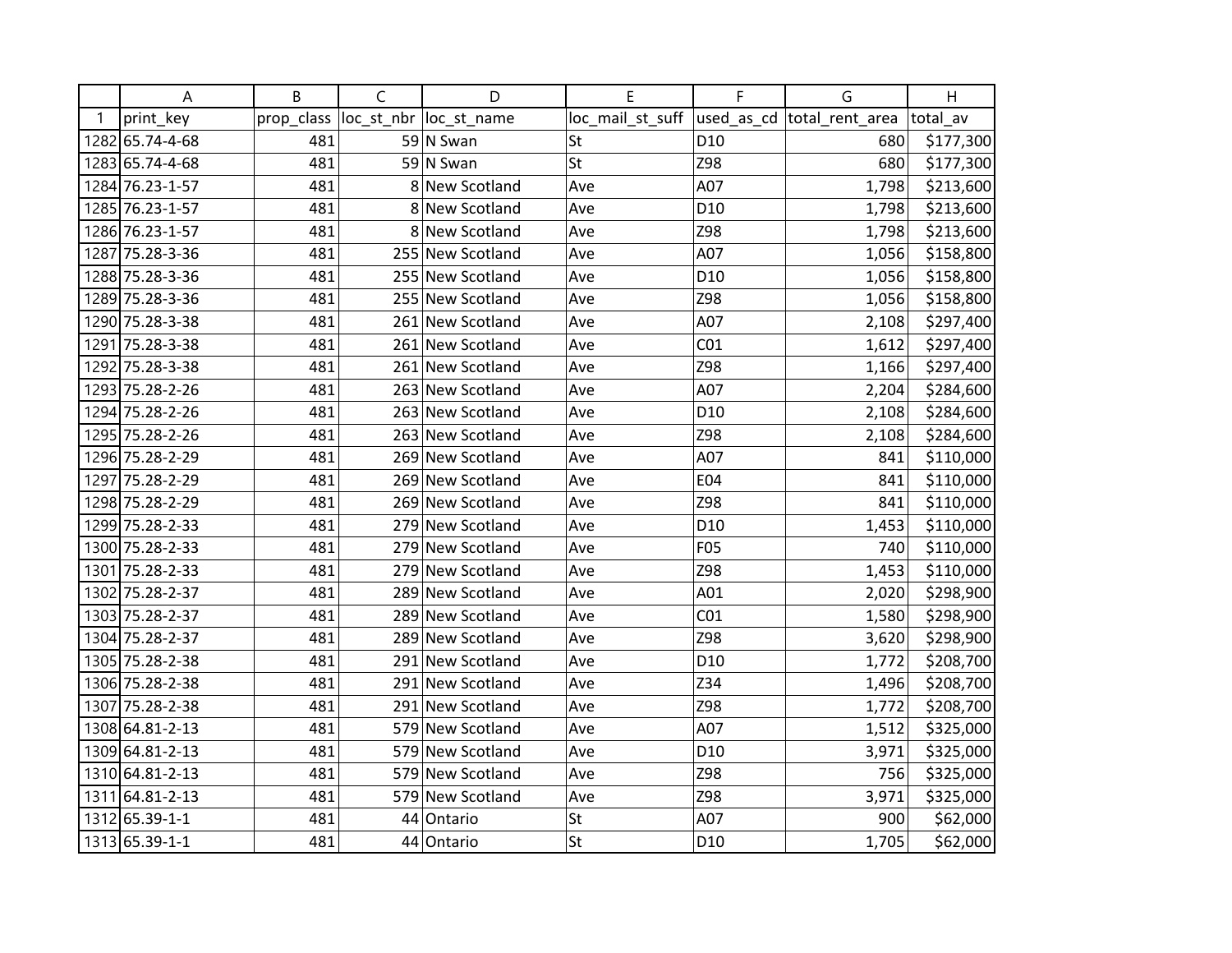|   | A               | B          | $\mathsf C$ | D                       | E                | F               | G                          | H         |
|---|-----------------|------------|-------------|-------------------------|------------------|-----------------|----------------------------|-----------|
| 1 | print_key       | prop_class |             | loc_st_nbr  loc_st_name | loc_mail_st_suff |                 | used_as_cd total_rent_area | total_av  |
|   | 1314 65.39-1-1  | 481        |             | 44 Ontario              | St               | Z98             | 900                        | \$62,000  |
|   | 1315 65.39-1-75 | 481        |             | 68 Ontario              | St               | A07             | 1,569                      | \$75,000  |
|   | 1316 65.39-1-75 | 481        |             | 68 Ontario              | St               | D <sub>10</sub> | 1,350                      | \$75,000  |
|   | 1317 65.39-1-75 | 481        |             | 68 Ontario              | St               | Z98             | 725                        | \$75,000  |
|   | 1318 65.46-4-5  | 481        |             | 82 Ontario              | St               | A07             | 1,188                      | \$75,000  |
|   | 1319 65.46-4-5  | 481        |             | 82 Ontario              | St               | D <sub>10</sub> | 1,188                      | \$75,000  |
|   | 1320 65.46-4-5  | 481        |             | 82 Ontario              | St               | Z98             | 1,188                      | \$75,000  |
|   | 1321 65.54-3-21 | 481        |             | 182 Ontario             | St               | A07             | 3,488                      | \$233,900 |
|   | 1322 65.54-3-21 | 481        |             | 182 Ontario             | St               | CO6             | 1,716                      | \$233,900 |
|   | 1323 65.61-3-17 | 481        |             | 257 Ontario             | St               | A07             | 1,404                      | \$133,100 |
|   | 1324 65.61-3-17 | 481        |             | 257 Ontario             | St               | D <sub>10</sub> | 1,404                      | \$133,100 |
|   | 1325 65.61-3-17 | 481        |             | 257 Ontario             | St               | Z98             | 1,404                      | \$133,100 |
|   | 1326 65.73-2-58 | 481        |             | 248 Orange              | St               | A07             | 1,980                      | \$125,000 |
|   | 1327 65.73-2-58 | 481        |             | 248 Orange              | St               | Z32             | 1,100                      | \$125,000 |
|   | 1328 65.73-2-58 | 481        |             | 248 Orange              | St               | Z98             | 1,100                      | \$125,000 |
|   | 1329 65.73-2-57 | 481        |             | 250 Orange              | St               | A07             | 1,210                      | \$45,000  |
|   | 1330 65.73-2-57 | 481        |             | 250 Orange              | St               | D <sub>10</sub> | 1,210                      | \$45,000  |
|   | 1331 65.73-2-57 | 481        |             | 250 Orange              | St               | Z98             | 1,210                      | \$45,000  |
|   | 1332 76.49-6-60 | 481        |             | $115$ Philip            | St               | A06             | 2,646                      | \$391,500 |
|   | 1333 76.49-6-60 | 481        |             | 115 Philip              | St               | A07             | 1,584                      | \$391,500 |
|   | 1334 76.49-6-60 | 481        |             | $115$ Philip            | St               | <b>B06</b>      | 2,048                      | \$391,500 |
|   | 1335 76.49-6-60 | 481        |             | $115$ Philip            | St               | D <sub>10</sub> | 1,416                      | \$391,500 |
|   | 1336 76.49-6-60 | 481        |             | $115$ Philip            | St               | E04             | 616                        | \$391,500 |
|   | 1337 76.49-6-60 | 481        |             | $115$ Philip            | St               | F05             | 792                        | \$391,500 |
|   | 1338 65.47-4-76 | 481        |             | $24$ Quail              | St               | A07             | 2,268                      | \$30,000  |
|   | 1339 65.47-4-76 | 481        |             | $24$ Quail              | St               | F05             | 1,134                      | \$30,000  |
|   | 1340 65.47-3-41 | 481        | 50          | Quail                   | St               | A07             | 1,656                      | \$75,000  |
|   | 1341 65.47-3-41 | 481        |             | $50$ Quail              | St               | D <sub>10</sub> | 432                        | \$75,000  |
|   | 1342 65.47-3-41 | 481        |             | $50$ Quail              | St               | Z98             | 432                        | \$75,000  |
|   | 1343 65.54-5-28 | 481        |             | $110$ Quail             | St               | A07             | 1,178                      | \$115,000 |
|   | 1344 65.54-5-28 | 481        |             | $110$ Quail             | St               | D <sub>10</sub> | 2,139                      | \$115,000 |
|   | 1345 65.54-5-28 | 481        |             | $110$ Quail             | St               | Z98             | 2,139                      | \$115,000 |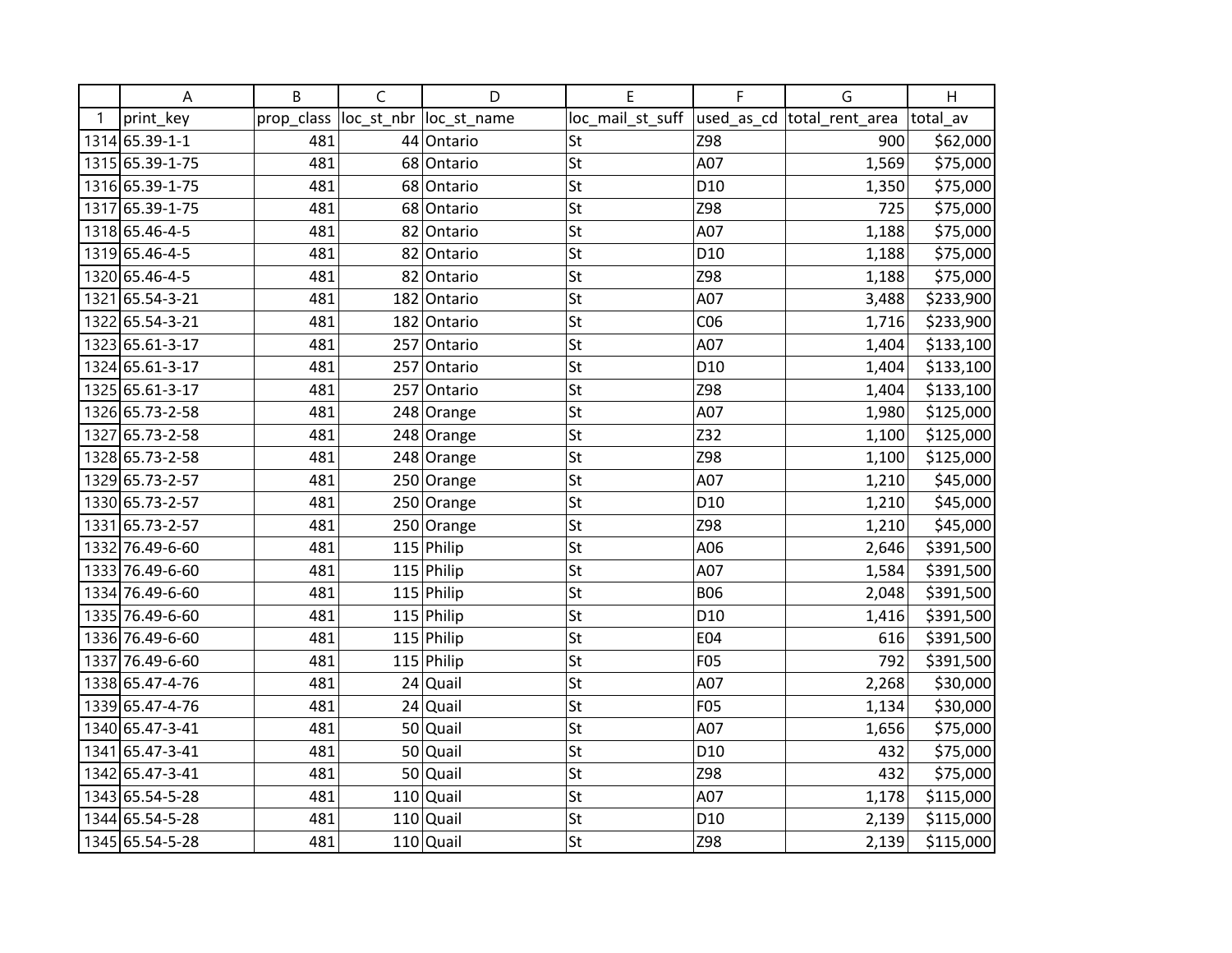|   | A                 | B          | $\mathsf C$ | D                       | E                | F               | G                           | H                  |
|---|-------------------|------------|-------------|-------------------------|------------------|-----------------|-----------------------------|--------------------|
| 1 | print_key         | prop_class |             | loc_st_nbr  loc_st_name | loc_mail_st_suff |                 | used_as_cd  total_rent_area | total av           |
|   | 1346 65.54-5-29   | 481        |             | $114$ Quail             | St               | <b>B06</b>      | 3,334                       | \$180,500          |
|   | 1347 65.54-5-29   | 481        |             | $114$ Quail             | St               | D <sub>10</sub> | 3,280                       | \$180,500          |
|   | 1348 65.54-5-29   | 481        |             | $114$ Quail             | St               | Z98             | 3,280                       | \$180,500          |
|   | 1349 65.61-5-24   | 481        |             | $173$ Quail             | St               | A07             | 924                         | \$80,000           |
|   | 1350 65.61-5-24   | 481        |             | $173$ Quail             | St               | D <sub>10</sub> | 924                         | \$80,000           |
|   | 1351 65.61-5-24   | 481        |             | $173$ Quail             | St               | Z98             | 748                         | \$80,000           |
|   | 1352 65.61-5-26   | 481        |             | $177$ Quail             | St               | A07             | 982                         | \$101,300          |
|   | 1353 65.61-5-26   | 481        | 177         | Quail                   | St               | Z98             | 968                         | \$101,300          |
|   | 1354 65.69-2-39   | 481        | 245         | Quail                   | St               | A07             | 1,580                       | \$95,000           |
|   | 1355 65.69-2-39   | 481        |             | $245$ Quail             | St               | E04             | 782                         | \$95,000           |
|   | 1356 65.69-2-41   | 481        |             | $249$ Quail             | St               | A07             | 2,208                       | \$95,000           |
|   | 1357 65.69-2-48   | 481        |             | $263$ Quail             | St               | A07             | 1,831                       | \$139,600          |
|   | 1358 65.69-2-48   | 481        |             | $263$ Quail             | St               | D <sub>10</sub> | 935                         | \$139,600          |
|   | 1359 52.6-2-17    | 481        |             | $1  $ Rapp              | Rd               | A07             | 4,676                       | \$615,400          |
|   | 1360 52.6-2-17    | 481        |             | $1  $ Rapp              | Rd               | E02             | 5,720                       | \$615,400          |
|   | 1361 52.6-2-17    | 481        |             | $1  $ Rapp              | Rd               | Z98             | 5,720                       | \$615,400          |
|   | 1362 65.63-2-44.1 | 481        |             | $64$ Robin              | St               | A07             | 1,200                       | \$114,100          |
|   | 1363 65.63-2-44.1 | 481        |             | 64 Robin                | St               | D <sub>10</sub> | 600                         | \$114,100          |
|   | 1364 65.63-2-44.1 | 481        |             | 64 Robin                | St               | F05             | 600                         | \$114,100          |
|   | 1365 65.63-2-44.1 | 481        |             | 64 Robin                | St               | Z98             | 1,200                       | \$114,100          |
|   | 1366 65.70-2-33   | 481        |             | $87$ S Lake             | Ave              | A07             | 1,153                       | \$194,000          |
|   | 1367 65.70-2-33   | 481        |             | $87$ S Lake             | Ave              | <b>E04</b>      | 838                         | \$194,000          |
|   | 1368 65.70-2-33   | 481        |             | $87$ S Lake             | Ave              | Z98             | 838                         | \$194,000          |
|   | 1369 76.21-1-26.2 | 481        |             | $149$ S Lake            | Ave              | A07             | 700                         | \$500,000          |
|   | 1370 76.21-1-26.2 | 481        |             | $149$ S Lake            | Ave              | E03             | 4,522                       | \$500,000          |
|   | 1371 76.42-4-25   | 481        |             | 48 S Pearl              | St               | A01             |                             | 17,000 \$1,300,000 |
|   | 1372 76.42-4-25   | 481        |             | 48 S Pearl              | St               | D <sub>10</sub> |                             | 3,675 \$1,300,000  |
|   | 1373 76.42-4-25   | 481        |             | 48 S Pearl              | St               | Z98             |                             | 3,675 \$1,300,000  |
|   | 1374 76.49-3-1    | 481        |             | 115 $S$ Pearl           | St               | A07             | 5,649                       | \$291,700          |
|   | 1375 76.49-3-1    | 481        |             | 115 $ S $ Pearl         | St               | D <sub>10</sub> | 1,092                       | \$291,700          |
|   | 1376 76.49-3-2    | 481        |             | $117$ S Pearl           | St               | A07             | 2,688                       | \$205,000          |
|   | 1377 76.49-3-2    | 481        |             | 117 $ S $ Pearl         | St               | D <sub>10</sub> | 1,344                       | \$205,000          |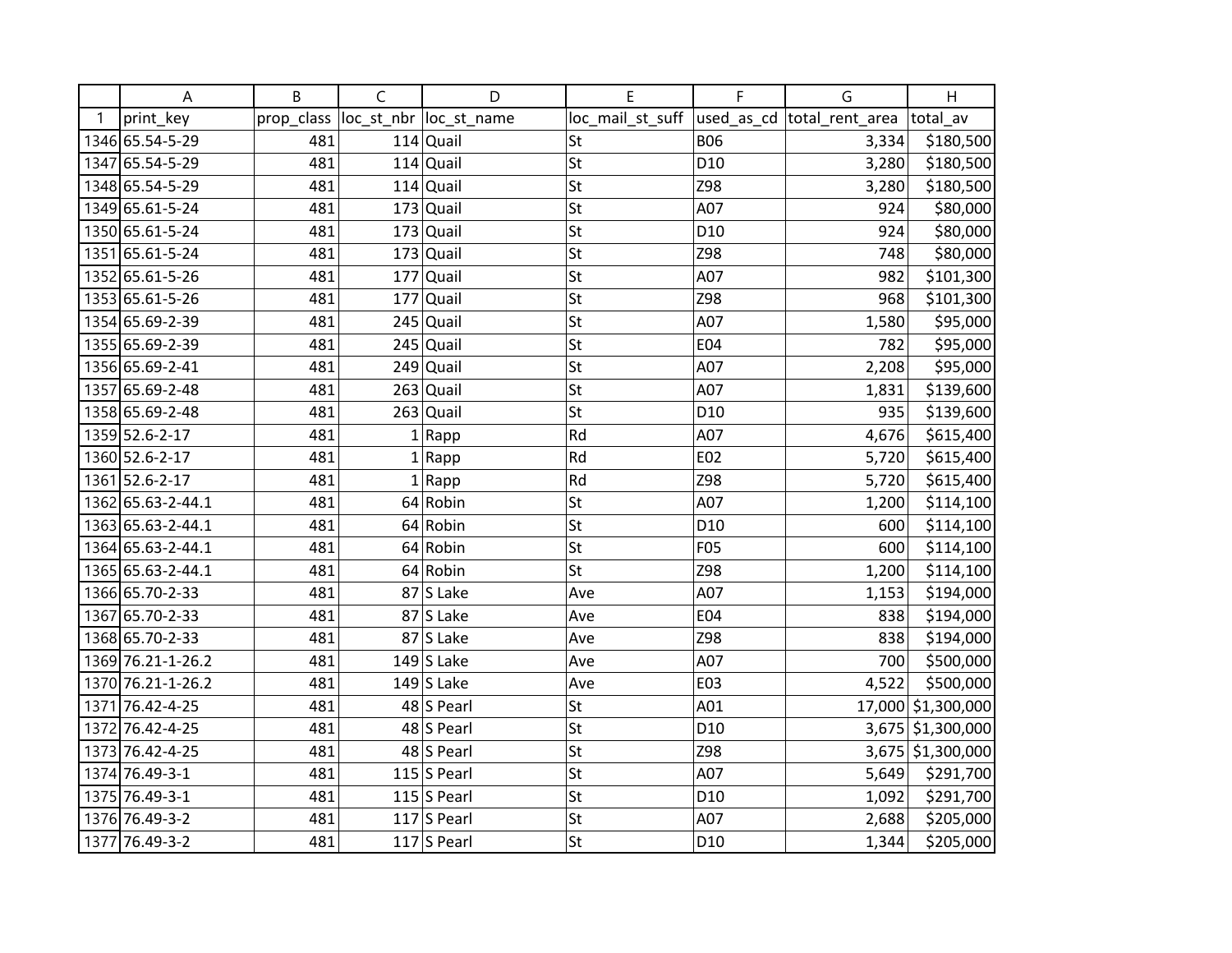|   | A                 | B          | $\mathsf{C}$ | D                       | Е                | F               | G                          | H         |
|---|-------------------|------------|--------------|-------------------------|------------------|-----------------|----------------------------|-----------|
| 1 | print_key         | prop_class |              | loc_st_nbr  loc_st_name | loc_mail_st_suff |                 | used_as_cd total_rent_area | total_av  |
|   | 1378 76.49-3-2    | 481        |              | 117 $ S $ Pearl         | St               | Z98             | 1,344                      | \$205,000 |
|   | 1379 76.49-3-3    | 481        |              | $121$ S Pearl           | St               | D <sub>10</sub> | 1,344                      | \$115,000 |
|   | 1380 76.49-3-3    | 481        |              | 121 S Pearl             | St               | Z98             | 2,688                      | \$115,000 |
|   | 1381 76.49-3-4    | 481        |              | 123 S Pearl             | St               | A07             | 2,308                      | \$179,400 |
|   | 1382 76.49-3-4    | 481        |              | 123 $ S $ Pearl         | St               | CO <sub>1</sub> | 1,078                      | \$179,400 |
|   | 1383 76.49-3-4    | 481        |              | $123$ S Pearl           | St               | Z98             | 1,104                      | \$179,400 |
|   | 1384 76.49-4-9    | 481        |              | $147$ S Pearl           | St               | A07             | 5,000                      | \$200,000 |
|   | 1385 76.49-4-9    | 481        |              | $147$ S Pearl           | St               | CO6             | 2,500                      | \$200,000 |
|   | 1386 76.49-4-9    | 481        |              | $147$ S Pearl           | St               | Z98             | 2,500                      | \$200,000 |
|   | 1387 76.49-4-10   | 481        |              | $149$ S Pearl           | St               | A07             | 2,400                      | \$139,700 |
|   | 1388 76.49-4-10   | 481        |              | 149 $ S$ Pearl          | St               | D <sub>10</sub> | 948                        | \$139,700 |
|   | 1389 76.49-4-10   | 481        |              | 149 $ S$ Pearl          | St               | Z98             | 1,452                      | \$139,700 |
|   | 1390 76.49-4-11   | 481        |              | 151 S Pearl             | St               | A07             | 2,208                      | \$148,400 |
|   | 1391 76.49-4-11   | 481        |              | 151 S Pearl             | St               | D <sub>10</sub> | 1,518                      | \$148,400 |
|   | 1392 76.49-4-11   | 481        |              | 151 S Pearl             | St               | Z98             | 1,518                      | \$148,400 |
|   | 1393 76.49-4-15   | 481        |              | 165 S Pearl             | St               | A07             | 1,100                      | \$60,000  |
|   | 1394 76.49-4-15   | 481        |              | $165$ S Pearl           | St               | D <sub>10</sub> | 1,100                      | \$60,000  |
|   | 1395 76.49-4-15   | 481        |              | 165 S Pearl             | St               | F05             | 3,740                      | \$60,000  |
|   | 1396 76.49-4-15   | 481        |              | 165 S Pearl             | St               | Z98             | 2,200                      | \$60,000  |
|   | 1397 76.57-2-17   | 481        |              | $213$ S Pearl           | St               | A07             | 1,760                      | \$60,000  |
|   | 1398 76.57-2-17   | 481        |              | $213$ S Pearl           | St               | D <sub>10</sub> | 944                        | \$60,000  |
|   | 1399 76.57-2-17   | 481        |              | $213$ S Pearl           | St               | Z98             | 880                        | \$60,000  |
|   | 1400 76.57-2-18   | 481        |              | $215$ S Pearl           | St               | A07             | 2,000                      | \$105,700 |
|   | 1401 76.57-2-18   | 481        |              | $215$ S Pearl           | St               | D <sub>10</sub> | 1,400                      | \$105,700 |
|   | 1402 76.57-2-18   | 481        |              | $215$ S Pearl           | St               | Z98             | 1,000                      | \$105,700 |
|   | 1403 76.57-2-19   | 481        |              | $217$ S Pearl           | St               | A07             | 2,160                      | \$75,000  |
|   | 1404 76.57-2-19   | 481        |              | $217$ S Pearl           | St               | E04             | 1,824                      | \$75,000  |
|   | 1405 76.57-2-19   | 481        |              | $217$ S Pearl           | St               | Z98             | 912                        | \$75,000  |
|   | 1406 76.57-4-11.1 | 481        |              | $263$ S Pearl           | St               | CO <sub>1</sub> | 1,288                      | \$120,000 |
|   | 1407 76.57-4-11.1 | 481        |              | $263$ S Pearl           | St               | F05             | 1,288                      | \$120,000 |
|   | 1408 76.57-4-11.1 | 481        |              | $263$ S Pearl           | St               | Z98             | 1,288                      | \$120,000 |
|   | 1409 76.57-4-12   | 481        |              | $265$ S Pearl           | St               | D <sub>10</sub> | 1,170                      | \$70,000  |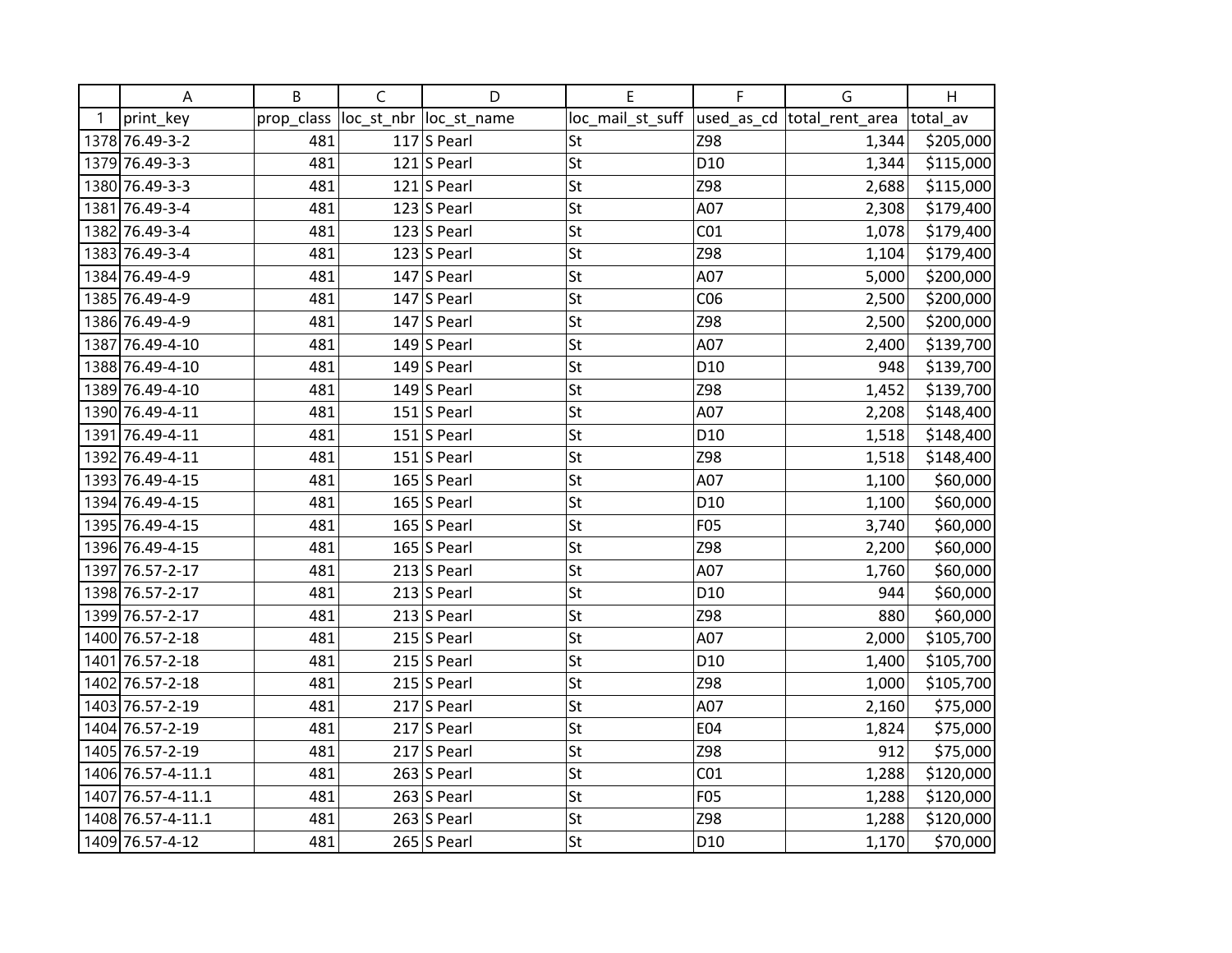|   | A                 | B          | $\mathsf{C}$ | D                       | Е                | F               | G                           | H         |
|---|-------------------|------------|--------------|-------------------------|------------------|-----------------|-----------------------------|-----------|
| 1 | print_key         | prop_class |              | loc_st_nbr  loc_st_name | loc_mail_st_suff |                 | used_as_cd  total_rent_area | total av  |
|   | 1410 76.57-4-12   | 481        |              | $265$ S Pearl           | St               | E04             | 1,150                       | \$70,000  |
|   | 1411 76.57-4-12   | 481        |              | $265$ S Pearl           | St               | Z98             | 575                         | \$70,000  |
|   | 1412 76.57-4-13   | 481        |              | $267$ S Pearl           | St               | D10             | 880                         | \$65,000  |
|   | 1413 76.57-4-13   | 481        |              | $267$ S Pearl           | St               | F05             | 880                         | \$65,000  |
|   | 1414 76.57-4-13   | 481        |              | $267$ S Pearl           | St               | Z98             | 880                         | \$65,000  |
|   | 1415 76.65-3-48   | 481        |              | $347$ S Pearl           | St               | A06             | 3,200                       | \$334,700 |
|   | 1416 76.65-3-48   | 481        |              | $347$ S Pearl           | St               | E04             | 1,600                       | \$334,700 |
|   | 1417 76.65-3-48   | 481        |              | $347$ S Pearl           | St               | Z98             | 1,600                       | \$334,700 |
|   | 1418 76.73-1-32   | 481        |              | $393$ S Pearl           | St               | A07             | 3,250                       | \$75,000  |
|   | 1419 76.73-1-32   | 481        |              | 393 S Pearl             | St               | D10             | 3,250                       | \$75,000  |
|   | 1420 76.73-1-32   | 481        |              | 393 S Pearl             | St               | Z98             | 6,500                       | \$75,000  |
|   | 1421 76.73-1-33   | 481        |              | $395$ S Pearl           | St               | A07             | 2,200                       | \$15,000  |
|   | 1422 76.73-1-33   | 481        |              | $395$ S Pearl           | St               | D10             | 1,100                       | \$15,000  |
|   | 1423 76.73-1-33   | 481        |              | $395$ S Pearl           | St               | Z98             | 1,100                       | \$15,000  |
|   | 1424 76.73-1-41.1 | 481        |              | $417$ S Pearl           | St               | F05             | 3,000                       | \$75,000  |
|   | 1425 76.73-1-41.1 | 481        |              | $417$ S Pearl           | St               | Z98             | 1,000                       | \$75,000  |
|   | 1426 76.73-1-42   | 481        |              | 419 $S$ Pearl           | St               | A07             | 2,200                       | \$40,000  |
|   | 1427 76.73-1-42   | 481        |              | 419 $ S$ Pearl          | St               | D10             | 1,082                       | \$40,000  |
|   | 1428 76.73-1-42   | 481        |              | 419 $S$ Pearl           | St               | Z98             | 1,082                       | \$40,000  |
|   | 1429 76.73-3-35   | 481        |              | 427 S Pearl             | St               | A07             | 1,872                       | \$130,500 |
|   | 1430 76.73-3-35   | 481        |              | 427 S Pearl             | St               | CO6             | 2,016                       | \$130,500 |
|   | 1431 76.73-3-35   | 481        |              | $427$ S Pearl           | St               | Z98             | 3,744                       | \$130,500 |
|   | 1432 76.73-3-30   | 481        |              | 437 S Pearl             | St               | A07             | 1,384                       | \$149,600 |
|   | 1433 76.73-3-30   | 481        |              | 437 S Pearl             | St               | CO <sub>1</sub> | 792                         | \$149,600 |
|   | 1434 76.73-3-30   | 481        |              | 437 S Pearl             | St               | D <sub>10</sub> | 792                         | \$149,600 |
|   | 1435 76.73-3-30   | 481        |              | 437 S Pearl             | St               | Z98             | 784                         | \$149,600 |
|   | 1436 76.73-3-28   | 481        |              | 439.5 S Pearl           | St               | A07             | 648                         | \$15,000  |
|   | 1437 76.73-3-28   | 481        |              | 439.5 S Pearl           | St               | D <sub>10</sub> | 648                         | \$15,000  |
|   | 1438 76.73-3-28   | 481        |              | 439.5 S Pearl           | St               | Z98             | 648                         | \$15,000  |
|   | 1439 76.73-3-25   | 481        |              | 445 S Pearl             | St               | A07             | 944                         | \$96,700  |
|   | 1440 76.73-3-25   | 481        |              | 445 S Pearl             | St               | CO6             | 944                         | \$96,700  |
|   | 1441 76.73-3-25   | 481        |              | 445 S Pearl             | <b>St</b>        | Z98             | 984                         | \$96,700  |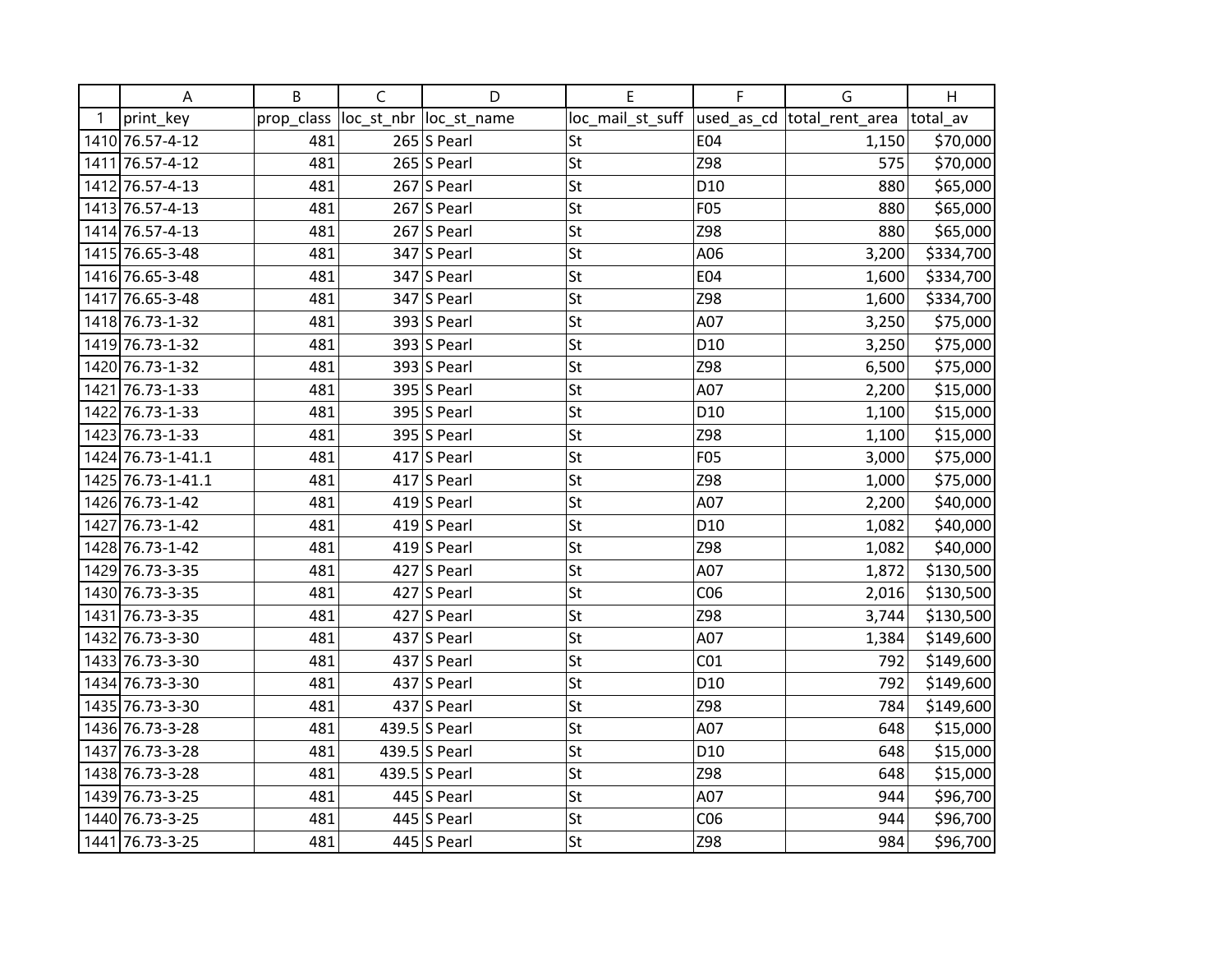|   | Α               | B          | $\mathsf C$ | D                       | E                | F               | G                           | H                  |
|---|-----------------|------------|-------------|-------------------------|------------------|-----------------|-----------------------------|--------------------|
| 1 | print_key       | prop_class |             | loc_st_nbr  loc_st_name | loc_mail_st_suff |                 | used_as_cd  total_rent_area | total av           |
|   | 1442 76.32-2-28 | 481        |             | 124 $ S$ Swan           | St               | E04             | 4,011                       | \$215,000          |
|   | 1443 76.32-2-28 | 481        |             | $124$ S Swan            | St               | F05             | 1,337                       | \$215,000          |
|   | 1444 76.32-5-33 | 481        |             | $174$ S Swan            | St               | A07             | 2,208                       | \$215,000          |
|   | 1445 76.32-5-33 | 481        |             | 174 $ S$ Swan           | St               | E04             | 1,104                       | \$215,000          |
|   | 1446 76.32-5-33 | 481        |             | $174$ S Swan            | St               | Z98             | 1,104                       | \$215,000          |
|   | 1447 76.72-2-61 | 481        |             | 18 Second               | Ave              | A07             | 2,400                       | \$55,000           |
|   | 1448 76.72-2-61 | 481        |             | 18 Second               | Ave              | E04             | 1,680                       | \$55,000           |
|   | 1449 76.64-5-52 | 481        |             | 87 Second               | Ave              | A07             | 1,287                       | \$46,000           |
|   | 1450 76.64-5-52 | 481        |             | 87 Second               | Ave              | D <sub>10</sub> | 1,301                       | \$46,000           |
|   | 1451 76.64-5-52 | 481        |             | 87 Second               | Ave              | Z98             | 1,079                       | \$46,000           |
|   | 1452 76.64-5-53 | 481        |             | 89 Second               | Ave              | A07             | 1,452                       | \$115,000          |
|   | 1453 76.64-5-53 | 481        |             | 89 Second               | Ave              | Z14             | 1,452                       | \$115,000          |
|   | 1454 76.64-5-53 | 481        |             | 89 Second               | Ave              | Z98             | 1,452                       | \$115,000          |
|   | 1455 76.63-2-16 | 481        |             | $185$ Second            | Ave              | A07             | 1,275                       | \$12,900           |
|   | 1456 76.63-2-16 | 481        |             | 185 Second              | Ave              | D <sub>10</sub> | 1,275                       | \$12,900           |
|   | 1457 76.63-2-16 | 481        |             | 185 Second              | Ave              | Z98             | 2,132                       | \$12,900           |
|   | 1458 76.71-2-2  | 481        |             | 190 Second              | Ave              | A07             | 1,380                       | \$116,300          |
|   | 1459 76.71-2-2  | 481        |             | 190 Second              | Ave              | D <sub>10</sub> | 1,391                       | \$116,300          |
|   | 1460 76.71-2-2  | 481        |             | 190 Second              | Ave              | Z98             | 1,364                       | \$116,300          |
|   | 1461 76.71-2-1  | 481        |             | 192 Second              | Ave              | A07             | 1,380                       | \$93,200           |
|   | 1462 76.71-2-1  | 481        |             | 192 Second              | Ave              | D <sub>10</sub> | 1,397                       | \$93,200           |
|   | 1463 76.71-2-1  | 481        |             | 192 Second              | Ave              | Z98             | 1,364                       | \$93,200           |
|   | 1464 76.70-1-42 | 481        |             | 276 Second              | Ave              | <b>B06</b>      | 1,114                       | \$67,400           |
|   | 1465 76.70-1-42 | 481        |             | 276 Second              | Ave              | CO6             | 1,348                       | \$67,400           |
|   | 1466 76.70-1-42 | 481        |             | 276 Second              | Ave              | Z98             | 880                         | \$67,400           |
|   | 1467 76.34-2-4  | 481        |             | 4 Sheridan              | Ave              | A01             |                             | 12,354 \$1,200,000 |
|   | 1468 76.34-2-4  | 481        |             | 4 Sheridan              | Ave              | CO <sub>1</sub> |                             | 4,118 \$1,200,000  |
|   | 1469 76.34-2-2  | 481        |             | 10 Sheridan             | Ave              | CO <sub>1</sub> | 4,393                       | \$318,200          |
|   | 1470 76.34-2-2  | 481        |             | 10 Sheridan             | Ave              | Z98             | 600                         | \$318,200          |
|   | 1471 76.26-3-2  | 481        |             | 38 Sheridan             | Ave              | E04             | 1,318                       | \$100,000          |
|   | 1472 76.26-3-2  | 481        |             | 38 Sheridan             | Ave              | Z98             | 659                         | \$100,000          |
|   | 1473 76.26-3-1  | 481        |             | 40 Sheridan             | Ave              | A06             | 4,950                       | \$200,000          |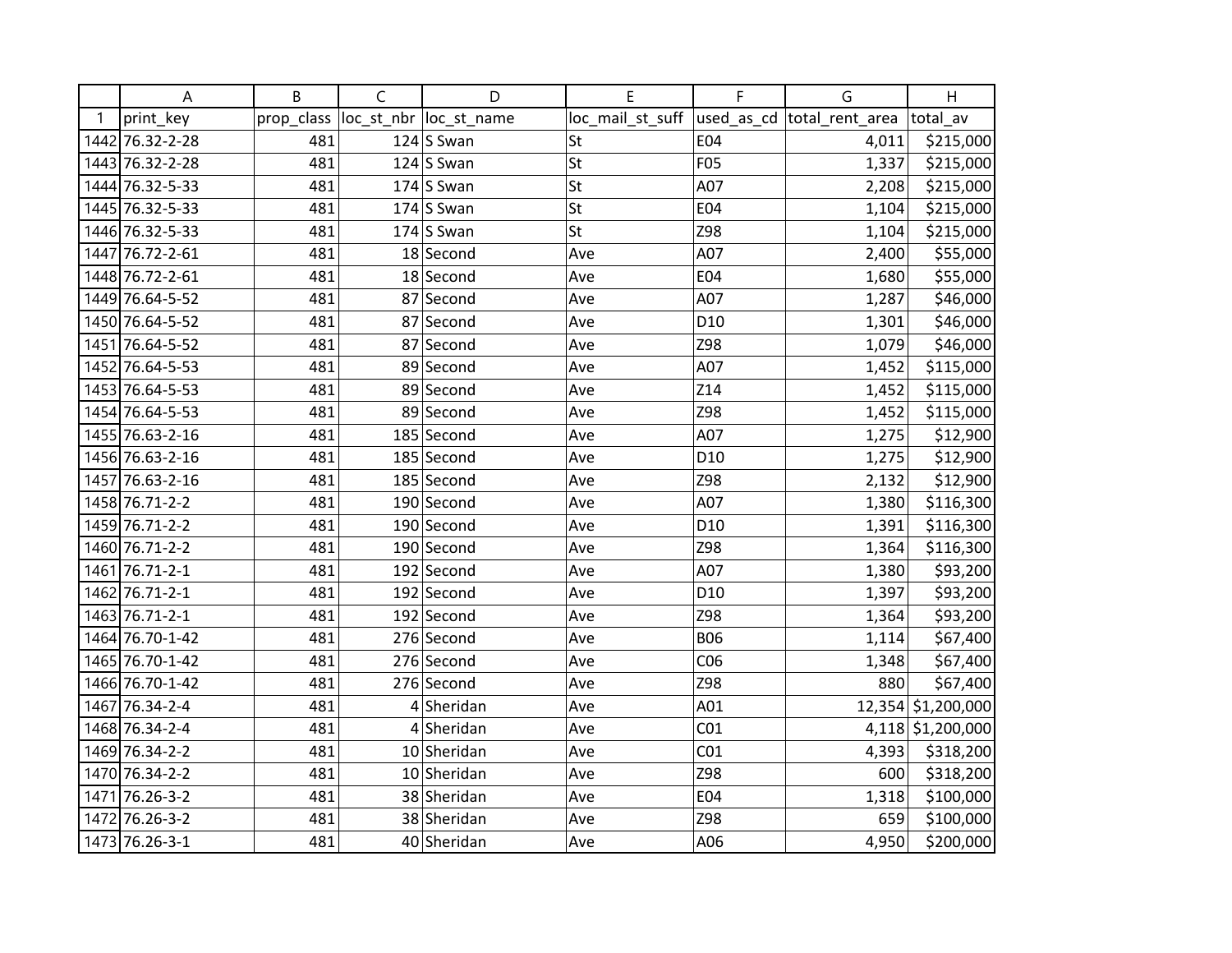|   | A                  | B          | $\mathsf C$ | D                       | E                | F               | G                           | H                  |
|---|--------------------|------------|-------------|-------------------------|------------------|-----------------|-----------------------------|--------------------|
| 1 | print_key          | prop_class |             | loc_st_nbr  loc_st_name | loc_mail_st_suff |                 | used_as_cd  total_rent_area | total av           |
|   | 1474 76.26-3-1     | 481        |             | 40 Sheridan             | Ave              | Z98             | 1,650                       | \$200,000          |
|   | 1475 76.26-2-45    | 481        |             | 56 Sheridan             | Ave              | A01             | 4,824                       | \$647,700          |
|   | 1476 76.26-2-45    | 481        |             | 56 Sheridan             | Ave              | E02             | 1,608                       | \$647,700          |
|   | 1477 65.81-3-55.-1 |            | 481 203-205 | Sheridan                | Ave              | CO <sub>1</sub> | 3,713                       | \$125,000          |
|   | 1478 65.81-3-55.-1 |            | 481 203-205 | Sheridan                | Ave              | D <sub>10</sub> | 1,412                       | \$125,000          |
|   | 1479 65.81-3-55.-2 |            | 481 203-205 | Sheridan                | Ave              | A01             | 5,125                       | \$125,000          |
|   | 1480 65.73-2-63.-1 | 481        |             | 207 Sheridan            | Ave              | D <sub>10</sub> | 2,935                       | \$130,000          |
|   | 1481 65.73-2-63.-1 | 481        |             | 207 Sheridan            | Ave              | E02             | 2,354                       | \$130,000          |
|   | 1482 65.73-2-63.-2 | 481        |             | 207 Sheridan            | Ave              | A01             | 5,289                       | \$130,000          |
|   | 1483 65.73-2-63.-3 | 481        |             | 207 Sheridan            | Ave              | A01             | 5,289                       | \$130,000          |
|   | 1484 65.72-5-48    | 481        |             | 300 Sheridan            | Ave              | A07             | 1,413                       | \$45,000           |
|   | 1485 65.72-5-48    | 481        |             | 300 Sheridan            | Ave              | D <sub>10</sub> | 1,488                       | \$45,000           |
|   | 1486 65.72-5-48    | 481        |             | 300 Sheridan            | Ave              | F05             | 1,488                       | \$45,000           |
|   | 1487 65.72-5-48    | 481        |             | 300 Sheridan            | Ave              | Z98             | 1,413                       | \$45,000           |
|   | 1488 65.80-1-10.1  | 481        |             | 5 Sherman               | St               | A07             | 3,808                       | \$90,000           |
|   | 1489 65.80-1-10.1  | 481        |             | 5 Sherman               | St               | E02             | 3,808                       | \$90,000           |
|   | 1490 65.80-1-10.1  | 481        |             | 5 Sherman               | St               | Z98             | 1,904                       | \$90,000           |
|   | 1491 65.80-4-53    | 481        |             | 31 Spring               | St               | A06             | 600                         | \$213,200          |
|   | 1492 65.80-4-53    | 481        |             | 31 Spring               | St               | CO <sub>1</sub> | 1,680                       | \$213,200          |
|   | 1493 65.80-4-53    | 481        |             | 31 Spring               | St               | J <sub>02</sub> | 1,284                       | \$213,200          |
|   | 1494 65.80-4-54    | 481        |             | 33 Spring               | St               | F05             | 2,310                       | \$105,000          |
|   | 1495 65.80-4-54    | 481        |             | 33 Spring               | St               | J <sub>02</sub> | 2,310                       | \$105,000          |
|   | 1496 65.80-3-22    | 481        |             | 54 Spring               | St               | D <sub>10</sub> | 1,860                       | \$76,800           |
|   | 1497 65.80-3-22    | 481        |             | 54 Spring               | St               | Z98             | 1,050                       | \$76,800           |
|   | 1498 76.42-3-27    | 481        |             | 46 State                | St               | A07             | 4,960                       | \$299,400          |
|   | 1499 76.42-3-27    | 481        |             | 46 State                | St               | D <sub>10</sub> | 1,240                       | \$299,400          |
|   | 1500 76.42-3-27    | 481        |             | 46 State                | St               | F05             | 1,240                       | \$299,400          |
|   | 1501 76.42-3-7     | 481        |             | 60 State                | St               | A01             |                             | 16,871 \$2,109,000 |
|   | 1502 76.42-3-7     | 481        |             | $60$ State              | St               | CO <sub>1</sub> |                             | 18,000 \$2,109,000 |
|   | 1503 76.34-2-48    | 481        |             | $109$ State             | St               | A01             | 8,451                       | \$345,000          |
|   | 1504 76.34-2-48    | 481        |             | $109$ State             | St               | D <sub>10</sub> | 1,269                       | \$345,000          |
|   | 1505 76.34-2-46    | 481        |             | $111$ State             | St               | A02             | 16,520                      | \$600,000          |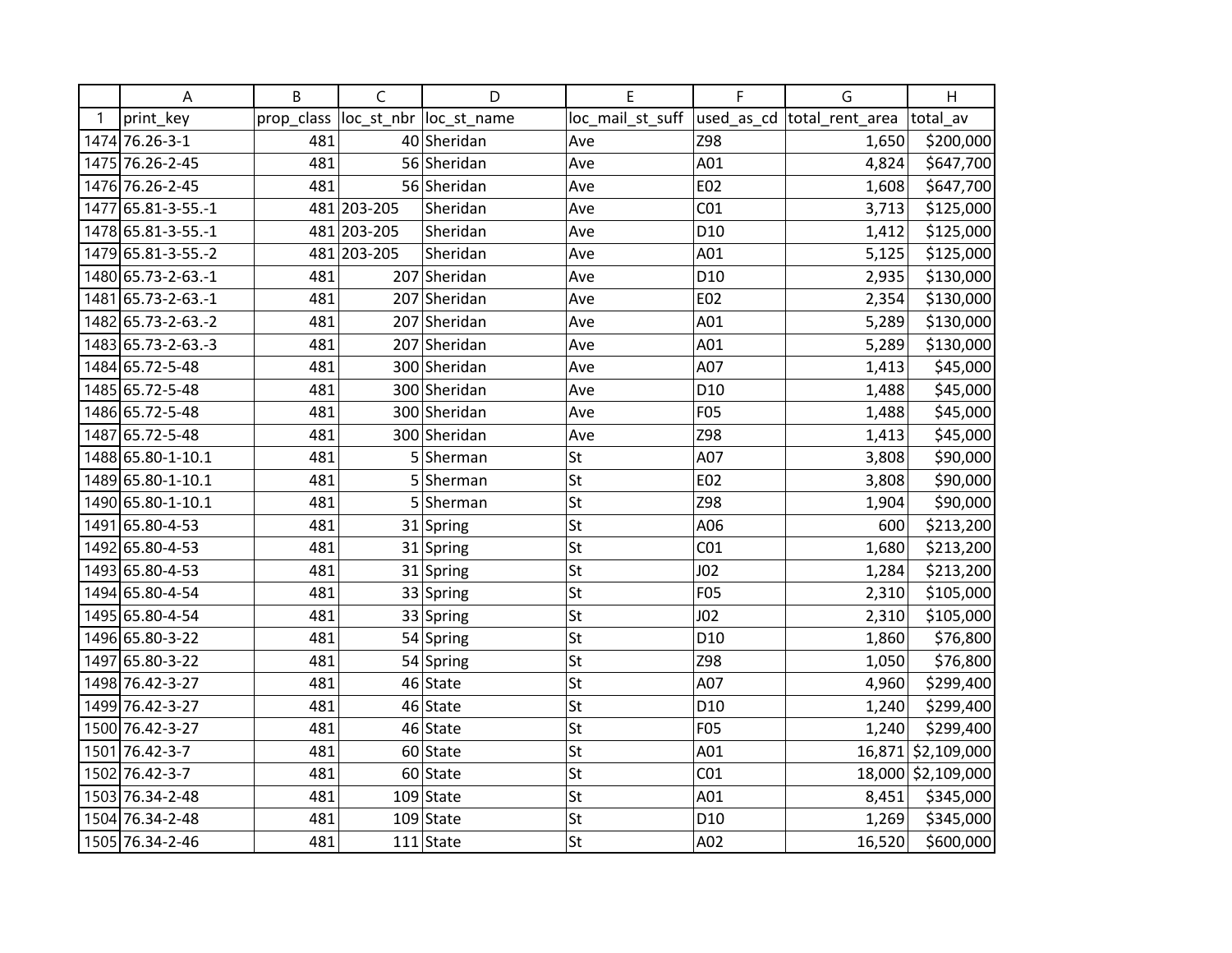|   | A                 | B          | $\mathsf C$ | D                       | E                | F               | G                           | H         |
|---|-------------------|------------|-------------|-------------------------|------------------|-----------------|-----------------------------|-----------|
| 1 | print_key         | prop_class |             | loc_st_nbr  loc_st_name | loc_mail_st_suff |                 | used_as_cd  total_rent_area | total av  |
|   | 1506 76.34-2-46   | 481        |             | $111$ State             | St               | D <sub>10</sub> | 1,560                       | \$600,000 |
|   | 1507 76.34-2-44.2 | 481        |             | $123$ State             | St               | D <sub>10</sub> | 1,298                       | \$205,500 |
|   | 1508 76.34-2-44.2 | 481        |             | $123$ State             | St               | E02             | 2,596                       | \$205,500 |
|   | 1509 76.34-2-44.2 | 481        |             | $123$ State             | St               | Z98             | 1,298                       | \$205,500 |
|   | 1510 76.24-7-20   | 481        |             | $289$ State             | St               | A07             | 2,652                       | \$185,900 |
|   | 1511 76.24-7-20   | 481        |             | $289$ State             | St               | E04             | 1,383                       | \$185,900 |
|   | 1512 76.24-7-20   | 481        |             | $289$ State             | St               | Z98             | 1,383                       | \$185,900 |
|   | 1513 76.24-7-18   | 481        |             | 293 State               | St               | A07             | 3,792                       | \$425,000 |
|   | 1514 76.24-7-18   | 481        |             | $293$ State             | St               | CO <sub>1</sub> | 2,672                       | \$425,000 |
|   | 1515 76.24-7-18   | 481        |             | $293$ State             | St               | Z98             | 2,400                       | \$425,000 |
|   | 1516 76.24-1-30   | 481        |             | $310$ State             | St               | A07             | 5,880                       | \$339,900 |
|   | 1517 76.24-1-30   | 481        |             | 310 State               | St               | D <sub>10</sub> | 1,488                       | \$339,900 |
|   | 1518 76.24-1-19   | 481        |             | $311$ State             | St               | D <sub>10</sub> | 1,630                       | \$248,700 |
|   | 1519 76.24-1-19   | 481        |             | $311$ State             | St               | E04             | 3,996                       | \$248,700 |
|   | 1520 76.24-1-19   | 481        |             | $311$ State             | St               | Z98             | 444                         | \$248,700 |
|   | 1521 76.24-1-41   | 481        |             | 338 State               | St               | A06             | 4,560                       | \$263,000 |
|   | 1522 76.24-1-41   | 481        |             | 338 State               | St               | Z98             | 1,320                       | \$263,000 |
|   | 1523 76.24-1-46   | 481        |             | 348 State               | St               | A07             | 1,290                       | \$414,100 |
|   | 1524 76.24-1-46   | 481        |             | 348 State               | St               | D <sub>10</sub> | 2,940                       | \$414,100 |
|   | 1525 76.24-1-46   | 481        |             | 348 State               | St               | E04             | 2,670                       | \$414,100 |
|   | 1526 76.24-1-46   | 481        |             | 348 State               | St               | Z98             | 2,940                       | \$414,100 |
|   | 1527 65.80-4-88   | 481        |             | $353$ State             | St               | A07             | 3,960                       | \$342,200 |
|   | 1528 65.80-4-88   | 481        |             | $353$ State             | St               | D <sub>10</sub> | 3,960                       | \$342,200 |
|   | 1529 65.80-4-88   | 481        |             | $353$ State             | St               | Z98             | 1,980                       | \$342,200 |
|   | 1530 65.79-1-51   | 481        |             | $451$ State             | St               | A07             | 4,608                       | \$245,000 |
|   | 1531 65.79-1-53   | 481        |             | $455$ State             | St               | A06             | 3,280                       | \$252,700 |
|   | 1532 65.71-2-24   | 481        |             | $495$ State             | St               | A07             | 4,184                       | \$268,000 |
|   | 1533 65.82-5-84   | 481        |             | 93 Ten Broeck           | St               | A07             | 4,166                       | \$70,000  |
|   | 1534 65.82-5-84   | 481        |             | 93 Ten Broeck           | St               | <b>B06</b>      | 3,864                       | \$70,000  |
|   | 1535 76.26-2-9    | 481        | 6           | Theater                 | Row              | A06             | 3,872                       | \$142,000 |
|   | 1536 76.24-7-8    | 481        |             | 136 Washington          | Ave              | D <sub>10</sub> | 1,914                       | \$170,000 |
|   | 1537 76.24-7-8    | 481        |             | 136 Washington          | Ave              | E04             | 1,276                       | \$170,000 |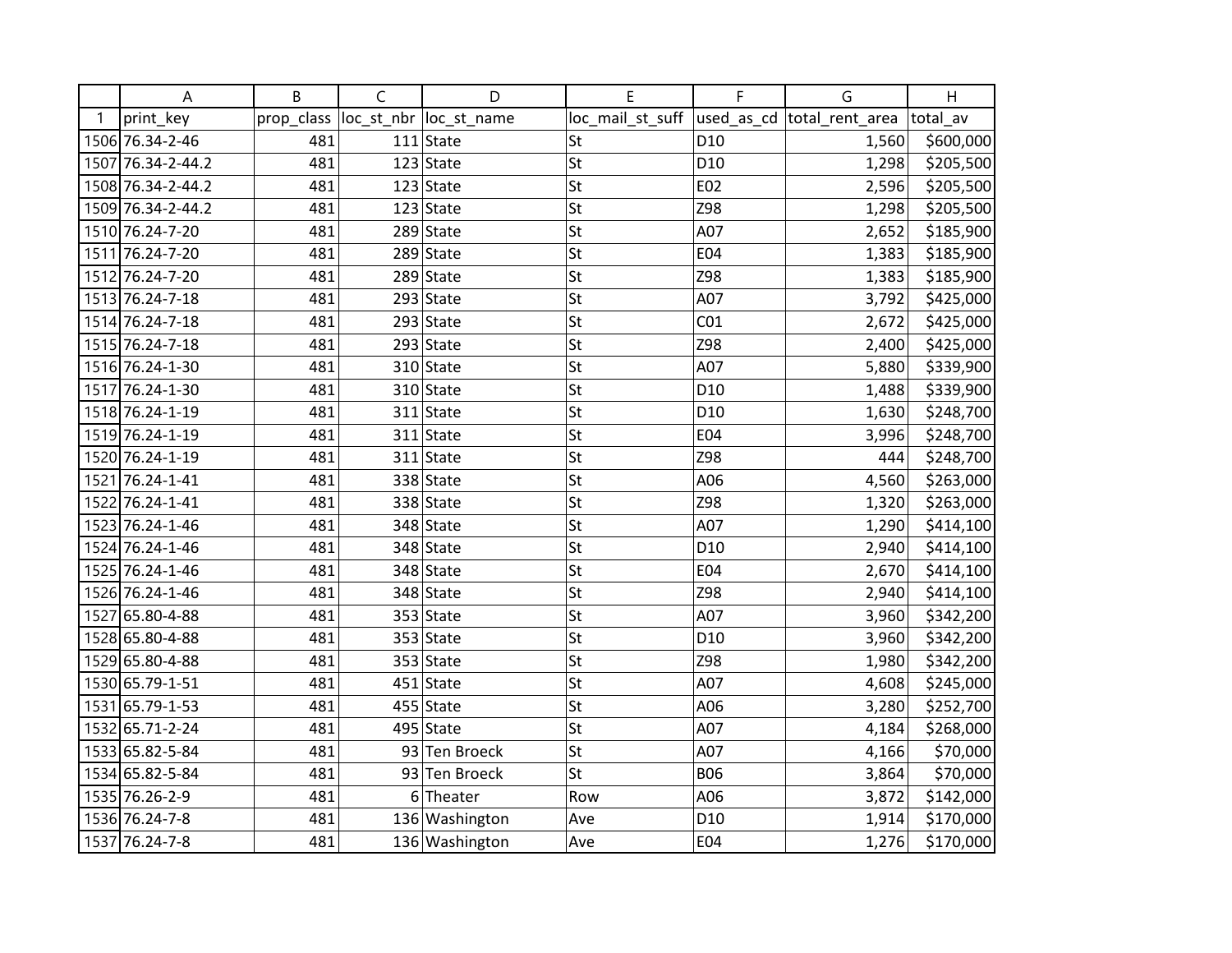|   | A               | B          | $\mathsf C$ | D                       | E                | F               | G                          | H         |
|---|-----------------|------------|-------------|-------------------------|------------------|-----------------|----------------------------|-----------|
| 1 | print_key       | prop_class |             | loc_st_nbr  loc_st_name | loc_mail_st_suff |                 | used_as_cd total_rent_area | total_av  |
|   | 1538 76.24-7-8  | 481        |             | 136 Washington          | Ave              | <b>F05</b>      | 1,885                      | \$170,000 |
|   | 1539 76.24-7-8  | 481        |             | 136 Washington          | Ave              | Z98             | 1,247                      | \$170,000 |
|   | 1540 76.24-7-6  | 481        |             | 140 Washington          | Ave              | A06             | 3,564                      | \$279,000 |
|   | 1541 76.24-7-6  | 481        | 140         | Washington              | Ave              | Z98             | 1,364                      | \$279,000 |
|   | 1542 76.24-7-5  | 481        |             | 142 Washington          | Ave              | A07             | 5,680                      | \$386,400 |
|   | 1543 76.24-7-5  | 481        | 142         | Washington              | Ave              | D10             | 1,416                      | \$386,400 |
|   | 1544 76.24-7-5  | 481        |             | 142 Washington          | Ave              | Z98             | 1,416                      | \$386,400 |
|   | 1545 76.24-7-4  | 481        |             | 144 Washington          | Ave              | A07             | 2,430                      | \$235,600 |
|   | 1546 76.24-7-4  | 481        |             | 144 Washington          | Ave              | D10             | 1,809                      | \$235,600 |
|   | 1547 76.24-7-4  | 481        |             | 144 Washington          | Ave              | Z98             | 1,215                      | \$235,600 |
|   | 1548 65.80-4-46 | 481        |             | 166 Washington          | Ave              | A06             | 4,588                      | \$275,100 |
|   | 1549 65.80-4-46 | 481        |             | 166 Washington          | Ave              | Z98             | 1,824                      | \$275,100 |
|   | 1550 65.80-4-45 | 481        |             | 170 Washington          | Ave              | D <sub>10</sub> | 1,828                      | \$190,000 |
|   | 1551 65.80-4-45 | 481        |             | 170 Washington          | Ave              | E04             | 2,600                      | \$190,000 |
|   | 1552 65.80-4-45 | 481        |             | 170 Washington          | Ave              | Z98             | 1,300                      | \$190,000 |
|   | 1553 65.80-4-42 | 481        |             | 176 Washington          | Ave              | D10             | 1,893                      | \$195,000 |
|   | 1554 65.80-4-42 | 481        |             | 176 Washington          | Ave              | E04             | 3,787                      | \$195,000 |
|   | 1555 65.80-4-38 | 481        |             | 184 Washington          | Ave              | A07             | 4,773                      | \$300,000 |
|   | 1556 65.80-4-38 | 481        |             | 184 Washington          | Ave              | CO <sub>2</sub> | 796                        | \$300,000 |
|   | 1557 65.80-4-38 | 481        |             | 184 Washington          | Ave              | D <sub>10</sub> | 795                        | \$300,000 |
|   | 1558 65.80-4-35 | 481        |             | 196 Washington          | Ave              | A07             | 5,788                      | \$350,000 |
|   | 1559 65.80-4-35 | 481        |             | 196 Washington          | Ave              | E04             | 2,631                      | \$350,000 |
|   | 1560 65.80-4-35 | 481        |             | 196 Washington          | Ave              | Z98             | 2,631                      | \$350,000 |
|   | 1561 65.80-2-51 | 481        |             | 202 Washington          | Ave              | A07             | 6,696                      | \$450,000 |
|   | 1562 65.80-2-51 | 481        |             | 202 Washington          | Ave              | D <sub>10</sub> | 3,348                      | \$450,000 |
|   | 1563 65.80-2-51 | 481        | 202         | Washington              | Ave              | Z98             | 3,348                      | \$450,000 |
|   | 1564 65.80-2-50 | 481        |             | 204 Washington          | Ave              | A07             | 5,184                      | \$369,600 |
|   | 1565 65.80-2-50 | 481        |             | 204 Washington          | Ave              | D <sub>10</sub> | 1,728                      | \$369,600 |
|   | 1566 65.80-2-50 | 481        |             | 204 Washington          | Ave              | Z98             | 1,728                      | \$369,600 |
|   | 1567 65.80-2-49 | 481        |             | 206 Washington          | Ave              | A07             | 3,000                      | \$215,700 |
|   | 1568 65.80-2-49 | 481        |             | 206 Washington          | Ave              | D <sub>10</sub> | 1,740                      | \$215,700 |
|   | 1569 65.80-2-49 | 481        |             | 206 Washington          | Ave              | Z98             | 1,500                      | \$215,700 |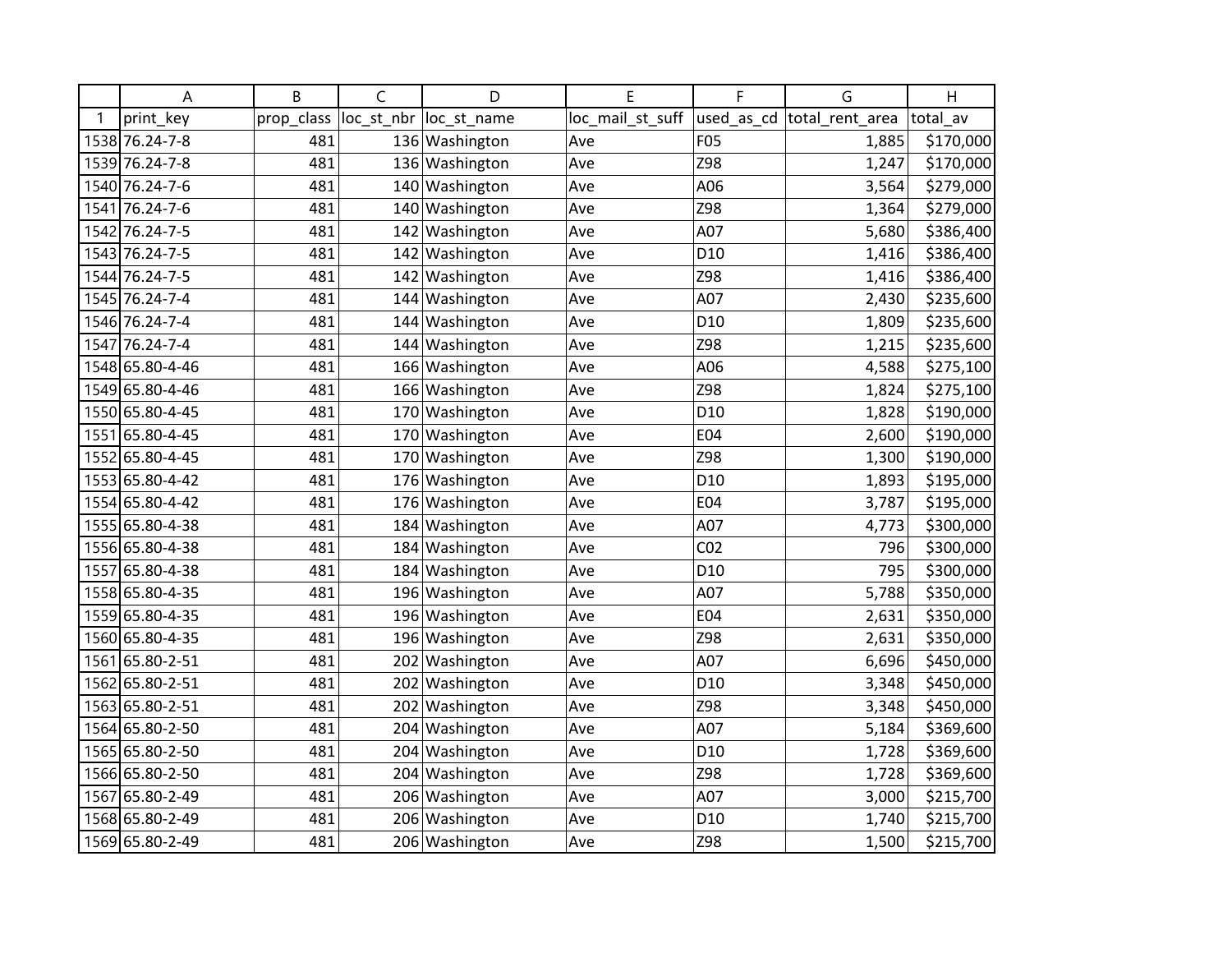|   | Α                 | B          | $\mathsf C$ | D                      | E                | F               | G                          | H         |
|---|-------------------|------------|-------------|------------------------|------------------|-----------------|----------------------------|-----------|
| 1 | print_key         | prop_class |             | loc st nbr loc st name | loc_mail_st_suff |                 | used as cd total rent area | total_av  |
|   | 1570 65.80-2-40   | 481        |             | 228 Washington         | Ave              | A07             | 2,100                      | \$145,200 |
|   | 1571 65.80-2-40   | 481        |             | 228 Washington         | Ave              | D10             | 1,050                      | \$145,200 |
|   | 1572 65.80-2-40   | 481        |             | 228 Washington         | Ave              | Z98             | 1,050                      | \$145,200 |
|   | 1573 65.80-2-39   | 481        |             | 230 Washington         | Ave              | A07             | 2,200                      | \$150,000 |
|   | 1574 65.80-2-39   | 481        | 230         | Washington             | Ave              | D <sub>10</sub> | 1,100                      | \$150,000 |
|   | 1575 65.80-2-39   | 481        | 230         | Washington             | Ave              | Z98             | 1,100                      | \$150,000 |
|   | 1576 65.80-2-38   | 481        |             | 232 Washington         | Ave              | A07             | 1,700                      | \$173,000 |
|   | 1577 65.80-2-38   | 481        |             | 232 Washington         | Ave              | D <sub>10</sub> | 850                        | \$173,000 |
|   | 1578 65.80-2-38   | 481        | 232         | Washington             | Ave              | Z98             | 850                        | \$173,000 |
|   | 1579 65.80-2-37   | 481        |             | 234 Washington         | Ave              | A07             | 1,539                      | \$130,400 |
|   | 1580 65.80-2-37   | 481        | 234         | Washington             | Ave              | CO6             | 1,539                      | \$130,400 |
|   | 1581 65.80-2-37   | 481        |             | 234 Washington         | Ave              | Z98             | 1,539                      | \$130,400 |
|   | 1582 65.80-2-36   | 481        |             | 236 Washington         | Ave              | A07             | 2,484                      | \$154,500 |
|   | 1583 65.80-2-36   | 481        |             | 236 Washington         | Ave              | D <sub>10</sub> | 1,242                      | \$154,500 |
|   | 1584 65.80-2-36   | 481        | 236         | Washington             | Ave              | Z98             | 1,242                      | \$154,500 |
|   | 1585 65.80-2-35   | 481        | 238         | Washington             | Ave              | A07             | 3,240                      | \$225,000 |
|   | 1586 65.80-2-35   | 481        |             | 238 Washington         | Ave              | CO <sub>1</sub> | 1,620                      | \$225,000 |
|   | 1587 65.80-2-35   | 481        |             | 238 Washington         | Ave              | Z98             | 1,620                      | \$225,000 |
|   | 1588 65.80-2-34.1 | 481        | 242         | Washington             | Ave              | A07             | 3,120                      | \$179,000 |
|   | 1589 65.80-2-34.1 | 481        | 242         | Washington             | Ave              | CO <sub>1</sub> | 1,560                      | \$179,000 |
|   | 1590 65.80-2-34.1 | 481        |             | 242 Washington         | Ave              | Z98             | 1,560                      | \$179,000 |
|   | 1591 65.80-2-33   | 481        |             | 244 Washington         | Ave              | A07             | 3,456                      | \$385,000 |
|   | 1592 65.80-2-33   | 481        |             | 244 Washington         | Ave              | CO <sub>1</sub> | 2,304                      | \$385,000 |
|   | 1593 65.80-2-33   | 481        |             | 244 Washington         | Ave              | F05             | 2,304                      | \$385,000 |
|   | 1594 65.80-2-33   | 481        | 244         | Washington             | Ave              | Z98             | 4,608                      | \$385,000 |
|   | 1595 65.80-2-31   | 481        | 250         | Washington             | Ave              | A07             | 1,056                      | \$115,000 |
|   | 1596 65.80-2-31   | 481        | 250         | Washington             | Ave              | D10             | 928                        | \$115,000 |
|   | 1597 65.80-2-31   | 481        |             | 250 Washington         | Ave              | Z98             | 928                        | \$115,000 |
|   | 1598 65.79-1-20   | 481        |             | 262 Washington         | Ave              | A07             | 3,274                      | \$274,000 |
|   | 1599 65.79-1-20   | 481        | 262         | Washington             | Ave              | D <sub>10</sub> | 1,625                      | \$274,000 |
|   | 1600 65.79-1-20   | 481        |             | 262 Washington         | Ave              | Z98             | 1,625                      | \$274,000 |
|   | 1601 65.79-1-19   | 481        |             | 266 Washington         | Ave              | D10             | 704                        | \$78,400  |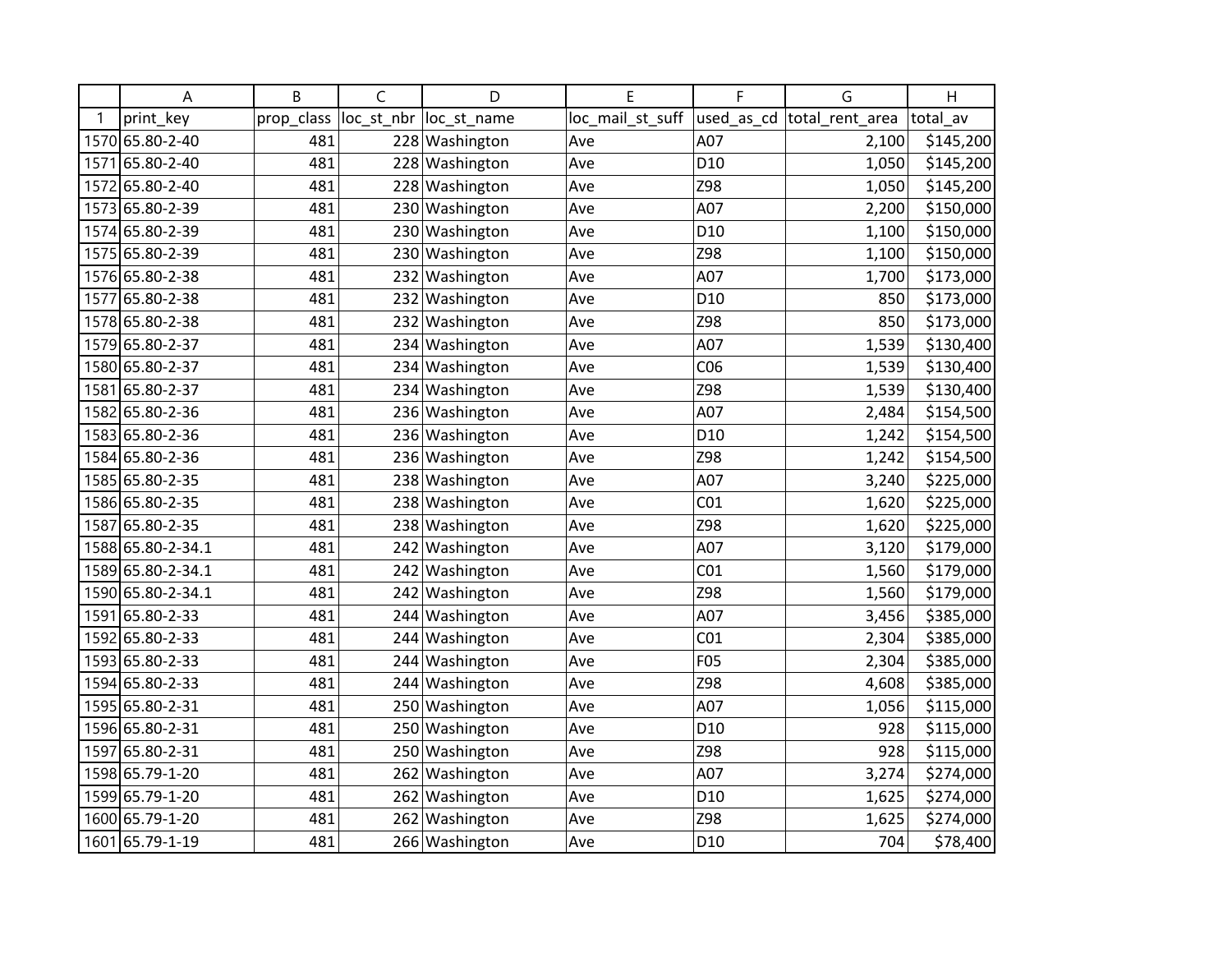|   | A               | B          | C           | D                       | E                | F               | G                           | Η         |
|---|-----------------|------------|-------------|-------------------------|------------------|-----------------|-----------------------------|-----------|
| 1 | print_key       | prop_class |             | loc_st_nbr  loc_st_name | loc_mail_st_suff |                 | used_as_cd  total_rent_area | total_av  |
|   | 1602 65.79-1-19 | 481        |             | 266 Washington          | Ave              | Z98             | 704                         | \$78,400  |
|   | 1603 65.71-3-30 | 481        |             | 273 Washington          | Ave              | A07             | 576                         | \$101,000 |
|   | 1604 65.71-3-30 | 481        |             | 273 Washington          | Ave              | E04             | 862                         | \$101,000 |
|   | 1605 65.71-3-32 | 481        | 277         | Washington              | Ave              | A07             | 1,296                       | \$25,000  |
|   | 1606 65.71-3-32 | 481        | 277         | Washington              | Ave              | D <sub>10</sub> | 1,296                       | \$25,000  |
|   | 1607 65.71-3-32 | 481        | 277         | Washington              | Ave              | Z98             | 1,296                       | \$25,000  |
|   | 1608 65.71-3-37 | 481        |             | 285 Washington          | Ave              | A07             | 3,848                       | \$248,900 |
|   | 1609 65.71-3-37 | 481        |             | 285 Washington          | Ave              | E04             | 1,924                       | \$248,900 |
|   | 1610 65.71-3-37 | 481        | 285         | Washington              | Ave              | Z98             | 1,924                       | \$248,900 |
|   | 1611 65.71-3-40 | 481        |             | 293 Washington          | Ave              | E04             | 824                         | \$122,500 |
|   | 1612 65.71-3-40 | 481        |             | 293 Washington          | Ave              | E04             | 2,354                       | \$122,500 |
|   | 1613 65.71-3-40 | 481        |             | 293 Washington          | Ave              | Z98             | 353                         | \$122,500 |
|   | 1614 65.71-3-45 | 481        |             | 313 Washington          | Ave              | A07             | 612                         | \$76,500  |
|   | 1615 65.71-3-45 | 481        | 313         | Washington              | Ave              | E04             | 850                         | \$76,500  |
|   | 1616 65.71-3-45 | 481        | 313         | Washington              | Ave              | Z98             | 612                         | \$76,500  |
|   | 1617 65.71-3-46 | 481        | 315         | Washington              | Ave              | A07             | 1,072                       | \$181,300 |
|   | 1618 65.71-3-46 | 481        | 315         | Washington              | Ave              | E04             | 3,168                       | \$181,300 |
|   | 1619 65.71-3-46 | 481        |             | 315 Washington          | Ave              | Z98             | 1,584                       | \$181,300 |
|   | 1620 65.71-3-49 | 481        | 321         | Washington              | Ave              | A07             | 2,376                       | \$134,400 |
|   | 1621 65.71-3-49 | 481        | 321         | Washington              | Ave              | E04             | 1,188                       | \$134,400 |
|   | 1622 65.63-4-21 | 481        |             | 399 Washington          | Ave              | A06             | 2,196                       | \$120,000 |
|   | 1623 65.62-1-74 |            | 481 429-431 | Washington              | Ave              | A06             | 5,202                       | \$191,200 |
|   | 1624 65.62-1-79 | 481        |             | 449 Washington          | Ave              | A07             | 1,118                       | \$95,300  |
|   | 1625 65.62-1-79 | 481        |             | 449 Washington          | Ave              | D <sub>10</sub> | 1,118                       | \$95,300  |
|   | 1626 65.62-1-79 | 481        | 449         | Washington              | Ave              | Z98             | 1,118                       | \$95,300  |
|   | 1627 65.62-1-81 | 481        | 453         | Washington              | Ave              | A06             | 1,224                       | \$25,000  |
|   | 1628 65.62-1-81 | 481        | 453         | Washington              | Ave              | D <sub>10</sub> | 1,028                       | \$25,000  |
|   | 1629 65.62-1-81 | 481        |             | 453 Washington          | Ave              | Z98             | 1,028                       | \$25,000  |
|   | 1630 65.62-2-42 | 481        | 470         | Washington              | Ave              | A07             | 1,070                       | \$97,000  |
|   | 1631 65.62-2-42 | 481        | 470         | Washington              | Ave              | D <sub>10</sub> | 1,028                       | \$97,000  |
|   | 1632 65.62-2-42 | 481        |             | 470 Washington          | Ave              | J03             | 4,992                       | \$97,000  |
|   | 1633 65.62-2-42 | 481        |             | 470 Washington          | Ave              | Z98             | 1,028                       | \$97,000  |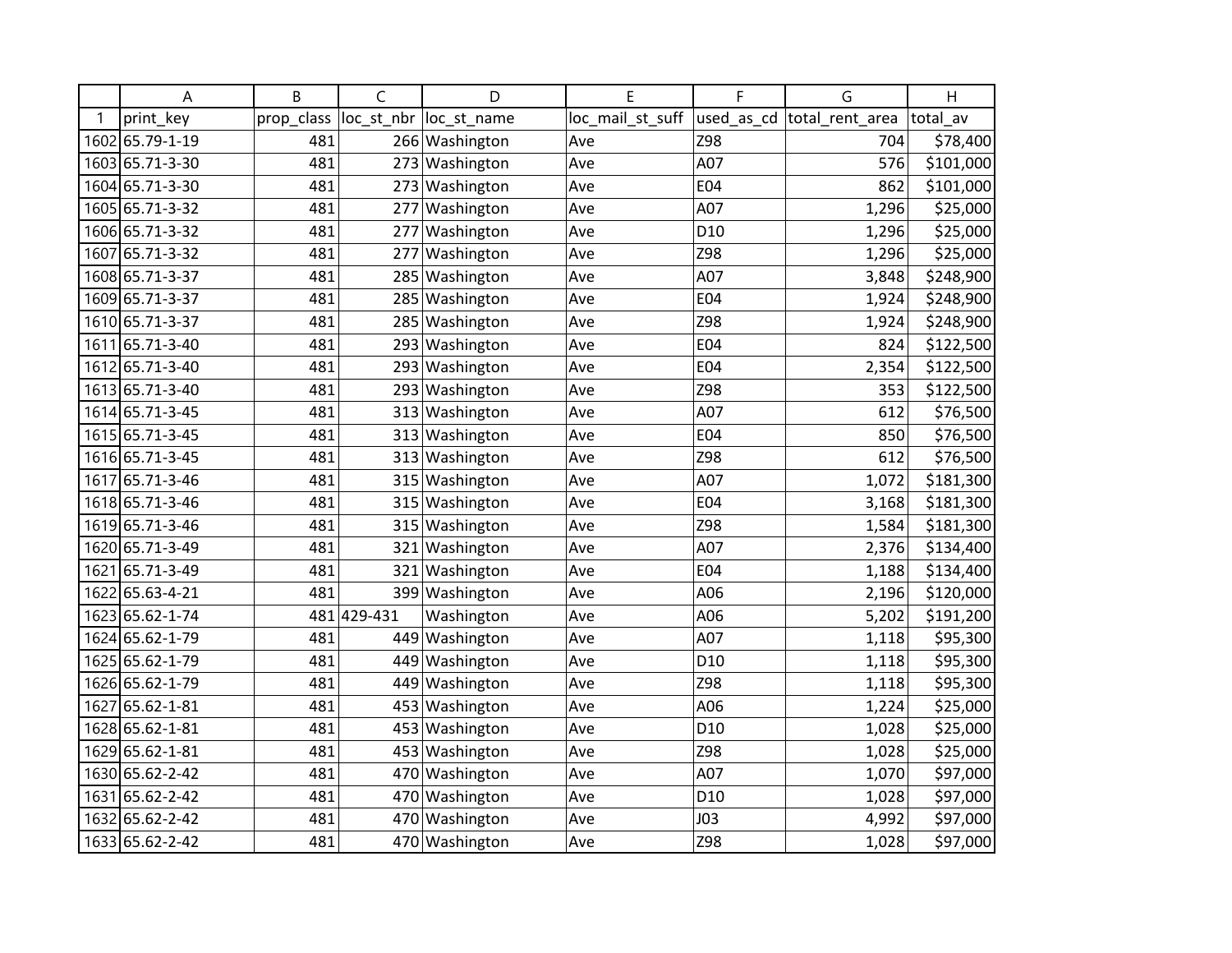|   | Α               | B          | $\mathsf{C}$ | D                       | E                | F               | G                           | H         |
|---|-----------------|------------|--------------|-------------------------|------------------|-----------------|-----------------------------|-----------|
| 1 | print_key       | prop_class |              | loc_st_nbr  loc_st_name | loc_mail_st_suff |                 | used_as_cd  total_rent_area | total av  |
|   | 1634 65.62-1-48 | 481        |              | 475 Washington          | Ave              | A07             | 2,436                       | \$120,500 |
|   | 1635 65.62-1-48 | 481        |              | 475 Washington          | Ave              | D <sub>10</sub> | 1,218                       | \$120,500 |
|   | 1636 65.62-1-48 | 481        |              | 475 Washington          | Ave              | Z98             | 1,218                       | \$120,500 |
|   | 1637 65.62-1-49 | 481        | 477          | Washington              | Ave              | A07             | 1,000                       | \$109,900 |
|   | 1638 65.62-1-49 | 481        | 477          | Washington              | Ave              | D <sub>10</sub> | 798                         | \$109,900 |
|   | 1639 65.62-1-49 | 481        | 477          | Washington              | Ave              | F05             | 644                         | \$109,900 |
|   | 1640 65.62-1-49 | 481        | 477          | Washington              | Ave              | Z98             | 798                         | \$109,900 |
|   | 1641 65.62-2-22 | 481        |              | 478 Washington          | Ave              | A07             | 2,866                       | \$101,300 |
|   | 1642 65.62-2-22 | 481        |              | 478 Washington          | Ave              | Z98             | 1,058                       | \$101,300 |
|   | 1643 65.62-2-2  | 481        |              | 518 Washington          | Ave              | A07             | 1,008                       | \$84,700  |
|   | 1644 65.62-2-2  | 481        |              | 518 Washington          | Ave              | D <sub>10</sub> | 1,008                       | \$84,700  |
|   | 1645 65.62-2-2  | 481        |              | 518 Washington          | Ave              | Z98             | 1,008                       | \$84,700  |
|   | 1646 65.62-2-1  | 481        |              | 520 Washington          | Ave              | A07             | 1,500                       | \$118,000 |
|   | 1647 65.62-2-1  | 481        |              | 520 Washington          | Ave              | D <sub>10</sub> | 1,500                       | \$118,000 |
|   | 1648 65.62-2-1  | 481        |              | 520 Washington          | Ave              | Z98             | 1,500                       | \$118,000 |
|   | 1649 65.21-3-38 | 481        | 17           | Watervliet              | Ave              | A07             | 3,166                       | \$170,600 |
|   | 1650 65.21-3-38 | 481        |              | 17 Watervliet           | Ave              | D <sub>10</sub> | 1,550                       | \$170,600 |
|   | 1651 65.21-3-38 | 481        |              | 17 Watervliet           | Ave              | F05             | 1,550                       | \$170,600 |
|   | 1652 65.21-3-39 | 481        |              | 19 Watervliet           | Ave              | A07             | 1,200                       | \$75,000  |
|   | 1653 65.21-3-39 | 481        |              | 19 Watervliet           | Ave              | D <sub>10</sub> | 1,200                       | \$75,000  |
|   | 1654 65.21-3-39 | 481        |              | 19 Watervliet           | Ave              | Z98             | 1,200                       | \$75,000  |
|   | 1655 54.77-1-14 | 481        |              | 78 Watervliet           | Ave              | A07             | 3,612                       | \$92,600  |
|   | 1656 54.77-1-15 | 481        |              | 80 Watervliet           | Ave              | A07             | 3,612                       | \$100,000 |
|   | 1657 54.77-1-16 | 481        |              | 82 Watervliet           | Ave              | F05             | 1,920                       | \$25,000  |
|   | 1658 65.54-4-42 | 481        | 109          | West                    | St               | A07             | 1,056                       | \$107,400 |
|   | 1659 65.54-4-42 | 481        |              | $109$ West              | St               | D <sub>10</sub> | 1,566                       | \$107,400 |
|   | 1660 65.54-4-42 | 481        |              | $109$ West              | St               | Z98             | 1,056                       | \$107,400 |
|   | 1661 76.50-2-47 | 481        |              | 70 Westerlo             | St               | A07             | 3,574                       | \$330,900 |
|   | 1662 76.50-2-47 | 481        |              | 70 Westerlo             | St               | E04             | 1,035                       | \$330,900 |
|   | 1663 76.50-2-47 | 481        |              | 70 Westerlo             | St               | Z98             | 1,761                       | \$330,900 |
|   | 1664 65.62-2-65 | 481        |              | 143 Western             | Ave              | A07             | 2,650                       | \$178,200 |
|   | 1665 65.62-2-65 | 481        |              | 143 Western             | Ave              | D <sub>10</sub> | 1,825                       | \$178,200 |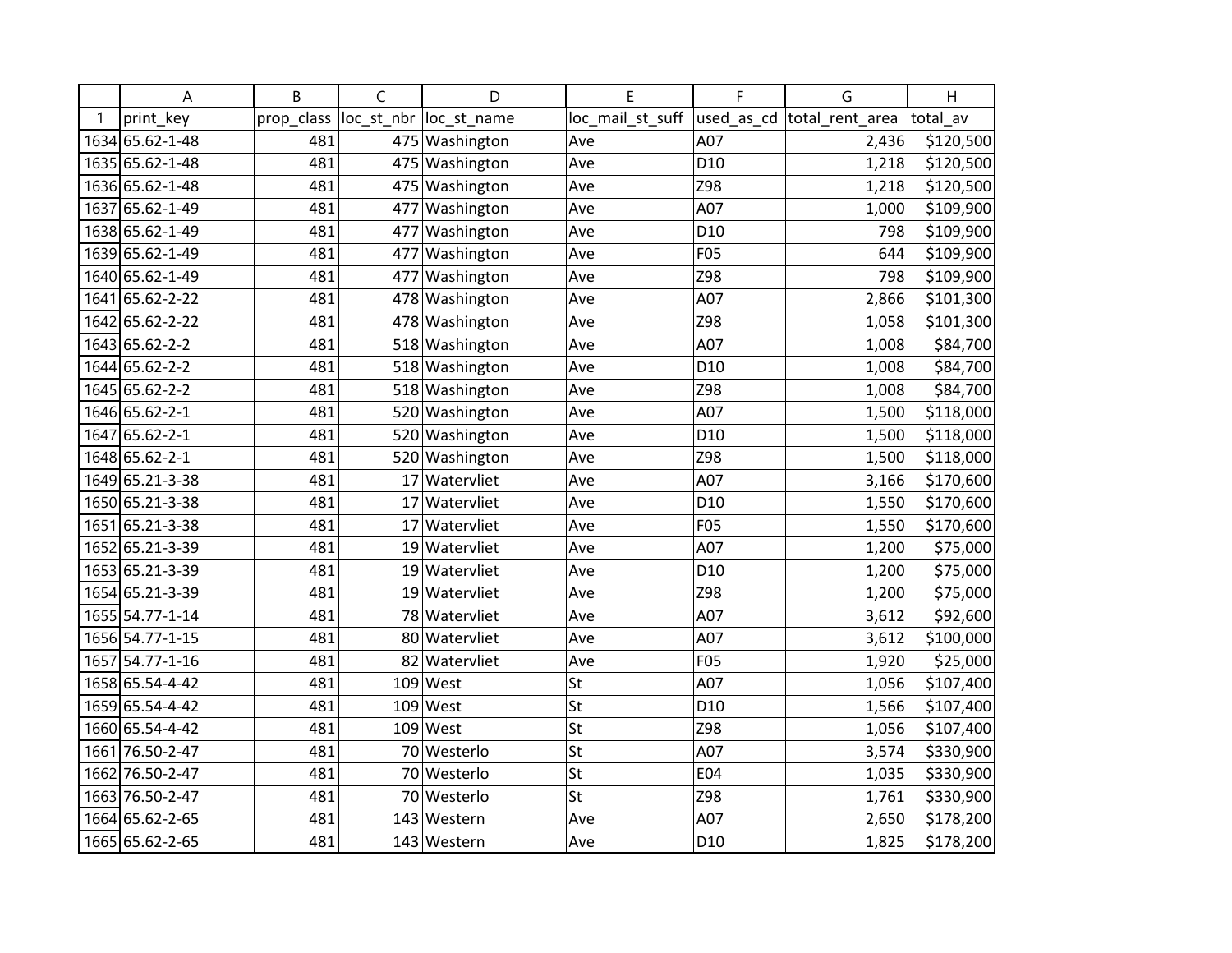|   | A               | B          | $\mathsf C$ | D                       | E                | F               | G                          | H         |
|---|-----------------|------------|-------------|-------------------------|------------------|-----------------|----------------------------|-----------|
| 1 | print_key       | prop_class |             | loc_st_nbr  loc_st_name | loc_mail_st_suff |                 | used_as_cd total_rent_area | total_av  |
|   | 1666 65.62-2-65 | 481        |             | 143 Western             | Ave              | Z98             | 1,325                      | \$178,200 |
|   | 1667 65.61-5-35 | 481        |             | 217 Western             | Ave              | A07             | 1,848                      | \$235,100 |
|   | 1668 65.61-5-35 | 481        |             | 217 Western             | Ave              | D <sub>10</sub> | 1,762                      | \$235,100 |
|   | 1669 65.61-5-35 | 481        |             | 217 Western             | Ave              | Z98             | 1,762                      | \$235,100 |
|   | 1670 65.61-5-36 | 481        |             | 219 Western             | Ave              | A07             | 1,584                      | \$120,100 |
|   | 1671 65.61-5-36 | 481        |             | 219 Western             | Ave              | D <sub>10</sub> | 792                        | \$120,100 |
|   | 1672 65.61-2-41 | 481        |             | 250 Western             | Ave              | A07             | 1,252                      | \$152,500 |
|   | 1673 65.61-2-41 | 481        |             | 250 Western             | Ave              | CO6             | 1,886                      | \$152,500 |
|   | 1674 65.61-2-41 | 481        |             | 250 Western             | Ave              | Z98             | 1,426                      | \$152,500 |
|   | 1675 64.21-2-10 | 481        |             | 1204 Western            | Ave              | A07             | 2,498                      | \$324,300 |
|   | 1676 64.21-2-10 | 481        |             | 1204 Western            | Ave              | D <sub>10</sub> | 1,836                      | \$324,300 |
|   | 1677 76.42-1-18 | 482        |             | 89 Beaver               | St               | CO <sub>1</sub> | 4,099                      | \$235,000 |
|   | 1678 76.42-1-18 | 482        |             | 89 Beaver               | St               | Z98             | 2,680                      | \$235,000 |
|   | 1679 65.63-3-21 | 482        |             | 93 Bradford             | St               | A06             | 3,056                      | \$138,200 |
|   | 1680 65.63-3-21 | 482        |             | 93 Bradford             | St               | Z98             | 1,528                      | \$138,200 |
|   | 1681 65.52-2-16 | 482        |             | 1110 Broadway           |                  | A07             | 748                        | \$45,800  |
|   | 1682 65.52-2-16 | 482        |             | 1110 Broadway           |                  | D <sub>10</sub> | 748                        | \$45,800  |
|   | 1683 65.52-2-16 | 482        |             | 1110 Broadway           |                  | Z98             | 748                        | \$45,800  |
|   | 1684 66.37-1-6  | 482        |             | 1215 Broadway           |                  | A06             | 2,816                      | \$85,000  |
|   | 1685 66.37-1-6  | 482        |             | 1215 Broadway           |                  | D <sub>10</sub> | 1,408                      | \$85,000  |
|   | 1686 66.37-1-6  | 482        |             | 1215 Broadway           |                  | Z98             | 1,408                      | \$85,000  |
|   | 1687 65.71-3-22 | 482        |             | 56 Central              | Ave              | A07             | 2,000                      | \$134,400 |
|   | 1688 65.71-3-22 | 482        |             | 56 Central              | Ave              | D <sub>10</sub> | 1,000                      | \$134,400 |
|   | 1689 65.71-3-22 | 482        |             | 56 Central              | Ave              | Z98             | 1,000                      | \$134,400 |
|   | 1690 65.71-3-17 | 482        |             | 66 Central              | Ave              | D <sub>10</sub> | 720                        | \$75,000  |
|   | 1691 65.71-3-17 | 482        |             | 66 Central              | Ave              | F05             | 712                        | \$75,000  |
|   | 1692 65.71-3-17 | 482        |             | 66 Central              | Ave              | Z98             | 432                        | \$75,000  |
|   | 1693 65.71-3-5  | 482        |             | 98 Central              | Ave              | A07             | 2,480                      | \$207,200 |
|   | 1694 65.71-3-5  | 482        |             | 98 Central              | Ave              | A07             | 2,480                      | \$207,200 |
|   | 1695 65.71-3-5  | 482        |             | 98 Central              | Ave              | Z98             | 496                        | \$207,200 |
|   | 1696 65.71-1-15 | 482        |             | 152 Central             | Ave              | A07             | 1,012                      | \$178,800 |
|   | 1697 65.71-1-15 | 482        |             | 152 Central             | Ave              | E04             | 3,560                      | \$178,800 |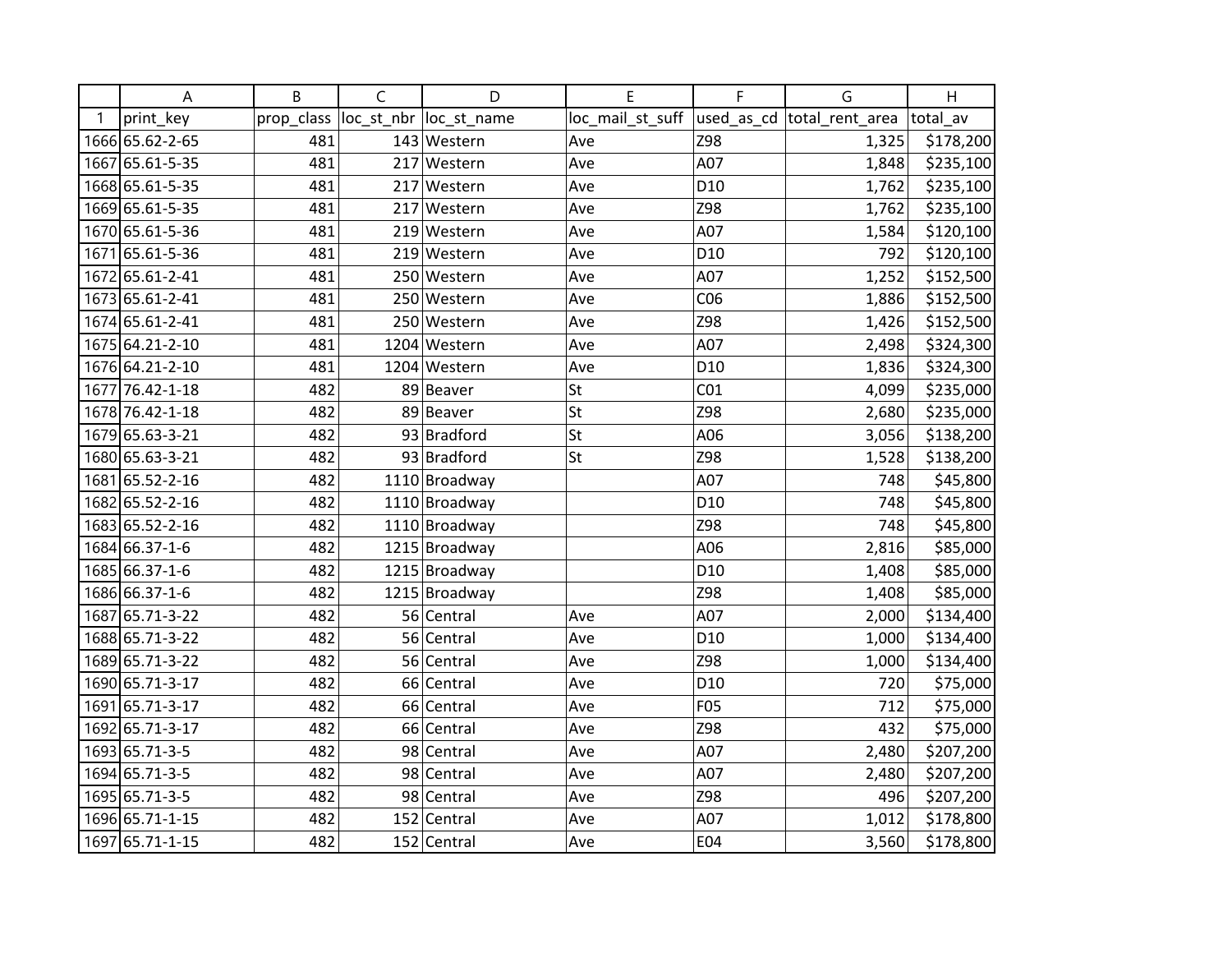|   | A               | B          | $\mathsf C$ | D                       | Е                | F               | G                           | H         |
|---|-----------------|------------|-------------|-------------------------|------------------|-----------------|-----------------------------|-----------|
| 1 | print_key       | prop_class |             | loc_st_nbr  loc_st_name | loc_mail_st_suff |                 | used_as_cd  total_rent_area | total av  |
|   | 1698 65.71-1-15 | 482        |             | 152 Central             | Ave              | Z98             | 1,012                       | \$178,800 |
|   | 1699 65.71-1-14 | 482        |             | 156 Central             | Ave              | D <sub>10</sub> | 1,148                       | \$80,000  |
|   | 1700 65.71-1-14 | 482        |             | 156 Central             | Ave              | F05             | 675                         | \$80,000  |
|   | 1701 65.71-1-14 | 482        |             | 156 Central             | Ave              | Z98             | 1,080                       | \$80,000  |
|   | 1702 65.63-3-10 | 482        |             | 218 Central             | Ave              | A07             | 2,496                       | \$257,600 |
|   | 1703 65.63-3-10 | 482        |             | 218 Central             | Ave              | CO <sub>1</sub> | 1,768                       | \$257,600 |
|   | 1704 65.63-3-10 | 482        |             | 218 Central             | Ave              | Z98             | 1,248                       | \$257,600 |
|   | 1705 65.63-3-5  | 482        |             | 232 Central             | Ave              | A07             | 3,600                       | \$613,900 |
|   | 1706 65.63-3-5  | 482        |             | 232 Central             | Ave              | E04             | 5,040                       | \$613,900 |
|   | 1707 65.63-3-5  | 482        |             | 232 Central             | Ave              | F05             | 7,010                       | \$613,900 |
|   | 1708 65.63-3-5  | 482        |             | 232 Central             | Ave              | Z98             | 1,800                       | \$613,900 |
|   | 1709 65.54-1-52 | 482        |             | 260 Central             | Ave              | A07             | 1,049                       | \$94,800  |
|   | 1710 65.54-1-52 | 482        |             | 260 Central             | Ave              | CO <sub>2</sub> | 1,008                       | \$94,800  |
|   | 1711 65.54-1-52 | 482        |             | 260 Central             | Ave              | F05             | 1,008                       | \$94,800  |
|   | 1712 65.54-5-58 | 482        |             | 315 Central             | Ave              | A07             | 1,120                       | \$146,200 |
|   | 1713 65.54-5-58 | 482        |             | 315 Central             | Ave              | D <sub>10</sub> | 2,128                       | \$146,200 |
|   | 1714 65.54-5-58 | 482        |             | 315 Central             | Ave              | Z98             | 1,120                       | \$146,200 |
|   | 1715 65.54-5-62 | 482        |             | 327 Central             | Ave              | A07             | 1,264                       | \$110,500 |
|   | 1716 65.54-5-62 | 482        |             | 327 Central             | Ave              | D <sub>10</sub> | 1,392                       | \$110,500 |
|   | 1717 65.54-5-62 | 482        |             | 327 Central             | Ave              | Z98             | 1,392                       | \$110,500 |
|   | 1718 65.54-1-11 | 482        |             | 363 Central             | Ave              | A07             | 2,133                       | \$439,200 |
|   | 1719 65.54-1-11 | 482        |             | 363 Central             | Ave              | D08             | 817                         | \$439,200 |
|   | 1720 65.54-1-11 | 482        |             | 363 Central             | Ave              | E04             | 2,013                       | \$439,200 |
|   | 1721 65.54-1-11 | 482        |             | 363 Central             | Ave              | E04             | 448                         | \$439,200 |
|   | 1722 65.54-1-11 | 482        |             | 363 Central             | Ave              | G <sub>02</sub> | 1,792                       | \$439,200 |
|   | 1723 65.54-1-11 | 482        |             | 363 Central             | Ave              | G <sub>03</sub> | 2,240                       | \$439,200 |
|   | 1724 65.54-1-11 | 482        |             | 363 Central             | Ave              | <b>JO3</b>      | 12,206                      | \$439,200 |
|   | 1725 65.54-1-11 | 482        |             | 363 Central             | Ave              | Z98             | 224                         | \$439,200 |
|   | 1726 65.46-2-5  | 482        |             | 396 Central             | Ave              | A07             | 1,572                       | \$145,000 |
|   | 1727 65.46-2-5  | 482        |             | 396 Central             | Ave              | D <sub>10</sub> | 1,540                       | \$145,000 |
|   | 1728 65.46-2-5  | 482        |             | 396 Central             | Ave              | F05             | 630                         | \$145,000 |
|   | 1729 65.46-2-5  | 482        |             | 396 Central             | Ave              | G03             | 2,016                       | \$145,000 |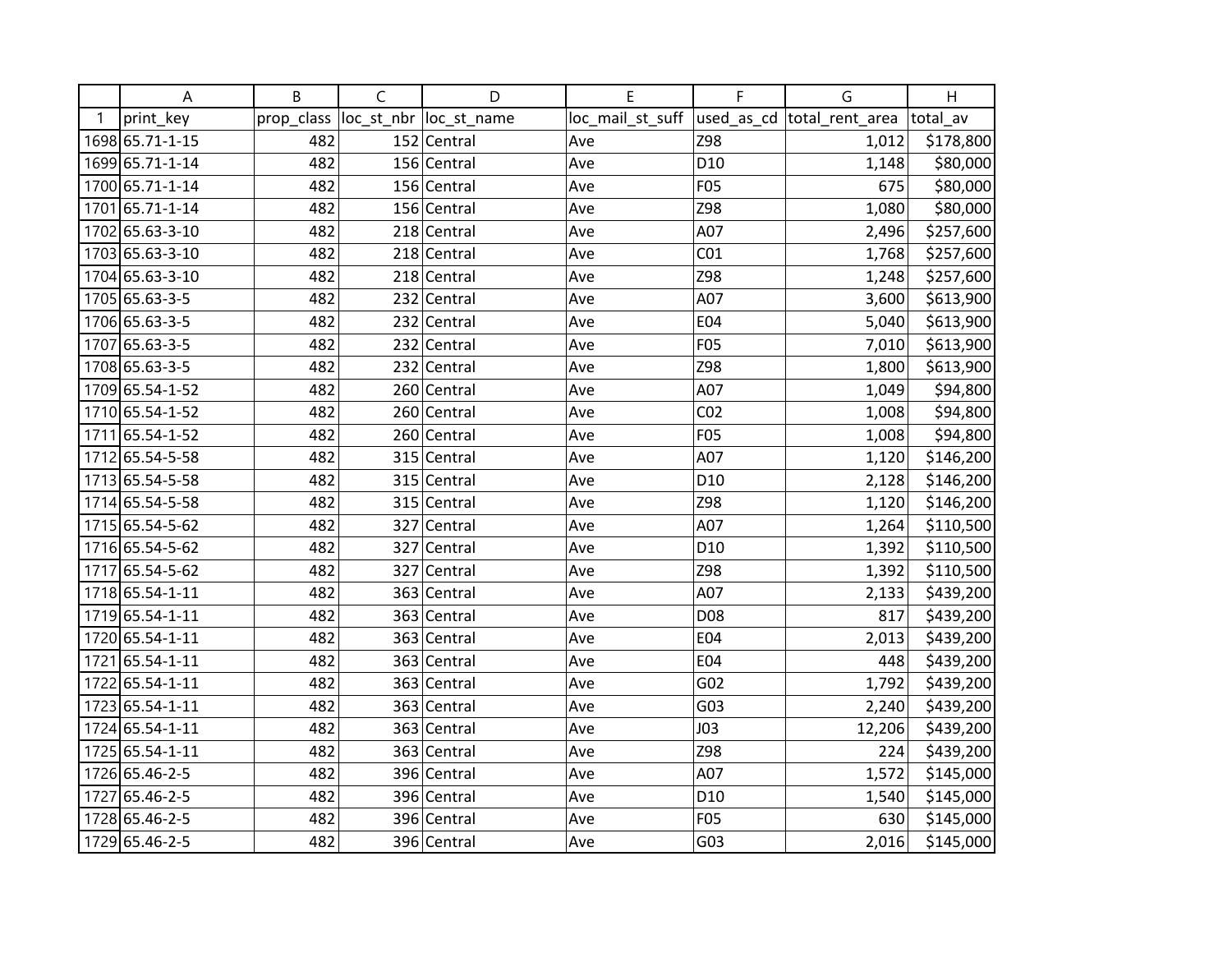|   | A                 | B          | $\mathsf C$ | D                       | Е                | F               | G                          | H         |
|---|-------------------|------------|-------------|-------------------------|------------------|-----------------|----------------------------|-----------|
| 1 | print_key         | prop_class |             | loc_st_nbr  loc_st_name | loc_mail_st_suff |                 | used_as_cd total_rent_area | total av  |
|   | 1730 65.46-1-44   | 482        |             | 407 Central             | Ave              | A07             | 2,340                      | \$143,800 |
|   | 1731 65.46-1-44   | 482        |             | 407 Central             | Ave              | D <sub>10</sub> | 1,170                      | \$143,800 |
|   | 1732 65.46-1-44   | 482        |             | 407 Central             | Ave              | Z98             | 1,170                      | \$143,800 |
|   | 1733 65.37-2-14.1 | 482        |             | 505 Central             | Ave              | A07             | 2,052                      | \$152,500 |
|   | 1734 65.37-2-14.1 | 482        |             | 505 Central             | Ave              | Z98             | 1,026                      | \$152,500 |
|   | 1735 65.37-3-14   | 482        |             | 550 Central             | Ave              | A07             | 2,596                      | \$267,900 |
|   | 1736 65.37-3-14   | 482        |             | 550 Central             | Ave              | D <sub>10</sub> | 2,596                      | \$267,900 |
|   | 1737 65.37-3-14   | 482        |             | 550 Central             | Ave              | Z98             | 2,596                      | \$267,900 |
|   | 1738 65.37-3-9    | 482        |             | 570 Central             | Ave              | G04             | 3,952                      | \$514,500 |
|   | 1739 65.29-3-3    | 482        |             | 602 Central             | Ave              | A07             | 1,428                      | \$91,700  |
|   | 1740 65.29-3-3    | 482        |             | 602 Central             | Ave              | D <sub>10</sub> | 340                        | \$91,700  |
|   | 1741 65.29-3-3    | 482        |             | 602 Central             | Ave              | Z98             | 800                        | \$91,700  |
|   | 1742 64.36-4-17   | 482        |             | 613 Central             | Ave              | A07             | 1,454                      | \$129,700 |
|   | 1743 64.36-4-17   | 482        |             | $613$ Central           | Ave              | E02             | 1,524                      | \$129,700 |
|   | 1744 64.36-4-17   | 482        |             | 613 Central             | Ave              | Z98             | 1,614                      | \$129,700 |
|   | 1745 64.28-1-18   | 482        |             | 718 Central             | Ave              | A02             | 3,378                      | \$357,000 |
|   | 1746 64.28-1-18   | 482        |             | 718 Central             | Ave              | A07             | 3,040                      | \$357,000 |
|   | 1747 64.28-1-18   | 482        |             | 718 Central             | Ave              | D <sub>10</sub> | 3,088                      | \$357,000 |
|   | 1748 64.28-1-18   | 482        |             | 718 Central             | Ave              | F05             | 5,472                      | \$357,000 |
|   | 1749 64.28-1-18   | 482        |             | 718 Central             | Ave              | Z98             | 2,072                      | \$357,000 |
|   | 1750 53.66-1-33   | 482        |             | 1044 Central            | Ave              | CO6             | 1,863                      | \$179,300 |
|   | 1751 53.66-1-33   | 482        |             | $1044$ Central          | Ave              | <b>F05</b>      | 830                        | \$179,300 |
|   | 1752 53.66-1-33   | 482        |             | $1044$ Central          | Ave              | Z98             | 1,107                      | \$179,300 |
|   | 1753 53.58-1-6    | 482        |             | 1056 Central            | Ave              | A07             | 756                        | \$116,300 |
|   | 1754 53.58-1-6    | 482        |             | 1056 Central            | Ave              | D <sub>10</sub> | 1,109                      | \$116,300 |
|   | 1755 53.58-1-6    | 482        |             | 1056 Central            | Ave              | Z98             | 965                        | \$116,300 |
|   | 1756 53.57-1-26   | 482        |             | 1080 Central            | Ave              | E02             | 2,016                      | \$201,600 |
|   | 1757 53.57-1-26   | 482        |             | 1080 Central            | Ave              | G <sub>02</sub> | 576                        | \$201,600 |
|   | 1758 76.26-1-15   | 482        |             | 46 Clinton              | Ave              | A07             | 2,914                      | \$125,000 |
|   | 1759 76.26-1-15   | 482        |             | 46 Clinton              | Ave              | D <sub>10</sub> | 1,457                      | \$125,000 |
|   | 1760 65.73-3-16   | 482        |             | 241 Clinton             | Ave              | A07             | 2,344                      | \$125,000 |
|   | 1761 65.73-3-16   | 482        |             | 241 Clinton             | Ave              | E04             | 1,172                      | \$125,000 |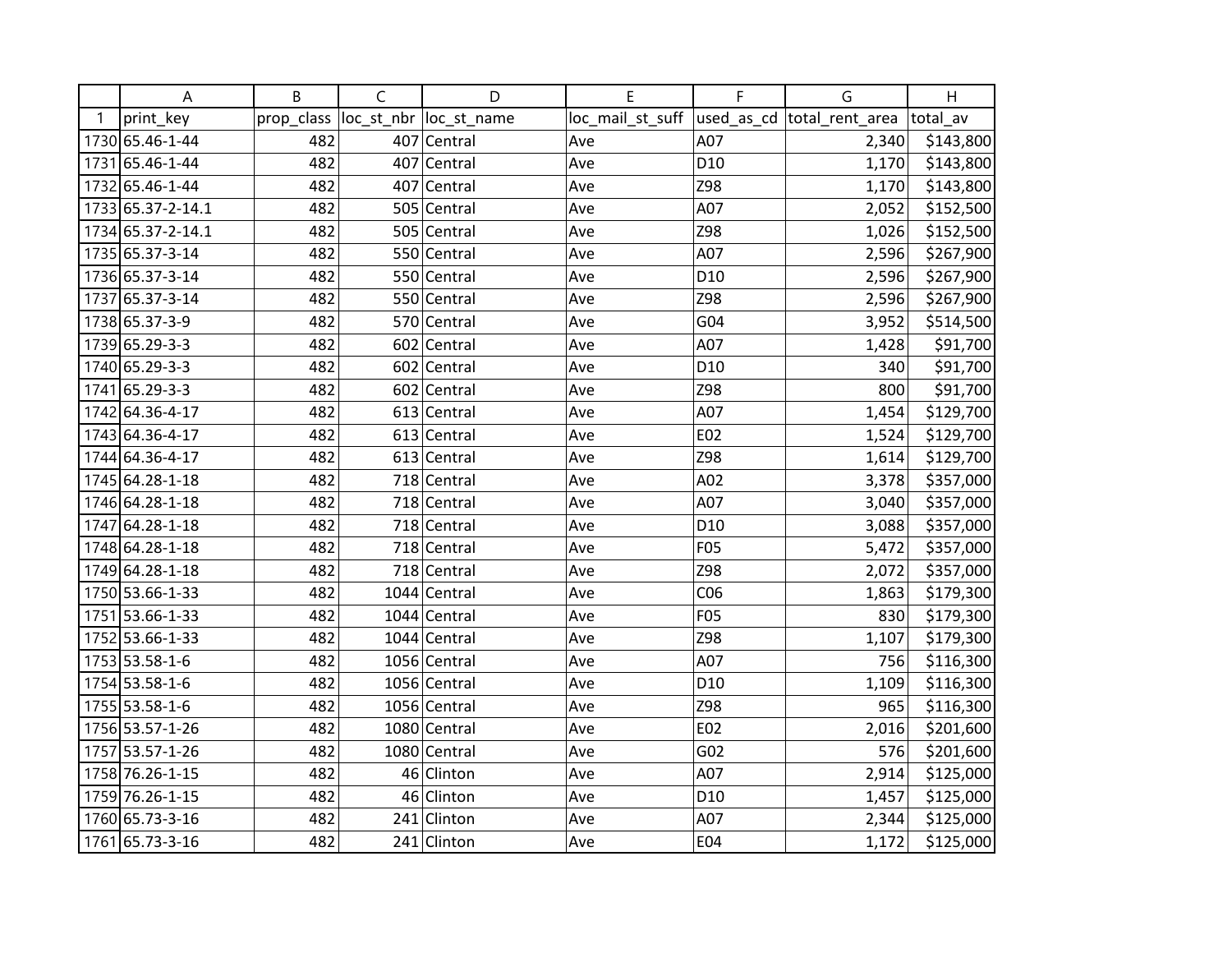|   | Α               | B          | $\mathsf{C}$ | D                       | E                | F               | G                           | H         |
|---|-----------------|------------|--------------|-------------------------|------------------|-----------------|-----------------------------|-----------|
| 1 | print_key       | prop_class |              | loc_st_nbr  loc_st_name | loc_mail_st_suff |                 | used_as_cd  total_rent_area | total av  |
|   | 1762 65.73-3-27 | 482        |              | 261 Clinton             | Ave              | A07             | 2,100                       | \$101,400 |
|   | 1763 65.73-3-27 | 482        |              | $261$ Clinton           | Ave              | E04             | 1,050                       | \$101,400 |
|   | 1764 65.46-4-71 | 482        |              | 671 Clinton             | Ave              | A07             | 2,006                       | \$75,000  |
|   | 1765 65.46-4-71 | 482        |              | 671 Clinton             | Ave              | D <sub>10</sub> | 1,035                       | \$75,000  |
|   | 1766 65.46-4-77 | 482        |              | 691 Clinton             | Ave              | A07             | 1,501                       | \$25,000  |
|   | 1767 65.46-4-77 | 482        |              | 691 Clinton             | Ave              | D10             | 1,501                       | \$25,000  |
|   | 1768 65.46-4-77 | 482        |              | 691 Clinton             | Ave              | <b>F05</b>      | 931                         | \$25,000  |
|   | 1769 65.46-4-77 | 482        |              | 691 Clinton             | Ave              | Z98             | 925                         | \$25,000  |
|   | 1770 76.54-4-9  | 482        |              | 250 Delaware            | Ave              | A07             | 3,214                       | \$281,100 |
|   | 1771 76.54-4-9  | 482        |              | 250 Delaware            | Ave              | D <sub>10</sub> | 2,100                       | \$281,100 |
|   | 1772 76.54-4-9  | 482        |              | 250 Delaware            | Ave              | J <sub>02</sub> | 2,982                       | \$281,100 |
|   | 1773 76.54-4-9  | 482        |              | 250 Delaware            | Ave              | Z98             | 2,100                       | \$281,100 |
|   | 1774 76.54-4-12 | 482        |              | 256 Delaware            | Ave              | A07             | 540                         | \$86,000  |
|   | 1775 76.54-4-12 | 482        |              | 256 Delaware            | Ave              | D <sub>10</sub> | 972                         | \$86,000  |
|   | 1776 76.54-4-12 | 482        |              | 256 Delaware            | Ave              | F05             | 972                         | \$86,000  |
|   | 1777 76.54-4-23 | 482        |              | 300 Delaware            | Ave              | CO <sub>1</sub> | 1,662                       | \$201,300 |
|   | 1778 76.54-4-23 | 482        |              | 300 Delaware            | Ave              | <b>F05</b>      | 2,880                       | \$201,300 |
|   | 1779 76.54-4-23 | 482        |              | 300 Delaware            | Ave              | Z98             | 988                         | \$201,300 |
|   | 1780 76.54-4-29 | 482        |              | 314 Delaware            | Ave              | A07             | 759                         | \$118,400 |
|   | 1781 76.54-4-29 | 482        |              | 314 Delaware            | Ave              | D <sub>10</sub> | 759                         | \$118,400 |
|   | 1782 76.54-4-29 | 482        |              | 314 Delaware            | Ave              | Z98             | 759                         | \$118,400 |
|   | 1783 76.54-4-31 | 482        |              | 316 Delaware            | Ave              | A01             | 2,446                       | \$160,000 |
|   | 1784 76.54-4-31 | 482        |              | 316 Delaware            | Ave              | D10             | 600                         | \$160,000 |
|   | 1785 76.54-4-33 | 482        |              | 324 Delaware            | Ave              | A07             | 3,864                       | \$210,000 |
|   | 1786 76.54-4-33 | 482        |              | 324 Delaware            | Ave              | D <sub>10</sub> | 1,890                       | \$210,000 |
|   | 1787 76.54-4-33 | 482        |              | 324 Delaware            | Ave              | Z98             | 1,890                       | \$210,000 |
|   | 1788 76.61-3-1  | 482        |              | 328 Delaware            | Ave              | A07             | 2,236                       | \$193,800 |
|   | 1789 76.61-3-1  | 482        |              | 328 Delaware            | Ave              | D <sub>10</sub> | 1,629                       | \$193,800 |
|   | 1790 76.61-3-1  | 482        |              | 328 Delaware            | Ave              | Z98             | 1,629                       | \$193,800 |
|   | 1791 76.61-3-7  | 482        |              | 340 Delaware            | Ave              | A07             | 2,572                       | \$350,000 |
|   | 1792 76.61-3-7  | 482        |              | 340 Delaware            | Ave              | D <sub>10</sub> | 3,055                       | \$350,000 |
|   | 1793 76.61-3-7  | 482        |              | 340 Delaware            | Ave              | Z98             | 966                         | \$350,000 |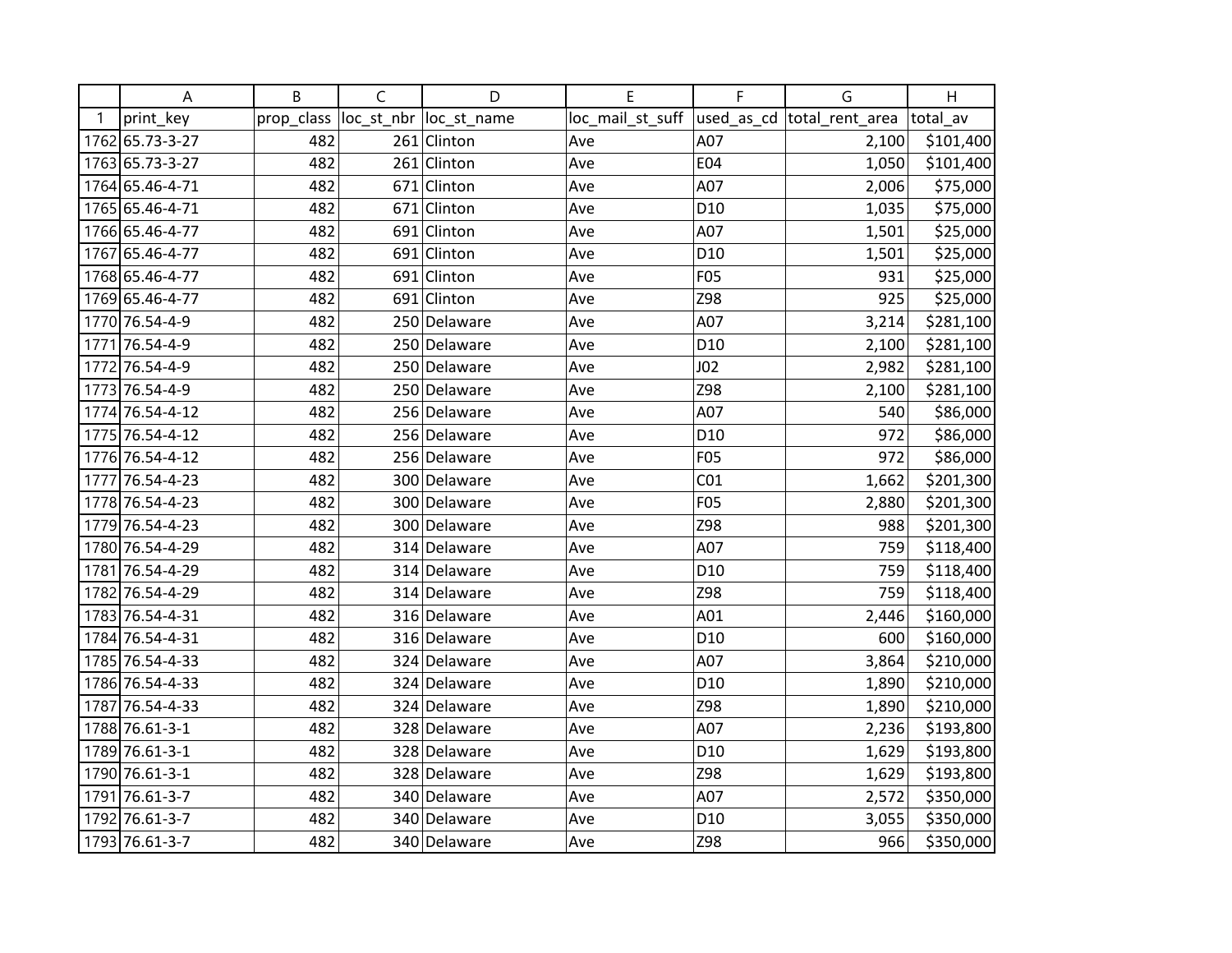|   | A               | B          | $\mathsf C$ | D                       | E                | F               | G                           | H         |
|---|-----------------|------------|-------------|-------------------------|------------------|-----------------|-----------------------------|-----------|
| 1 | print_key       | prop_class |             | loc_st_nbr  loc_st_name | loc_mail_st_suff |                 | used_as_cd  total_rent_area | total av  |
|   | 1794 76.61-3-8  | 482        |             | 342 Delaware            | Ave              | A01             | 1,030                       | \$175,000 |
|   | 1795 76.61-3-8  | 482        |             | 342 Delaware            | Ave              | D <sub>10</sub> | 990                         | \$175,000 |
|   | 1796 76.61-3-8  | 482        |             | 342 Delaware            | Ave              | Z98             | 990                         | \$175,000 |
|   | 1797 76.61-3-62 | 482        |             | 344 Delaware            | Ave              | A07             | 1,116                       | \$108,600 |
|   | 1798 76.61-3-62 | 482        |             | 344 Delaware            | Ave              | D10             | 1,589                       | \$108,600 |
|   | 1799 76.61-3-62 | 482        |             | 344 Delaware            | Ave              | Z98             | 1,357                       | \$108,600 |
|   | 1800 76.61-2-44 | 482        |             | 378 Delaware            | Ave              | A07             | 974                         | \$113,400 |
|   | 1801 76.61-2-44 | 482        |             | 378 Delaware            | Ave              | D <sub>10</sub> | 974                         | \$113,400 |
|   | 1802 76.61-2-44 | 482        |             | 378 Delaware            | Ave              | Z98             | 974                         | \$113,400 |
|   | 1803 76.61-1-32 | 482        |             | 386 Delaware            | Ave              | A07             | 748                         | \$121,800 |
|   | 1804 76.61-1-32 | 482        |             | 386 Delaware            | Ave              | D <sub>10</sub> | 2,090                       | \$121,800 |
|   | 1805 76.61-1-32 | 482        |             | 386 Delaware            | Ave              | Z98             | 1,100                       | \$121,800 |
|   | 1806 76.61-1-63 | 482        |             | 416 Delaware            | Ave              | A07             | 2,312                       | \$151,000 |
|   | 1807 76.61-1-63 | 482        |             | 416 Delaware            | Ave              | D <sub>10</sub> | 900                         | \$151,000 |
|   | 1808 76.61-1-63 | 482        |             | 416 Delaware            | Ave              | Z98             | 1,422                       | \$151,000 |
|   | 1809 75.68-3-49 | 482        |             | 448 Delaware            | Ave              | A07             | 2,040                       | \$211,500 |
|   | 1810 75.68-3-49 | 482        |             | 448 Delaware            | Ave              | CO <sub>2</sub> | 2,380                       | \$211,500 |
|   | 1811 75.68-3-49 | 482        |             | 448 Delaware            | Ave              | Z98             | 2,232                       | \$211,500 |
|   | 1812 75.68-4-8  | 482        |             | 454 Delaware            | Ave              | A07             | 1,349                       | \$157,400 |
|   | 1813 75.68-4-8  | 482        |             | 454 Delaware            | Ave              | D10             | 1,795                       | \$157,400 |
|   | 1814 75.68-4-8  | 482        |             | 454 Delaware            | Ave              | F05             | 1,349                       | \$157,400 |
|   | 1815 75.75-2-19 | 482        |             | 577 Delaware            | Ave              | A07             | 2,776                       | \$213,100 |
|   | 1816 75.75-2-19 | 482        |             | 577 Delaware            | Ave              | D <sub>10</sub> | 868                         | \$213,100 |
|   | 1817 75.75-2-19 | 482        |             | 577 Delaware            | Ave              | F05             | 896                         | \$213,100 |
|   | 1818 75.75-2-19 | 482        | 577         | Delaware                | Ave              | Z98             | 896                         | \$213,100 |
|   | 1819 76.39-3-36 | 482        |             | 148 Dove                | St               | E04             | 600                         | \$169,200 |
|   | 1820 76.39-3-36 | 482        |             | $148$ Dove              | St               | F05             | 1,800                       | \$169,200 |
|   | 1821 76.39-3-36 | 482        |             | $148$ Dove              | St               | Z98             | 1,200                       | \$169,200 |
|   | 1822 76.31-3-67 |            | 482 235A    | Elm                     | St               | A07             | 4,296                       | \$270,200 |
|   | 1823 76.31-3-67 |            | 482 235A    | Elm                     | St               | Z98             | 1,428                       | \$270,200 |
|   | 1824 76.80-2-22 | 482        |             | $2$ First               | Ave              | A06             | 1,910                       | \$66,000  |
|   | 1825 76.80-2-22 | 482        |             | $2$ First               | Ave              | D10             | 1,182                       | \$66,000  |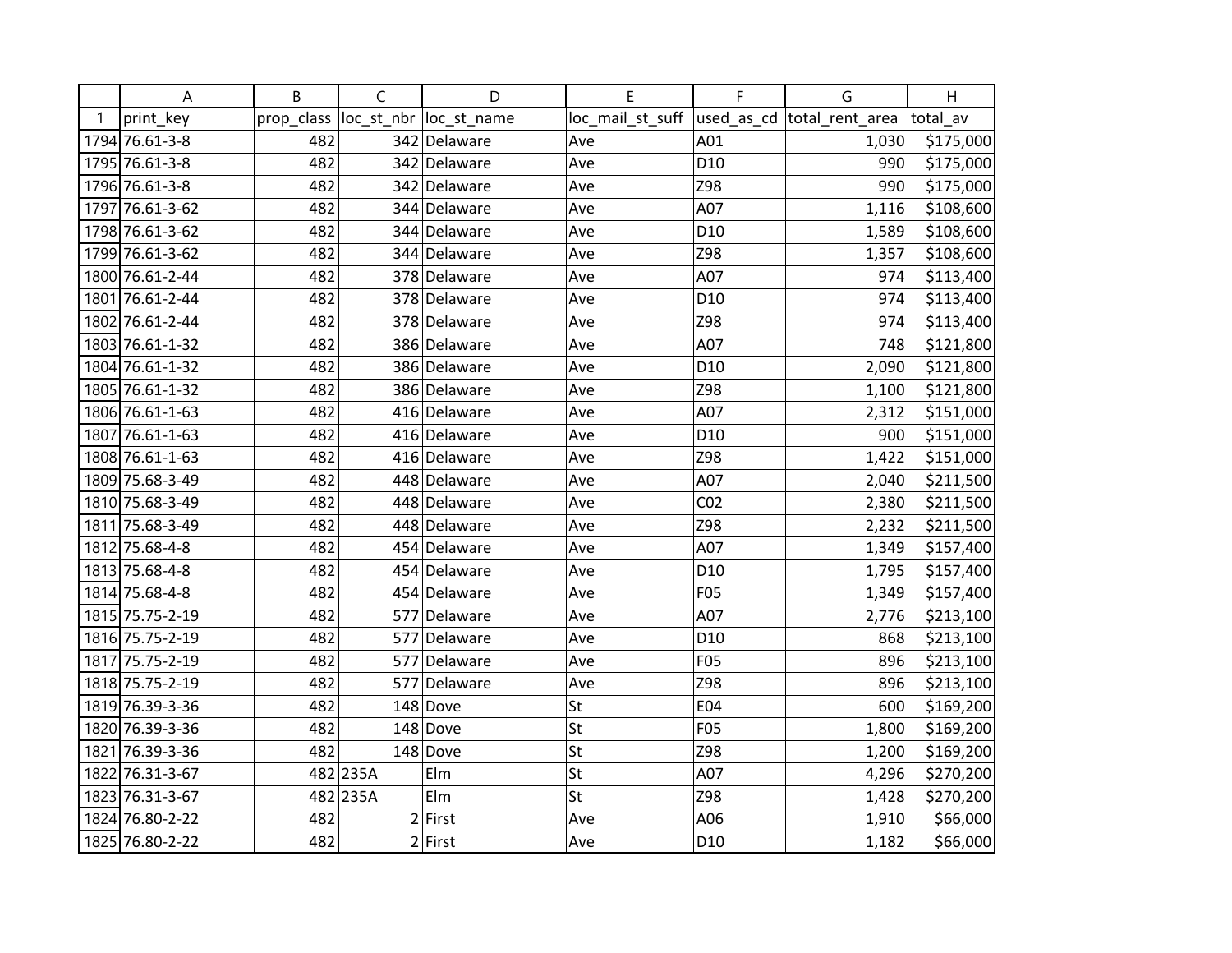|   | $\boldsymbol{\mathsf{A}}$ | B          | $\mathsf{C}$ | D                       | E                | F               | G                           | H         |
|---|---------------------------|------------|--------------|-------------------------|------------------|-----------------|-----------------------------|-----------|
| 1 | print_key                 | prop_class |              | loc_st_nbr  loc_st_name | loc_mail_st_suff |                 | used_as_cd  total_rent_area | total_av  |
|   | 1826 76.80-2-22           | 482        |              | $2$ First               | Ave              | Z98             | 875                         | \$66,000  |
|   | 1827 65.72-1-21           | 482        |              | 97 Henry Johnson        | Blvd             | A07             | 2,444                       | \$133,700 |
|   | 1828 65.72-1-21           | 482        |              | 97 Henry Johnson        | <b>Blvd</b>      | CO6             | 1,222                       | \$133,700 |
|   | 1829 65.72-1-21           | 482        | 97           | Henry Johnson           | Blvd             | Z98             | 1,222                       | \$133,700 |
|   | 1830 65.64-4-36           | 482        |              | 123 Henry Johnson       | Blvd             | A07             | 2,016                       | \$10,000  |
|   | 1831 65.64-4-36           | 482        |              | 123 Henry Johnson       | <b>Blvd</b>      | D <sub>10</sub> | 798                         | \$10,000  |
|   | 1832 65.64-4-36           | 482        |              | 123 Henry Johnson       | <b>Blvd</b>      | Z98             | 420                         | \$10,000  |
|   | 1833 65.64-4-35           | 482        |              | 125 Henry Johnson       | Blvd             | A07             | 1,672                       | \$10,000  |
|   | 1834 65.64-4-35           | 482        | 125          | Henry Johnson           | <b>Blvd</b>      | E02             | 836                         | \$10,000  |
|   | 1835 65.64-4-34           | 482        | 127          | Henry Johnson           | Blvd             | A07             | 770                         | \$10,000  |
|   | 1836 65.64-4-34           | 482        | 127          | Henry Johnson           | Blvd             | E04             | 770                         | \$10,000  |
|   | 1837 65.64-4-34           | 482        |              | 127 Henry Johnson       | Blvd             | Z98             | 770                         | \$10,000  |
|   | 1838 65.64-6-31           | 482        |              | 151 Henry Johnson       | <b>Blvd</b>      | A07             | 4,230                       | \$235,300 |
|   | 1839 65.64-6-31           | 482        |              | 151 Henry Johnson       | Blvd             | D <sub>10</sub> | 2,107                       | \$235,300 |
|   | 1840 65.64-6-31           | 482        | 151          | Henry Johnson           | Blvd             | Z98             | 2,107                       | \$235,300 |
|   | 1841 65.65-2-7            | 482        | 177          | Henry Johnson           | <b>Blvd</b>      | A07             | 2,156                       | \$145,000 |
|   | 1842 65.65-2-7            | 482        | 177          | Henry Johnson           | <b>Blvd</b>      | CO6             | 4,210                       | \$145,000 |
|   | 1843 65.65-1-10           | 482        |              | 191 Henry Johnson       | <b>Blvd</b>      | A07             | 1,560                       | \$80,000  |
|   | 1844 65.65-1-10           | 482        | 191          | Henry Johnson           | Blvd             | D <sub>10</sub> | 780                         | \$80,000  |
|   | 1845 65.61-3-34           | 482        |              | 504 Hudson              | Ave              | A07             | 925                         | \$145,000 |
|   | 1846 65.61-3-34           | 482        |              | 504 Hudson              | Ave              | D <sub>10</sub> | 1,554                       | \$145,000 |
|   | 1847 65.61-3-34           | 482        |              | 504 Hudson              | Ave              | Z98             | 925                         | \$145,000 |
|   | 1848 76.32-2-20           | 482        |              | 250 Hudson Ave-Unit A   |                  | A07             | 889                         | \$47,100  |
|   | 1849 76.32-2-20.-2502     | 482        | 252          | Hudson Ave-Unit A       |                  | A07             | 890                         | \$50,300  |
|   | 1850 76.32-2-20.-2522     | 482        | 254          | Hudson Ave-Unit A       |                  | A07             | 889                         | \$50,300  |
|   | 1851 76.32-2-20.-2501     | 482        |              | 250 Hudson Ave-Unit B   |                  | A07             | 767                         | \$43,400  |
|   | 1852 76.32-2-20.-2521     | 482        | 252          | Hudson Ave-Unit B       |                  | A07             | 764                         | \$43,200  |
|   | 1853 76.32-2-20.-2541     | 482        |              | 254 Hudson Ave-Unit B   |                  | A07             | 764                         | \$47,100  |
|   | 1854 65.22-1-6            | 482        |              | 70 Industrial Park      | Rd               | A07             | 1,232                       | \$269,700 |
|   | 1855 65.22-1-6            | 482        |              | 70 Industrial Park      | Rd               | CO6             | 3,532                       | \$269,700 |
|   | 1856 65.22-1-6            | 482        |              | 70 Industrial Park      | Rd               | Z98             | 1,100                       | \$269,700 |
|   | 1857 76.61-1-1            | 482        |              | 38 Jeannette            | St               | A07             | 1,339                       | \$110,700 |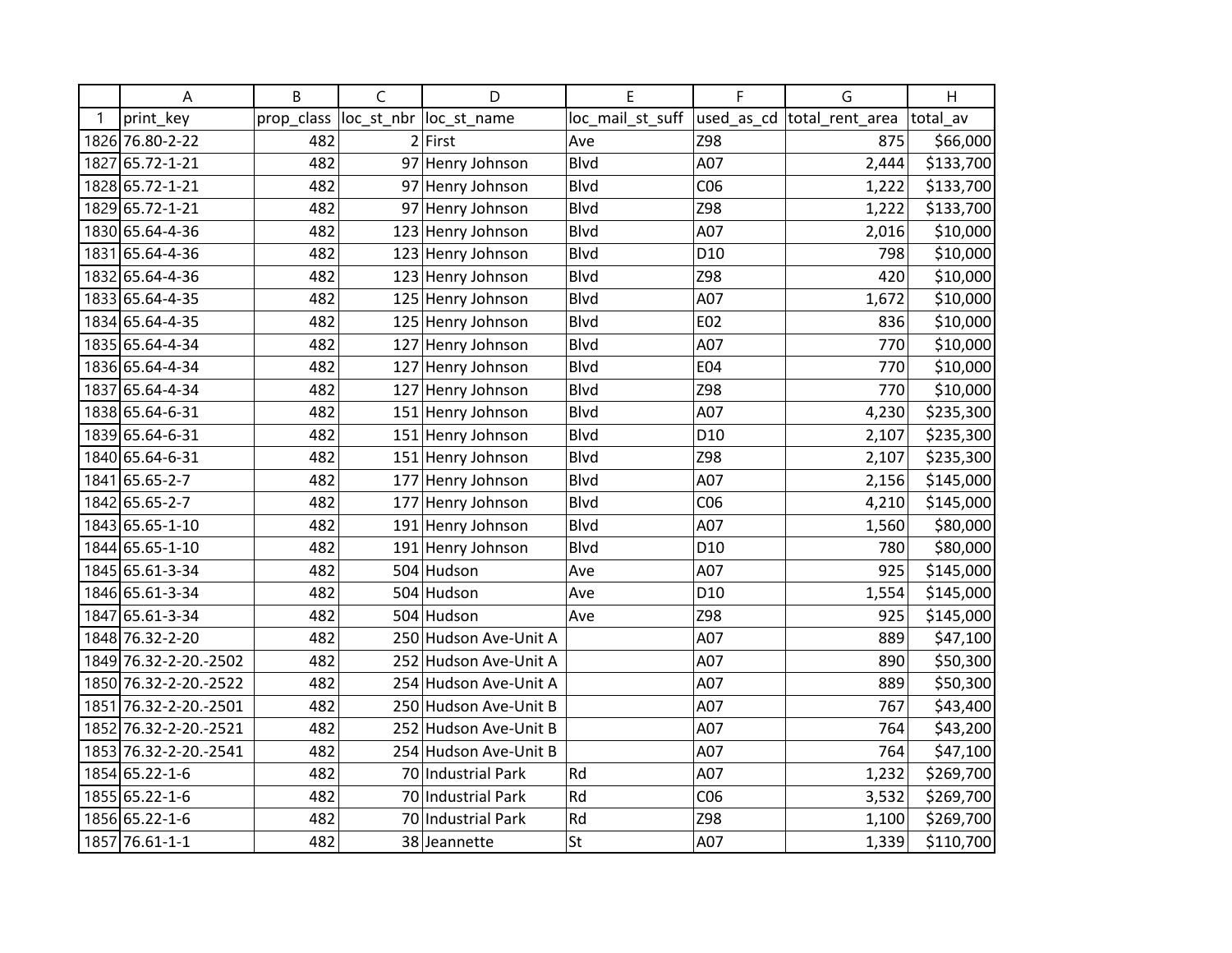|   | Α               | B          | $\mathsf{C}$ | D                       | E                | F               | G                          | H         |
|---|-----------------|------------|--------------|-------------------------|------------------|-----------------|----------------------------|-----------|
| 1 | print_key       | prop_class |              | loc_st_nbr  loc_st_name | loc_mail_st_suff |                 | used_as_cd total_rent_area | total av  |
|   | 1858 76.61-1-1  | 482        |              | 38 Jeannette            | St               | CO6             | 1,283                      | \$110,700 |
|   | 1859 76.61-1-1  | 482        |              | 38 Jeannette            | St               | Z98             | 1,283                      | \$110,700 |
|   | 1860 65.55-5-20 | 482        |              | $16$ Judson             | St               | A07             | 1,200                      | \$41,200  |
|   | 1861 65.55-5-20 | 482        |              | 16 Judson               | St               | D <sub>10</sub> | 1,200                      | \$41,200  |
|   | 1862 65.55-5-20 | 482        |              | 16 Judson               | St               | Z98             | 1,200                      | \$41,200  |
|   | 1863 65.65-5-20 | 482        | 25           | Lark                    | St               | A07             | 1,231                      | \$15,000  |
|   | 1864 65.65-5-20 | 482        |              | $25$ Lark               | St               | D <sub>10</sub> | 1,219                      | \$15,000  |
|   | 1865 65.72-5-20 | 482        |              | $107$ Lark              | St               | A06             | 4,418                      | \$85,000  |
|   | 1866 65.72-5-20 | 482        | 107          | Lark                    | St               | Z98             | 600                        | \$85,000  |
|   | 1867 65.72-2-5  | 482        |              | 76 Lexington            | Ave              | A07             | 2,384                      | \$125,000 |
|   | 1868 65.72-2-5  | 482        |              | 76 Lexington            | Ave              | D <sub>10</sub> | 1,936                      | \$125,000 |
|   | 1869 65.72-2-5  | 482        |              | 76 Lexington            | Ave              | Z98             | 1,936                      | \$125,000 |
|   | 1870 65.72-3-54 | 482        |              | 92 Lexington            | Ave              | A07             | 1,980                      | \$125,000 |
|   | 1871 65.72-3-54 | 482        |              | 92 Lexington            | Ave              | D <sub>10</sub> | 1,980                      | \$125,000 |
|   | 1872 65.72-3-54 | 482        |              | 92 Lexington            | Ave              | Z98             | 1,980                      | \$125,000 |
|   | 1873 65.71-1-5  | 482        |              | 93 Lexington            | Ave              | A06             | 4,356                      | \$115,000 |
|   | 1874 65.71-1-5  | 482        |              | 93 Lexington            | Ave              | Z98             | 1,188                      | \$115,000 |
|   | 1875 65.57-1-18 | 482        |              | 367 Livingston          | Ave              | A06             | 2,560                      | \$90,000  |
|   | 1876 65.57-1-18 | 482        |              | 367 Livingston          | Ave              | D <sub>10</sub> | 1,543                      | \$90,000  |
|   | 1877 65.57-1-18 | 482        |              | 367 Livingston          | Ave              | Z98             | 1,268                      | \$90,000  |
|   | 1878 65.38-1-27 | 482        |              | 582 Livingston          | Ave              | A07             | 1,377                      | \$70,000  |
|   | 1879 65.38-1-27 | 482        |              | 582 Livingston          | Ave              | D <sub>10</sub> | 1,816                      | \$70,000  |
|   | 1880 65.38-1-27 | 482        |              | 582 Livingston          | Ave              | Z98             | 1,080                      | \$70,000  |
|   | 1881 76.49-3-33 | 482        |              | 127 Madison             | Ave              | A07             | 1,374                      | \$96,800  |
|   | 1882 76.49-3-33 | 482        | 127          | Madison                 | Ave              | E04             | 1,428                      | \$96,800  |
|   | 1883 76.49-3-33 | 482        |              | 127 Madison             | Ave              | Z98             | 1,428                      | \$96,800  |
|   | 1884 76.31-3-20 | 482        |              | 380 Madison             | Ave              | A07             | 2,124                      | \$179,000 |
|   | 1885 76.31-3-20 | 482        |              | 380 Madison             | Ave              | F05             | 2,702                      | \$179,000 |
|   | 1886 76.31-3-20 | 482        |              | 380 Madison             | Ave              | G03             | 4,080                      | \$179,000 |
|   | 1887 76.23-3-66 | 482        |              | 445 Madison             | Ave              | A07             | 2,112                      | \$473,200 |
|   | 1888 76.23-3-66 | 482        |              | 445 Madison             | Ave              | CO6             | 3,076                      | \$473,200 |
|   | 1889 76.23-3-66 | 482        |              | 445 Madison             | Ave              | D <sub>10</sub> | 1,380                      | \$473,200 |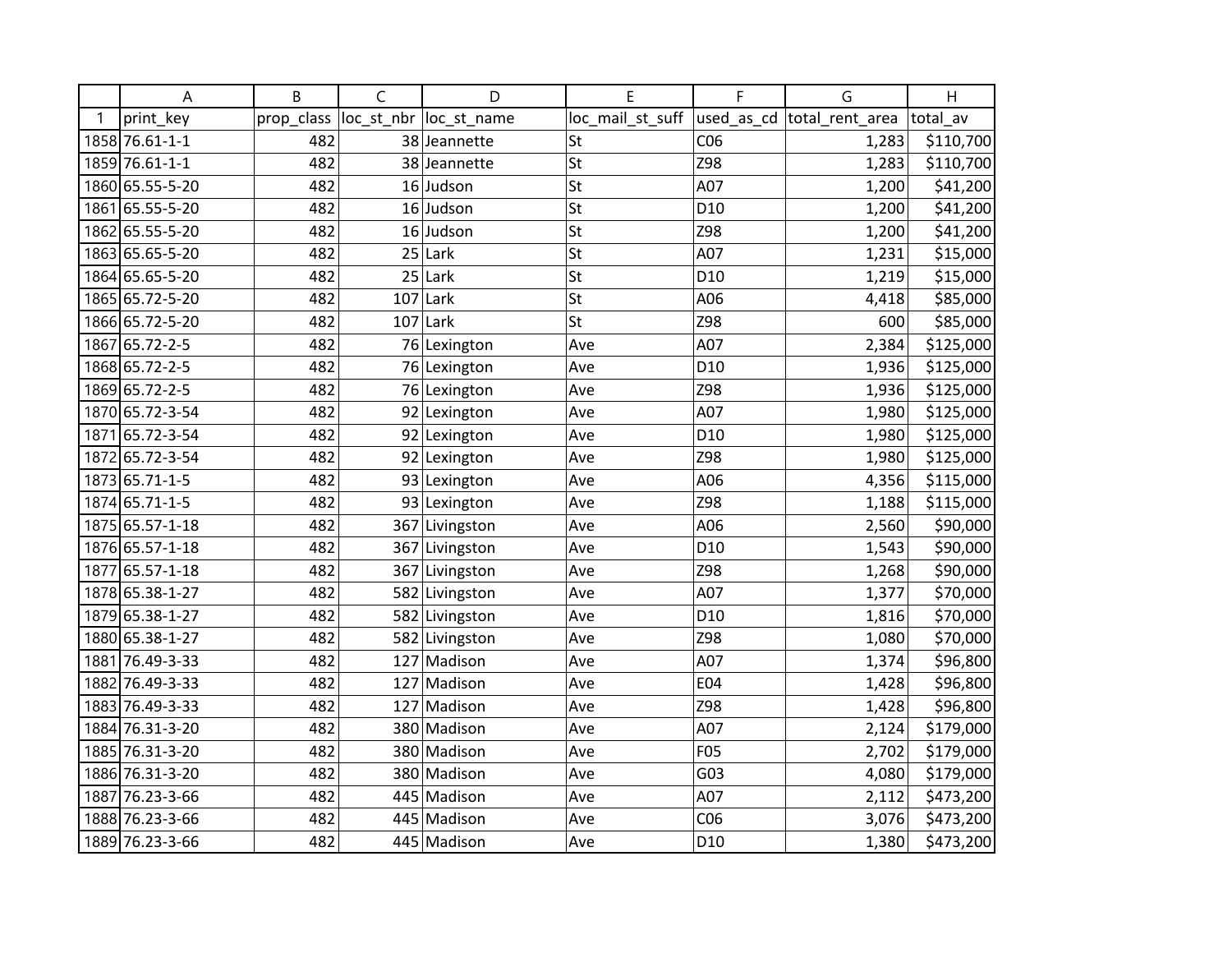|   | A               | B          | $\mathsf C$ | D                       | E                | F               | G                           | H         |
|---|-----------------|------------|-------------|-------------------------|------------------|-----------------|-----------------------------|-----------|
| 1 | print_key       | prop_class |             | loc_st_nbr  loc_st_name | loc_mail_st_suff |                 | used_as_cd  total_rent_area | total av  |
|   | 1890 76.23-3-66 | 482        |             | 445 Madison             | Ave              | Z98             | 2,112                       | \$473,200 |
|   | 1891 76.23-2-24 | 482        |             | 448 Madison             | Ave              | CO6             | 3,226                       | \$288,300 |
|   | 1892 76.23-2-24 | 482        |             | 448 Madison             | Ave              | L03             | 1,368                       | \$288,300 |
|   | 1893 76.23-2-24 | 482        |             | 448 Madison             | Ave              | Z98             | 511                         | \$288,300 |
|   | 1894 64.76-1-11 | 482        |             | 846 Madison             | Ave              | A07             | 966                         | \$99,700  |
|   | 1895 64.76-1-11 | 482        |             | 846 Madison             | Ave              | D <sub>10</sub> | 966                         | \$99,700  |
|   | 1896 64.76-1-11 | 482        |             | 846 Madison             | Ave              | Z98             | 966                         | \$99,700  |
|   | 1897 64.76-1-10 | 482        |             | 848 Madison             | Ave              | A07             | 792                         | \$113,000 |
|   | 1898 64.76-1-10 | 482        |             | 848 Madison             | Ave              | D <sub>10</sub> | 792                         | \$113,000 |
|   | 1899 64.76-1-10 | 482        |             | 848 Madison             | Ave              | Z98             | 792                         | \$113,000 |
|   | 1900 64.76-1-9  | 482        |             | 850 Madison             | Ave              | A07             | 1,080                       | \$150,000 |
|   | 1901 64.76-1-9  | 482        |             | 850 Madison             | Ave              | CO <sub>2</sub> | 1,080                       | \$150,000 |
|   | 1902 64.76-1-9  | 482        |             | 850 Madison             | Ave              | Z98             | 1,080                       | \$150,000 |
|   | 1903 64.76-1-6  | 482        |             | 858 Madison             | Ave              | A07             | 1,288                       | \$163,900 |
|   | 1904 64.76-1-6  | 482        |             | 858 Madison             | Ave              | D <sub>10</sub> | 1,288                       | \$163,900 |
|   | 1905 64.76-1-6  | 482        |             | 858 Madison             | Ave              | Z98             | 1,272                       | \$163,900 |
|   | 1906 65.61-4-24 | 482        |             | 861 Madison             | Ave              | A07             | 1,334                       | \$175,000 |
|   | 1907 65.61-4-24 | 482        |             | 861 Madison             | Ave              | D <sub>10</sub> | 1,334                       | \$175,000 |
|   | 1908 65.61-4-24 | 482        |             | 861 Madison             | Ave              | Z98             | 1,334                       | \$175,000 |
|   | 1909 64.76-1-4  | 482        |             | 864 Madison             | Ave              | A07             | 2,688                       | \$190,000 |
|   | 1910 64.76-1-4  | 482        |             | 864 Madison             | Ave              | E04             | 2,436                       | \$190,000 |
|   | 1911 64.76-1-4  | 482        |             | 864 Madison             | Ave              | Z98             | 2,436                       | \$190,000 |
|   | 1912 64.76-1-2  | 482        |             | 870 Madison             | Ave              | A07             | 2,334                       | \$180,600 |
|   | 1913 64.76-1-2  | 482        |             | 870 Madison             | Ave              | D <sub>10</sub> | 1,143                       | \$180,600 |
|   | 1914 64.68-1-39 | 482        |             | 875 Madison             | Ave              | A07             | 1,814                       | \$152,000 |
|   | 1915 64.68-1-39 | 482        |             | 875 Madison             | Ave              | D <sub>10</sub> | 836                         | \$152,000 |
|   | 1916 64.68-1-39 | 482        |             | 875 Madison             | Ave              | Z98             | 907                         | \$152,000 |
|   | 1917 64.59-2-24 | 482        |             | 1050 Madison            | Ave              | A07             | 1,748                       | \$200,000 |
|   | 1918 64.59-2-24 | 482        |             | 1050 Madison            | Ave              | D <sub>10</sub> | 1,594                       | \$200,000 |
|   | 1919 64.59-2-24 | 482        |             | 1050 Madison            | Ave              | Z98             | 874                         | \$200,000 |
|   | 1920 64.59-2-4  | 482        |             | 1067 Madison            | Ave              | A01             | 1,353                       | \$155,000 |
|   | 1921 64.59-2-4  | 482        |             | 1067 Madison            | Ave              | E04             | 1,386                       | \$155,000 |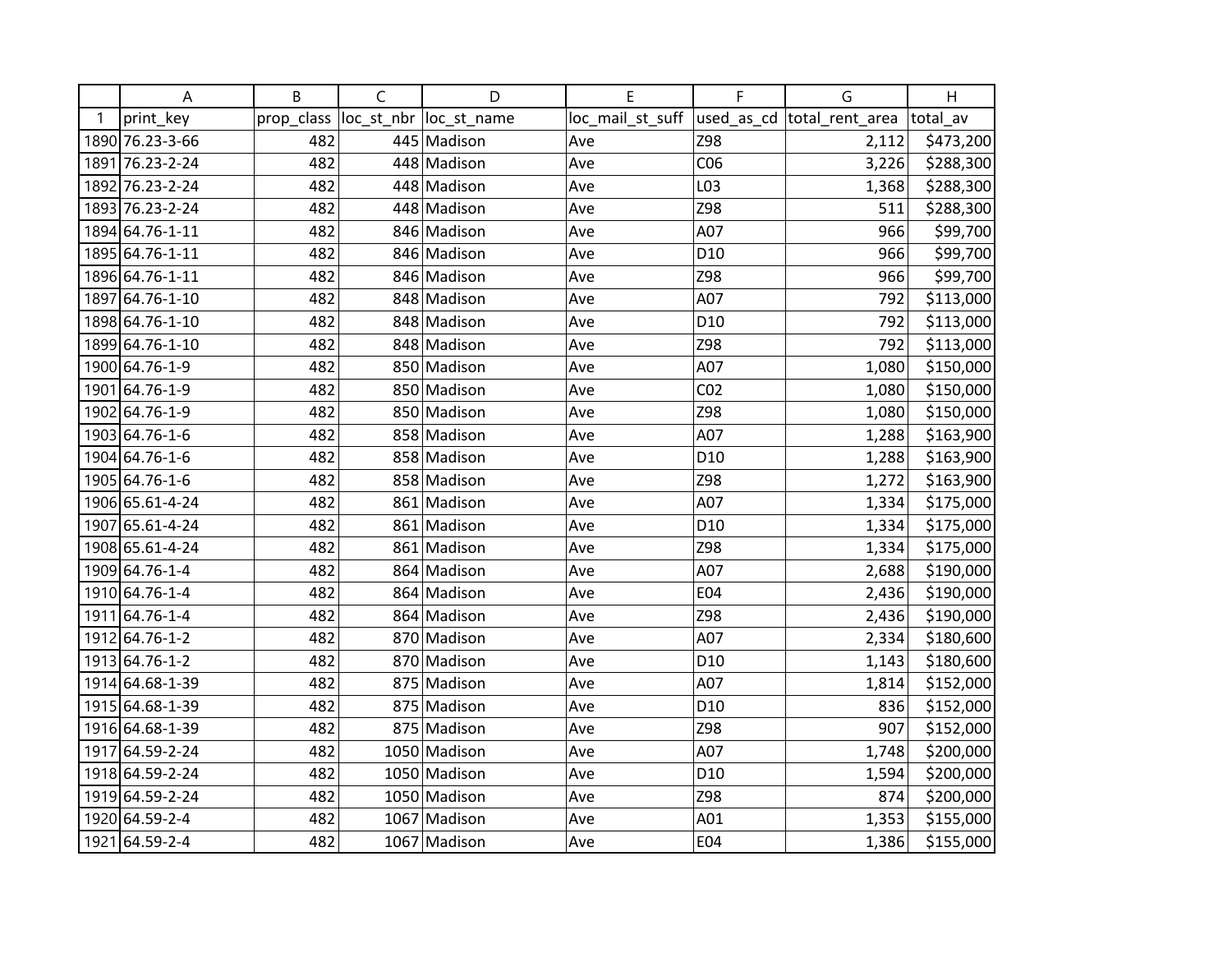|   | A               | B          | $\mathsf C$ | D                       | E                | F               | G                           | H         |
|---|-----------------|------------|-------------|-------------------------|------------------|-----------------|-----------------------------|-----------|
| 1 | print_key       | prop_class |             | loc_st_nbr  loc_st_name | loc_mail_st_suff |                 | used_as_cd  total_rent_area | total av  |
|   | 1922 64.59-1-38 | 482        |             | 1078 Madison            | Ave              | A07             | 3,484                       | \$216,400 |
|   | 1923 64.59-1-38 | 482        |             | 1078 Madison            | Ave              | D08             | 1,710                       | \$216,400 |
|   | 1924 64.59-1-38 | 482        |             | 1078 Madison            | Ave              | Z98             | 1,710                       | \$216,400 |
|   | 1925 64.59-1-37 | 482        |             | 1080 Madison            | Ave              | A07             | 3,131                       | \$216,400 |
|   | 1926 64.59-1-37 | 482        |             | 1080 Madison            | Ave              | D <sub>10</sub> | 546                         | \$216,400 |
|   | 1927 64.59-1-37 | 482        |             | 1080 Madison            | Ave              | Z98             | 1,417                       | \$216,400 |
|   | 1928 64.59-1-29 | 482        |             | 1108 Madison            | Ave              | A07             | 1,536                       | \$245,000 |
|   | 1929 64.59-1-29 | 482        |             | 1108 Madison            | Ave              | D <sub>10</sub> | 1,918                       | \$245,000 |
|   | 1930 64.59-1-29 | 482        |             | 1108 Madison            | Ave              | Z98             | 1,536                       | \$245,000 |
|   | 1931 64.59-1-28 | 482        |             | 1110 Madison            | Ave              | A07             | 1,102                       | \$250,000 |
|   | 1932 64.59-1-28 | 482        |             | 1110 Madison            | Ave              | CO6             | 1,102                       | \$250,000 |
|   | 1933 64.59-1-28 | 482        |             | 1110 Madison            | Ave              | Z98             | 1,102                       | \$250,000 |
|   | 1934 76.26-1-51 | 482        |             | 25 Monroe               | St               | A07             | 13,648                      | \$920,800 |
|   | 1935 76.26-1-51 | 482        |             | 25 Monroe               | St               | E02             | 21,232                      | \$920,800 |
|   | 1936 76.56-1-1  | 482        |             | 158 Morton              | Ave              | A07             | 4,848                       | \$155,800 |
|   | 1937 76.56-1-1  | 482        |             | 158 Morton              | Ave              | D <sub>10</sub> | 792                         | \$155,800 |
|   | 1938 76.56-1-1  | 482        |             | 158 Morton              | Ave              | Z98             | 2,820                       | \$155,800 |
|   | 1939 76.47-2-1  | 482        |             | 300 Morton              | Ave              | A07             | 2,108                       | \$150,000 |
|   | 1940 76.47-2-1  | 482        |             | 300 Morton              | Ave              | D <sub>10</sub> | 2,270                       | \$150,000 |
|   | 1941 76.47-2-1  | 482        |             | 300 Morton              | Ave              | Z98             | 1,054                       | \$150,000 |
|   | 1942 64.44-1-43 | 482        |             | $127$ N Allen           | St               | A07             | 2,140                       | \$153,100 |
|   | 1943 64.44-1-43 | 482        |             | $127$ N Allen           | St               | E02             | 668                         | \$153,100 |
|   | 1944 64.44-1-43 | 482        |             | $127$ N Allen           | St               | Z98             | 1,336                       | \$153,100 |
|   | 1945 64.44-1-17 | 482        |             | $133$ N Allen           | St               | A06             | 966                         | \$109,300 |
|   | 1946 64.44-1-17 | 482        |             | $133$ N Allen           | St               | D <sub>10</sub> | 1,110                       | \$109,300 |
|   | 1947 64.44-1-13 | 482        |             | $136$ N Allen           | St               | A06             | 1,072                       | \$133,900 |
|   | 1948 64.44-1-13 | 482        |             | 136 N Allen             | St               | D <sub>10</sub> | 1,210                       | \$133,900 |
|   | 1949 64.44-1-13 | 482        |             | 136 N Allen             | St               | Z98             | 1,661                       | \$133,900 |
|   | 1950 64.44-1-16 | 482        |             | $142$ N Allen           | St               | A07             | 1,860                       | \$197,200 |
|   | 1951 64.44-1-16 | 482        |             | $142$ N Allen           | St               | D <sub>10</sub> | 1,361                       | \$197,200 |
|   | 1952 64.44-1-16 | 482        |             | $142$ N Allen           | St               | E02             | 766                         | \$197,200 |
|   | 1953 64.44-1-16 | 482        |             | $142$ N Allen           | St               | Z98             | 1,219                       | \$197,200 |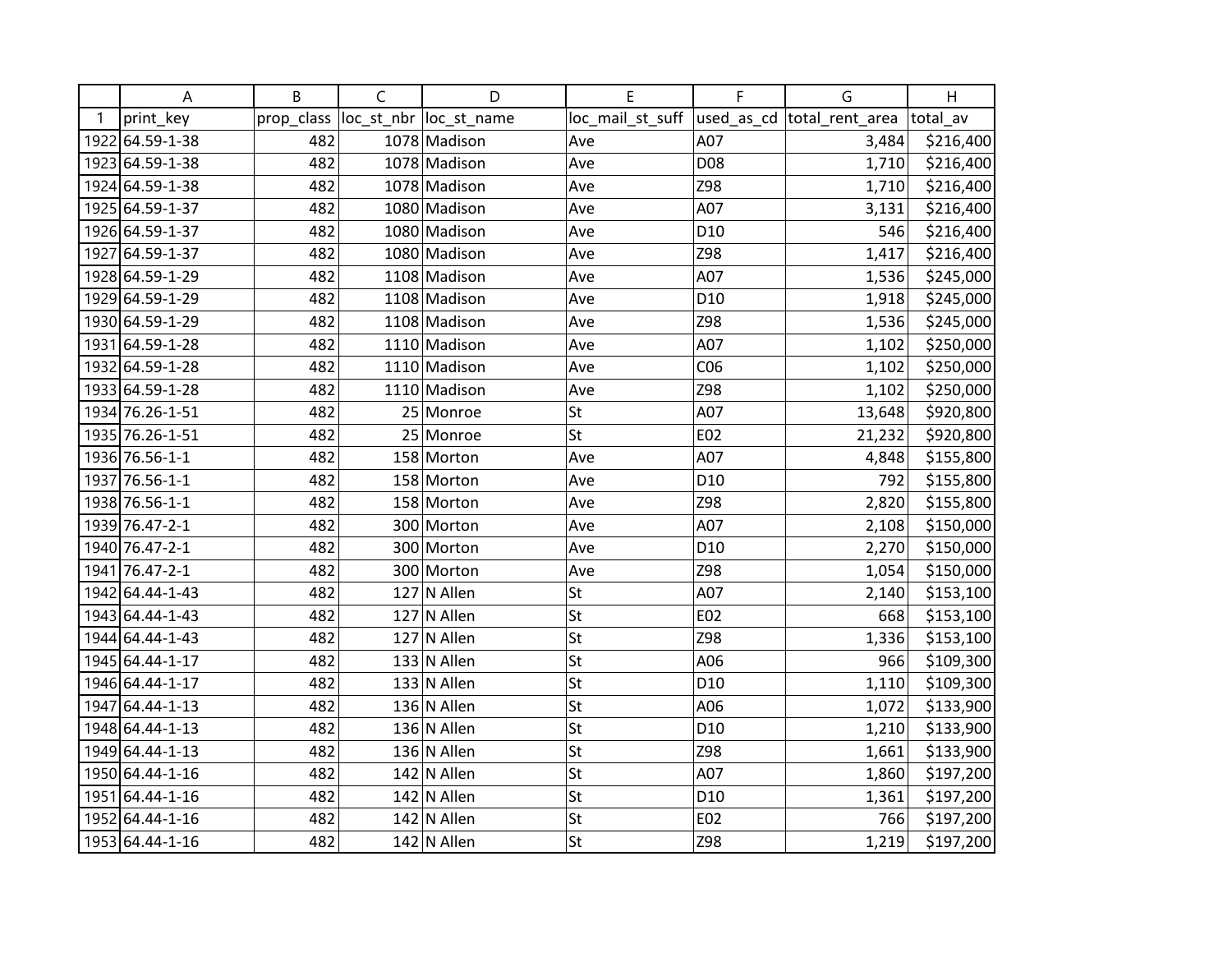|   | Α                 | B          | $\mathsf{C}$ | D                       | E                | F               | G                          | H                  |
|---|-------------------|------------|--------------|-------------------------|------------------|-----------------|----------------------------|--------------------|
| 1 | print_key         | prop_class |              | loc_st_nbr  loc_st_name | loc_mail_st_suff |                 | used as cd total rent area | total av           |
|   | 1954 64.36-3-36   | 482        |              | $177$ N Allen           | St               | A07             | 1,328                      | \$161,800          |
|   | 1955 64.36-3-36   | 482        |              | $177$ N Allen           | St               | D <sub>10</sub> | 1,794                      | \$161,800          |
|   | 1956 64.36-3-36   | 482        |              | $177$ N Allen           | St               | Z98             | 1,166                      | \$161,800          |
|   | 1957 64.36-3-34   | 482        |              | $181$ N Allen           | St               | A07             | 2,632                      | \$117,400          |
|   | 1958 64.36-3-34   | 482        |              | $181$ N Allen           | St               | E04             | 1,157                      | \$117,400          |
|   | 1959 64.36-3-34   | 482        |              | $181$ N Allen           | St               | Z98             | 1,316                      | \$117,400          |
|   | 1960 64.36-3-33   | 482        |              | $187$ N Allen           | St               | A07             | 1,202                      | \$115,000          |
|   | 1961 64.36-3-33   | 482        |              | $187$ N Allen           | St               | D <sub>10</sub> | 1,384                      | \$115,000          |
|   | 1962 64.36-3-33   | 482        |              | $187$ N Allen           | St               | Z98             | 1,202                      | \$115,000          |
|   | 1963 65.55-3-13   | 482        |              | $111$ N Lake            | Ave              | A06             | 1,068                      | \$69,200           |
|   | 1964 65.55-3-13   | 482        |              | $111$ N Lake            | Ave              | D <sub>10</sub> | 1,068                      | \$69,200           |
|   | 1965 65.55-3-13   | 482        |              | $111$ N Lake            | Ave              | Z98             | 1,068                      | \$69,200           |
|   | 1966 65.29-1-15   | 482        |              | $20 \vert N$ Manning    | Blvd             | A07             | 1,065                      | \$130,100          |
|   | 1967 65.29-1-15   | 482        |              | $20$ N Manning          | Blvd             | D <sub>10</sub> | 1,832                      | \$130,100          |
|   | 1968 65.29-1-15   | 482        |              | $20$ N Manning          | Blvd             | Z98             | 1,050                      | \$130,100          |
|   | 1969 65.74-4-1    | 482        |              | $41$ N Swan             | St               | A07             | 2,100                      | \$144,200          |
|   | 1970 65.74-4-1    | 482        |              | $41$ N Swan             | St               | D <sub>10</sub> | 1,020                      | \$144,200          |
|   | 1971 65.74-4-1    | 482        |              | $41$ N Swan             | St               | Z98             | 1,020                      | \$144,200          |
|   | 1972 76.22-4-1    | 482        |              | 10 New Scotland         | Ave              | A01             | 6,000                      | \$983,700          |
|   | 1973 76.22-4-1    | 482        |              | 10 New Scotland         | Ave              | D <sub>09</sub> | 6,000                      | \$983,700          |
|   | 1974 76.22-4-1    | 482        |              | 10 New Scotland         | Ave              | Z98             | 6,000                      | \$983,700          |
|   | 1975 76.22-2-35.1 | 482        |              | 33 New Scotland         | Ave              | A07             |                            | 74,000 \$6,400,000 |
|   | 1976 76.22-2-35.1 | 482        |              | 33 New Scotland         | Ave              | D08             |                            | 14,800 \$6,400,000 |
|   | 1977 75.26-3-11   | 482        |              | 431 New Scotland        | Ave              | A02             | 4,748                      | \$275,000          |
|   | 1978 75.26-3-11   | 482        |              | 431 New Scotland        | Ave              | E04             | 342                        | \$275,000          |
|   | 1979 75.26-3-11   | 482        |              | 431 New Scotland        | Ave              | Z98             | 2,670                      | \$275,000          |
|   | 1980 65.38-2-40   | 482        |              | 67 Ontario              | St               | E04             | 3,396                      | \$50,000           |
|   | 1981 65.38-2-40   | 482        |              | 67 Ontario              | St               | Z98             | 1,222                      | \$50,000           |
|   | 1982 65.46-4-7    | 482        |              | 78 Ontario              | St               | A07             | 1,680                      | \$100,000          |
|   | 1983 65.46-4-7    | 482        |              | 78 Ontario              | St               | D <sub>10</sub> | 1,680                      | \$100,000          |
|   | 1984 65.46-4-7    | 482        |              | 78 Ontario              | St               | Z98             | 1,680                      | \$100,000          |
|   | 1985 64.76-2-44   | 482        |              | 323 Ontario             | St               | A07             | 1,176                      | \$111,500          |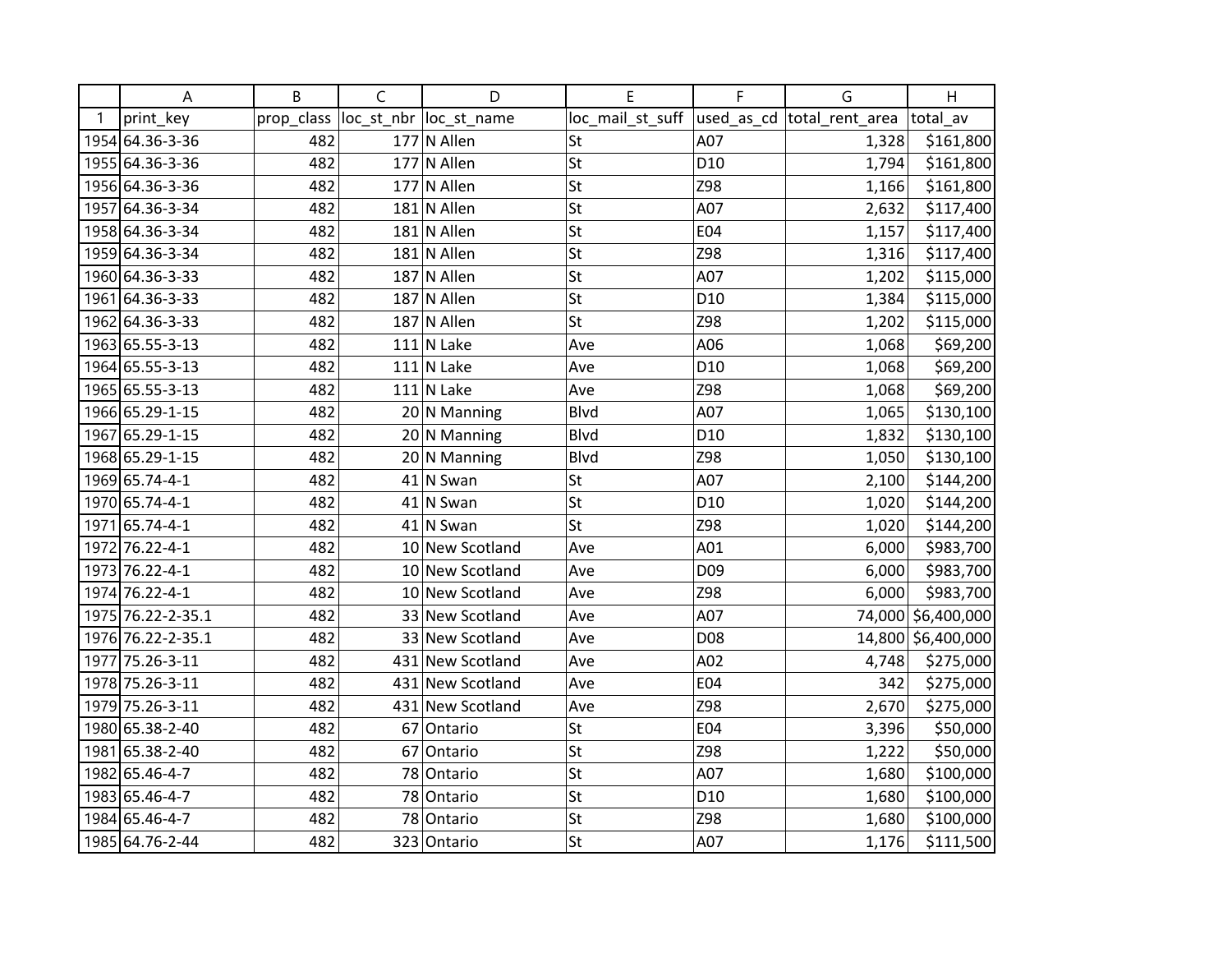|   | A               | B          | $\mathsf C$ | D                       | E                | F               | G                           | H         |
|---|-----------------|------------|-------------|-------------------------|------------------|-----------------|-----------------------------|-----------|
| 1 | print_key       | prop_class |             | loc_st_nbr  loc_st_name | loc_mail_st_suff |                 | used_as_cd  total_rent_area | total av  |
|   | 1986 64.76-2-44 | 482        |             | 323 Ontario             | St               | D <sub>10</sub> | 1,176                       | \$111,500 |
|   | 1987 64.76-2-44 | 482        |             | 323 Ontario             | St               | Z98             | 1,160                       | \$111,500 |
|   | 1988 64.76-2-47 | 482        |             | 329 Ontario             | St               | A07             | 1,240                       | \$124,200 |
|   | 1989 64.76-2-47 | 482        |             | 329 Ontario             | St               | D <sub>10</sub> | 1,416                       | \$124,200 |
|   | 1990 64.76-2-47 | 482        |             | 329 Ontario             | St               | Z98             | 1,400                       | \$124,200 |
|   | 1991 65.81-6-55 | 482        |             | $158.5$ Orange          | St               | A07             | 2,204                       | \$101,300 |
|   | 1992 65.81-6-55 | 482        |             | $158.5$ Orange          | St               | <b>E04</b>      | 760                         | \$101,300 |
|   | 1993 65.81-6-55 | 482        |             | $158.5$ Orange          | St               | Z98             | 1,862                       | \$101,300 |
|   | 1994 65.47-1-25 | 482        |             | 39 Quail                | St               | Z34             | 3,436                       | \$76,800  |
|   | 1995 65.47-1-25 | 482        |             | 39 Quail                | St               | Z98             | 1,100                       | \$76,800  |
|   | 1996 65.47-1-26 | 482        |             | 41 Quail                | St               | A07             | 1,300                       | \$60,000  |
|   | 1997 65.47-1-26 | 482        |             | $41$ Quail              | St               | CO6             | 1,525                       | \$60,000  |
|   | 1998 65.47-1-26 | 482        |             | $41$ Quail              | St               | Z98             | 1,300                       | \$60,000  |
|   | 1999 65.47-4-67 | 482        | 42          | Quail                   | St               | A07             | 1,132                       | \$65,000  |
|   | 2000 65.47-4-67 | 482        |             | 42 Quail                | St               | D <sub>10</sub> | 1,132                       | \$65,000  |
|   | 2001 65.47-4-67 | 482        |             | 42 Quail                | St               | Z98             | 1,132                       | \$65,000  |
|   | 2002 65.47-2-16 | 482        |             | 43 Quail                | St               | A07             | 1,260                       | \$120,000 |
|   | 2003 65.47-2-16 | 482        |             | 43 Quail                | St               | D <sub>10</sub> | 1,284                       | \$120,000 |
|   | 2004 65.47-2-16 | 482        |             | 43 Quail                | St               | F05             | 1,114                       | \$120,000 |
|   | 2005 65.47-2-16 | 482        |             | 43 Quail                | St               | Z98             | 1,260                       | \$120,000 |
|   | 2006 65.47-2-21 | 482        |             | $61$ Quail              | St               | A07             | 1,400                       | \$115,000 |
|   | 2007 65.47-2-21 | 482        |             | $61$ Quail              | St               | D <sub>10</sub> | 1,436                       | \$115,000 |
|   | 2008 65.47-2-21 | 482        |             | $61$ Quail              | St               | F05             | 1,400                       | \$115,000 |
|   | 2009 65.62-3-12 | 482        |             | $167$ Quail             | St               | A07             | 1,463                       | \$115,000 |
|   | 2010 65.62-3-12 | 482        | 167         | Quail                   | St               | D <sub>10</sub> | 1,431                       | \$115,000 |
|   | 2011 65.62-3-12 | 482        |             | $167$ Quail             | St               | F05             | 280                         | \$115,000 |
|   | 2012 65.62-3-12 | 482        | 167         | Quail                   | St               | Z98             | 1,431                       | \$115,000 |
|   | 2013 65.61-5-31 | 482        | 187         | Quail                   | St               | <b>B06</b>      | 2,584                       | \$91,300  |
|   | 2014 65.61-5-31 | 482        |             | $187$ Quail             | St               | Z98             | 1,292                       | \$91,300  |
|   | 2015 65.69-1-1  | 482        | 220         | Quail                   | St               | A07             | 1,282                       | \$115,000 |
|   | 2016 65.69-1-1  | 482        |             | $220$ Quail             | St               | E04             | 1,282                       | \$115,000 |
|   | 2017 65.69-1-1  | 482        |             | $220$ Quail             | St               | Z98             | 1,242                       | \$115,000 |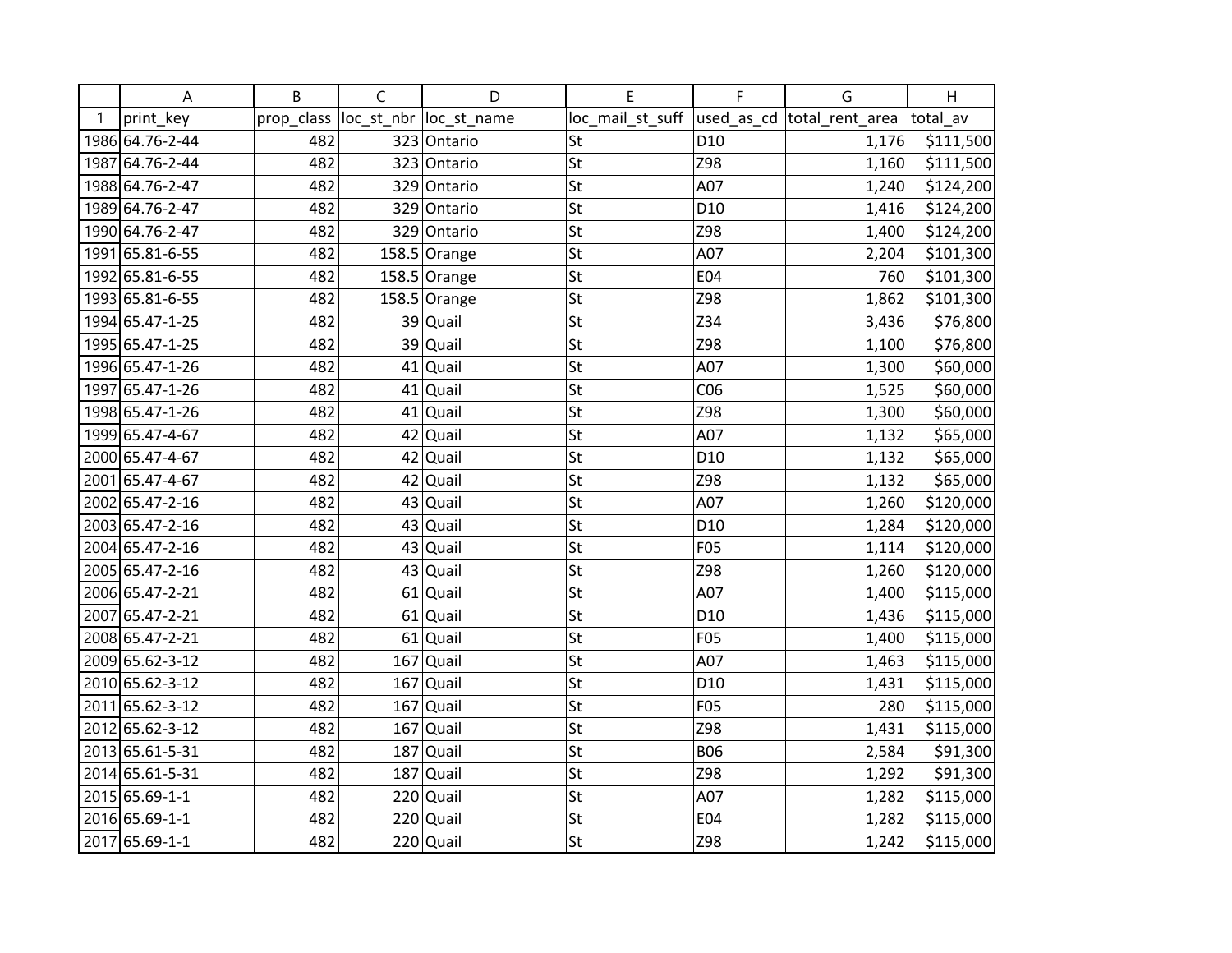|   | A               | B          | $\mathsf C$ | D                       | Е                | F               | G                           | H         |
|---|-----------------|------------|-------------|-------------------------|------------------|-----------------|-----------------------------|-----------|
| 1 | print_key       | prop_class |             | loc_st_nbr  loc_st_name | loc_mail_st_suff |                 | used_as_cd  total_rent_area | total av  |
|   | 2018 65.69-1-47 | 482        |             | $224$ Quail             | St               | A07             | 2,244                       | \$155,100 |
|   | 2019 65.69-1-47 | 482        |             | $224$ Quail             | St               | D <sub>10</sub> | 1,122                       | \$155,100 |
|   | 2020 65.69-1-47 | 482        |             | $224$ Quail             | St               | Z98             | 1,122                       | \$155,100 |
|   | 2021 65.63-2-16 | 482        |             | 56 Robin                | St               | D <sub>10</sub> | 1,456                       | \$15,000  |
|   | 2022 65.63-2-16 | 482        |             | 56 Robin                | St               | <b>F05</b>      | 3,808                       | \$15,000  |
|   | 2023 65.63-2-16 | 482        |             | 56 Robin                | St               | Z98             | 448                         | \$15,000  |
|   | 2024 76.57-2-14 | 482        |             | $205$ S Pearl           | St               | A07             | 2,200                       | \$99,300  |
|   | 2025 76.57-2-14 | 482        |             | $205$ S Pearl           | St               | D <sub>10</sub> | 1,100                       | \$99,300  |
|   | 2026 76.57-2-14 | 482        |             | $205$ S Pearl           | St               | Z98             | 1,100                       | \$99,300  |
|   | 2027 76.57-2-26 | 482        |             | 237 S Pearl             | St               | E04             | 1,620                       | \$66,700  |
|   | 2028 76.57-2-26 | 482        |             | $237$ S Pearl           | St               | Z98             | 2,792                       | \$66,700  |
|   | 2029 76.65-3-57 | 482        |             | $321$ S Pearl           | St               | A07             | 2,065                       | \$40,000  |
|   | 2030 76.65-3-57 | 482        |             | $321$ S Pearl           | St               | D <sub>10</sub> | 1,390                       | \$40,000  |
|   | 2031 76.65-3-57 | 482        |             | $321$ S Pearl           | St               | Z98             | 675                         | \$40,000  |
|   | 2032 76.65-3-53 | 482        |             | $333$ S Pearl           | St               | A01             | 1,856                       | \$83,000  |
|   | 2033 76.65-3-53 | 482        |             | $333$ S Pearl           | St               | D <sub>10</sub> | 1,058                       | \$83,000  |
|   | 2034 76.73-3-17 | 482        |             | 465 S Pearl             | St               | A07             | 5,748                       | \$168,100 |
|   | 2035 76.73-3-17 | 482        |             | 465 S Pearl             | St               | D <sub>10</sub> | 1,024                       | \$168,100 |
|   | 2036 76.73-3-17 | 482        |             | 465 S Pearl             | St               | Z98             | 892                         | \$168,100 |
|   | 2037 76.73-4-25 | 482        |             | $11$ Second             | Ave              | F05             | 678                         | \$10,000  |
|   | 2038 76.73-4-25 | 482        |             | $11$ Second             | Ave              | Z98             | 1,356                       | \$10,000  |
|   | 2039 76.72-4-11 | 482        |             | 92 Second               | Ave              | A07             | 1,484                       | \$70,000  |
|   | 2040 76.72-4-11 | 482        |             | 92 Second               | Ave              | CO <sub>1</sub> | 1,442                       | \$70,000  |
|   | 2041 76.72-4-11 | 482        |             | 92 Second               | Ave              | Z98             | 1,442                       | \$70,000  |
|   | 2042 76.62-4-25 | 482        |             | $221$ Second            | Ave              | A07             | 1,136                       | \$80,200  |
|   | 2043 76.62-4-25 | 482        |             | 221 Second              | Ave              | D <sub>10</sub> | 947                         | \$80,200  |
|   | 2044 76.62-4-25 | 482        |             | 221 Second              | Ave              | Z98             | 947                         | \$80,200  |
|   | 2045 76.62-3-37 | 482        |             | 273 Second              | Ave              | A07             | 1,682                       | \$125,500 |
|   | 2046 76.62-3-37 | 482        |             | $273$ Second            | Ave              | D <sub>10</sub> | 787                         | \$125,500 |
|   | 2047 76.62-3-37 | 482        |             | 273 Second              | Ave              | Z98             | 1,071                       | \$125,500 |
|   | 2048 76.70-1-12 | 482        |             | 312 Second              | Ave              | A07             | 2,472                       | \$100,000 |
|   | 2049 76.70-1-12 | 482        |             | 312 Second              | Ave              | D <sub>10</sub> | 432                         | \$100,000 |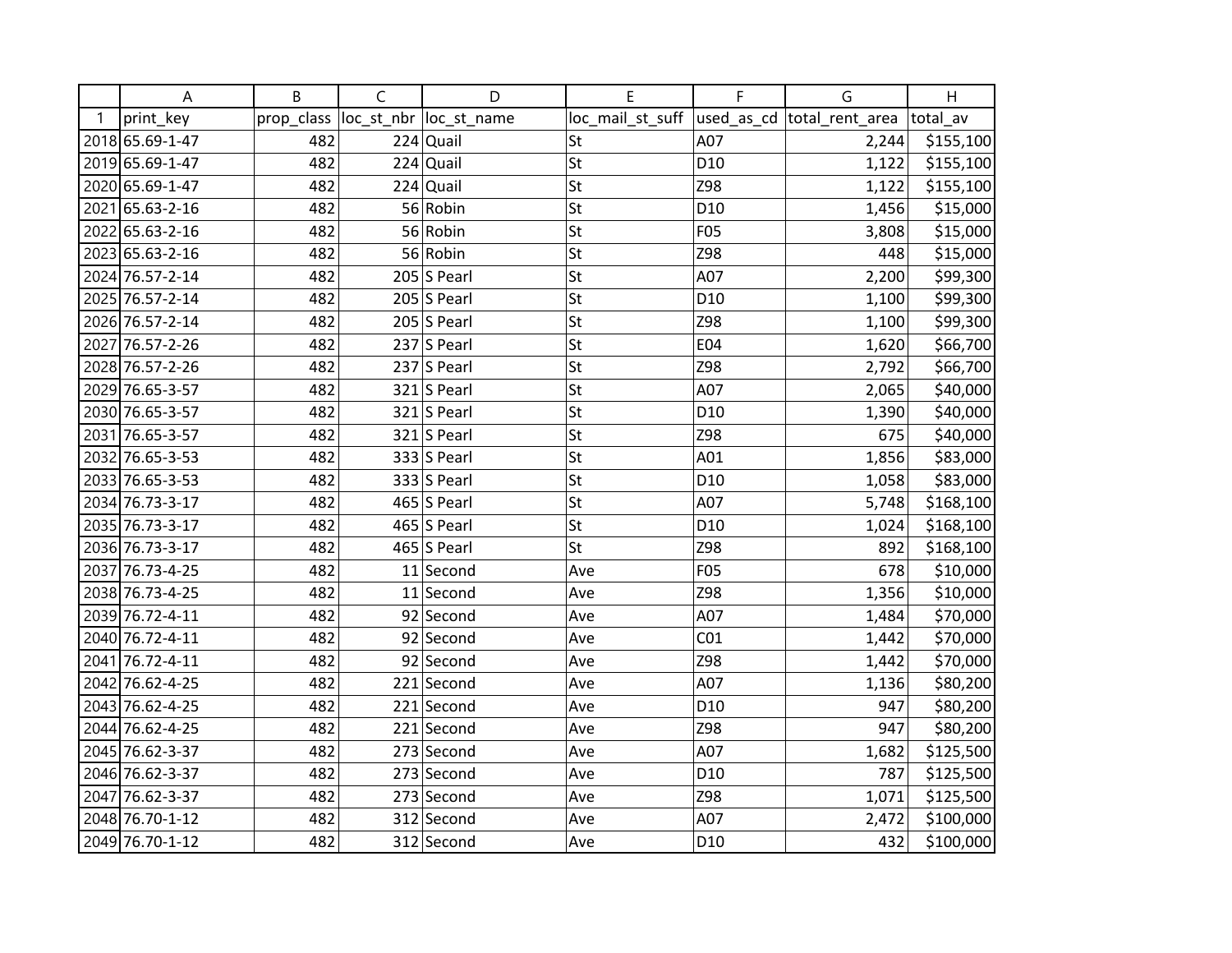|    | A               | B          | $\mathsf C$ | D                       | E                | F               | G                          | H         |
|----|-----------------|------------|-------------|-------------------------|------------------|-----------------|----------------------------|-----------|
| -1 | print_key       | prop_class |             | loc_st_nbr  loc_st_name | loc_mail_st_suff |                 | used_as_cd total_rent_area | total_av  |
|    | 2050 76.70-1-12 | 482        |             | 312 Second              | Ave              | Z98             | 1,020                      | \$100,000 |
|    | 2051 76.61-3-30 | 482        |             | 329 Second              | Ave              | A07             | 1,578                      | \$137,500 |
|    | 2052 76.61-3-30 | 482        |             | 329 Second              | Ave              | D <sub>10</sub> | 1,000                      | \$137,500 |
|    | 2053 76.61-3-30 | 482        |             | 329 Second              | Ave              | F05             | 1,112                      | \$137,500 |
|    | 2054 75.68-4-9  | 482        |             | 502 Second              | Ave              | A07             | 1,592                      | \$75,300  |
|    | 2055 75.68-4-9  | 482        |             | 502 Second              | Ave              | E04             | 522                        | \$75,300  |
|    | 2056 75.68-4-9  | 482        |             | 502 Second              | Ave              | Z98             | 880                        | \$75,300  |
|    | 2057 65.65-2-53 | 482        |             | 161 Second              | St               | A07             | 2,092                      | \$85,000  |
|    | 2058 65.65-2-53 | 482        |             | $161$ Second            | St               | D <sub>10</sub> | 500                        | \$85,000  |
|    | 2059 65.65-2-53 | 482        |             | 161 Second              | St               | Z98             | 1,296                      | \$85,000  |
|    | 2060 76.34-2-1  | 482        |             | 12 Sheridan             | Ave              | E02             | 4,572                      | \$345,000 |
|    | 2061 76.34-2-1  | 482        |             | 12 Sheridan             | Ave              | Z98             | 1,524                      | \$345,000 |
|    | 2062 65.81-4-1  | 482        |             | 240 Sheridan            | Ave              | A07             | 11,655                     | \$387,100 |
|    | 2063 65.63-5-40 | 482        |             | 193 Sherman             | St               | A06             | 3,340                      | \$153,400 |
|    | 2064 65.63-5-40 | 482        |             | 193 Sherman             | St               | Z98             | 1,652                      | \$153,400 |
|    | 2065 75.76-3-31 | 482        |             | 91 Southern             | Blvd             | A07             | 5,085                      | \$245,000 |
|    | 2066 75.76-3-31 | 482        |             | 91 Southern             | <b>Blvd</b>      | D <sub>10</sub> | 819                        | \$245,000 |
|    | 2067 75.76-3-31 | 482        |             | 91 Southern             | <b>Blvd</b>      | F05             | 200                        | \$245,000 |
|    | 2068 75.76-3-31 | 482        |             | 91 Southern             | Blvd             | Z98             | 379                        | \$245,000 |
|    | 2069 76.69-5-44 | 482        |             | 125 Southern            | Blvd             | A07             | 1,792                      | \$165,000 |
|    | 2070 76.69-5-44 | 482        |             | 125 Southern            | <b>Blvd</b>      | D <sub>10</sub> | 1,776                      | \$165,000 |
|    | 2071 76.69-5-44 | 482        |             | 125 Southern            | <b>Blvd</b>      | <b>F05</b>      | 672                        | \$165,000 |
|    | 2072 76.69-5-44 | 482        |             | 125 Southern            | Blvd             | Z98             | 672                        | \$165,000 |
|    | 2073 76.64-4-14 | 482        |             | 76 Third                | Ave              | A06             | 1,296                      | \$50,000  |
|    | 2074 76.64-4-14 | 482        |             | 76 Third                | Ave              | F03             | 1,296                      | \$50,000  |
|    | 2075 65.64-7-12 | 482        |             | $234$ Third             | St               | A07             | 2,352                      | \$48,500  |
|    | 2076 65.64-7-12 | 482        | 234         | Third                   | St               | Z98             | 1,176                      | \$48,500  |
|    | 2077 65.21-2-26 | 482        |             | 758 Third               | St               | A07             | 1,708                      | \$104,500 |
|    | 2078 65.21-2-26 | 482        |             | 758 Third               | St               | E04             | 1,708                      | \$104,500 |
|    | 2079 65.21-2-26 | 482        |             | 758 Third               | St               | Z98             | 1,708                      | \$104,500 |
|    | 2080 64.36-4-51 | 482        |             | 6 W Lawrence            | St               | A07             | 2,088                      | \$115,700 |
|    | 2081 64.36-4-51 | 482        |             | $6 W$ Lawrence          | St               | D <sub>10</sub> | 312                        | \$115,700 |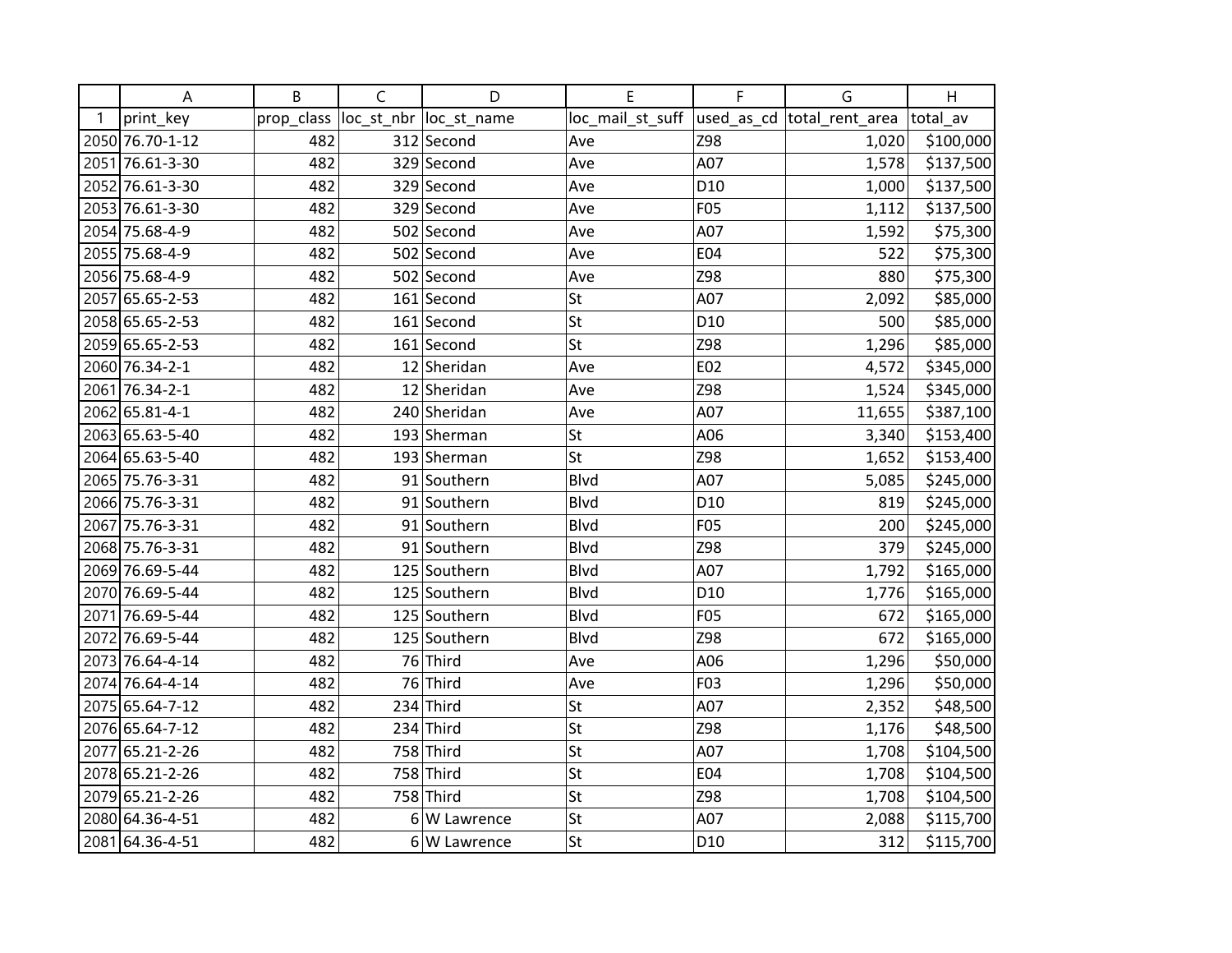|   | Α                | B          | $\mathsf{C}$ | D                      | E                | F   | G                           | H         |
|---|------------------|------------|--------------|------------------------|------------------|-----|-----------------------------|-----------|
| 1 | print_key        | prop_class |              | loc st nbr loc st name | loc_mail_st_suff |     | used_as_cd  total_rent_area | total_av  |
|   | 2082 64.36-4-51  | 482        |              | 6 W Lawrence           | St               | Z98 | 1,200                       | \$115,700 |
|   | 2083 65.71-3-33  | 482        |              | 279 Washington         | Ave              | A07 | 920                         | \$95,700  |
|   | 2084 65.71-3-33  | 482        |              | 279 Washington         | Ave              | E04 | 1,058                       | \$95,700  |
|   | 2085 65.71-3-33  | 482        | 279          | Washington             | Ave              | Z98 | 782                         | \$95,700  |
|   | 2086 65.62-1-38  | 482        | 455          | Washington             | Ave              | A07 | 4,428                       | \$233,900 |
|   | 2087 65.62-1-38  | 482        | 455          | Washington             | Ave              | CO6 | 1,510                       | \$233,900 |
|   | 2088 65.62-1-38  | 482        |              | 455 Washington         | Ave              | Z98 | 1,440                       | \$233,900 |
|   | 2089 65.62-1-56  | 482        |              | 493 Washington         | Ave              | A07 | 1,840                       | \$50,000  |
|   | 2090 65.62-1-56  | 482        | 493          | Washington             | Ave              | D10 | 920                         | \$50,000  |
|   | 2091 65.62-1-56  | 482        |              | 493 Washington         | Ave              | Z98 | 880                         | \$50,000  |
|   | 2092 65.62-1-57  | 482        |              | 495 Washington         | Ave              | A07 | 2,330                       | \$95,000  |
|   | 2093 65.62-1-57  | 482        |              | 495 Washington         | Ave              | D10 | 1,150                       | \$95,000  |
|   | 2094 65.62-1-57  | 482        |              | 495 Washington         | Ave              | Z98 | 1,150                       | \$95,000  |
|   | 2095 65.54-4-63  | 482        | 497          | Washington             | Ave              | A07 | 962                         | \$125,000 |
|   | 2096 65.54-4-63  | 482        | 497          | Washington             | Ave              | CO6 | 962                         | \$125,000 |
|   | 2097 65.54-4-63  | 482        | 497          | Washington             | Ave              | Z98 | 946                         | \$125,000 |
|   | 2098 65.53-1-33  | 482        | 555          | Washington             | Ave              | A07 | 2,300                       | \$210,600 |
|   | 2099 65.53-1-33  | 482        |              | 555 Washington         | Ave              | D10 | 1,424                       | \$210,600 |
|   | 2100 64.52-1-22  | 482        | 784          | Washington             | Ave              | A07 | 1,200                       | \$414,900 |
|   | 2101 64.52-1-22  | 482        | 784          | Washington             | Ave              | E02 | 7,608                       | \$414,900 |
|   | 2102 64.52-1-22  | 482        |              | 784 Washington         | Ave              | F05 | 3,582                       | \$414,900 |
|   | 2103 64.44-1-12  | 482        | 857          | Washington             | Ave              | A06 | 1,242                       | \$90,000  |
|   | 2104 64.44-1-12  | 482        |              | 857 Washington         | Ave              | D10 | 558                         | \$90,000  |
|   | 2105 65.21-1-50  | 482        | 65           | Watervliet             | Ave              | A07 | 5,616                       | \$327,600 |
|   | 2106 65.21-1-50  | 482        | 65           | Watervliet             | Ave              | Z32 | 2,808                       | \$327,600 |
|   | 2107 65.21-1-50  | 482        | 65           | Watervliet             | Ave              | Z98 | 2,808                       | \$327,600 |
|   | 2108 76.58-2-1.1 | 482        | 57           | Westerlo               | St               | A06 | 4,087                       | \$284,500 |
|   | 2109 65.70-1-31  | 482        |              | 152 Western            | Ave              | A06 | 3,162                       | \$230,900 |
|   | 2110 65.70-1-31  | 482        |              | 152 Western            | Ave              | D10 | 600                         | \$230,900 |
|   | 2111 65.70-1-31  | 482        | 152          | Western                | Ave              | Z98 | 1,254                       | \$230,900 |
|   | 2112 64.6-2-2    | 482        |              | 845 Western            | Ave              | E02 | 1,658                       | \$145,500 |
|   | 2113 64.6-2-2    | 482        |              | 845 Western            | Ave              | Z98 | 805                         | \$145,500 |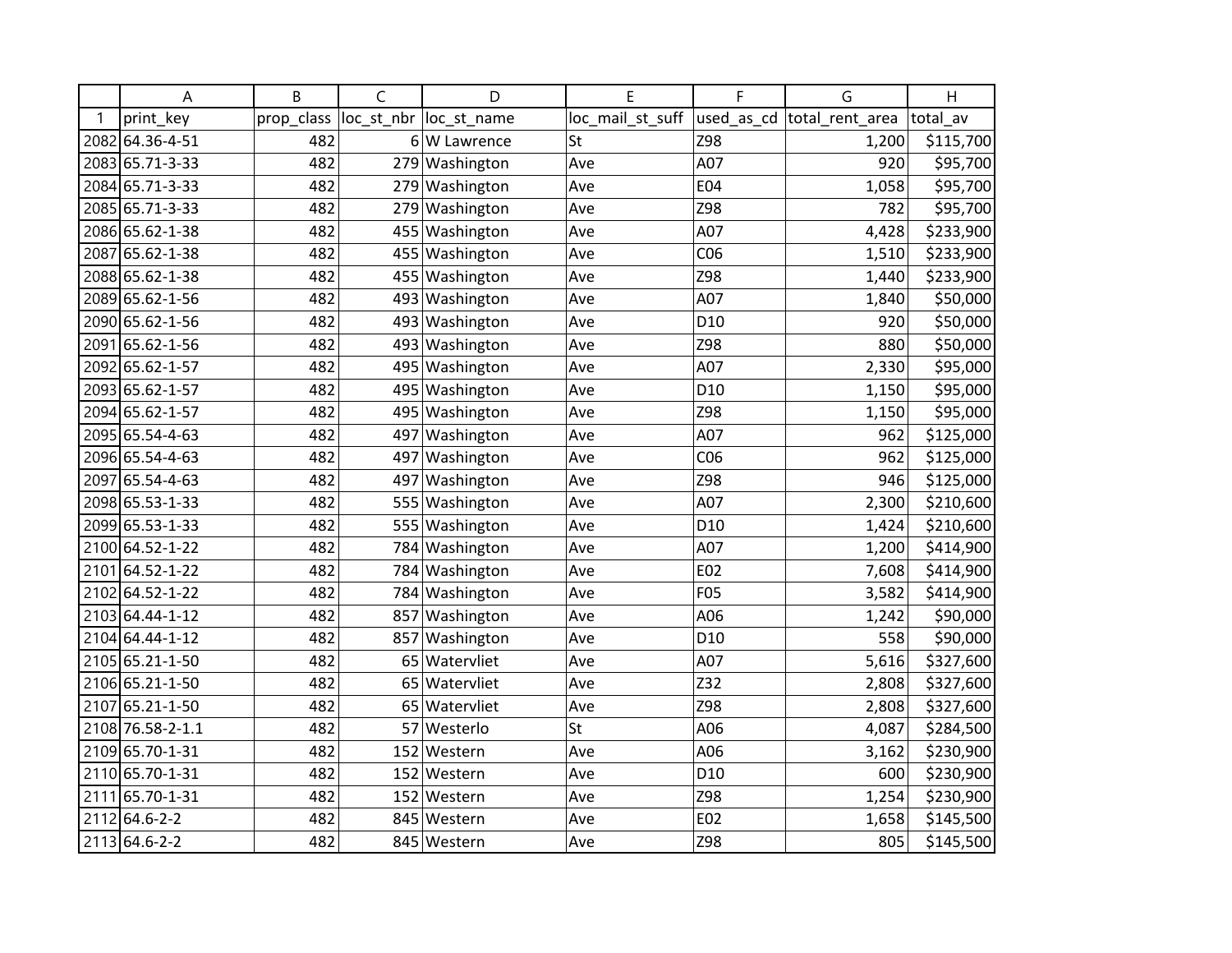|   | A               | B          | $\mathsf C$ | D                       | E                | F               | G                          | H         |
|---|-----------------|------------|-------------|-------------------------|------------------|-----------------|----------------------------|-----------|
| 1 | print_key       | prop_class |             | loc_st_nbr  loc_st_name | loc_mail_st_suff |                 | used_as_cd total_rent_area | total av  |
|   | 2114 64.31-1-38 | 482        |             | 980 Western             | Ave              | A07             | 2,020                      | \$323,600 |
|   | 2115 64.31-1-38 | 482        |             | 980 Western             | Ave              | E02             | 3,782                      | \$323,600 |
|   | 2116 64.31-1-38 | 482        |             | 980 Western             | Ave              | Z98             | 258                        | \$323,600 |
|   | 2117 64.76-1-49 | 482        |             | 486 Yates               | St               | A06             | 2,400                      | \$162,800 |
|   | 2118 64.76-1-49 | 482        |             | 486 Yates               | St               | D <sub>10</sub> | 1,200                      | \$162,800 |
|   | 2119 64.76-1-21 | 482        |             | 501 Yates               | St               | A07             | 748                        | \$85,300  |
|   | 2120 64.76-1-21 | 482        |             | 501 Yates               | St               | J <sub>02</sub> | 748                        | \$85,300  |
|   | 2121 65.44-1-47 | 483        |             | 1148 Broadway           |                  | A07             | 962                        | \$89,200  |
|   | 2122 65.44-1-47 | 483        |             | 1148 Broadway           |                  | D08             | 938                        | \$89,200  |
|   | 2123 65.44-1-47 | 483        |             | 1148 Broadway           |                  | Z98             | 902                        | \$89,200  |
|   | 2124 66.21-2-12 | 483        |             | 1296 Broadway           |                  | A07             | 1,036                      | \$105,700 |
|   | 2125 66.21-2-12 | 483        |             | 1296 Broadway           |                  | D08             | 560                        | \$105,700 |
|   | 2126 66.21-2-12 | 483        |             | 1296 Broadway           |                  | E02             | 560                        | \$105,700 |
|   | 2127 65.46-1-48 | 483        |             | 421 Central             | Ave              | A07             | 812                        | \$96,100  |
|   | 2128 65.46-1-48 | 483        |             | 421 Central             | Ave              | D <sub>10</sub> | 1,111                      | \$96,100  |
|   | 2129 65.46-1-48 | 483        |             | 421 Central             | Ave              | Z98             | 728                        | \$96,100  |
|   | 2130 65.37-2-8  | 483        |             | 523 Central             | Ave              | A07             | 1,440                      | \$76,800  |
|   | 2131 65.37-2-8  | 483        |             | 523 Central             | Ave              | E04             | 576                        | \$76,800  |
|   | 2132 65.37-2-8  | 483        |             | 523 Central             | Ave              | Z98             | 720                        | \$76,800  |
|   | 2133 65.29-3-11 | 483        |             | 582 Central             | Ave              | A07             | 600                        | \$75,000  |
|   | 2134 65.29-3-11 | 483        |             | 582 Central             | Ave              | E02             | 697                        | \$75,000  |
|   | 2135 65.29-3-11 | 483        |             | 582 Central             | Ave              | Z98             | 609                        | \$75,000  |
|   | 2136 65.29-3-10 | 483        |             | 586 Central             | Ave              | A07             | 1,120                      | \$94,100  |
|   | 2137 65.29-3-10 | 483        |             | 586 Central             | Ave              | D08             | 1,120                      | \$94,100  |
|   | 2138 65.29-3-10 | 483        |             | 586 Central             | Ave              | Z98             | 1,120                      | \$94,100  |
|   | 2139 64.36-4-18 | 483        |             | 615 Central             | Ave              | A07             | 1,311                      | \$63,300  |
|   | 2140 64.36-4-18 | 483        |             | 615 Central             | Ave              | E02             | 320                        | \$63,300  |
|   | 2141 64.36-4-18 | 483        |             | $615$ Central           | Ave              | Z98             | 861                        | \$63,300  |
|   | 2142 64.36-4-19 | 483        |             | 617 Central             | Ave              | A07             | 1,568                      | \$70,400  |
|   | 2143 64.36-4-19 | 483        |             | $617$ Central           | Ave              | D <sub>10</sub> | 1,740                      | \$70,400  |
|   | 2144 64.36-4-19 | 483        |             | 617 Central             | Ave              | F05             | 861                        | \$70,400  |
|   | 2145 64.36-4-19 | 483        |             | 617 Central             | Ave              | Z98             | 340                        | \$70,400  |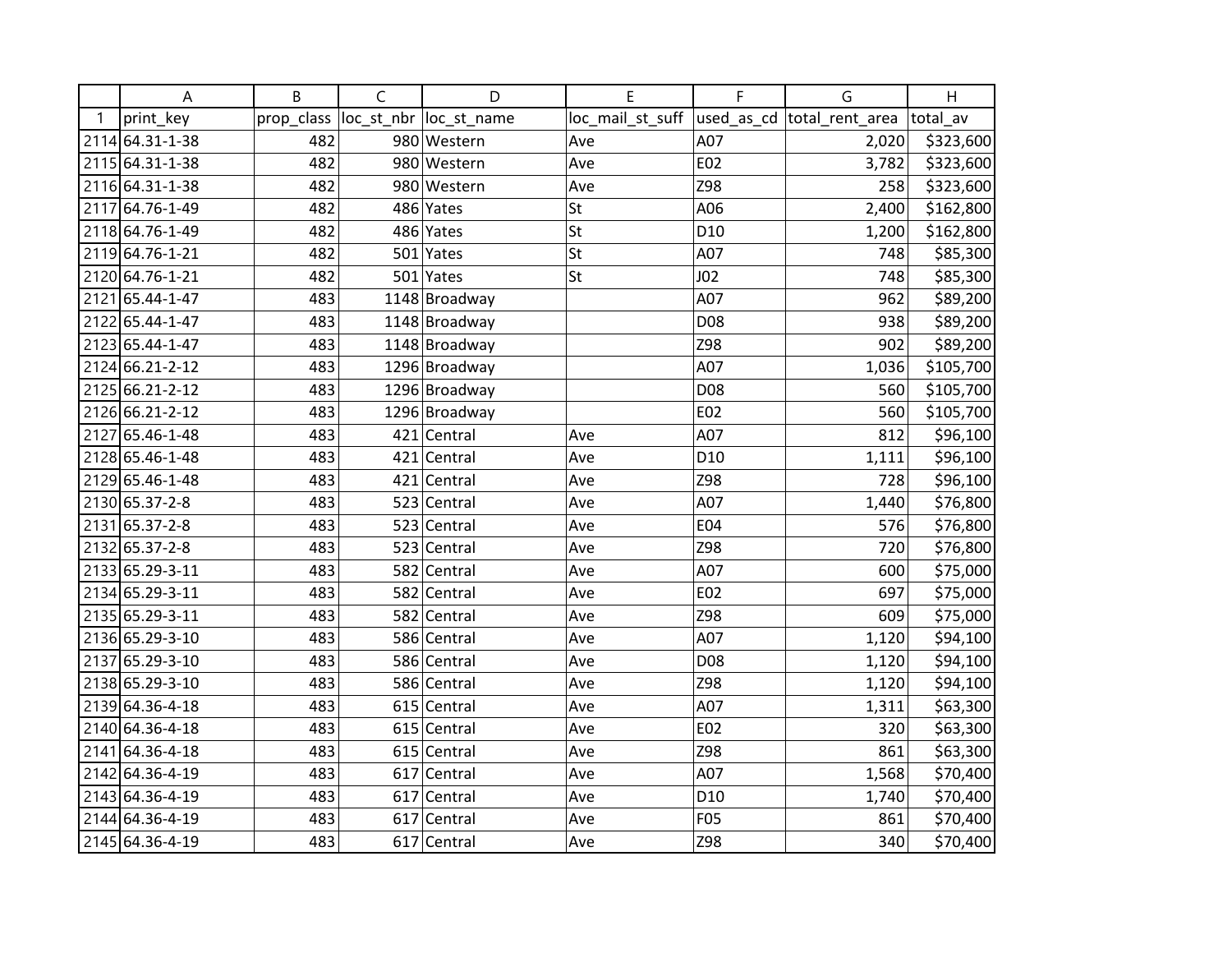|   | A               | B          | $\mathsf C$ | D                       | Е                | F               | G                           | H         |
|---|-----------------|------------|-------------|-------------------------|------------------|-----------------|-----------------------------|-----------|
| 1 | print_key       | prop_class |             | loc_st_nbr  loc_st_name | loc_mail_st_suff |                 | used_as_cd  total_rent_area | total_av  |
|   | 2146 64.36-4-20 | 483        |             | 619 Central             | Ave              | A07             | 968                         | \$55,100  |
|   | 2147 64.36-4-20 | 483        |             | 619 Central             | Ave              | E04             | 704                         | \$55,100  |
|   | 2148 64.36-4-20 | 483        |             | 619 Central             | Ave              | Z98             | 968                         | \$55,100  |
|   | 2149 64.36-4-21 | 483        |             | 621 Central             | Ave              | E04             | 2,856                       | \$121,600 |
|   | 2150 64.36-4-21 | 483        |             | 621 Central             | Ave              | Z98             | 1,428                       | \$121,600 |
|   | 2151 53.66-2-37 | 483        |             | 1022 Central            | Ave              | A07             | 2,100                       | \$119,000 |
|   | 2152 53.66-2-37 | 483        |             | 1022 Central            | Ave              | G <sub>02</sub> | 420                         | \$119,000 |
|   | 2153 53.66-2-37 | 483        |             | 1022 Central            | Ave              | Z98             | 840                         | \$119,000 |
|   | 2154 53.66-2-40 | 483        |             | 1032 Central            | Ave              | A01             | 555                         | \$124,000 |
|   | 2155 53.66-2-40 | 483        |             | 1032 Central            | Ave              | E02             | 1,166                       | \$124,000 |
|   | 2156 53.66-2-40 | 483        |             | 1032 Central            | Ave              | Z98             | 1,110                       | \$124,000 |
|   | 2157 53.58-1-7  | 483        |             | 1054 Central            | Ave              | A07             | 1,336                       | \$147,500 |
|   | 2158 53.58-1-7  | 483        |             | $1054$ Central          | Ave              | D08             | 352                         | \$147,500 |
|   | 2159 53.58-1-7  | 483        |             | 1054 Central            | Ave              | G03             | 1,210                       | \$147,500 |
|   | 2160 53.58-1-7  | 483        |             | 1054 Central            | Ave              | Z98             | 1,028                       | \$147,500 |
|   | 2161 65.55-5-51 | 483        |             | 531 Clinton             | Ave              | A02             | 2,565                       | \$15,000  |
|   | 2162 65.37-2-36 | 483        |             | 766 Clinton             | Ave              | A07             | 748                         | \$164,200 |
|   | 2163 65.37-2-36 | 483        |             | 766 Clinton             | Ave              | CO6             | 2,152                       | \$164,200 |
|   | 2164 65.37-2-36 | 483        |             | 766 Clinton             | Ave              | Z98             | 100                         | \$164,200 |
|   | 2165 76.26-3-6  | 483        |             | 79 Columbia             | St               | A07             | 2,112                       | \$225,000 |
|   | 2166 76.26-3-6  | 483        |             | 79 Columbia             | St               | E02             | 2,148                       | \$225,000 |
|   | 2167 76.26-3-11 | 483        |             | 89 Columbia             | St               | A07             | 3,082                       | \$245,000 |
|   | 2168 76.26-3-11 | 483        |             | 89 Columbia             | St               | E02             | 1,012                       | \$245,000 |
|   | 2169 76.26-3-12 | 483        |             | 91 Columbia             | St               | A07             | 2,422                       | \$265,100 |
|   | 2170 76.26-3-12 | 483        |             | 91 Columbia             | St               | E02             | 2,422                       | \$265,100 |
|   | 2171 76.26-3-14 | 483        |             | 95 Columbia             | St               | E02             | 5,152                       | \$295,000 |
|   | 2172 76.26-3-16 | 483        |             | 98 Columbia             | St               | A01             | 4,926                       | \$673,100 |
|   | 2173 76.26-3-16 | 483        |             | 98 Columbia             | St               | E02             | 725                         | \$673,100 |
|   | 2174 76.47-1-21 | 483        |             | 133 Delaware            | Ave              | A07             | 2,628                       | \$137,000 |
|   | 2175 76.47-1-21 | 483        |             | 133 Delaware            | Ave              | Z98             | 1,266                       | \$137,000 |
|   | 2176 76.54-4-32 | 483        |             | 322 Delaware            | Ave              | A07             | 2,296                       | \$159,100 |
|   | 2177 76.54-4-32 | 483        |             | 322 Delaware            | Ave              | D08             | 750                         | \$159,100 |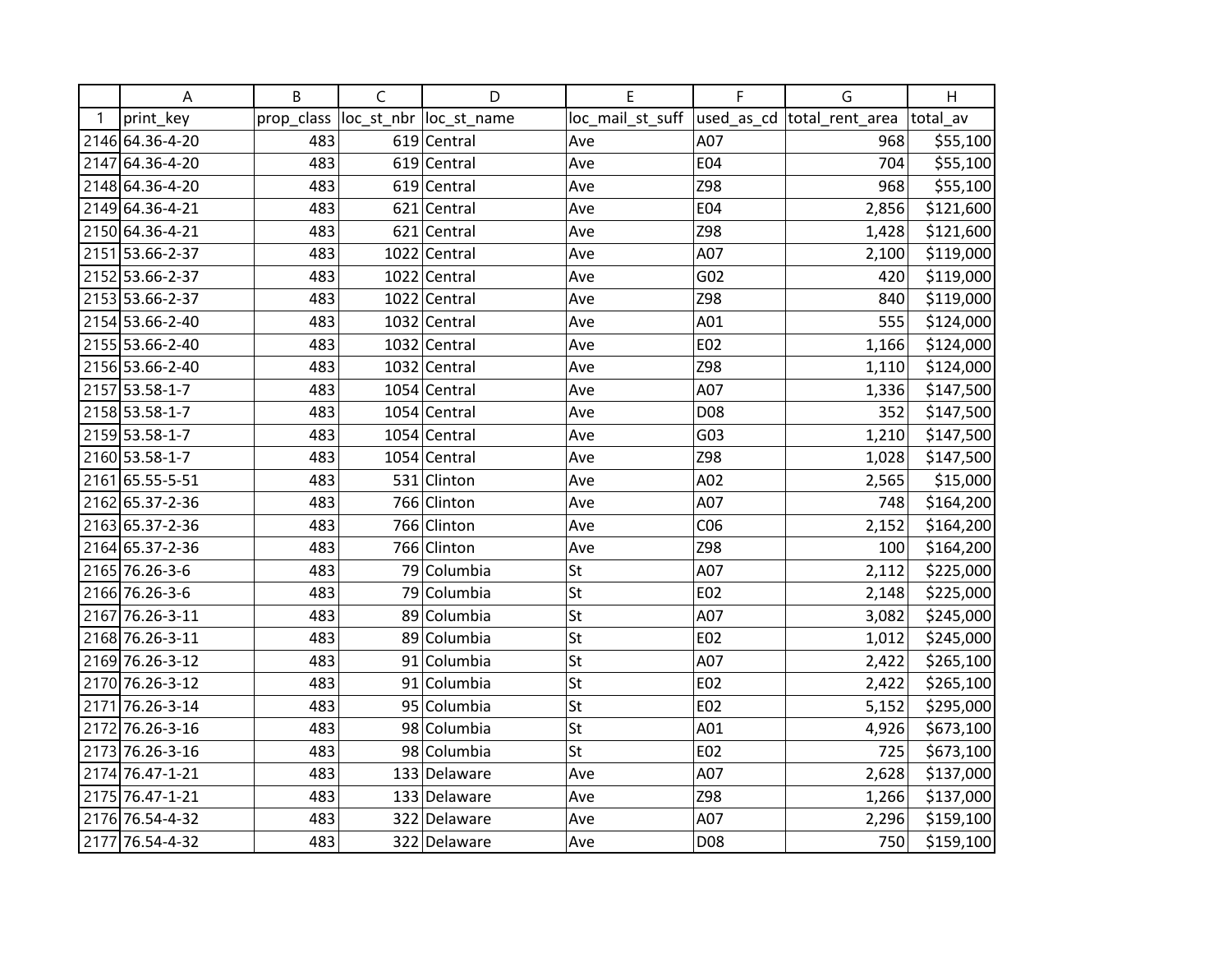|   | Α                 | B          | $\mathsf{C}$ | D                       | E                | F               | G                           | H         |
|---|-------------------|------------|--------------|-------------------------|------------------|-----------------|-----------------------------|-----------|
| 1 | print_key         | prop_class |              | loc_st_nbr  loc_st_name | loc_mail_st_suff |                 | used_as_cd  total_rent_area | total av  |
|   | 2178 76.54-4-32   | 483        |              | 322 Delaware            | Ave              | Z98             | 1,476                       | \$159,100 |
|   | 2179 76.61-2-49   | 483        |              | 366 Delaware            | Ave              | D08             | 2,166                       | \$135,000 |
|   | 2180 76.61-2-49   | 483        |              | 366 Delaware            | Ave              | F05             | 809                         | \$135,000 |
|   | 2181 76.61-2-49   | 483        |              | 366 Delaware            | Ave              | Z98             | 579                         | \$135,000 |
|   | 2182 76.61-2-48   | 483        |              | 370 Delaware            | Ave              | A02             | 504                         | \$125,000 |
|   | 2183 76.61-2-48   | 483        |              | 370 Delaware            | Ave              | D <sub>08</sub> | 844                         | \$125,000 |
|   | 2184 76.61-2-48   | 483        |              | 370 Delaware            | Ave              | Z98             | 684                         | \$125,000 |
|   | 2185 76.61-2-47   | 483        |              | 372 Delaware            | Ave              | A07             | 1,000                       | \$149,200 |
|   | 2186 76.61-2-47   | 483        |              | 372 Delaware            | Ave              | D08             | 1,992                       | \$149,200 |
|   | 2187 76.61-2-47   | 483        |              | 372 Delaware            | Ave              | Z98             | 1,496                       | \$149,200 |
|   | 2188 76.61-2-46   | 483        |              | 374 Delaware            | Ave              | A07             | 1,256                       | \$23,500  |
|   | 2189 76.61-2-46   | 483        |              | 374 Delaware            | Ave              | E04             | 1,490                       | \$23,500  |
|   | 2190 76.61-2-46   | 483        |              | 374 Delaware            | Ave              | Z98             | 1,364                       | \$23,500  |
|   | 2191 76.61-1-34   | 483        |              | 382 Delaware            | Ave              | A07             | 1,982                       | \$100,000 |
|   | 2192 76.61-1-34   | 483        |              | 382 Delaware            | Ave              | E02             | 650                         | \$100,000 |
|   | 2193 76.61-1-34   | 483        |              | 382 Delaware            | Ave              | Z98             | 1,300                       | \$100,000 |
|   | 2194 76.61-1-69   | 483        |              | 404 Delaware            | Ave              | A07             | 1,912                       | \$144,500 |
|   | 2195 76.61-1-69   | 483        |              | 404 Delaware            | Ave              | D08             | 513                         | \$144,500 |
|   | 2196 76.61-1-69   | 483        |              | 404 Delaware            | Ave              | Z98             | 968                         | \$144,500 |
|   | 2197 75.68-3-39   | 483        |              | 418 Delaware            | Ave              | A07             | 1,200                       | \$135,000 |
|   | 2198 75.68-3-39   | 483        |              | 418 Delaware            | Ave              | D08             | 1,716                       | \$135,000 |
|   | 2199 75.68-3-39   | 483        |              | 418 Delaware            | Ave              | Z98             | 1,200                       | \$135,000 |
|   | 2200 75.68-3-46   | 483        |              | 438 Delaware            | Ave              | A07             | 2,304                       | \$143,600 |
|   | 2201 75.68-3-46   | 483        |              | 438 Delaware            | Ave              | D08             | 720                         | \$143,600 |
|   | 2202 75.68-3-46   | 483        |              | 438 Delaware            | Ave              | Z98             | 1,488                       | \$143,600 |
|   | 2203 75.68-3-48.1 | 483        |              | 442 Delaware            | Ave              | A07             | 1,234                       | \$118,300 |
|   | 2204 75.68-3-48.1 | 483        |              | 442 Delaware            | Ave              | D08             | 2,060                       | \$118,300 |
|   | 2205 75.68-3-48.1 | 483        |              | 442 Delaware            | Ave              | Z98             | 1,210                       | \$118,300 |
|   | 2206 75.68-3-48.2 | 483        |              | 444 Delaware            | Ave              | A07             | 3,320                       | \$171,200 |
|   | 2207 75.68-3-48.2 | 483        |              | 444 Delaware            | Ave              | Z98             | 2,048                       | \$171,200 |
|   | 2208 75.68-3-38   | 483        |              | 449 Delaware            | Ave              | A07             | 1,758                       | \$175,400 |
|   | 2209 75.68-3-38   | 483        |              | 449 Delaware            | Ave              | E02             | 2,297                       | \$175,400 |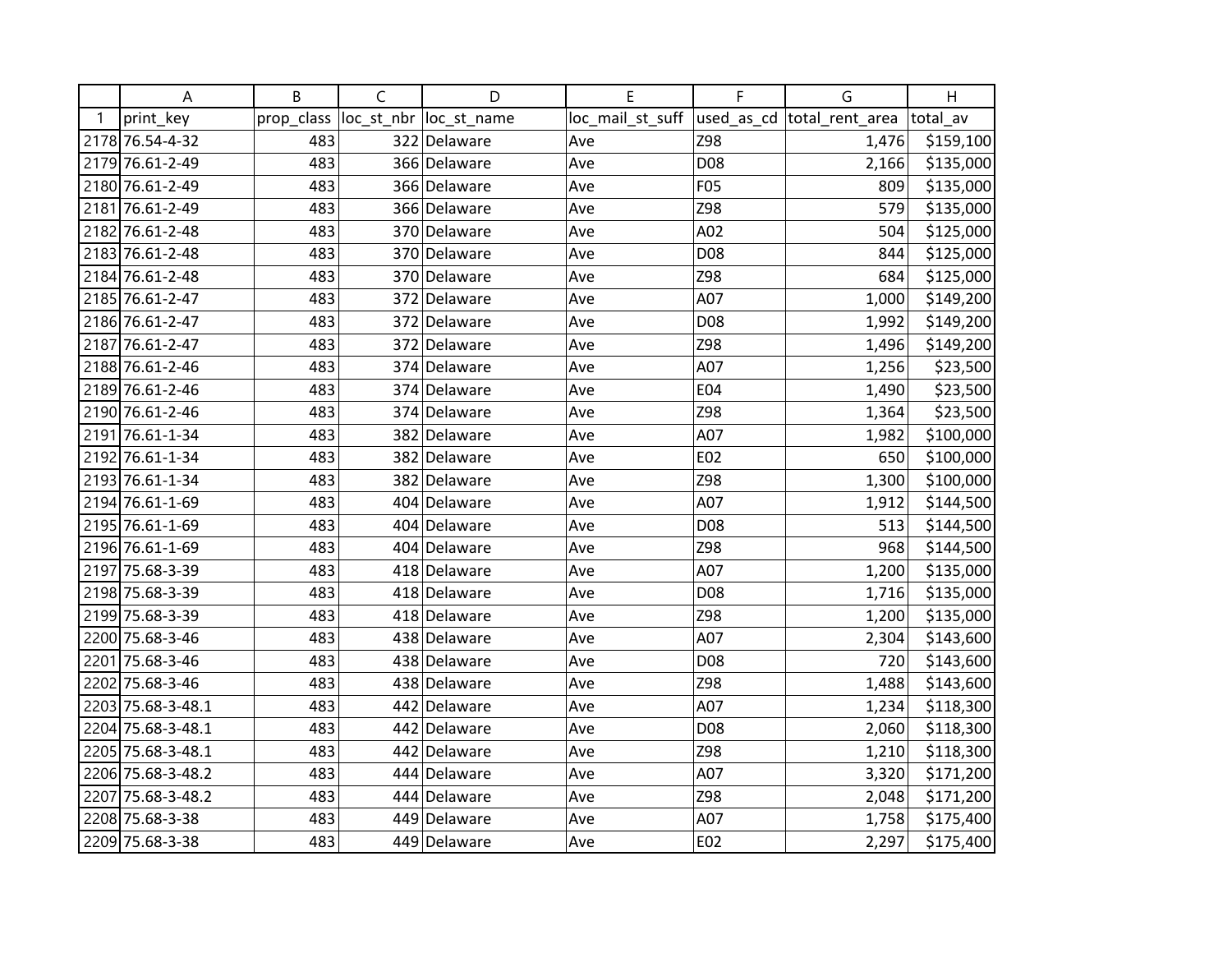|   | Α               | B          | $\mathsf C$ | D                       | E                | F   | G                          | H         |
|---|-----------------|------------|-------------|-------------------------|------------------|-----|----------------------------|-----------|
| 1 | print_key       | prop_class |             | loc_st_nbr  loc_st_name | loc_mail_st_suff |     | used_as_cd total_rent_area | total_av  |
|   | 2210 75.68-3-38 | 483        |             | 449 Delaware            | Ave              | Z98 | 1,159                      | \$175,400 |
|   | 2211 75.68-4-6  | 483        |             | 458 Delaware            | Ave              | A07 | 1,742                      | \$145,000 |
|   | 2212 75.68-4-6  | 483        |             | 458 Delaware            | Ave              | E04 | 1,742                      | \$145,000 |
|   | 2213 75.68-4-6  | 483        |             | 458 Delaware            | Ave              | Z98 | 1,430                      | \$145,000 |
|   | 2214 75.68-4-2  | 483        |             | 466 Delaware            | Ave              | A07 | 1,082                      | \$130,700 |
|   | 2215 75.68-4-2  | 483        |             | 466 Delaware            | Ave              | D08 | 1,437                      | \$130,700 |
|   | 2216 75.68-4-2  | 483        |             | 466 Delaware            | Ave              | Z98 | 987                        | \$130,700 |
|   | 2217 75.68-2-7  | 483        |             | 469 Delaware            | Ave              | A07 | 3,822                      | \$225,000 |
|   | 2218 75.68-2-7  | 483        |             | 469 Delaware            | Ave              | D08 | 910                        | \$225,000 |
|   | 2219 75.68-2-7  | 483        |             | 469 Delaware            | Ave              | Z98 | 2,366                      | \$225,000 |
|   | 2220 75.76-1-4  | 483        |             | 500 Delaware            | Ave              | A07 | 1,368                      | \$131,200 |
|   | 2221 75.76-1-4  | 483        |             | 500 Delaware            | Ave              | E02 | 1,652                      | \$131,200 |
|   | 2222 75.76-1-4  | 483        |             | 500 Delaware            | Ave              | Z98 | 1,368                      | \$131,200 |
|   | 2223 75.76-1-7  | 483        |             | 502 Delaware            | Ave              | A07 | 1,864                      | \$190,000 |
|   | 2224 75.76-1-7  | 483        |             | 502 Delaware            | Ave              | D08 | 1,064                      | \$190,000 |
|   | 2225 75.76-1-7  | 483        |             | 502 Delaware            | Ave              | F05 | 724                        | \$190,000 |
|   | 2226 75.76-1-7  | 483        |             | 502 Delaware            | Ave              | Z98 | 1,064                      | \$190,000 |
|   | 2227 75.76-1-8  | 483        |             | 504 Delaware            | Ave              | A07 | 1,872                      | \$200,600 |
|   | 2228 75.76-1-8  | 483        |             | 504 Delaware            | Ave              | D08 | 1,888                      | \$200,600 |
|   | 2229 75.76-1-8  | 483        |             | 504 Delaware            | Ave              | Z98 | 936                        | \$200,600 |
|   | 2230 75.76-1-8  | 483        |             | 504 Delaware            | Ave              | Z98 | 1,872                      | \$200,600 |
|   | 2231 75.76-1-14 | 483        |             | 540 Delaware            | Ave              | D08 | 1,614                      | \$198,000 |
|   | 2232 75.76-1-14 | 483        |             | 540 Delaware            | Ave              | D08 | 1,188                      | \$198,000 |
|   | 2233 75.76-1-14 | 483        |             | 540 Delaware            | Ave              | F05 | 1,232                      | \$198,000 |
|   | 2234 75.75-3-5  | 483        |             | 560 Delaware            | Ave              | A07 | 2,001                      | \$180,000 |
|   | 2235 75.75-3-5  | 483        |             | 560 Delaware            | Ave              | F09 | 2,001                      | \$180,000 |
|   | 2236 75.75-3-5  | 483        |             | 560 Delaware            | Ave              | Z98 | 2,001                      | \$180,000 |
|   | 2237 75.43-1-34 | 483        |             | 143 Hackett             | <b>Blvd</b>      | A07 | 1,456                      | \$201,200 |
|   | 2238 75.43-1-34 | 483        |             | 143 Hackett             | Blvd             | E02 | 1,344                      | \$201,200 |
|   | 2239 75.24-1-7  | 483        |             | 312 Hackett             | <b>Blvd</b>      | A07 | 1,779                      | \$230,000 |
|   | 2240 75.24-1-7  | 483        |             | 312 Hackett             | <b>Blvd</b>      | E02 | 978                        | \$230,000 |
|   | 2241 65.78-1-27 | 483        |             | 610 Madison             | Ave              | A06 | 3,360                      | \$178,100 |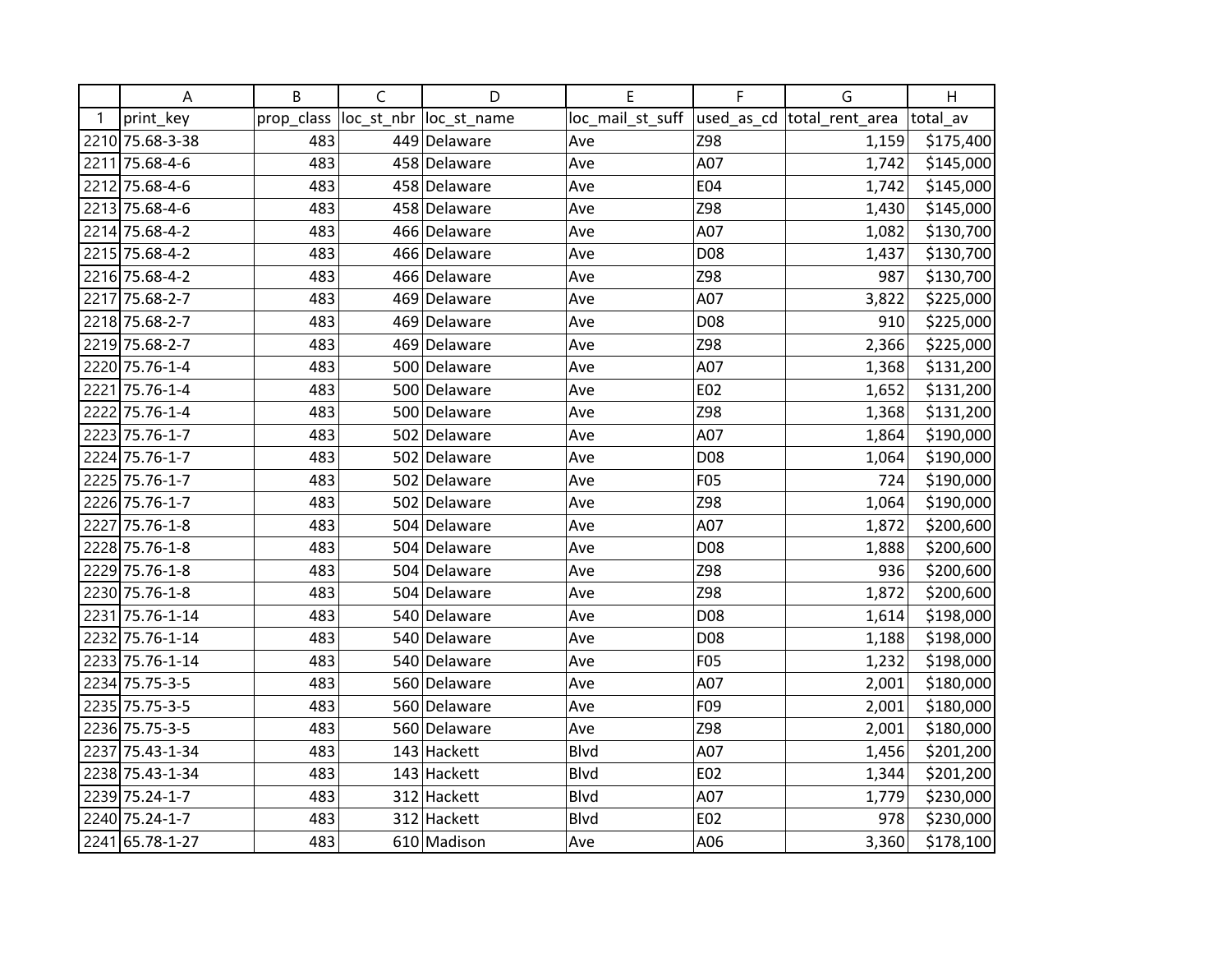|   | A               | B          | $\mathsf C$ | D                       | E                | F          | G                           | H         |
|---|-----------------|------------|-------------|-------------------------|------------------|------------|-----------------------------|-----------|
| 1 | print_key       | prop_class |             | loc_st_nbr  loc_st_name | loc_mail_st_suff |            | used_as_cd  total_rent_area | total av  |
|   | 2242 65.78-1-27 | 483        |             | 610 Madison             | Ave              | <b>E04</b> | 1,120                       | \$178,100 |
|   | 2243 65.78-1-7  | 483        |             | 662 Madison             | Ave              | A07        | 1,178                       | \$225,000 |
|   | 2244 65.78-1-7  | 483        |             | 662 Madison             | Ave              | E02        | 3,350                       | \$225,000 |
|   | 2245 65.78-1-7  | 483        |             | 662 Madison             | Ave              | Z98        | 1,600                       | \$225,000 |
|   | 2246 65.78-1-6  | 483        |             | 666 Madison             | Ave              | A07        | 1,008                       | \$179,000 |
|   | 2247 65.78-1-6  | 483        |             | 666 Madison             | Ave              | E02        | 1,440                       | \$179,000 |
|   | 2248 65.78-1-6  | 483        |             | 666 Madison             | Ave              | Z98        | 1,440                       | \$179,000 |
|   | 2249 65.78-1-5  | 483        |             | 668 Madison             | Ave              | A07        | 1,008                       | \$171,500 |
|   | 2250 65.78-1-5  | 483        |             | 668 Madison             | Ave              | E02        | 1,164                       | \$171,500 |
|   | 2251 65.78-1-5  | 483        |             | 668 Madison             | Ave              | Z98        | 1,164                       | \$171,500 |
|   | 2252 65.77-4-4  | 483        |             | 698 Madison             | Ave              | A07        | 1,932                       | \$215,000 |
|   | 2253 65.77-4-4  | 483        |             | 698 Madison             | Ave              | E02        | 1,932                       | \$215,000 |
|   | 2254 65.77-4-4  | 483        |             | 698 Madison             | Ave              | Z98        | 3,116                       | \$215,000 |
|   | 2255 65.69-1-59 | 483        |             | 721 Madison             | Ave              | A07        | 5,309                       | \$268,600 |
|   | 2256 65.69-1-59 | 483        |             | 721 Madison             | Ave              | F05        | 1,348                       | \$268,600 |
|   | 2257 65.69-1-59 | 483        |             | 721 Madison             | Ave              | Z98        | 1,348                       | \$268,600 |
|   | 2258 65.69-1-63 | 483        |             | 737 Madison             | Ave              | E02        | 3,078                       | \$215,000 |
|   | 2259 65.69-1-63 | 483        |             | 737 Madison             | Ave              | Z98        | 1,156                       | \$215,000 |
|   | 2260 65.77-1-1  | 483        |             | 740 Madison             | Ave              | A02        | 5,790                       | \$345,000 |
|   | 2261 65.77-1-1  | 483        |             | 740 Madison             | Ave              | Z98        | 2,316                       | \$345,000 |
|   | 2262 65.69-1-70 | 483        |             | 773 Madison             | Ave              | A07        | 4,088                       | \$360,000 |
|   | 2263 65.69-1-70 | 483        |             | 773 Madison             | Ave              | E02        | 1,960                       | \$360,000 |
|   | 2264 65.69-1-70 | 483        |             | 773 Madison             | Ave              | Z98        | 1,960                       | \$360,000 |
|   | 2265 65.69-1-71 | 483        |             | 775 Madison             | Ave              | A07        | 1,560                       | \$184,200 |
|   | 2266 65.69-1-71 | 483        |             | 775 Madison             | Ave              | E02        | 1,560                       | \$184,200 |
|   | 2267 65.69-1-71 | 483        |             | 775 Madison             | Ave              | <b>F05</b> | 770                         | \$184,200 |
|   | 2268 65.69-1-71 | 483        |             | 775 Madison             | Ave              | Z98        | 770                         | \$184,200 |
|   | 2269 65.69-2-76 | 483        |             | 790 Madison             | Ave              | A07        | 1,821                       | \$347,600 |
|   | 2270 65.69-2-76 | 483        |             | 790 Madison             | Ave              | E03        | 2,245                       | \$347,600 |
|   | 2271 65.69-2-76 | 483        |             | 790 Madison             | Ave              | Z98        | 1,821                       | \$347,600 |
|   | 2272 65.69-2-70 | 483        |             | 810 Madison             | Ave              | E02        | 2,968                       | \$200,000 |
|   | 2273 65.69-2-70 | 483        |             | 810 Madison             | Ave              | Z98        | 1,416                       | \$200,000 |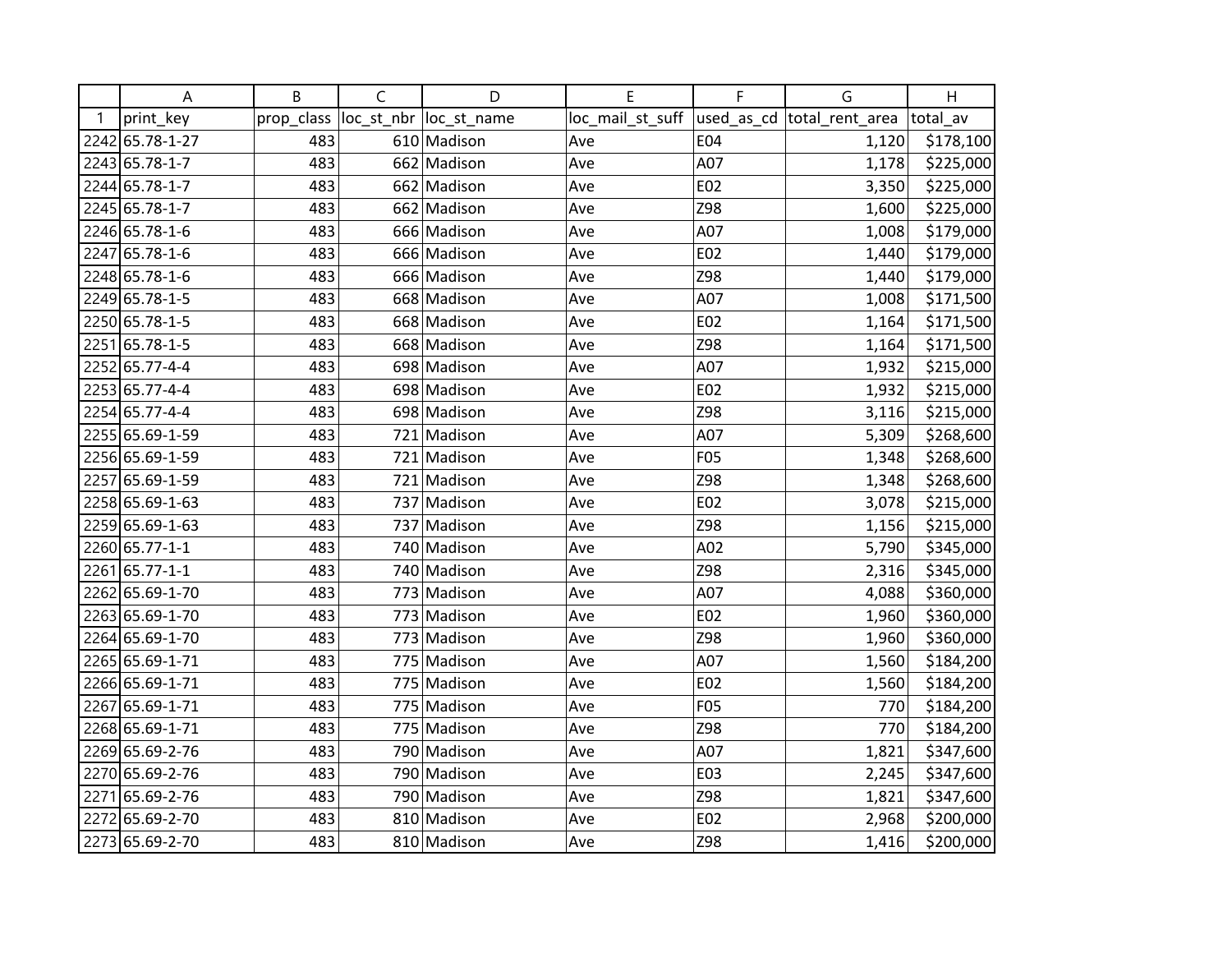|   | A                 | B          | $\mathsf C$ | D                       | Е                | F   | G                          | H         |
|---|-------------------|------------|-------------|-------------------------|------------------|-----|----------------------------|-----------|
| 1 | print_key         | prop_class |             | loc_st_nbr  loc_st_name | loc_mail_st_suff |     | used_as_cd total_rent_area | total av  |
|   | 2274 65.69-2-62   | 483        |             | 817 Madison             | Ave              | E02 | 3,228                      | \$180,000 |
|   | 2275 65.69-2-62   | 483        |             | 817 Madison             | Ave              | Z98 | 1,804                      | \$180,000 |
|   | 2276 65.61-4-27   | 483        |             | 869 Madison             | Ave              | A07 | 1,382                      | \$250,000 |
|   | 2277 65.61-4-27   | 483        |             | 869 Madison             | Ave              | CO6 | 2,298                      | \$250,000 |
|   | 2278 65.61-4-27   | 483        |             | 869 Madison             | Ave              | Z98 | 1,382                      | \$250,000 |
|   | 2279 64.68-1-44   | 483        |             | 917 Madison             | Ave              | A07 | 1,768                      | \$260,100 |
|   | 2280 64.68-1-44   | 483        |             | 917 Madison             | Ave              | E02 | 2,950                      | \$260,100 |
|   | 2281 64.68-2-9    | 483        |             | 958 Madison             | Ave              | A07 | 1,682                      | \$215,600 |
|   | 2282 64.68-2-9    | 483        |             | 958 Madison             | Ave              | E02 | 1,397                      | \$215,600 |
|   | 2283 64.68-2-9    | 483        |             | 958 Madison             | Ave              | Z98 | 1,250                      | \$215,600 |
|   | 2284 64.43-1-70   | 483        |             | 165 Manning             | Blvd             | A07 | 1,174                      | \$265,000 |
|   | 2285 64.43-1-70   | 483        |             | 165 Manning             | Blvd             | E02 | 1,704                      | \$265,000 |
|   | 2286 64.43-1-70   | 483        |             | 165 Manning             | <b>Blvd</b>      | Z98 | 1,248                      | \$265,000 |
|   | 2287 65.55-5-28   | 483        |             | 1 Mc Pherson            | Ter              | A02 | 2,889                      | \$15,000  |
|   | 2288 65.55-5-29   | 483        |             | 2 Mc Pherson            | Ter              | A03 | 2,889                      | \$75,000  |
|   | 2289 65.55-5-31   | 483        |             | 4 Mc Pherson            | Ter              | A02 | 2,889                      | \$15,000  |
|   | 2290 54.84-2-37   | 483        |             | 692 N Pearl             | St               | A07 | 2,188                      | \$110,000 |
|   | 2291 54.84-2-37   | 483        |             | 692 N Pearl             | St               | E02 | 1,088                      | \$110,000 |
|   | 2292 54.84-2-37   | 483        |             | 692 N Pearl             | St               | Z98 | 1,232                      | \$110,000 |
|   | 2293 75.28-3-25   | 483        |             | 199 New Scotland        | Ave              | E02 | 4,175                      | \$300,000 |
|   | 2294 75.28-3-25   | 483        |             | 199 New Scotland        | Ave              | Z98 | 1,945                      | \$300,000 |
|   | 2295 75.36-2-80   | 483        |             | 240 New Scotland        | Ave              | A07 | 2,276                      | \$250,000 |
|   | 2296 75.36-2-80   | 483        |             | 240 New Scotland        | Ave              | E02 | 724                        | \$250,000 |
|   | 2297 75.36-2-80   | 483        |             | 240 New Scotland        | Ave              | Z98 | 1,768                      | \$250,000 |
|   | 2298 75.36-2-81   | 483        |             | 246 New Scotland        | Ave              | A07 | 910                        | \$210,000 |
|   | 2299 75.36-2-81   | 483        |             | 246 New Scotland        | Ave              | E02 | 1,150                      | \$210,000 |
|   | 2300 75.36-2-81   | 483        |             | 246 New Scotland        | Ave              | Z98 | 1,118                      | \$210,000 |
|   | 2301 75.35-3-85   | 483        |             | 308 New Scotland        | Ave              | A07 | 1,672                      | \$145,000 |
|   | 2302 75.35-3-85   | 483        |             | 308 New Scotland        | Ave              | Z98 | 836                        | \$145,000 |
|   | 2303 75.35-3-8    | 483        |             | 350 New Scotland        | Ave              | E03 | 3,548                      | \$220,000 |
|   | 2304 75.35-3-8    | 483        |             | 350 New Scotland        | Ave              | Z98 | 1,976                      | \$220,000 |
|   | 2305 75.27-2-15.1 | 483        |             | 365 New Scotland        | Ave              | A07 | 1,404                      | \$145,500 |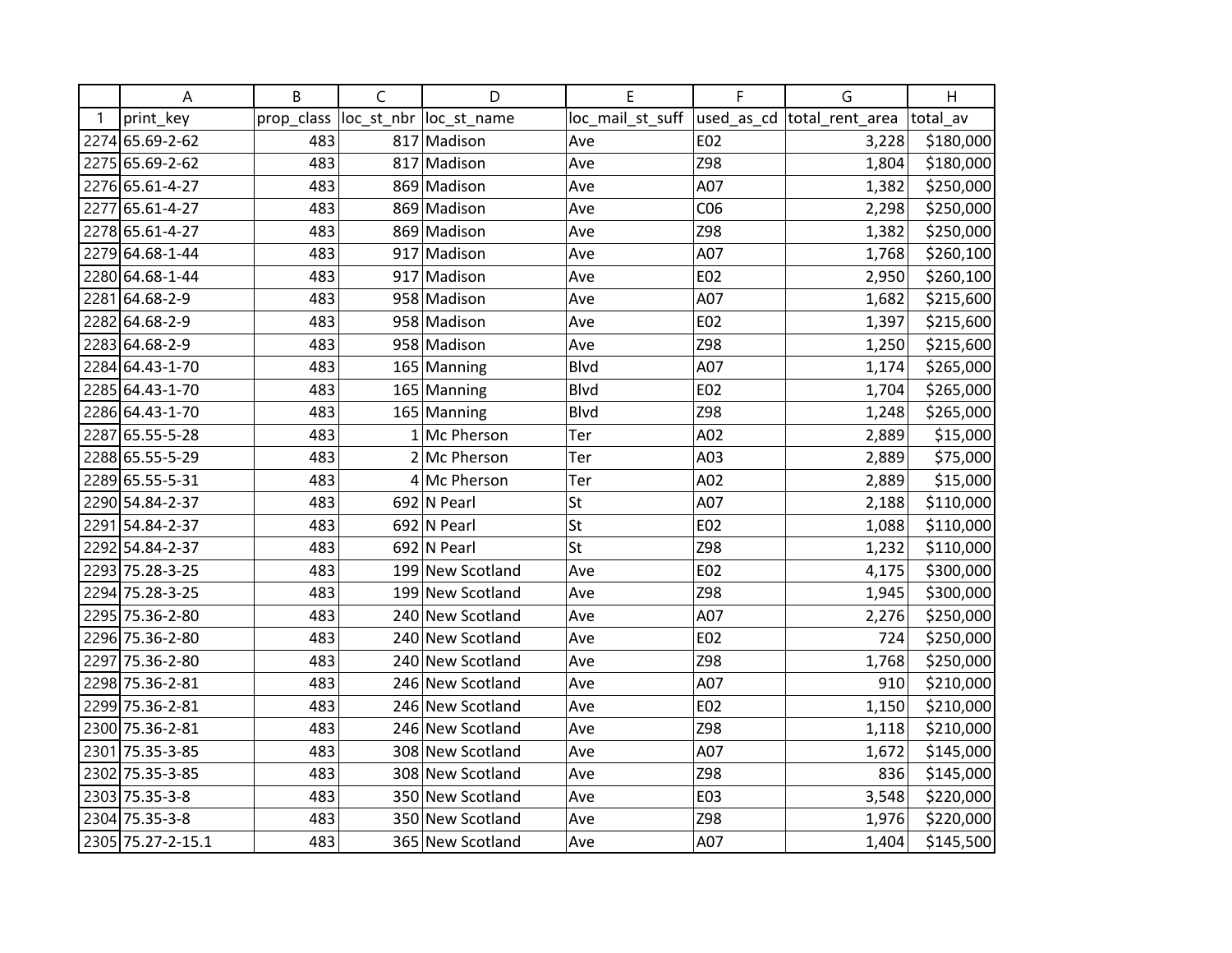|   | Α                 | B          | $\mathsf C$ | D                       | E                | $\mathsf F$     | G                           | H         |
|---|-------------------|------------|-------------|-------------------------|------------------|-----------------|-----------------------------|-----------|
| 1 | print_key         | prop_class |             | loc_st_nbr  loc_st_name | loc_mail_st_suff |                 | used_as_cd  total_rent_area | total av  |
|   | 2306 75.27-2-15.1 | 483        |             | 365 New Scotland        | Ave              | E04             | 1,404                       | \$145,500 |
|   | 2307 75.27-2-15.1 | 483        |             | 365 New Scotland        | Ave              | Z98             | 1,404                       | \$145,500 |
|   | 2308 75.35-2-6    | 483        |             | 372 New Scotland        | Ave              | A07             | 568                         | \$160,000 |
|   | 2309 75.35-2-6    | 483        |             | 372 New Scotland        | Ave              | E02             | 860                         | \$160,000 |
|   | 2310 75.35-2-6    | 483        |             | 372 New Scotland        | Ave              | Z98             | 812                         | \$160,000 |
|   | 2311 75.27-1-13   | 483        |             | 409 New Scotland        | Ave              | A07             | 1,632                       | \$205,000 |
|   | 2312 75.27-1-13   | 483        |             | 409 New Scotland        | Ave              | D08             | 1,616                       | \$205,000 |
|   | 2313 75.27-1-13   | 483        |             | 409 New Scotland        | Ave              | F05             | 288                         | \$205,000 |
|   | 2314 75.27-1-13   | 483        |             | 409 New Scotland        | Ave              | Z98             | 1,616                       | \$205,000 |
|   | 2315 75.26-3-41   | 483        |             | 452.5 New Scotland      | Ave              | A07             | 840                         | \$138,200 |
|   | 2316 75.26-3-41   | 483        |             | 452.5 New Scotland      | Ave              | E02             | 2,760                       | \$138,200 |
|   | 2317 75.26-3-41   | 483        |             | 452.5 New Scotland      | Ave              | Z98             | 3,600                       | \$138,200 |
|   | 2318 75.26-1-18   | 483        |             | 478 New Scotland        | Ave              | A07             | 1,974                       | \$180,000 |
|   | 2319 75.26-1-18   | 483        |             | 478 New Scotland        | Ave              | E02             | 902                         | \$180,000 |
|   | 2320 75.26-1-18   | 483        |             | 478 New Scotland        | Ave              | Z98             | 1,016                       | \$180,000 |
|   | 2321 75.25-1-17   | 483        |             | 538 New Scotland        | Ave              | A07             | 688                         | \$150,000 |
|   | 2322 75.25-1-17   | 483        |             | 538 New Scotland        | Ave              | E02             | 1,032                       | \$150,000 |
|   | 2323 75.25-1-17   | 483        |             | 538 New Scotland        | Ave              | Z98             | 1,720                       | \$150,000 |
|   | 2324 75.23-1-1    | 483        |             | 822 New Scotland        | Ave              | A07             | 1,242                       | \$265,000 |
|   | 2325 75.23-1-1    | 483        |             | 822 New Scotland        | Ave              | E03             | 1,616                       | \$265,000 |
|   | 2326 75.23-1-1    | 483        |             | 822 New Scotland        | Ave              | Z98             | 864                         | \$265,000 |
|   | 2327 75.5-1-26    | 483        |             | 878 New Scotland        | Rd               | A02             | 1,521                       | \$302,200 |
|   | 2328 75.5-1-26    | 483        |             | 878 New Scotland        | Rd               | E03             | 1,719                       | \$302,200 |
|   | 2329 65.53-1-12   | 483        |             | 159 Ontario             | St               | A07             | 3,004                       | \$215,000 |
|   | 2330 65.53-1-12   | 483        | 159         | Ontario                 | St               | E02             | 1,056                       | \$215,000 |
|   | 2331 65.53-1-12   | 483        |             | 159 Ontario             | St               | Z98             | 1,664                       | \$215,000 |
|   | 2332 65.61-2-55   | 483        | 213         | Quail                   | St               | A07             | 913                         | \$94,500  |
|   | 2333 65.61-2-55   | 483        |             | $213$ Quail             | St               | D <sub>10</sub> | 1,122                       | \$94,500  |
|   | 2334 65.61-2-55   | 483        |             | $213$ Quail             | St               | Z98             | 826                         | \$94,500  |
|   | 2335 64.33-1-1.2  | 483        |             | 24 Rosemont             | St               | A07             | 2,290                       | \$300,000 |
|   | 2336 64.33-1-1.2  | 483        |             | 24 Rosemont             | St               | E02             | 2,290                       | \$300,000 |
|   | 2337 65.77-3-30   | 483        |             | $133$ S Lake            | Ave              | A07             | 2,023                       | \$250,000 |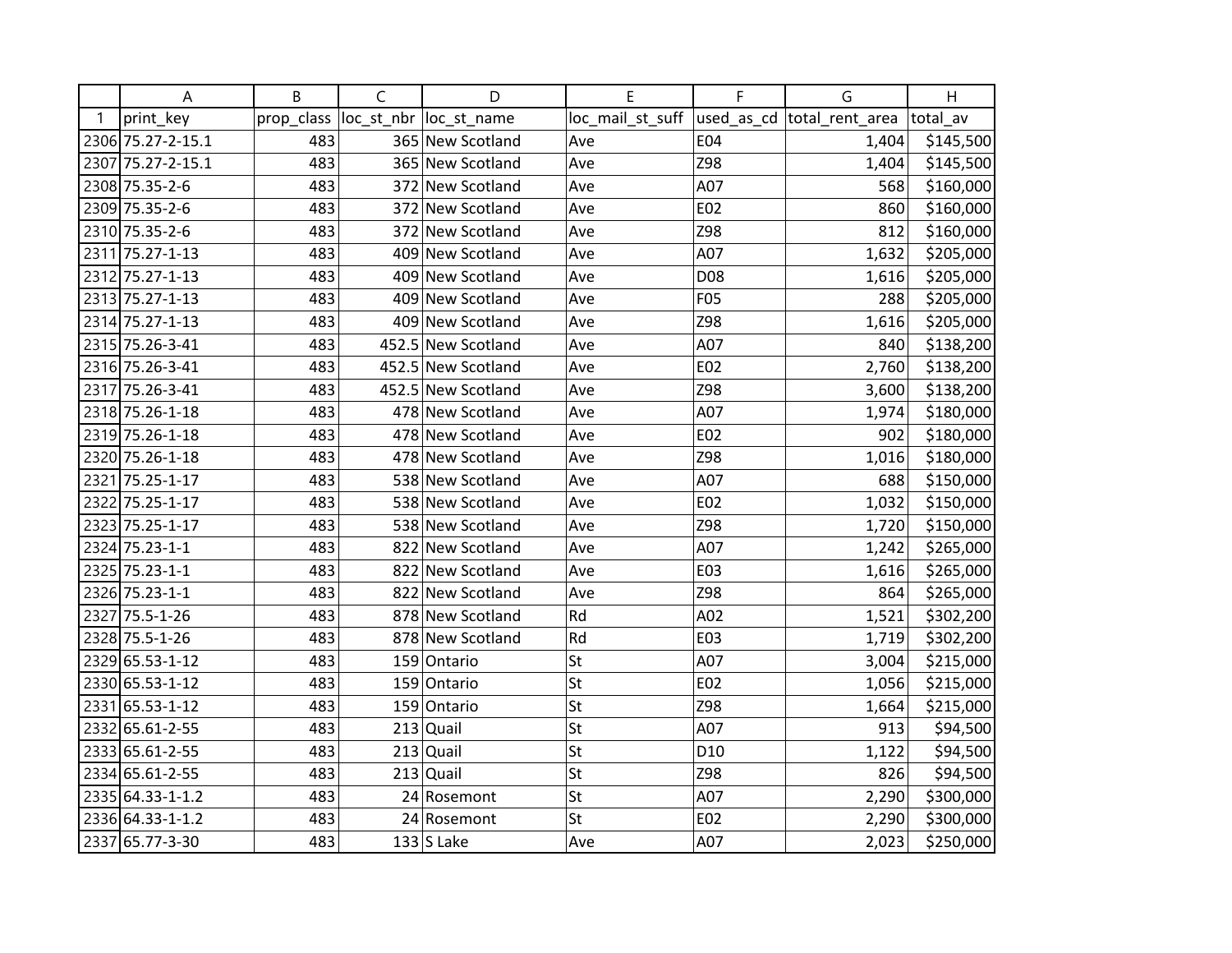|   | A                 | B          | $\mathsf C$  | D                       | Е                | F   | G                           | H         |
|---|-------------------|------------|--------------|-------------------------|------------------|-----|-----------------------------|-----------|
| 1 | print_key         | prop_class |              | loc_st_nbr  loc_st_name | loc_mail_st_suff |     | used_as_cd  total_rent_area | total av  |
|   | 2338 65.77-3-30   | 483        |              | $133$ S Lake            | Ave              | E02 | 2,496                       | \$250,000 |
|   | 2339 65.77-3-30   | 483        |              | $133$ S Lake            | Ave              | Z98 | 2,496                       | \$250,000 |
|   | 2340 75.28-4-17   | 483        |              | $157$ S Lake            | Ave              | A07 | 3,575                       | \$275,300 |
|   | 2341 75.28-4-17   | 483        |              | $157$ S Lake            | Ave              | E03 | 926                         | \$275,300 |
|   | 2342 75.28-4-17   | 483        |              | $157$ S Lake            | Ave              | Z98 | 1,871                       | \$275,300 |
|   | 2343 75.28-4-18   | 483        |              | $159$ S Lake            | Ave              | A07 | 2,341                       | \$213,400 |
|   | 2344 75.28-4-18   | 483        |              | $159$ S Lake            | Ave              | E02 | 1,800                       | \$213,400 |
|   | 2345 75.28-4-18   | 483        |              | 159 $ S $ Lake          | Ave              | Z98 | 1,284                       | \$213,400 |
|   | 2346 64.59-1-1    | 483        | $\mathbf{1}$ | S Pine                  | Ave              | A07 | 1,410                       | \$136,600 |
|   | 2347 64.59-1-1    | 483        |              | $1 S $ Pine             | Ave              | E02 | 2,516                       | \$136,600 |
|   | 2348 64.59-1-1    | 483        |              | $1$ S Pine              | Ave              | Z98 | 1,397                       | \$136,600 |
|   | 2349 65.47-4-62.2 | 483        |              | 447 Second              | St               | A06 | 448                         | \$33,000  |
|   | 2350 75.68-2-13   | 483        |              | $4$ Ten Eyck            | Ave              | A01 | 3,931                       | \$110,000 |
|   | 2351 75.68-2-13   | 483        |              | $4$ Ten Eyck            | Ave              | Z32 | 856                         | \$110,000 |
|   | 2352 75.68-2-13   | 483        |              | 4 Ten Eyck              | Ave              | Z98 | 3,931                       | \$110,000 |
|   | 2353 65.20-1-3    | 483        |              | 16 Thacher              | St               | A07 | 1,000                       | \$250,000 |
|   | 2354 65.20-1-3    | 483        |              | 16 Thacher              | St               | CO6 | 2,148                       | \$250,000 |
|   | 2355 65.20-1-3    | 483        |              | 16 Thacher              | St               | E02 | 352                         | \$250,000 |
|   | 2356 65.20-1-3    | 483        |              | 16 Thacher              | St               | Z98 | 1,000                       | \$250,000 |
|   | 2357 65.47-5-29   | 483        |              | $391$ Third             | St               | A07 | 1,388                       | \$45,000  |
|   | 2358 65.47-5-29   | 483        |              | $391$ Third             | St               | CO6 | 1,344                       | \$45,000  |
|   | 2359 65.47-5-29   | 483        |              | 391 Third               | St               | Z98 | 1,334                       | \$45,000  |
|   | 2360 65.17-2-17   | 483        |              | 7 Thurlow               | Ter              | E03 | 2,370                       | \$245,000 |
|   | 2361 65.17-2-17   | 483        |              | 7 Thurlow               | Ter              | Z98 | 1,080                       | \$245,000 |
|   | 2362 65.54-3-8    | 483        |              | 550 Washington          | Ave              | A07 | 1,548                       | \$155,000 |
|   | 2363 65.54-3-8    | 483        |              | 550 Washington          | Ave              | E02 | 1,667                       | \$155,000 |
|   | 2364 65.54-3-8    | 483        |              | 550 Washington          | Ave              | Z98 | 1,524                       | \$155,000 |
|   | 2365 64.43-1-76   | 483        |              | 922 Washington          | Ave              | A07 | 1,551                       | \$200,000 |
|   | 2366 64.43-1-76   | 483        |              | 922 Washington          | Ave              | E04 | 1,530                       | \$200,000 |
|   | 2367 64.43-1-76   | 483        |              | 922 Washington          | Ave              | Z98 | 1,530                       | \$200,000 |
|   | 2368 64.35-1-19   | 483        |              | 965 Washington          | Ave              | A07 | 800                         | \$180,000 |
|   | 2369 64.35-1-19   | 483        |              | 965 Washington          | Ave              | E03 | 1,200                       | \$180,000 |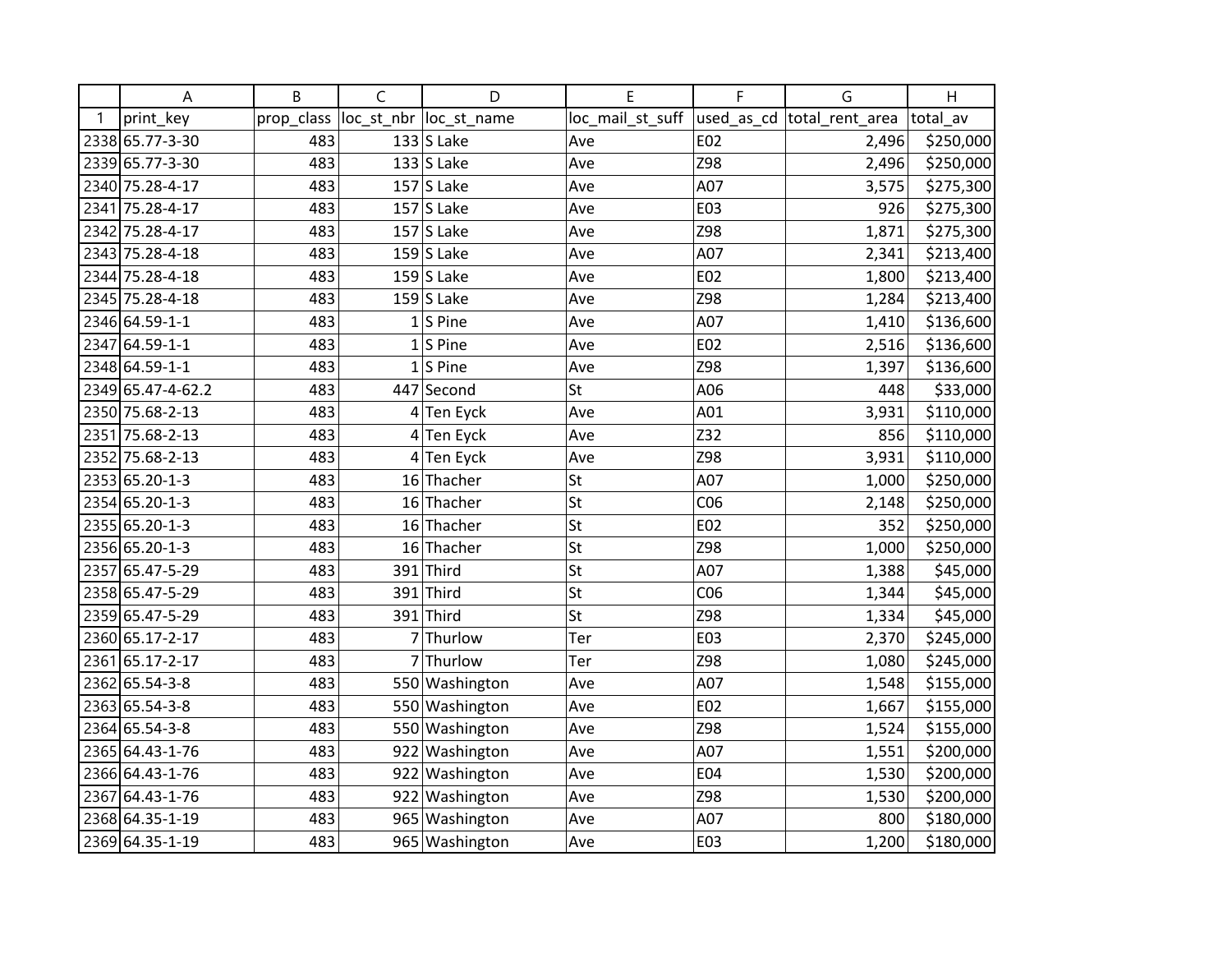|   | A               | B          | $\mathsf C$ | D                       | E                | F   | G                          | H         |
|---|-----------------|------------|-------------|-------------------------|------------------|-----|----------------------------|-----------|
| 1 | print_key       | prop_class |             | loc_st_nbr  loc_st_name | loc_mail_st_suff |     | used_as_cd total_rent_area | total av  |
|   | 2370 64.35-1-19 | 483        |             | 965 Washington          | Ave              | Z98 | 800                        | \$180,000 |
|   | 2371 64.35-1-18 | 483        |             | 967 Washington          | Ave              | A07 | 1,040                      | \$250,000 |
|   | 2372 64.35-1-18 | 483        |             | 967 Washington          | Ave              | E02 | 1,040                      | \$250,000 |
|   | 2373 64.35-1-18 | 483        |             | 967 Washington          | Ave              | Z98 | 1,040                      | \$250,000 |
|   | 2374 64.26-1-44 | 483        |             | 1035 Washington         | Ave              | E03 | 1,176                      | \$145,000 |
|   | 2375 64.26-1-44 | 483        |             | 1035 Washington         | Ave              | Z98 | 1,176                      | \$145,000 |
|   | 2376 64.28-2-54 | 483        |             | 15 Watervliet           | Ave              | A07 | 1,163                      | \$269,700 |
|   | 2377 64.28-2-54 | 483        |             | 15 Watervliet           | Ave              | D09 | 5,296                      | \$269,700 |
|   | 2378 65.61-2-47 | 483        |             | 234 Western             | Ave              | A07 | 1,391                      | \$300,000 |
|   | 2379 65.61-2-47 | 483        |             | 234 Western             | Ave              | CO6 | 2,254                      | \$300,000 |
|   | 2380 65.61-2-47 | 483        |             | 234 Western             | Ave              | Z98 | 1,364                      | \$300,000 |
|   | 2381 65.61-2-15 | 483        |             | 302 Western             | Ave              | A07 | 3,229                      | \$165,000 |
|   | 2382 65.61-2-15 | 483        |             | 302 Western             | Ave              | Z98 | 1,428                      | \$165,000 |
|   | 2383 64.60-1-14 | 483        |             | 433 Western             | Ave              | A07 | 1,498                      | \$102,000 |
|   | 2384 64.60-1-14 | 483        |             | 433 Western             | Ave              | E02 | 1,176                      | \$102,000 |
|   | 2385 64.60-1-14 | 483        |             | 433 Western             | Ave              | Z98 | 1,152                      | \$102,000 |
|   | 2386 64.59-3-19 | 483        |             | 473 Western             | Ave              | A07 | 1,573                      | \$125,000 |
|   | 2387 64.59-3-19 | 483        |             | 473 Western             | Ave              | E02 | 1,174                      | \$125,000 |
|   | 2388 64.59-3-19 | 483        |             | 473 Western             | Ave              | Z98 | 1,174                      | \$125,000 |
|   | 2389 64.59-3-22 | 483        |             | 485 Western             | Ave              | A07 | 1,419                      | \$175,000 |
|   | 2390 64.59-3-22 | 483        |             | 485 Western             | Ave              | E02 | 2,175                      | \$175,000 |
|   | 2391 64.59-3-22 | 483        |             | 485 Western             | Ave              | Z98 | 1,449                      | \$175,000 |
|   | 2392 64.59-3-23 | 483        |             | 489 Western             | Ave              | A07 | 2,716                      | \$137,300 |
|   | 2393 64.59-3-23 | 483        |             | 489 Western             | Ave              | E02 | 902                        | \$137,300 |
|   | 2394 64.59-3-23 | 483        | 489         | Western                 | Ave              | Z98 | 1,658                      | \$137,300 |
|   | 2395 64.59-2-5  | 483        |             | 490 Western             | Ave              | A06 | 1,520                      | \$155,000 |
|   | 2396 64.59-2-5  | 483        |             | 490 Western             | Ave              | E03 | 1,496                      | \$155,000 |
|   | 2397 64.59-2-5  | 483        |             | 490 Western             | Ave              | Z98 | 1,496                      | \$155,000 |
|   | 2398 64.51-2-3  | 483        |             | 523 Western             | Ave              | E02 | 7,500                      | \$800,000 |
|   | 2399 64.51-2-3  | 483        |             | 523 Western             | Ave              | F05 | 5,000                      | \$800,000 |
|   | 2400 64.51-2-3  | 483        |             | 523 Western             | Ave              | F05 | 4,334                      | \$800,000 |
|   | 2401 64.51-2-39 | 483        |             | 527 Western             | Ave              | A02 | 3,262                      | \$185,000 |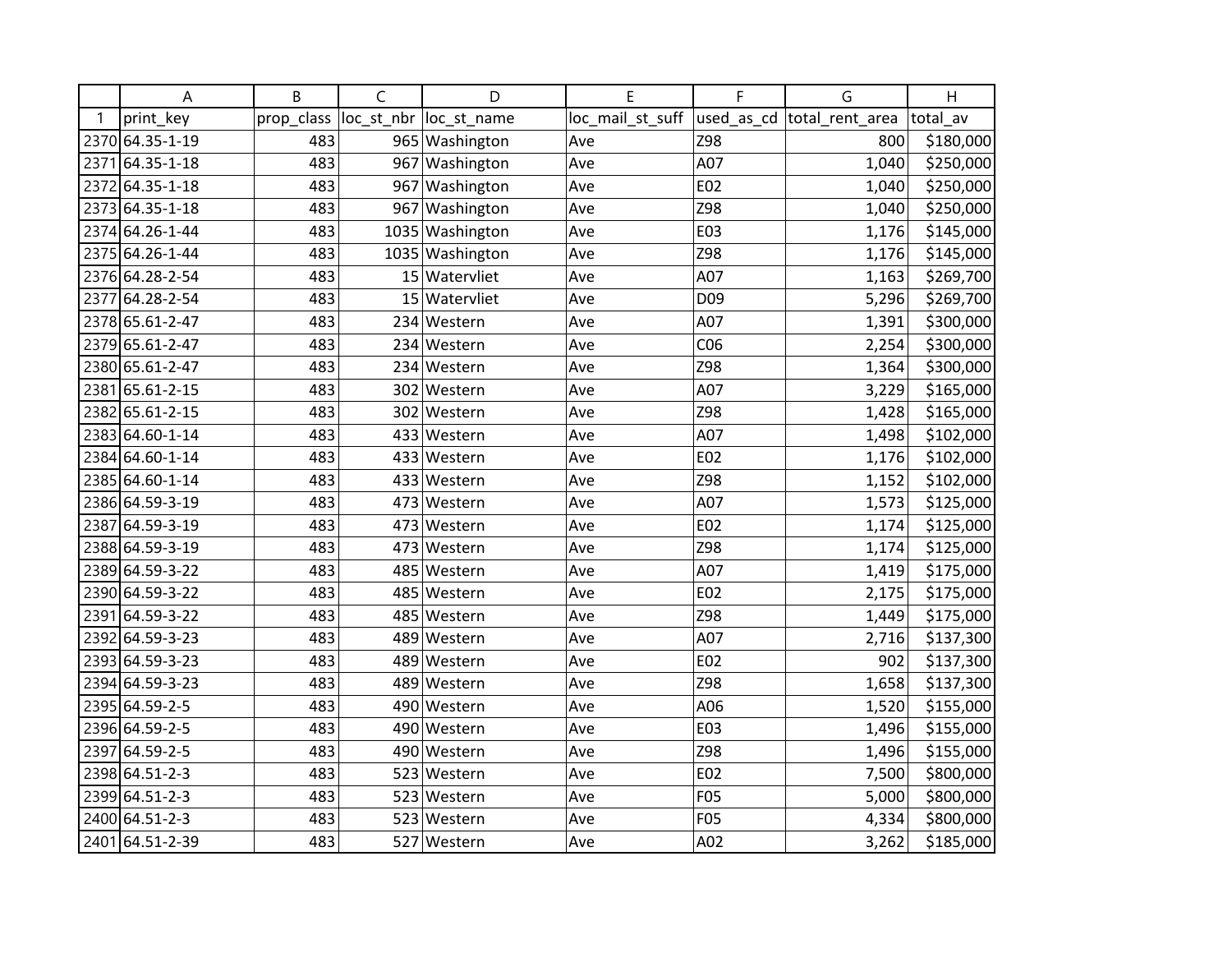|   | A               | B          | $\mathsf{C}$ | D                       | Е                | F               | G                          | H         |
|---|-----------------|------------|--------------|-------------------------|------------------|-----------------|----------------------------|-----------|
| 1 | print_key       | prop_class |              | loc_st_nbr  loc_st_name | loc_mail_st_suff |                 | used_as_cd total_rent_area | total av  |
|   | 2402 64.51-2-39 | 483        |              | 527 Western             | Ave              | E02             | 1,338                      | \$185,000 |
|   | 2403 64.51-2-39 | 483        |              | 527 Western             | Ave              | Z98             | 2,098                      | \$185,000 |
|   | 2404 64.51-2-41 | 483        |              | 537 Western             | Ave              | A02             | 1,580                      | \$175,000 |
|   | 2405 64.51-2-41 | 483        |              | 537 Western             | Ave              | E02             | 2,056                      | \$175,000 |
|   | 2406 64.51-2-41 | 483        |              | 537 Western             | Ave              | Z98             | 2,035                      | \$175,000 |
|   | 2407 64.50-2-37 | 483        |              | 626 Western             | Ave              | A07             | 1,736                      | \$220,000 |
|   | 2408 64.50-2-37 | 483        |              | 626 Western             | Ave              | E02             | 456                        | \$220,000 |
|   | 2409 64.50-2-37 | 483        |              | 626 Western             | Ave              | Z98             | 1,144                      | \$220,000 |
|   | 2410 64.50-2-39 | 483        |              | 632 Western             | Ave              | A07             | 3,304                      | \$285,000 |
|   | 2411 64.50-2-39 | 483        |              | 632 Western             | Ave              | E02             | 1,120                      | \$285,000 |
|   | 2412 64.50-2-39 | 483        |              | 632 Western             | Ave              | Z98             | 1,552                      | \$285,000 |
|   | 2413 64.50-2-40 | 483        |              | 634 Western             | Ave              | A07             | 1,960                      | \$320,000 |
|   | 2414 64.50-2-40 | 483        |              | 634 Western             | Ave              | E02             | 2,108                      | \$320,000 |
|   | 2415 64.50-2-40 | 483        |              | 634 Western             | Ave              | Z98             | 1,960                      | \$320,000 |
|   | 2416 64.50-2-57 | 483        |              | 668 Western             | Ave              | A07             | 3,764                      | \$485,000 |
|   | 2417 64.50-2-57 | 483        |              | 668 Western             | Ave              | E02             | 1,577                      | \$485,000 |
|   | 2418 64.50-2-57 | 483        |              | 668 Western             | Ave              | Z98             | 1,380                      | \$485,000 |
|   | 2419 64.40-1-6  | 483        |              | 880 Western             | Ave              | E02             | 440                        | \$225,000 |
|   | 2420 64.40-1-6  | 483        |              | 880 Western             | Ave              | E02             | 2,962                      | \$225,000 |
|   | 2421 64.40-1-6  | 483        |              | 880 Western             | Ave              | Z98             | 440                        | \$225,000 |
|   | 2422 64.40-1-6  | 483        |              | 880 Western             | Ave              | Z98             | 2,252                      | \$225,000 |
|   | 2423 64.31-1-52 | 483        |              | 940 Western             | Ave              | A07             | 1,232                      | \$165,000 |
|   | 2424 64.31-1-52 | 483        |              | 940 Western             | Ave              | E02             | 1,232                      | \$165,000 |
|   | 2425 64.6-1-4   | 483        |              | 945 Western             | Ave              | A02             | 3,334                      | \$252,300 |
|   | 2426 64.6-1-4   | 483        |              | 945 Western             | Ave              | D <sub>10</sub> | 1,488                      | \$252,300 |
|   | 2427 64.6-1-4   | 483        |              | 945 Western             | Ave              | Z98             | 912                        | \$252,300 |
|   | 2428 64.31-1-4  | 483        |              | 1021 Western            | Ave              | A07             | 1,276                      | \$434,800 |
|   | 2429 64.31-1-4  | 483        |              | 1021 Western            | Ave              | E02             | 3,533                      | \$434,800 |
|   | 2430 64.31-1-4  | 483        |              | 1021 Western            | Ave              | Z98             | 2,529                      | \$434,800 |
|   | 2431 64.22-1-12 | 483        |              | 1148 Western            | Ave              | A07             | 1,740                      | \$336,000 |
|   | 2432 64.22-1-12 | 483        |              | 1148 Western            | Ave              | D08             | 2,652                      | \$336,000 |
|   | 2433 64.22-1-12 | 483        |              | 1148 Western            | Ave              | Z98             | 2,652                      | \$336,000 |